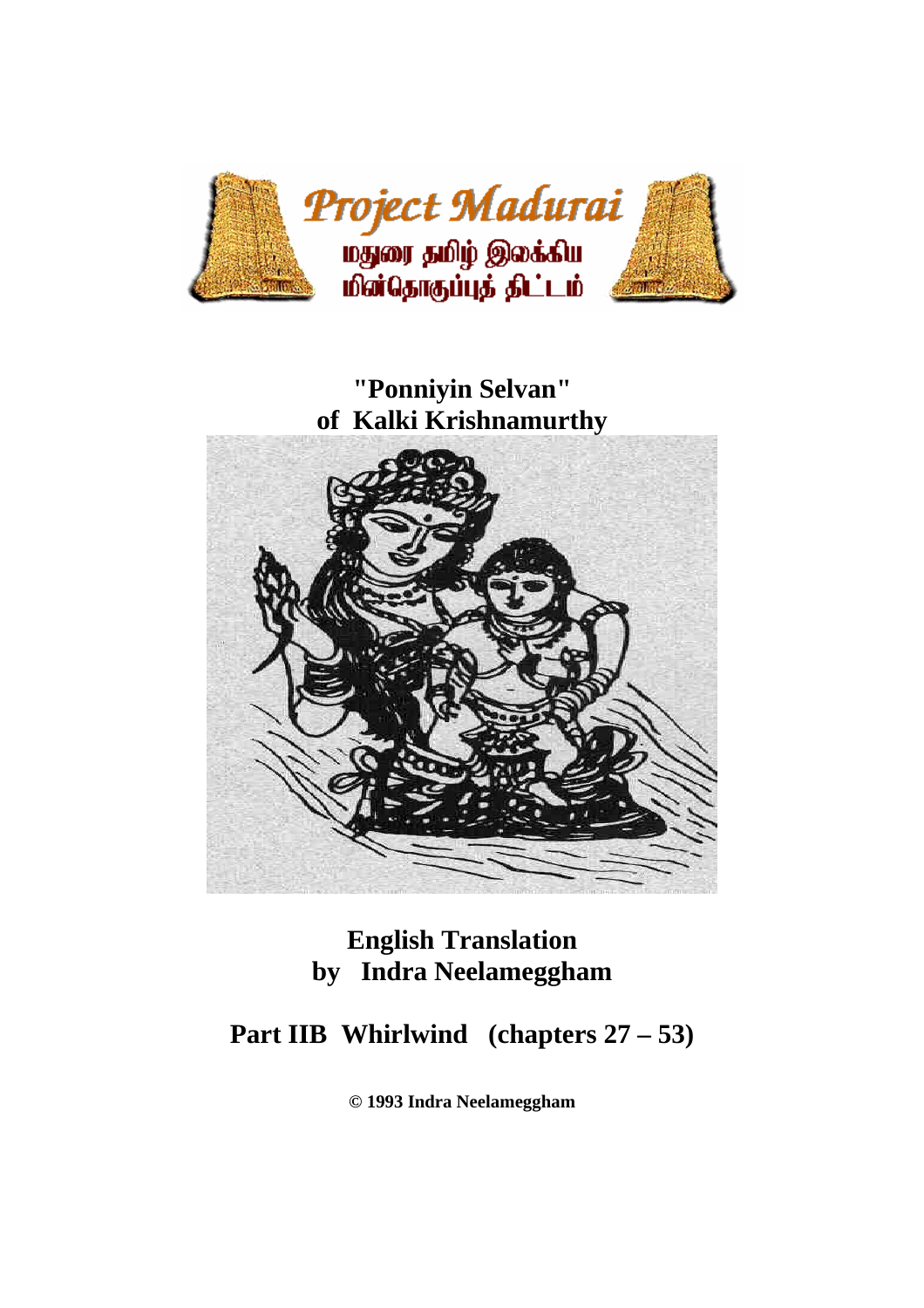*Kalki's Ponniyin Selvan*

# *Ponni's Beloved*



### *Vol II – Part B [Chapters 27 – 53]*

## *Whirlwind*

Translated 1993

By

Indra Neelameggham Salt Lake City, Utah.

With much thanks to R.Neelameggham for editing help.

*© Copyright for Translation Indra Neelameggham*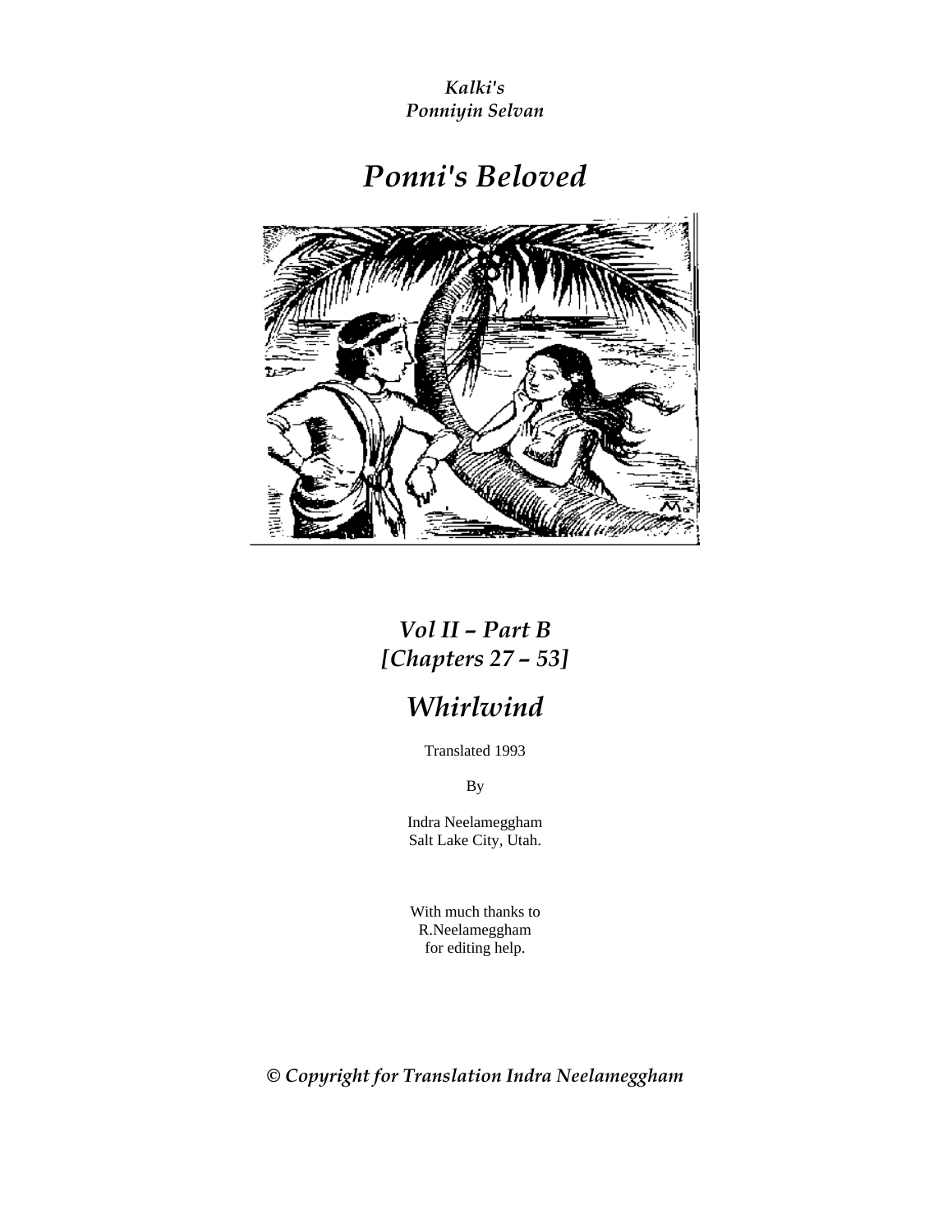### *Kalki's Ponniyin Selvan*

### *Ponni's Beloved*

### *Vol II – Whirlwind –Part B*

| Chapter                     | Page                      |         |
|-----------------------------|---------------------------|---------|
| 27                          | <b>Forest Path</b>        | 2<br>.  |
| 28                          | Royal Way                 | 4<br>.  |
| 29                          | The Elephant Driver       | 7<br>.  |
| 30                          | <b>Fist Fight</b>         | .10     |
| 31                          | Eleyla Singan Play        | 11      |
| 32                          | Killi Valava's Elephant   | 12      |
| 33                          | Message Of The Monolith   | 14      |
| 34                          | Anuradapura               | 15      |
| 35                          | Lanka's Throne            | 19      |
| 36                          | Is Merit Honored?         | 22      |
| 37                          | Goddess Cauvery           | 24      |
| 38                          | <b>Eloquent Pictures</b>  | 26      |
| 39                          | Here Is War               | 28      |
| 40                          | Deliberation              | 30      |
| 41                          | "Look Over There!"        |         |
| 42                          | Poonkuzlali's Dagger      | 34      |
| 43                          | "I Am A Culprit"          | 35      |
| 44                          | The Elephant Turned Rogue | 39      |
| 45                          | Prison Ship               | . 43    |
| 46                          | <b>Turbulent Soul</b>     | 46      |
| 47                          | Ghoulish Laughter         | 49      |
| 48                          | The Commodore's Death     | 52      |
| 49                          | Ship Hunt                 | 54      |
| 50                          | Aabathudavis              | 55      |
| 51                          | Whirlwind                 |         |
| 52                          | <b>Smashed Boat</b>       |         |
| 53                          | Song of Sustenance        | 64      |
| <b>Principal Characters</b> |                           | .68     |
| Glossary                    |                           | 70<br>. |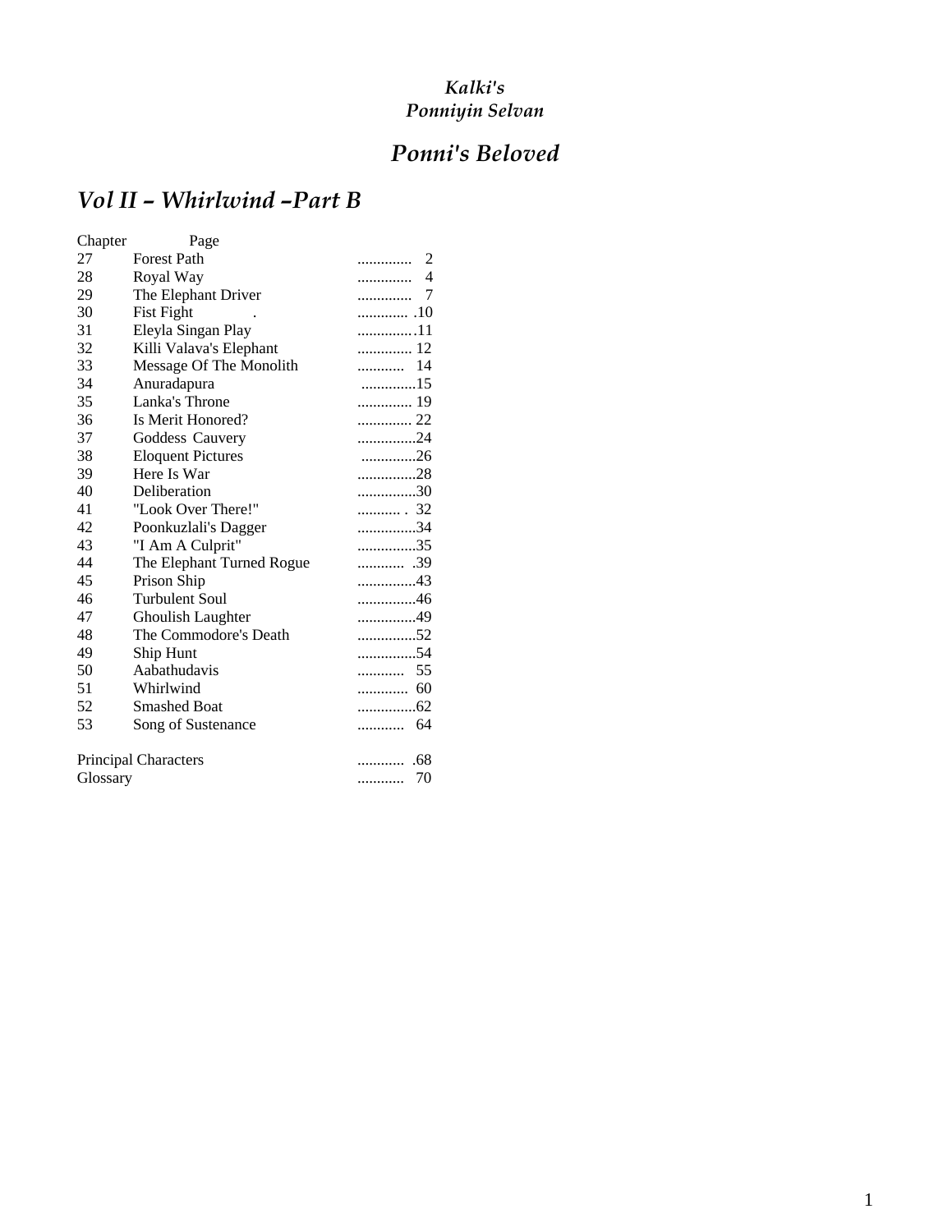#### Ponniyin Selvan

#### Chapter 27 --Forest Path

Commander Bhoothi Vikrama Kesari, the Elder Lord Velir of Kodumbalur was an elderly, experienced warhorse. He had personal experience of conducting numberless war campaigns in varied conditions. He enjoyed a close, friendly alliance with the Chozla clan. His younger brother had reached the heavens of the brave, as the result of a loosing war fought in Lanka some years ago. The armies sent with that younger brother had faced defeat and retreat. Commander Bhoothi Vikrama was very intent on vindicating that slur to the name of the Velirs and reestablishing the brave fame of the Kodumbalur house. Therefore, he had come to Lanka as the Commander though he was slightly advanced in age.

For reasons of his own, Lord Pazluvoor had been raising several obstacles to the proper conduct of this campaign on the island of Lanka. The long time rivalry and competition between the clans of these two Tamil chieftains had now grown because of these disagreements.

The plight of Vandiya Devan, who had been arrested with the Pazluvoor signet ring in his possession, would indeed have been difficult if he had been brought before the Velir chieftain. Fortunately for our hero, the Commander had mentioned the incident to Prime Minister Brahma-raya while enroute to Rameswaram. The Prime Minister came to know the truth about Vandiya Devan through Azlvaradiyan and acted at once. He ordered Azlvar-adiyan to cross the channel immediately and explain the truth to Commander Bhoothi Vikrama.

The Commander examined the brave young man of the Vaanar clan from top to toe. He must have been favorably impressed. He enquired in a pleasant voice, "Thambi, did they look after you properly? Did you have comfortable lodging and proper food?"

"Yes Sir! There was no dearth of comfort. They looked after me very well indeed! Five or six men waited constantly at my door to execute my every wish and order. I had plenty of space to stay in that old mansion. They had even sent me a cat for my night meal. Just when I was about to eat that creature, this Mr. Nambi appeared to spoil my appetite!" spoke Vandiya Devan.

"This young man seems to be a jokester. Thirumalai, is he speaking the truth?"

Azlvar-adiyan Thirumalai Nambi replied, "Sir, he says that his forefathers were poets. Therefore, he possesses a lot of creative imagination. Apart from that, he is essentially saying the truth. When I went to see him in the guardhouse, a cat really scratched my arms and legs."

Commander Bhoothi Vikrama began to laugh on seeing the bloody scratches on his hands and legs. "A cat did this

to you!? You are lucky to have this brave young man as your companion for the journey across the forest ..."

"Sir, I have no need for an escort; my wooden staff would be adequate. It was a mistake to not take my staff with me when I went to see him."

"Then, you can be his escort. Arrange for a proper meal for him before you leave. Thambi, food services are somewhat inadequate in Lanka at present. Mahinda's armies had destroyed all the irrigation canals and lakes in these provinces before they retreated into the mountains. Agriculture and farming are greatly inhibited because of it. Neither do we have farmers to plant crops. Even the local population is on the verge of starvation; how can I commandeer food for our soldiers? We do not get proper food supplies from the homeland..."

"I am aware of that Sir!" interrupted Vandiya Devan, "I heard the women petition the Younger Pirati Kundavai when she was in the vicinity of the padai veedu neighborhood in Pazlayarai. They were imploring, `Our husbands and sons are starving in Lanka!' The Princess was concerned."

"Oh, they are aware of this situation over there? Good, good! What did Kundavai Pirati say to their appeal?"

"She consoled them with words to the effect that our men in Lanka will not suffer as long as Commander Bhoothi Vikrama was there to take care of them. They need not worry when Lord Velir was in command."

"Aha! Did the Younger Pirati say such words? There have been many noble women born in various noble families of this world; but, there is none to equal our Younger Pirati!"

"There is another we could mention, Sir."

"Who is that, Thambi?"

"Lady Vanathi Devi of Kodumbalur."

"Ah! This young man is very ingenious. His creativity will seduce even me. Thambi, did you see the light of our clan at Pazlayarai?"

"I met her Sir. How could I not see her when she is the constant companion of the Younger Pirati? They came to the Doctor's house, riding on an elephant. The Younger Pirati and Lady Vanathi are never separated -- like the light from a lamp, fragrance from flowers, shadow of a figure..."

"Really! This young man is very smart. Thirumalai, before you leave, take him to our treasury and give him all the clothes and ornaments he likes."

"Sir. I have no wish for clothes or ornaments now. I'll accept them on my return journey when my assignment is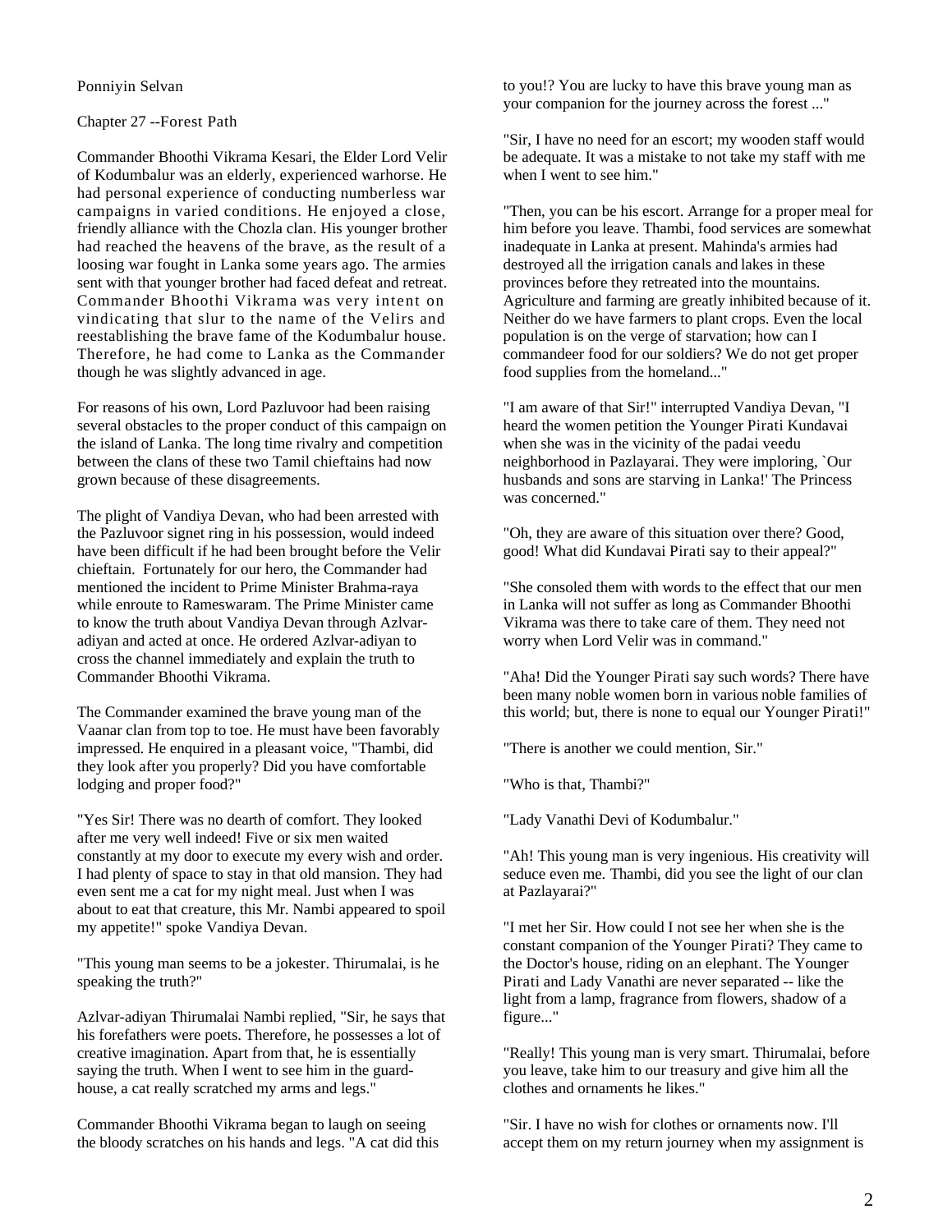completed." Vandiya Devan bowed to the Commander in thanks.

"Thambi, did the Princess send any message for me about the darling of my clan, about Vanathi?"

"Commander, I do not wish to utter lies in your presence."

"Never speak falsehood anywhere to anyone."

"I beg to be excused in that matter as far as this fanatic Mr. Nambi is concerned. If I tell him the truth my head will split into smithereens!" said Vandiya Devan.

"Fine, fine! So? The Younger Pirati did not send any message for me!" The Commander seemed slightly disappointed.

"She did not send a message for you. But..."

"But, what?"

"She has sent a message to the concerned person. She has ordered me to personally deliver some messages about Lady Vanathi to the Prince."

"I have never met a youngster as intelligent as you!" With these words the Elder Lord of Kodumbalur heartily embraced Vandiya Devan. He then said, "Well, don't waste time anymore. You must leave as soon as possible."

Vandiya Devan asked a little hesitantly, "Sir, does this Vaishnava gentleman have to accompany me? Can I not leave without him?"

"Why do you object to him coming with you?"

"I have no objection. This sword by my waist is a fanatic Saiva sword. For some days now, it has been begging for Vaishnava blood. It might emerge from my scabbard without my control and his lot may become difficult. I am concerned about that!" Vandiya Devan replied in an obscure fashion expressing his dissatisfaction about the arrangement.

"Then leave this bloodthirsty sword here; take some other sword from our armory. You may not be able to find Prince Arulmozli if Thirumalai does not come with you. No one knows the whereabouts of the Prince. Moreover, he is also carrying an important letter for the Prince. It is better that you both journey together. Don't you both indulge in petty quarrels with each other on the way and spoil the mission." The Commander appeared quite firm.

After saying this, Lord Velir led Vandiya Devan aside and whispered these words in his ear, "Thambi, this fellow will not hinder your mission. But, be careful; find out what message he delivers to the Prince and come back and tell me."

In the beginning Vandiya Devan was concerned that Azlvar-adiyan was being sent to keep an eye on him. Now, the roles were reversed; he was going to keep an eye on that cunning Vaishnava spy. Vandiya Devan preferred this situation.

Vandiya Devan and Azlvar-adiyan Nambi left by nightfall with an escort of two footmen. For two days, they journeyed eastward. For a while the landscape was populated with townships and villages. To a certain extant, people seemed to be moving about on their normal tasks. Soon, the terrain changed to encroaching forest with short trees and shrubs. Later, the jungle grew thick with tall trees reaching sky high; small lakes could be seen in enclosed clearings. Such lakes and tanks were often ruined with broken dikes and banks. Water had wastefully escaped through ruined channels and lakes were dry. Farmlands lay fallow. In one large open meadow, water stagnated for a depth of few inches. Apparently, water from River Palavi had flooded the area because of ruined banks and wasted the land as well as water. They saw all such sights as they walked.

Azlvar-adiyan repeatedly pointed out the havoc and ruin caused by long time war in those beautiful and fertile lands. He spoke constantly of the evils of war. He and Vandiya Devan argued constantly about this topic. After two days, the journey changed direction. They now bent their steps southward. Forests became even more dense. Plains turned into rocky, hilly land. In the distance they could see tall mountain ranges. Forests began to appear dangerous as birdsounds mingled with frightening noises of unknown beasts. They were talking about the wild beasts and the danger from them in those areas. Thirumalai said that jackals, panthers, tigers, cheetahs, bears, elephants and other such wild animals could be found in that forest.

Vandiya Devan asked, "Isn't it dangerous if a pack of jackals come at us?" He remembered that horrible nightmare he had in Kadamboor.

"The howl of a single jackal is more dangerous than a pack of jackals."

"How can that be, Sir?"

"Cheetah and jackal hunt together in these forests. The cheetah hides in shadows while the jackal scouts for prey in the open. If it sees a living prey -- a deer, or even a human being -- it sets up a long howl. The cheetah pounces swiftly and kills the prey. A jackal which scouts for the cheetah in this fashion is often called as `Ori' the spy."

While they talked in this fashion and walked, they could hear a roaring sound, like sea waves, in the distance. Vandiya Devan asked, "Have we not come far from the sea? What is that noise?"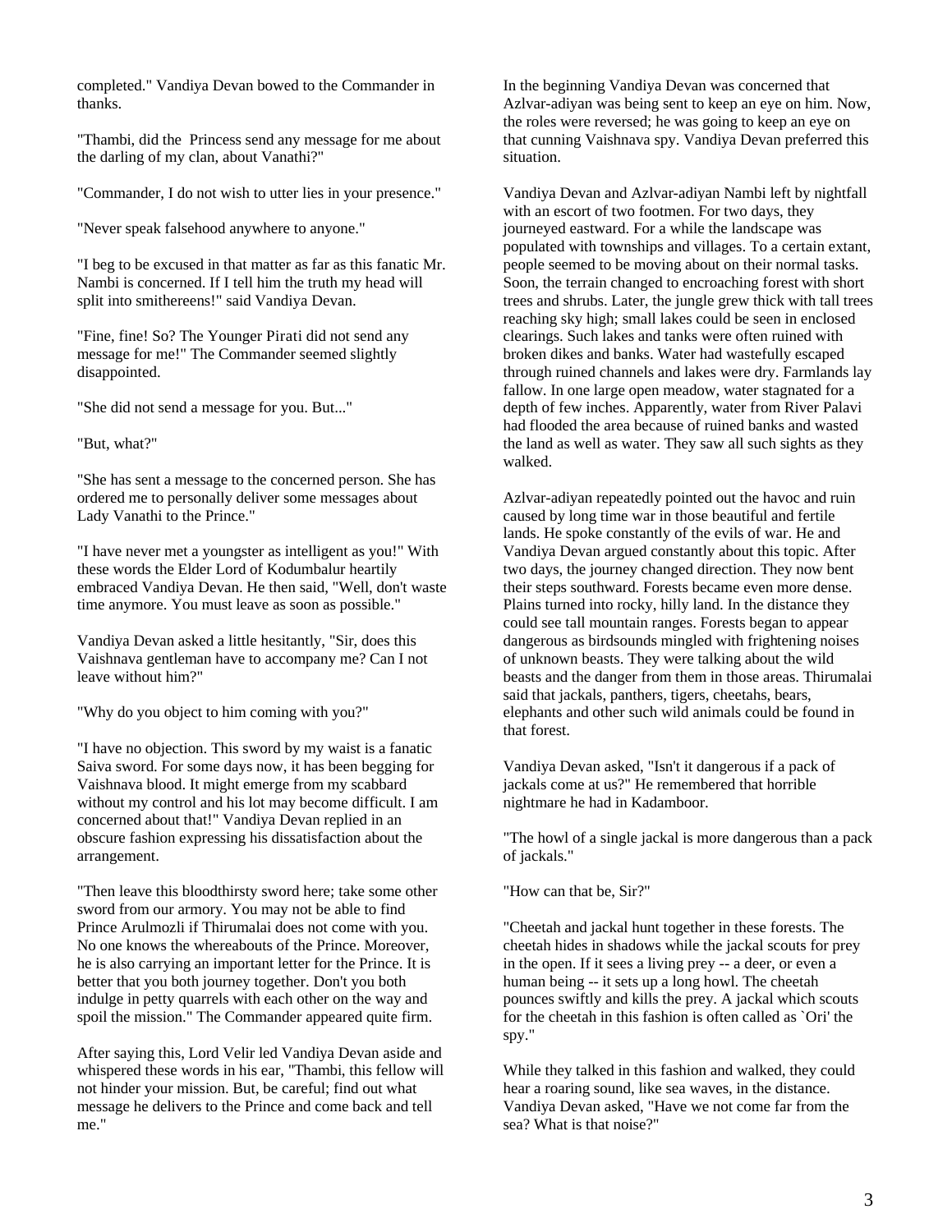"Some lake or reservoir must be close by. An elephant herd must be coming to drink water..." Nambi was explaining.

"Oh Dear Lord! What if we are caught in the midst of that elephant herd?"

"There is nothing to worry about that. Elephants coming in a large herd will not harm us. If we stand aside, they will go their way without even glancing at us." Azlvar-adiyan and the others had stopped under a tree. A footman quickly climbed the towering forest tree and looked out. He cried out as he hastily scrambled down, "Sir, Sir! It is a single elephant. A rogue! It is pulling out trees and breaking branches and coming this way."

"Oh! What a complication! How are we to escape this?" Thirumalai looked about here and there in fear.

Vandiya Devan asked, "You said that there was nothing to fear about a herd of wild elephants. Now you are afraid of a single elephant -- why Sir?"

"My Dear Man! A single rogue elephant is like a thousand wild elephants. No one can withstand its fury."

"We three men have spears and swords. You have your staff!"

"A thousand spears can do nothing to a rogue elephant. There, look at that steep rockface. If we climb onto that ledge we may be able to escape. Come, let us run and try."

Azlvar-adiyan was already running towards that rocky hillock. Others followed. After they had run a few yards, they realized that a deep canyon crossed their path. They ran up to stand on the edge of that steep ravine. The elephant seemed to be approaching closer. When that huge beast lifted its long trunk and trumpeted, the thundering roar reverberated from all sides. On hearing its screaming roar, all four men began to run helter-skelter in all directions.

The elephant had come closer; it came even closer and closer. It seemed to be aiming for Azlvar-adiyan and going towards the spot he stood. If he took two steps backwards, Azlvar-adiyan would fall into that deep ravine. Bushes and shrubs obstructed and prevented escape on the sides. Anyway, how could he run and escape a rogue elephant?

Vandiya Devan raised his spear and took aim. He felt that even thunderbolts from heaven could not stop that beast in that moment. His hand, lifting the spear, felt weak. Azlvaradiyan's actions at that time provoked laughter on one side.

Azlvar-adiyan was waving his wooden staff and shouting at the rogue elephant, "Stop, stop! Stop right there! You are ruined if you come closer! I shall kill you and bury you alive. Take care! Stop right now!"

..........

#### Ponniyin Selvan

Chapter 28 --Royal Way

How could a rogue elephant be stopped by the threats of Azlvar-adiyan's staff and passionate words? It lifted it's trunk high above the head and trampled the bushes and creepers on it's path as it came closer. There was no doubt that in one second, Azlvar-adiyan's life-story would come to an end. The two footmen stood rooted to their spot as they shouted "Hey" "Hey". Vandiya Devan lifted his spear once again thinking of making one last effort. In that same instant, Azlvar-adiyan threw his wooden staff at that elephant. The next moment, Azlvar-adiyan vanished. His head scarf flew into the breeze and was caught by a tree branch. Before they could worry about Azlvar-adiyan's plight, an important thing occurred in that forest.

The elephant stepped closer to the spot where Azlvaradiyan had vanished; suddenly, the beast bent it's forelegs, as if it was kneeling down -- and toppled forward! A deafening roar was echoing from all directions of that forest ravine. In one second, that mountain-like elephant also disappeared. As it's huge body rolled down and down that ravine, the rogue elephant raised a cloud of dust caused by dislodged rocks and stones.

Vandiya Devan needed a few minutes to understand what had happened. There was that deep canyon -- the ravine just behind Azlvar-adiyan; in the force of throwing his staff the man had fallen into it! The rogue elephant rushing towards the man had stepped into the gaping hole with its forelegs. It had tried to balance itself; but, its heavy body became it's own enemy. The elephant also had fallen into the depths. Rogue elephant and roguish Azlvar-adiyan had met their maker in the very same instant!

A shiver ran through Vandiya Devan's body when he realized these facts. His heart felt heavy with a sadness. During this journey, he had forgotten all his suspicions about that faithful Vaishnava devotee; in fact Vandiya Devan felt a certain affection and respect towards him. "Is this his fate?" Vandiya Devan wondered how he could finish this hazardous journey without the help of Azlvaradiyan; how could he finish his mission successfully?

Vandiya Devan stepped closer to the edge which had swallowed both man and beast and peered down. For a while everything was covered by a dust-cloud and nothing could be seen. Dust settled slowly and the path cleaved by the falling elephant could be discerned because of the trampled bushes and dislodged rocks.

"Why Thambi? What are you gawking at? Can't you lend a helping hand?" Vandiya Devan jumped back on hearing this voice. In his astonishment, he almost fell into the hole. Azlvar-adiyan was holding the root of a tree that grew on a rocky outgrowth just a foot away from the path cleared by the elephant and swinging.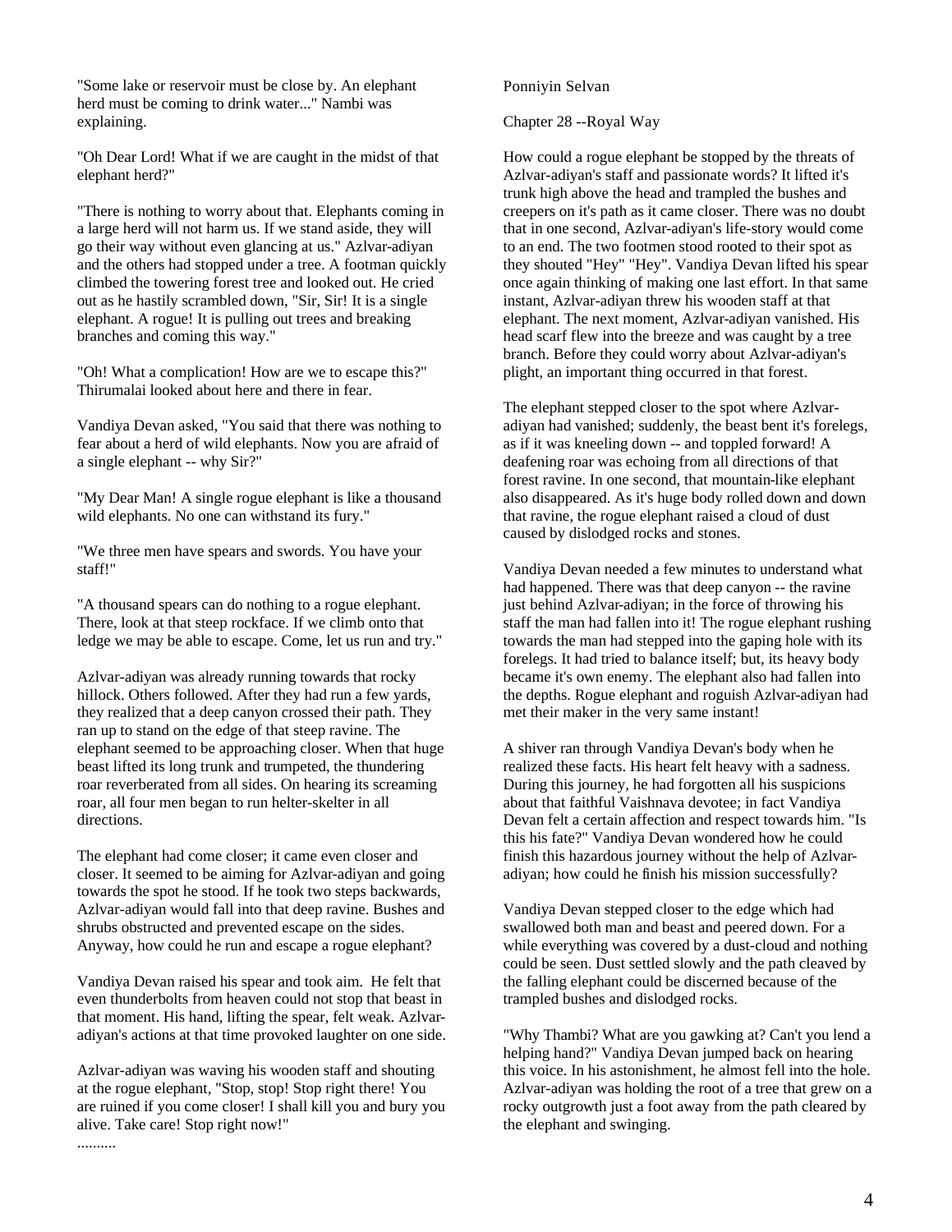Vandiya Devan was filled with delight and laughter. "Oh ho ho! Sir! You have given salvation to that King Elephant but have stayed back in this heaven of Trisanku!" (Trisanku's heaven was a mythical, impromptu world created between the worlds of the Gods and mortals.) Vandiya Devan clapped his hands and beckoned the two footmen.

They made a rope by binding their waist-cloths and lowered it down the ravine. Both footmen held one end while Vandiya Devan persuaded Mr. Nambi to let go of the tree root and hold the other end. Then, all three of them pulled with all their strength and with much effort lifted stocky Mr. Azlvar-adiyan out of that deep canyon. Azlvaradiyan stretched out on the forest floor, heaving deep sighs and gasping loud breaths. The other three men surrounded him, comforting him and fanning him with their waistbands.

Very soon, Azlvar-adiyan sat up and said, "Come on! Get ready! We must somehow reach the Royal Way before nightfall. Where is my scarf? Where is my stick?"

"There is no hurry. Rest a little longer, we can leave after you feel better," said Vandiya Devan. They heard the howl of a jackal. Another jackal replied with equal melody from the opposite direction. A hundred wolves and jackals seemed to join the chorus. Sounds of movement from the high ground of the forest towards the depths of the ravine could now be heard. Vultures and eagles began flying circles above the depths.

"An elephant's death is not an ordinary incident. Carnivorous beasts and birds from all the surrounding area will gather to feast on its dead body. We might become their side dishes! Hurry!" said Azlvar-adiyan. None opposed him now.

The four men walked down that forest path as quickly as they could. A little after dusk, they reached the Royal Way. The highway was busy with people and vehicles coming and going in both directions. Vandiya Devan was impressed by men riding calmly on ponderous elephants. It was a similar beast that had created such havoc in the forest! He asked, "Where is this highway coming from? Where is it going? Where are we now? Which way are we to go?"

"We have come to the Royal Way that connects Anuradapura and Simhagiri. Dampallae is less than half a league away. We can reach it by night," said Azlvaradiyan.

"We could have come comfortably by this Royal Way! Why did we take the forest path?"

"If we had taken the highway from the coast, we would have been stopped and questioned in a hundred places. We would have been completely stopped in Anuradapura. I have found out that the person we have come in search of

has gone towards Simhagiri. That is why I took this forest path. Even now I am not sure if we can meet him. I hope he has not gone away somewhere else!"

They walked along that Royal Way. Several houses, blacksmithies and even villages were found on both sides of this road. People living in those wayside villages and working in those shops appeared to be Singhalese. Tamil soldiers went up and down the highway. People living in the communities on both sides continued with their chores without any fear.

"Who has control over these parts, now?" asked Vandiya Devan.

Chozla armies have captured all areas up to Dampallae. Beyond that, Simhagiri mountains and fortress are under Mahinda."

"These civilians in these areas?"

"They are mostly Singhalese of Lanka. Since the arrival of Ponniyin Selvan, the very nature of warfare has changed in these parts. Battles are between Mahinda's soldiers and Chozla warriors; fought face to face when they meet in a battlefield. Otherwise, the villagers live peacefully. Buddhist monks are very happy because of this arrangement. Our Prince had given orders to repair and rebuild all the Buddhist Viharas (temples) in Anuradapura. Did you hear that! Why wont those monks be happy? When I meet the Prince, I'll say, *I* don't like your actions one bit!' -- that's what I shall tell him."

"Tell him that without fail! Who is this Prince to do things you dislike!? What divine privilege does he have?" spoke Vandiya Devan with his usual sarcasm.

"Thambi, he has no divine privilege. But, he has some charming power. Whatever complaints they may raise behind him, people are hypnotized when they stand before him; not a single word do they utter. Only one person has that power -- to stand and talk in front of the Prince -- to influence him..."

"Yes, yes Sir! Who in this world is not aware of the prowess of Mr. Azlvar-adiyan Nambi? Who is the Prince compared to our brave warrior who opposed and overcame the rogue elephant single-handed, equipped with a mere wooden staff?"

"You have not understood me, My Friend! How can you compare poor me with Ponniyin Selvan? I can face rogue elephants with my wooden staff; I can meet tigers and bears with bare hands. But, my courage vanishes somewhere when I stand in front of Ponniyin Selvan. My voice dies; heart feels empathy and not a single word comes out..." said Azlvar-adiyan.

"Whom did you mean when you talked about the person who could influence him?"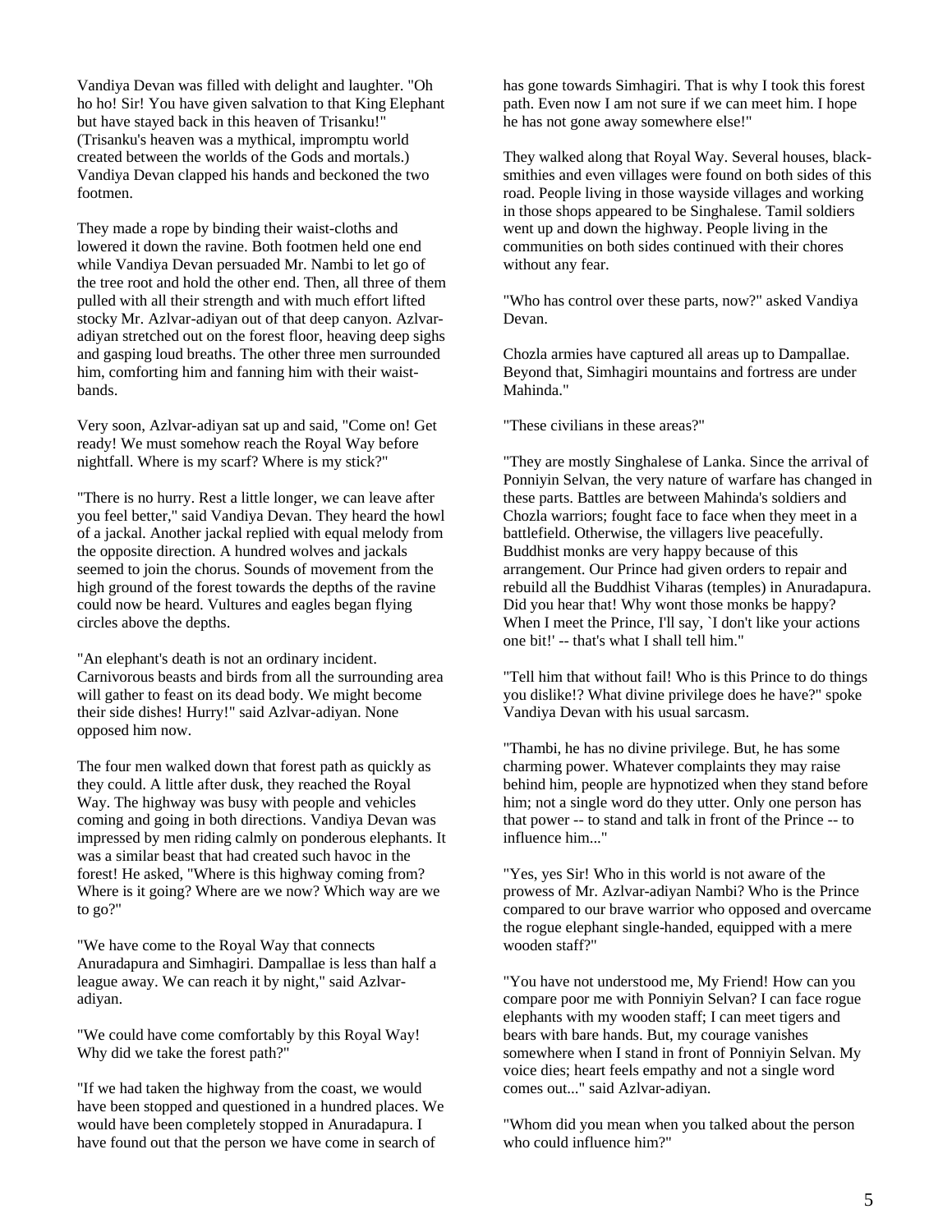"The whole world knows that; don't you know? I am talking about the Younger Pirati Kundavai. Her word is gospel to him."

"Oh! You are talking about Princess Kundavai of Pazlayarai; I thought you meant Young-Queen Nandini of Pazluvoor."

"Nandini also has an unique power; but, it is of a different type."

"How? What difference?"

"Suppose a man is falling into the pits of hell and perdition; Kundavai will stop him and turn him towards the path of salvation and take him to paradise. That is one kind of power. Do you know what Nandini would do? In a way one could say that her power is even more exceptional. She will declare that the pitfalls of perdition are paradise; she will convince the man and make him jump happily into those pits."

A shiver ran through Vandiya Devan. How well he has estimated Nandini's character and her frightening, enchanting powers. This man has gauged her well. Perhaps his claim that Nandini is his sister, could be true. Vandiya Devan was lost in such thought and had no other questions. They walked for a while in silent thought.

The sounds of galloping horses disturbed their silence. Hoof-beats approached them from the opposite direction. Within a few minutes, four horses came galloping swiftly. Those flying horses raised a cloud of dust that swirled like a mini tornado as they flashed past our foot travelers at lightning speed. Even in that short time, Vandiya Devan recognized one of the men seated on one of those horses.

Aha! That is Parthiban Pallava; confidential friend of Prince Karikala in Kanchi. He does not care too much for me. How and why did he come here to Lanka? Where is he going or coming from?

After the horses had gone past the foot travelers, an imposing voice ordered, "Stop!" The horses stopped noisily and turned around. The man who appeared to be their leader came back, guiding the horse capably. The others followed him. The first horseman was none other than Parthiban, whom we had met earlier at Kanchi. Vandiya Devan's guess was correct.

Parthiban studied Vandiya Devan and said, "What is this Sir? How did you arrive here? They said that you suddenly vanished from Tanjore. I was sure that the noblemen of Pazluvoor would have put an end to your story."

"Can nobles of the Pazluvoor clan finish my story so easily? I belong to the ancient Vaanar clan!"

"Yes; of course. There is none to compare with you when

it comes to saving your own life and somehow escaping ..."

"Sir! I shall save my life when it is necessary to do so. I will readily give up my life when it is needed. If I have to die like that, I shall die by a fair duel with honorable scions of the Pallava clan -- men like you. I won't die at the hands of mere Lords of Pazluvoor." Vandiya Devan's hand was already on the hilt of his sword.

"Chee! You want me to duel with you! In this distant land! I'm not interested, Thambi. I am busy with an urgent commission. What happened to the assignment given to you by the Prince?" asked Parthiban.

"Completed. The letter meant for the Emperor was delivered to the Emperor, personally. I delivered the letter meant for the Younger Pirati also."

"Why did you come here?"

"I had a long time wish to see Lanka. I came here with this Vaishnava as my guide."

"Oh! Have I not seen this man also, somewhere?"

"Yes, honored Sir! You have seen me before. I came to Prince Karikala to enquire if he knew anything about my sister. You were seated by his side at that time," said Azlvar-adiyan.

"Who was that? Your sister?"

"She is now the Young-Queen of Pazluvoor, Lady Nandini Devi."

"Really! If one considers all the evils that have happened in the kingdom because of that poisonous snake, you must be hanged publicly for being her brother."

"My Lord! I have taken a vow that one day I shall die by hanging. On that appointed day, I shall pray that you come and fulfil my holy vow with your own hands..."

"You lout! My hands alone will not suffice to do that task; we need a hundred men for that. Anyway, forget it! Did you hear any news about Prince Arulmozli on your way? Has he come back to Anuradapura?"

"How will we know anything about such matters, My Lord? We came by the forest path. In the jungle, a rogue elephant chased me. You know how I ...."

"Enough of your story. Who knows? I may fulfil your wish one day and hang you personally." Saying this, Parthiban turned his horse around.

Azlvar-adiyan had been surreptitiously examining the other three horsemen as he was talking to Parthiban Pallava. When all had turned and galloped away, he asked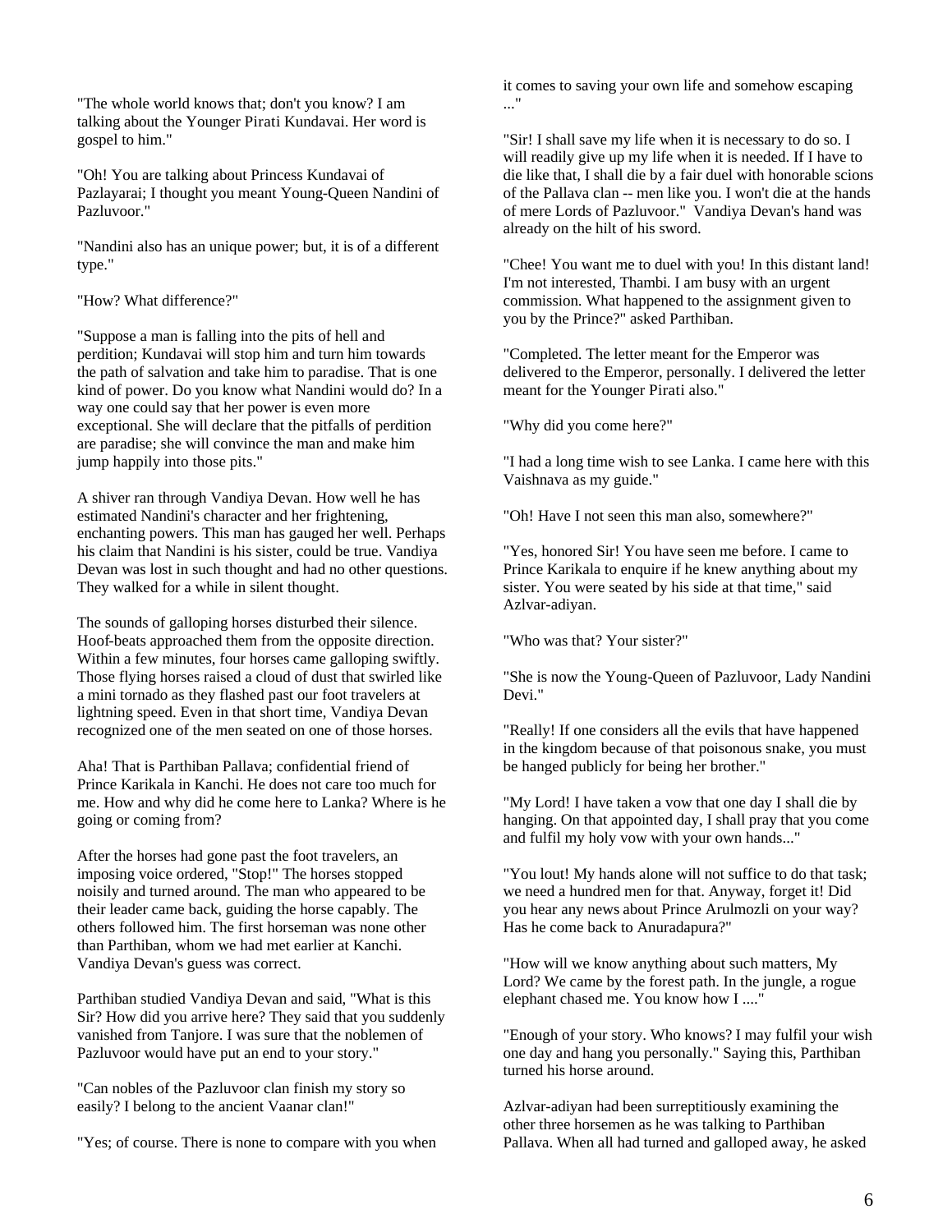Vandiya Devan, "Thambi, did you notice those other three men? Did you recognize any of them?" a little anxiously.

"No. I have never seen any of them."

"Of course. You cannot have seen them. I have seen two of them; at midnight near the memorial of Thiru-purambiyam. They were swearing a horrible oath." Azlvaradiyan's whole body shivered.

"What was that horrible oath they took?"

"They swore an oath to destroy every rootstock of the Chozla clan..."

#### "Oh dear!"

"How did they manage to enter this island? Cunning fellows. How did they manage to join company with this rough Pallava Lord?" Azlvar-adiyan became quiet after posing these questions. Vandiya Devan remembered something from Kodi Karai. Two men had departed for Lanka in a hurry a day before his arrival; Poonkuzlali's brother had taken them in his boat. Could those two men be part of these three? What is the connection between them and Parthiban?

All four were nearing Dampallae the holy city of Buddhists.

........

Ponniyin Selvan

Chapter 29 --The Elephant Driver

About two thousand years ago -- a thousand years before the times of our story -- there was a Singhala King called Vallaham Bahu. In those days also, a Tamil army invaded his island. King Vallaham Bahu escaped from his capital and hid in the mountain caves near the town of Dampallae. Later he regrouped his army and recaptured Anuradapura. He deepened the mountain caves that had given him asylum and built them into a temple. To express thanks to Lord Buddha, he placed several large and small statues of the Enlightened One, (Buddha), in that cave temple. Sculptors carved hundreds of images of Lord Buddha; but, in order to express all their artistic skills they also created myriad statues and scenes of Hindu Gods and mythology in those caves. These astonishing sculptures can still be seen in the caves of modern Dampallae.

When Vandiya Devan entered that holy city, he felt that he had stepped into a new world. Fresh flowers enchanted him with their fragrance; street corners were filled with carts and baskets full of lotus buds and champaka. The devout bought those flowers and carried them in small wicker baskets as they walked towards the temple. Groups of men and women pilgrims filled the streets. Buddhist monks clad in ocher mingled with them. Cries of the

devout, `Sadhu, sadhu; peace, peace!' filled the town.

All this busy activity surprised Vandiya Devan. He looked at Azlvar-adiyan and said, "I thought that we were coming closer to the war-zone. This seems to be Lord Buddha's realm!"

"Yes Friend! This has been a famous Buddhist pilgrim center for more than thousand years," replied Azlvaradiyan.

"Didn't you say that it is now under control of Chozla armies?"

"Yes; I confirm it once again."

"I don't see any Chozla soldiers!"

"They are outside the town in army camps. That is by orders of the Prince."

"Which Prince?"

"Why? The same Prince we have been looking for! Prince Arulmozli."

"I meant to ask you about that, Mr. Nambi. Parthiban looked for the Prince in this town and was going back saying he isn't here. What is the point in us coming here and looking for him in this town?"

"Will I believe him if that Pallava nobleman declares, `He isn't here'? I will search personally and confirm the truth. Hiranya declared that there is no God called `Hari'; but, did Prahlada believe him?"

"Sir! Mr. Nambi of the devout Vaishnava faith! You were constantly picking quarrels with followers of other faiths in our country. Look at all these Buddhist monks -- how come you are so quiet? Why? Are you fearful of the large numbers of the `enemy' force?"

"Thambi, what is fear? What will it look like?"

"Black, huge and demonish; large as an elephant. Have you never seen it?"

"No." After saying this, Azlvar-adiyan crossed the street to talk to two men who were standing there. They appeared to be Tamils. Azlvar-adiyan talked with them for a while before he came back.

"Mr. Nambi, what did you ask them? Did you ask if Vishnu was greater than Shiva? If you ask anyone in this town, they are likely to reply that Buddha is the greatest! See how huge these statues are?" said Vandiya Devan.

"Thambi didn't you know that I have packed up all my Vaishnava fanaticism and left them in Rameswaram? I have come here on official business."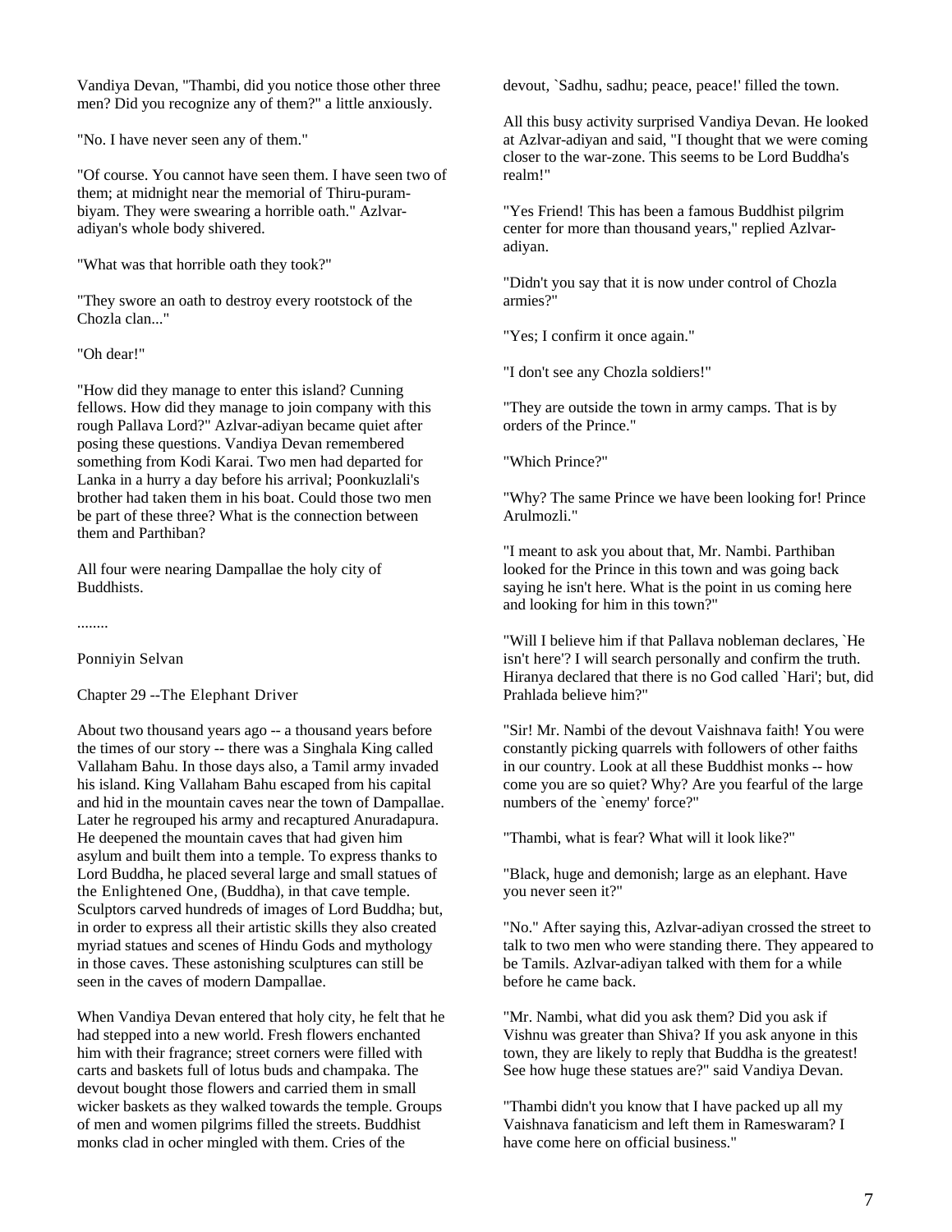"What did you say to those men? Did you ask them about Prince Arulmozli?"

"No; I asked them what was the occasion in this town today."

"What did they say?"

"They said that two important pilgrims from China are visiting this town; tonight, there is a special festival in the Buddha Vihara (temple) in their honor. That is why the town is filled with this festive crowd."

"Where are those Chinese pilgrims coming from?"

"They had come here yesterday and gone to Simhagiri. They are returning from Simhagiri and will soon enter this town, said those men."

"Where is Simhagiri?"

"About a league from here and still under the control of the Lankans. We can see it from here by daylight. There is a very strong fortress on top of the Simhagiri hillock; in a cave inside that fort are some astonishing ancient paintings with everlasting colors. The Chinese pilgrims must have gone there to view those paintings. They must have found it very difficult to climb up and down that steep rockface."

After a while Azlvar-adiyan pointed, "Look over there!" A beautifully decorated elephant was coming down the street. Two men were seated in the howdah on top of that elephant. Their features and clothes proclaimed them to be the Chinese pilgrims. An elephant driver was seated on the elephant's neck with an ankush (goad) in his hand. A crowd of people came, surrounding the elephant and raising cheering cries.

"Did you see?" asked Azlvar-adiyan.

"Yes; I see. Dear Lord! What a huge elephant, shall we see if there is any ravine close by?"

"No need. Let us just stand by this roadside and watch."

They waited by the street as the elephant procession came closer. The elephant went past, followed by the cheering crowd. Vandiya Devan's eyes concentrated on the pilgrims seated on the elephant. He wondered about the devotion of those men who had crossed many seas and many lands to come from their distant homeland on this pilgrimage to the holy cities sacred to Lord Buddha. Perhaps it is justified that they are shown such courtesies in this land. How fantastic that their journey is not harmed in any way even in these times of war! Perhaps Prince Arulmozli arranged for their safety! He is the only one who could have thought of it. But, where is he? Will it be easy to find him in this unfamiliar land? Will my journey this far with this Vaishnava fanatic be wasted?

"Thambi, did you see?" asked Azlvar-adiyan.

"I did."

"What did you see?"

"I found that the Chinese are flat faced; their clothes are peculiar."

"I am not asking about those pilgrims."

"Then?"

"Did you notice the elephant driver?"

"The elephant driver! I did not notice him."

"Incredible! When that elephant driver glanced at us casually, did you not see his eyes light up?"

"What is that? Were any lamps lit in that elephant drivers's eyes to make them shine?"

"What a useless fellow you are! I am not sure if I should be surprised at your carelessness or be astonished by the intellect of that Younger Pirati who saddled you with such a responsible mission! Forget it and come with me now."

They followed the elephant and the procession behind it. The elephant stopped in front of the Buddha Vihara. The elephant driver whispered something in the elephant's ear and it knelt down with folded forelegs. The pilgrims descended. Buddhist monks stood on the steps and welcomed them with flowers and cheers. Conches were blown; bells sounded; drums reverberated. Chants of `Strive for the grace of Lord Buddha' `Strive for the prevalence of Law' `Strive for the triumph of Order' filled the air. The two pilgrims and the crowd following them, entered the temple caves.

The elephant driver, who had dismounted earlier, led the elephant away. He noticed four men standing towards one side and handed the beast to one of them. He spoke to another man, pointing at Azlvar-adiyan with his finger. Followed by the other two men, he quickly walked down the street and disappeared around the corner. The man to whom the elephant driver had pointed out Azlvar-adiyan crossed the street and approached our friends. He asked softly, "Sir, are you willing to come with me?"

"I've been waiting to do so" said Azlvar-adiyan.

"Can you show me some identification?"

Azlvar-adiyan showed him a Kodumbalur signet ring given by Commander Bhoothi Vikrama. "Fine. Follow me" said the man as he walked down the street. They followed him till they crossed the town and entered a forest trail. They followed the trail for some distance and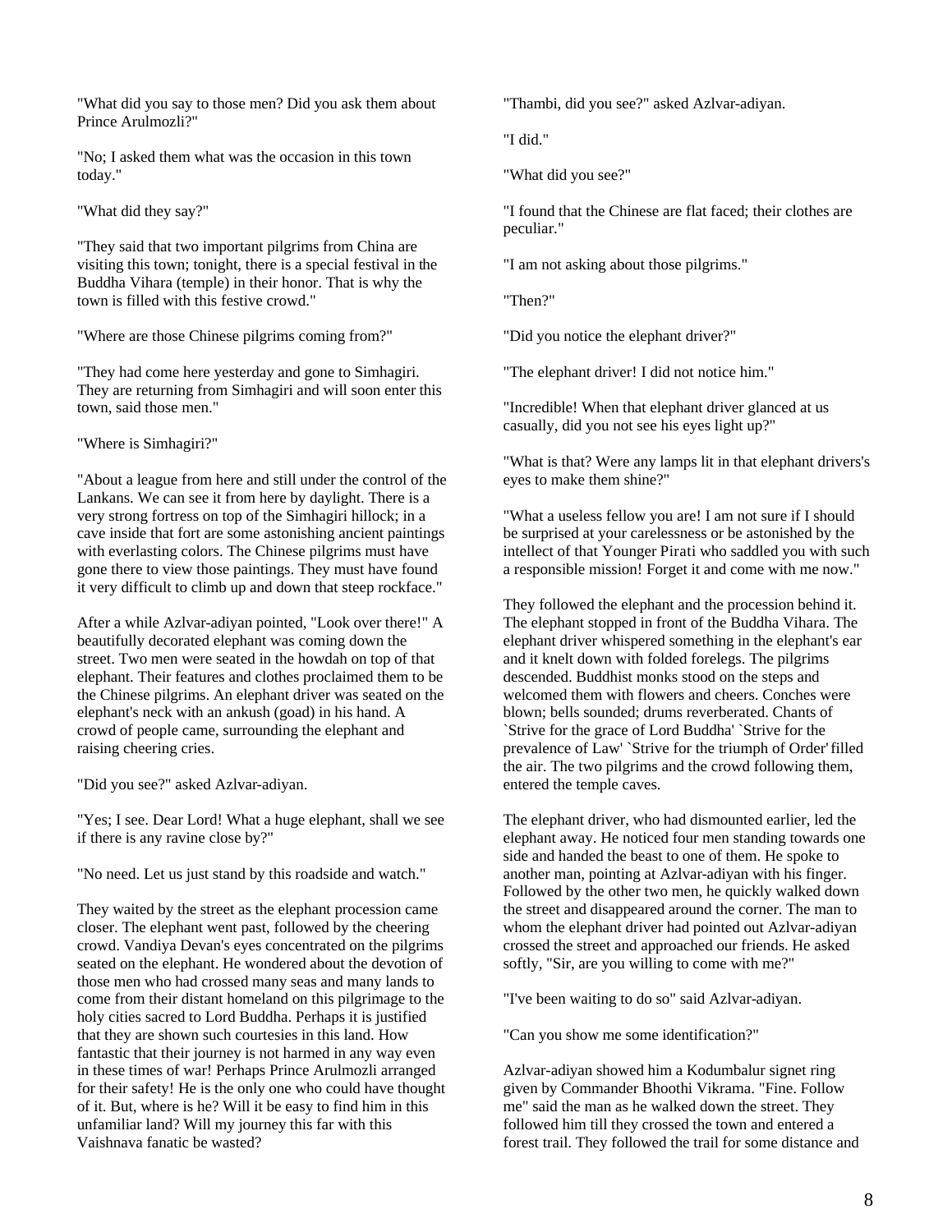reached a wayside pavilion in a clearing by the path. The man said that they may have to wait for some time. He then climbed a tree and kept watch.

"What is all this mystery about? I do not understand," said Vandiya Devan.

"Everything will be clear very soon; be patient," advised Azlvar-adiyan.

Two saddled horses were tied to a post near that pavilion. Vandiya Devan was anxious about there being only two horses. What was the mystery about the elephant driver? Vandiya Devan had glanced at his face for just a second before concentrating on the Chinese pilgrims. He tried to recall the face of that elephant driver but could not remember it.

"Mr. Nambi, who was the elephant driver? Can't you tell me?" asked Vandiya Devan.

"Who could it be? Can't you guess?"

"Was he Ponniyin Selvan?"

"I guess so, because of the twinkle in his eyes."

"Wouldn't others have recognized him, just like you?"

"No. Who would expect the Chozla Prince to go about as an elephant driver for pilgrims from China? Moreover, people in these parts are not familiar with his face."

"You said that the pilgrims were returning from Simhagiri"

"Yes."

"Isn't Simhagiri still under enemy control?"

"Yes."

"So, is the Prince returning after venturing amidst enemies?"

"Why stop at Simhagiri? The Prince had journeyed with these pilgrims up to Mahi-yangana and Samanta-koota, into the heartland of enemy territory."

"Why did he subject himself to such grave danger?"

"He must have been eager to see those towns and the wealth of sculpture and art in those places."

"What an eagerness! What a Prince! How did that astrologer in Kudanthai claim that this reckless Prince would one day become Emperor of the world?"

"Thambi, is that what the Astrologer of Kudanthai said?"

"Do you also believe in him?"

"I have no faith in astrology and never bother with predictions. I know without any support from astrology ..."

Hoof-beats of galloping horses could be heard. The sound was approaching the clearing. The footman who was watching, climbed down quickly and unhitched the two horses. He mounted one, asked Azlvar-adiyan to get on the other horse and said, "In a few minutes, some horses will gallop past this trail. We should follow them."

"What about a mount for me?" asked Vandiya Devan.

"I have orders only to bring him."

"Whose orders?"

"I cannot reveal that."

"I must see the Prince immediately; I have important letters and messages for him."

"I know nothing about that Sir."

Azlvar-adiyan had climbed upon the other horse as he said, "Be patient Thambi. I shall tell the Prince about you and send for you."

"Mr. Nambi, are you not aware of the importance and urgency of the message I am carrying?"

"Give that letter to me; I can deliver it."

"That is impossible!"

"Then be patient; I cannot do anything else."

"Isn't there anything else?"

"Nothing else."

Vandiya Devan boiled with anger. It was clear that the men were about to lead Azlvar-adiyan to the Prince. Lord Kodumbalur had asked him to keep an eye on Azlvaradiyan when he delivered his message and letter. It cannot be possible with this arrangement.

Some horses came closer and galloped past them; they flashed by with the speed of lightning. When both men on the horses by the pavilion took up the reins of their steeds, preparing to follow, an unexpected incident occurred. Vandiya Devan caught hold of the leg of the man on the horse and shoved it forward with one push. Even before the man fell to the ground with a `thud' Vandiya Devan had leaped upon that horse and gathered it's reins, galloping forward. Azlvar-adiyan followed. The man who had fallen set up a hue and cry as he drew his sword and threw it at Vandiya Devan. But, Vandiya Devan bent his body low, below the horse's belly; the sword flew past him and struck a tree.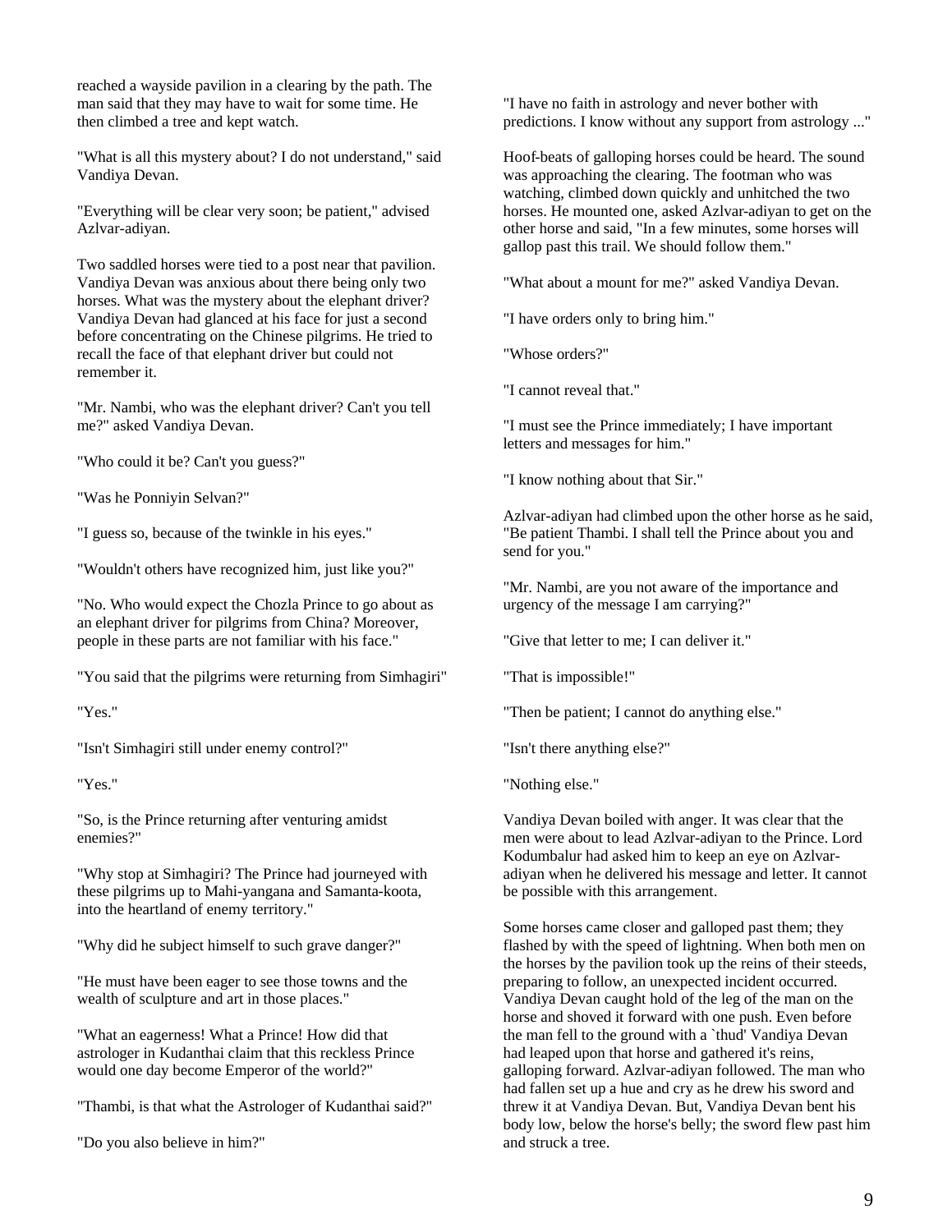Two horses galloped as swift as the wind, following the three horses which had gone ahead. They neither went too close nor pulled back too far. Azlvar-adiyan encouraged, "Good work, Thambi!" But, Vandiya Devan did not reply. He was worried about the consequences of his action. He was even beginning to question himself about why he should get entangled in such complications for the sake of some woman, however special she was. The horses sprinted down that forest trail with the speed of wind and with the speed of thought.

#### \*\*\*\*\*

Ponniyin Selvan

#### Chapter 30 --Fist Fight

Vandiya Devan felt that the horses were going along an endless path. He wondered if Azlvar-adiyan had betrayed him to the enemies. Forest encroached on both sides, filled with heavy darkness. Who knows what danger lurks in this darkness? Panthers, bears, elephants and poisonous snakes, perhaps even enemy soldiers -- who knows? They said that Dampallae was the last outpost occupied by Chozla men; but, where are we going?

Fortunately moonlight showed the way. Moonbeams played hide and seek with the shadows of tall trees around them. The dancing light fell on the trail to reveal shadowy silhouettes of three horses racing ahead. Their galloping hoof-beats never stopped. Suddenly, other sounds encroached. The babble of many human voices; cheerful sounds of dancing and singing. Ah! Light in the midst of a clearing. Torch light showed huge, open-stoves bright with furnace-like fires. Who are these soldiers camping merrily in the middle of this forest? Chozlas? Enemies?

Vandiya Devan had very little time to think about this; he did not notice one of the horses in front stop suddenly and turn around. The horse which turned back came close to Vandiya Devan's horse. The horseman bent sideways and suddenly slugged Vandiya Devan. While Vandiya Devan was unsettled and rattled by the force of that strike, the horseman took hold of his ankle and shoved it over the saddle. Vandiya Devan fell to the ground noisily. His horse trotted ahead a few yards and stopped. By now, the soldier who had unseated him dismounted and came closer. Vandiya Devan was completely disoriented as he tried to get up unsteadily when the man quickly plucked the knife and sword from his waistband and threw it away. This act revived and enraged Vandiya Devan; he jumped up quickly. Making a tight fist with both hands, he landed a heavy punch on the man who had unseated him. That man did not accept the beating quietly. He showed his strength by striking back. A fantastic fist fight between them was the result. They fought like the demons Gatotkacha and Idumban. They wrestled like Arjuna and Shiva disguised as the hunter. They threw themselves at each other like two huge elephants engaged in battle.

Azlvar-adiyan and the other two men had stopped as they watched with surprise. They were looking at this amazing fist fight in the dancing moonlight beneath those quivering trees. Very soon footsteps approached the spot. Some soldiers parted the branches and came closer with lighted torches. They too stood close by, watching the remarkable bout. Soon, a sizeable crowd had formed a circle around the wrestling men.

Finally, Vandiya Devan was thrown down. The victor sat on Vandiya Devan's chest and pinned him down as he loosened his waist-pouch and extracted the roll of sealed letters. Vandiya Devan made an immense effort to stop him but could not succeed. After taking the letter, that man jumped aside towards the torch light. Two soldiers who had noticed his signal had already taken hold of Vandiya Devan, pinning him down to the ground.

With measureless rage and exasperation, Vandiya Devan shouted, "Wretched Nambi! Is this how you betray a friend? Get that letter from him!"

"Dear Man! I am not capable of doing that!" replied Azlvar-adiyan Thirumalai Nambi.

"Chee! I've never met a coward like you! How foolish of me to trust you as my companion in this journey!"

Azlvar-adiyan dismounted slowly from his horse and walked up to Vandiya Devan; he whispered, "You fool, the letter has reached the person it was addressed to. Why are you babbling uselessly?"

The others had noticed the face of the man who was reading the letter under the torch light. A cheering cry rose from them. "Long life to Ponniyin Selvan" "Victory to the vanquisher of enemy kings" "Long life to our Prince" "Long life to our Chozla Prince." Their cheers filled the forest. Birds nesting on those trees woke noisily and echoed their ecstasy with wingbeats and shrill calls. More men came running to find out the cause for all the commotion.

When the victorious soldier noticed the growing crowd, he looked around and said, "Go back to the camp, all of you. Make arrangements for a feast. I'll come and join you soon." Upon this, the noisy crowd fell silent as a single man and turned back into the clearing.

Vandiya Devan who had been badly beaten was watching all this as he sat on the ground. He was drowning in a sea of astonishment that soothed all his pains. This is Prince Arulmozli Varma! What strength in his fists! How quick he is! No wonder they say that even if you are beaten, be beaten by a champion. He has the charisma and dignity of Arjuna of the epics; strength of a Bhima of the legends. I am not surprised that the whole world is full of praise for him!

Prince Arulmozli came near Vandiya Devan. For a second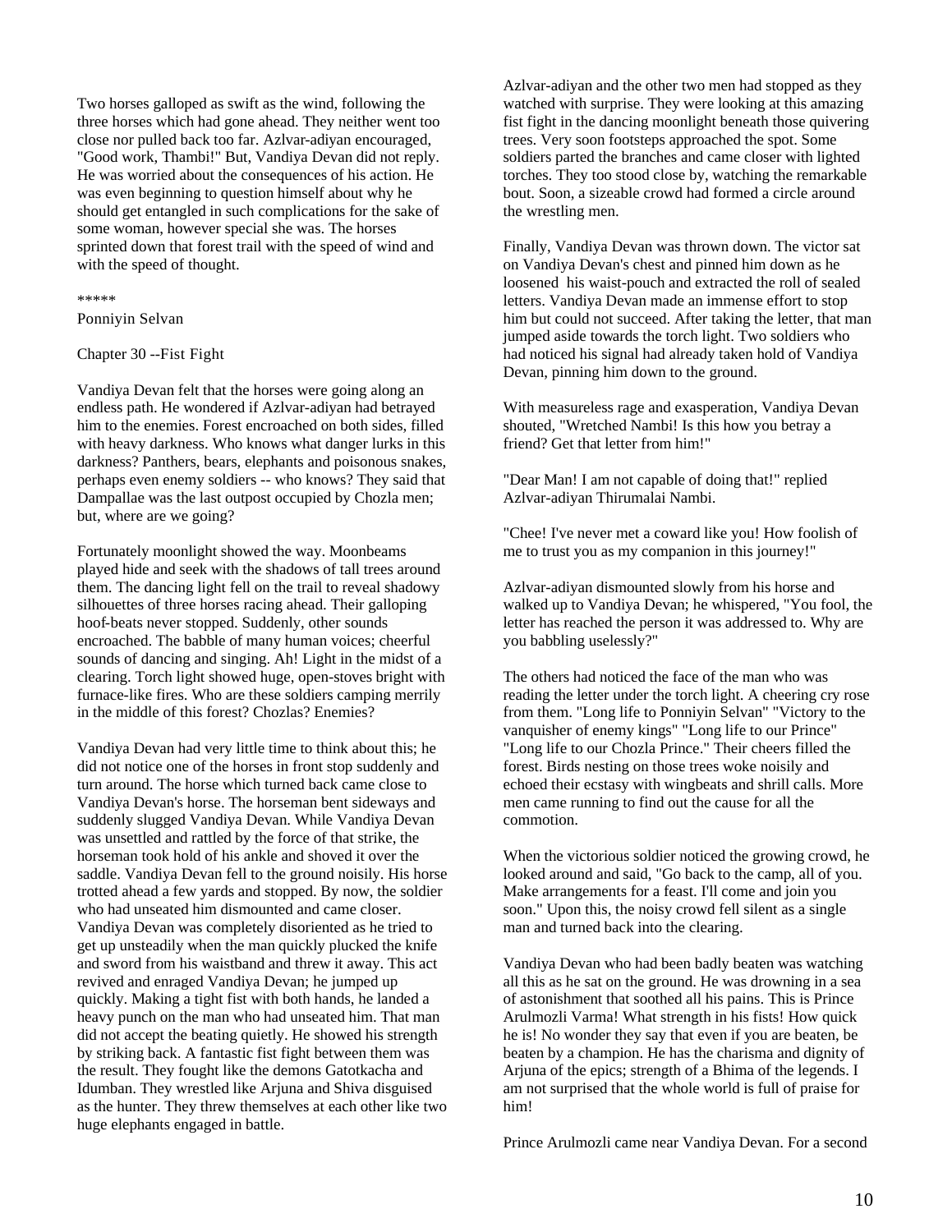he wondered if the Prince was going to display the strength of his fist once again. But he was reassured by the smile on the bright face of the Prince.

"Welcome Friend! Welcome to beautiful Eezlam! You have come so far across seas, to join us brave Tamil soldiers in this island. Are you happy about the chivalrous welcome we have given you? Would you like some more fanfare?" said the Prince with a smile. (Note: Eezlam is the Tamil name for Lanka.)

Vandiya Devan jumped up with a reverent bow, saying, "My Lord, the letter sent by your gracious sister has reached you safely and my duty is done. Now, I do not have any need to safeguard my life. If you wish, let us read the chapter on war for some more time."

"Very well, you can say that easily! You need not bother about safeguarding your life anymore; but, that worry is mine now. Or else, how can I answer my dear sister tomorrow? Dear Sir! This letter that I read just now appears to be written in my sisters own hand. Did she give it to you personally?"

"Yes, My Prince. I had the fortune to receive this letter personally from the hands of the gracious Princess. After that I have journeyed day and night, without stopping anywhere to bring it to you."

"That is obvious, otherwise you could not have come here so quickly. How can I thank you for this unique service you have rendered?" saying this, the Prince heartily embraced Vandiya Devan Vallavarayan of the Vaanar clan. The gallant youth felt that he had reached paradise; all his pains vanished magically.

#### \*\*\*\*\*

Ponniyin Selvan

Chapter 31 --Eleyla Singan Play

It was a circular clearing in the middle of the forest where trees encircled a dry pool. About thousand Chozla men had pitched camp in that clearing. Gigantic stew pots filled with rice and beans were bubbling on huge stone-stoves with fiery log-fires. Meat was being cooked in large cauldrons. Cooking smells filled the air and aroused their appetites. The men engaged themselves with song and dance till the food was cooked. Their darling Prince had arrived to join them, here, at this time and their happiness knew no bounds. The Captain of this company of frontier guards had a difficult time in curbing their enthusiasm and inducing some semblance of order among the men. Finally, he persuaded them to form a semi circle and sit in the middle of that clearing.

They had chopped a huge forest tree leaving a seat-like stump of the trunk. Prince Arulmozli came to sit upon this tree-stump throne. He was no longer dressed in the clothes of an elephant driver. Silken cloth graced his waist. A

golden diadem on his curls, pearl necklets, jewelled bracelets and shoulder ornaments proclaimed his royalty. The Captain, Vandiya Devan and Azlvar-adiyan sat near him on tree logs. The Eleyla Singan Play organized for his entertainment was about to begin.

About a thousand years ago, Tamil soldiers had captured a large part of Lanka, just like the present days. Eleyla Singan was the leader of the Tamils in those days. Lanka's King, defeated by the Tamils, had gone into hiding in the mountain country. The Lankan King had a son named Dhutta Gamanu who was a very capable warrior. The brave Prince dreamed of the day when he could recapture Lanka after defeating Eleyla Singan. One day, when this Singhalese Prince was a young lad, he was sleeping on his bed curled up, cramped into a ball with folded arms and legs. His mother asked, "My Child, why are you curled up like this? Why don't you stretch your legs and hands as you sleep?" Dhutta Gamanu replied, "Mother, the Tamil soldiers are crowding me on one side; the sea forms a barrier on the other side. What can I do? That is why I am curled up like this." When this lad attained manhood, he collected an army and led his men against Eleyla Singan. His small army was defeated and scattered in no time by the well trained Tamils. Dhutta Gamanu resorted to a cunning plan. He walked into the camp of Eleyla Singan and said, "King! My small legion has been defeated by your huge army. I am the only one left now. You are born in a race of brave men, therefore, I challenge you to come and duel with me; wrestle with me man to man. Whoever wins has full claim on this Lanka; the other can reach the abodes meant for those who meet a brave death."

Eleyla Singan was very impressed by this courage and bravery in young Dhutta Gamanu. He agreed to the wrestling match, ordering that none of his men should intervene or come to either one's aid. The match began; Dhutta Gamanu's men who had scattered came back to watch. They wrestled for a long time: Dhutta Gamanu fought with a passion to regain his homeland while Eleyla Singan was weakened because of compassion for the brave youth; he did not use all his skills in that fight. In the end, Eleyla Singan died. Dhutta Gamanu crowned himself. Later, he raised a memorial for brave Eleyla Singan in the spot where he fell, in praise of his compassion and bravery.

Chozla soldiers presented this unique historical incident in the form of a dance-drama. Dance and song were exceptional. The soldier who acted as Eleyla Singan was so good that the men wondered if he had really fallen dead, when he acted the last scene. The Prince and all others who watched the play cheered loudly with shouts of praise.

While the play was in progress, the Prince turned to Azlvar-adiyan and said, "Thirumalai, the wrestling match between Dhutta Gamanu and Eleyla Singan is depicted in a beautiful fresco of everlasting colors inside the caves of Dampallae. Did you both see those paintings?"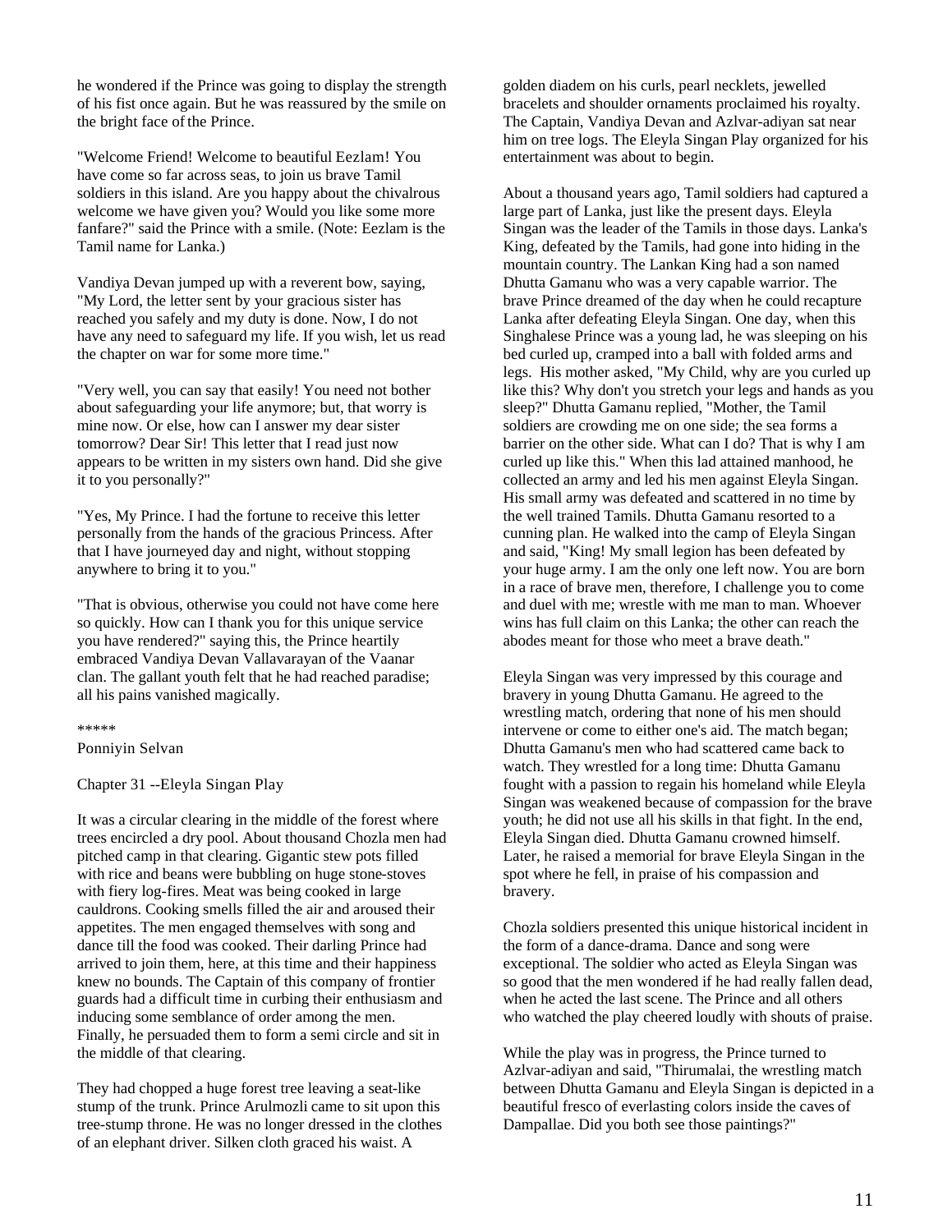"No, My Lord. I recognized you when we entered the main streets of Dampallae. We had no time to visit the cave temples," replied Azlvar-adiyan.

"One should see those fresco's inside the cave temple without fail. Thirumalai, there are all kinds of beautiful sculptures and paintings in our homeland. But, more astonishing arts are evident in this tiny island," said the Prince.

"My Lord the paintings and sculptures in this country will not vanish anywhere. We can view them anytime later. But, meeting you is not that easy. We were lucky in finding you, because we came into town at the correct time. Lord Parthiban who came here before us, returned saying `He is not here.' We met him by the highway."

"Yes; the Captain said that my brother's dear friend came looking for me. Could you guess why he came here?"

"I can speak with certainty. Prince Karikala has sent him here to escort you back to Kanchi City."

"How remarkable! You seem to know the reason! Perhaps you also know what was written in the letter brought here so safely by this friend of yours?"

"Your beloved sister has written that you should come back immediately to Pazlayarai. My Lord, when Princess Kundavai wrote that letter and handed it to this brave Vaanar youth in privacy, I was watching them secretly while hidden behind the shutters of that garden gazebo."

Vandiya Devan who was seated behind Azlvar-adiyan pinched that Vaishnava Nambi on his back. Azlvar-adiyan smacked his back and said, "This is a wicked forest; full of bugs that bite at night."

The Prince was speaking with some anger, "Chee! Are you up to your tricks even with my sister? What is this?"

"Only because I watched them, I was convinced to bring him here, safely, to you. Only Lord Buddha knows the trouble I had in leading him safely without letting him become embroiled in any scrapes on the way. I am sure that he would never have reached you if we had taken the road through Anuradapura. He would have duelled with someone on the way and given up his life! That is why I led him through the forest trail; even there he tried to fight a rogue elephant. I killed that wild beast with my wooden staff and brought him here safely."

"Oh! Does it mean that you came to Lanka merely to guide him safely till he reached me?"

"No, My Lord. For my part, I have also brought you an urgent message."

"What message? Tell me quickly."

"Prime Minister Anirudda sends word that he feels it is appropriate for you to remain in Lanka for some more time."

"All three elders send three different messages like this? What am I to do?" asked Prince Arulmozli Varma.

At this point, Vandiya Devan spoke up, "My Prince, please forgive me for interrupting. You must listen to the directive of your sister."

"Why do you say that, Sir?"

"Because, your heart tells you to heed the orders of your sister. Even if you do not care to follow her wishes, I am bound to follow her orders; she asked me to escort you back to Pazlayarai."

"I have been wishing for a brave young companion like you for quite some time!" said the Prince with a delighted smile.

\*\*\*\*\*

Ponniyin Selvan

Chapter 32 --Killi Valava's Elephant

The cooking was done by the time the play ended. They brought bundles of large lotus leaves and placed one each in front of the soldiers seated in neat rows; stewed rice and gram with a steaming soup of meat and vegetables was served. When the men had begun to eat, the Prince wandered amidst them, enquiring about their welfare... He stopped to ask about this man's health and another man's family. He inquired about their hometowns and names. Men who had been addressed in this fashion were drowned in a sea of joy. Friends by their side congratulated them on their good fortune.

Chozla men held their young Prince in much esteem. This esteem and adoration had grown tenfold in recent times. They knew about their Prince's concerned efforts to arrange for food and supplies from their homeland. Moreover, the Prince mingled freely with common soldiers, interested in their welfare, encouraging their activities. This characteristic increased his popularity and endeared him to his men, who tried to make him tarry longer near them. They gathered courage to ask him some question or other. Many wanted to know "When are we planning to attack Pulastiya City?" The Prince replied to this query in various ways, "What is the point in attacking Pulastiya? Mahinda is in Rohana?" To others he said, "Be patient; let the rainy season pass." Some soldiers expressed their disquiet about being lazy without fighting any war. Others said, "My Lord, you must come and visit us like this at least once in a month. We shall then try to be patient."

After such socializing, the Prince walked to a tent pitched for his exclusive use, a little away from the clearing. He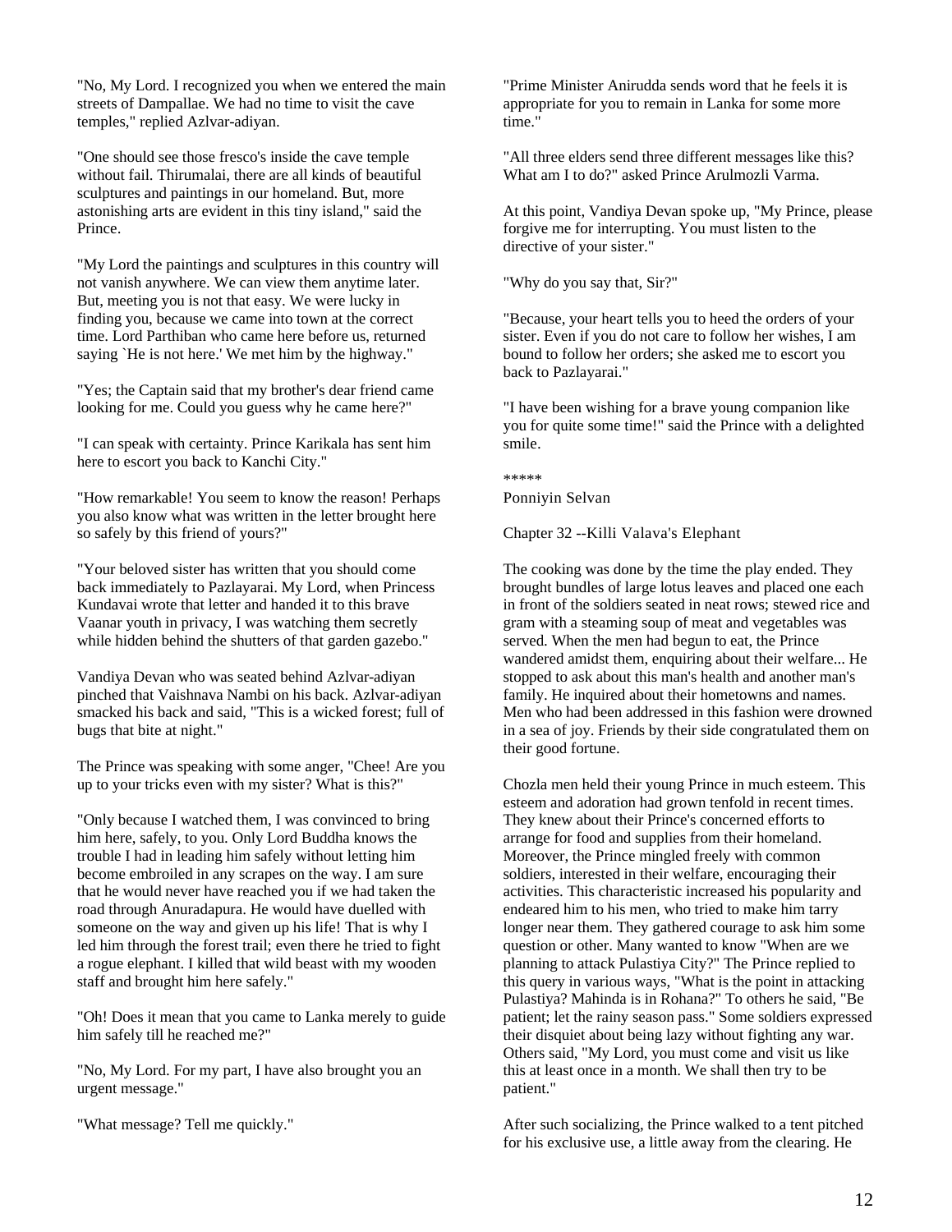asked Vandiya Devan and Azlvar-adiyan to accompany him.

"Did you notice the enthusiasm of these men? If only Tanjore had cooperated, this whole island would be under our control by now! A good opportunity has been wasted. We can conduct no war during the rainy season in these parts; our men have to remain idle for the next three or four months."

On hearing this, Thirumalai Nambi Azlvar-adiyan said, "My Lord! I am surprised at your being concerned about this. There, in the mainland, grave danger threatens the very foundations of the Chozla Empire! The great Kingdom established by Vijayala, the Empire built by Paranthaka and Sundara Chozla is about to be torn asunder by internal strife."

"Yes, yes. Of Course! You have both come with important information. I am foolishly babbling about my minor worries. Well, now tell me all that you have come to tell me. Let him begin first." Prince Arulmozli pointed towards Vandiya Devan.

Vallavarayan Vandiya Devan began his story. He spoke about everything that he had seen and heard since leaving Kanchi City. He pretended a dislike of speaking about his bravery, his cunning, his cleverness and his daring deeds; but, nevertheless spoke about them expansively. Finally, "Sir, they treat your dear father as if he were a prisoner. Close relatives, high officials and noble clansmen have come together in treacherous conspiracy. Your sister, the Younger Pirati is tortured by much worry because of all this. Therefore, you should leave immediately and come with me to Pazlayarai. Do not tarry even a single moment!" he finished his tale.

Then, Azlvar-adiyan spoke of his experiences. He confirmed everything that Vandiya Devan had mentioned; and in addition spoke about the conspiracy of the assassins who met at midnight near the ruined war memorial of Thiru-puram-biyam. Once again he reiterated the Prime Minister's message that the young Prince should not go home since the situation was dangerous and confusing. "The Prime Minister asks that you should not only avoid going back but that you should refrain from expanding the campaign here in Lanka. He requests that you collect all the army divisions and station them in North Lanka. The Prime Minister feels that the conspirators will soon be out in the open revealing their identities and intentions; at that time, this army in Lanka would be very useful. The Prime Minister also said that I should inform you of this: the Vanniyar Battalion, the Kaikola Battalions and the Vellala Battalions stationed in the Pandiya country at present, are ready to give up their life and soul in your cause."

"Thirumalai, what is your mentor thinking about? Does he consider himself as another master of intrigue like Chanakya of Pataliputra -- a Chanakya of Anbil? Does he suggest that I should feud with my kith and kin?" asked the Prince with some agitation.

"No, My Lord! Prime Minister Anirudda will never suggest that. But, he feels that those who conspire treason against their chosen monarch, those who contemplate treason against the empire -- such persons should be punished appropriately at the right time. Is it not your duty to help that goal?"

"How can I be responsible? If treason and conspiracy is truly being contemplated, it is the Emperor who has to take appropriate action. How can I venture into this matter without my father's orders?"

Vandiya Devan intervened into their discussion, "My Lord Prince, your father is not free at present. Pazluvoor nobles guard him like a prisoner, allowing none to approach him freely, under strict guard in the palace. Your brother has vowed to not enter Tanjore City! Is it not your responsibility to safeguard the Empire in such circumstances? It is your duty to return to Pazlayarai immediately!"

"Why should the Prince go to Pazlayarai? I cannot understand that!" said Thirumalai Nambi.

The Prince was lost in thought for a while. "Lust for land is vile. Because of a lust for lands and empires, what heinous sins are being committed on this beautiful earth!. Do you know the history of Simhagiri Fort -- which I visited today?"

"I have not heard about it, Sir," said Vandiya Devan.

"Ah! Let me enlighten you! About five hundred years ago Dadhu-sena ruled this island. He had two sons -- Kashyapa and Magalla. Dadhu-sena's commander and Kashyapa conspired together. Kashyapa imprisoned his own father and ascended the throne. Magalla ran away across the sea to Tamil Country. Soon they raised a high wall around Dadhu-sena's prison, entombed him and killed him. Kashyapa who was instrumental of that hideous crime was gripped by a fright that his brother Magalla would come back seeking revenge. Kashyapa came to this Simhagiri and built a fortress on its peak. He lived in the fort, confident that no enemy could capture the stronghold on that pinnacle. He lived in such hiding for eighteen years! Finally, one day, Magalla came back supported by an army of Pandiya men and laid siege against Simhagiri. After all these years, Kashyapa lost his senses. He, who had been hiding in the fort for all these years, emerged with foolish confidence, fought a war and died. In that fort built by that hideous monster, the sinner who killed his own father, there are some beautiful frescos. I saw them today when I went with the Chinese pilgrims. The beauty of those paintings are beyond compare. They were painted several hundred years ago, but even today no colors have faded... they remain fresh ... beautiful ..."

"Sir, can I interrupt with a question?" asked Azlvar-adiyan.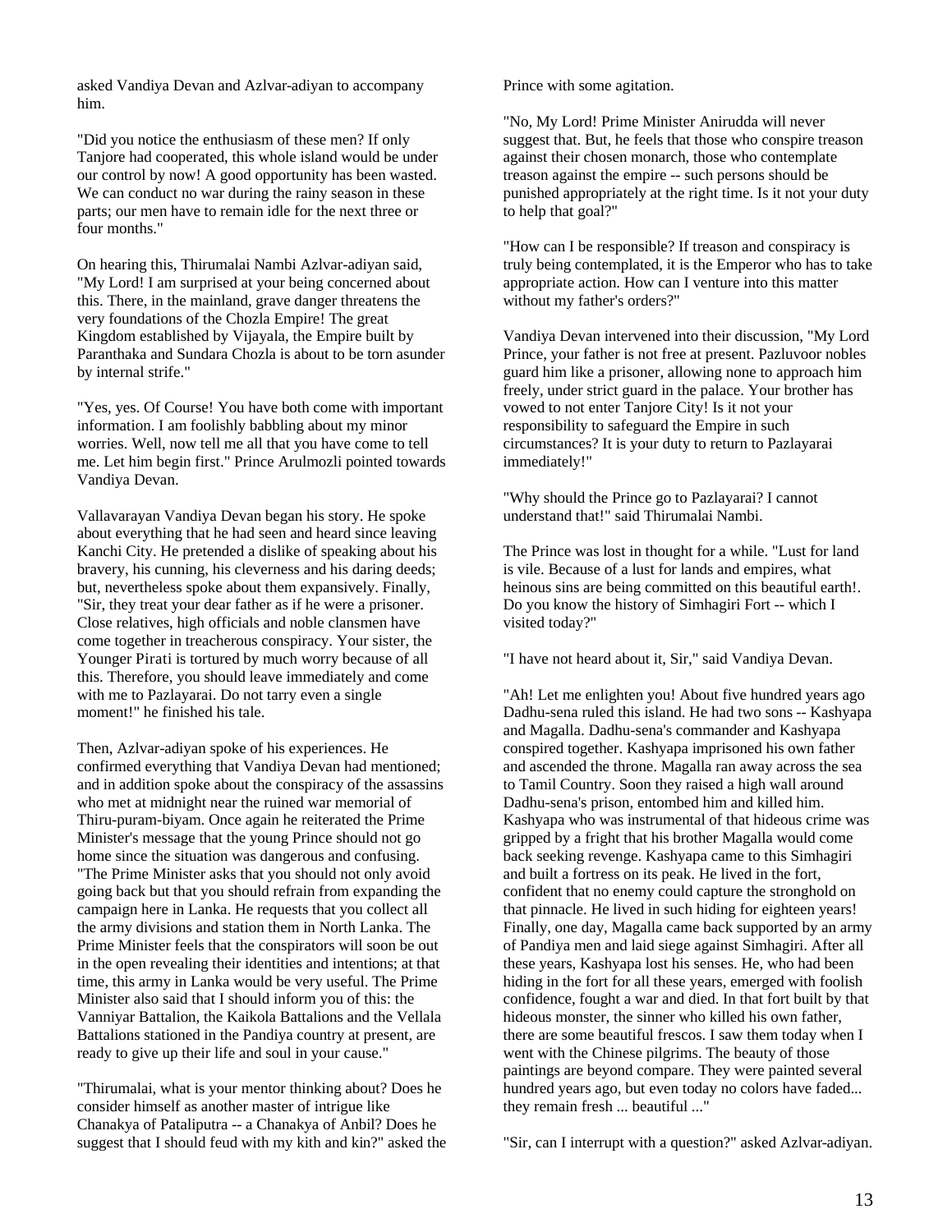"Why this hesitation? Ask freely!"

"Isn't Simhagiri still under the control of enemy forces?"

"Yes; I have no intention of starting anything to capture that fort now. It would mean a foolish waste of lives."

"I did not mean that! I am concerned if it was prudent to enter an enemy stronghold at this time. Why did it become expedient that you should go there as the elephant driver of Chinese pilgrims? When I saw you on that elephant's neck, I wasn't sure if I should believe my own eyes! Your signal, the raised eyebrow, cleared my doubt and made me sure. Why do you venture into such dangers?"

"Thirumalai, do you think that my life is so precious? How many brave Tamil men have come to this island and given up their life?"

"They lost their life in war; you sought unnecessary danger!"

"Not unnecessary; there were two reasons. I have had a long time wish to see the frescos of Simhagiri. My wish was fulfilled today ..."

"The other reason ...?"

"The news reached me as soon as Pallava Parthiban landed at Tricone Hill. I did not wish to meet him today, because..."

"Because ?"

"I had met the Prime Minister who had come to Mattotam. I expected some message from him. If two elders send word, I will have to obey the orders received first."

Now Vandiya Devan was transported with joy, "Say that My Lord, say that! Now, my suit has won!"

"Prince, this fellow tricked you ..." said Azlvar-adiyan.

"He did not trick me. I tricked myself. I saw him push that horseman who was sent to bring you to me. I noticed him riding that horse and following me. I meant to teach him a lesson..."

"And it was a good lesson too! Each lesson was a measure full. Even now my body aches! Is this any way to treat a messenger who brought letters? It is no matter, if only you come back with me to Pazlayarai...."

"Thirumalai, this reminds me of an old childhood poem. There was an ancestor of mine named Perum-killi Valava. He had an incredible elephant in his possession. One of it's feet would be in Kanchi and another would be placed on Tanjore. The third leg would be on this Eezlam, while the fourth would be placed firmly upon Uraiyoor.

One leg in Kacchi One leg on fertile and fabulous Tanchai, and of the remaining two, One on Eezlam and another on Kozli Thus stood that creature, the elephant of Killi Valava!

What fabulous imagination that poet had! I have seen several herds of thousands of elephants on this island. But how useless? If only I had one single elephant like that imaginary beast of the poet's, I too can be at all places -- Madurai, Kanchi, Pazlayarai and Lanka -- at the same time."

On hearing about the poet's elephant, both Vandiya Devan and Azlvar-adiyan fell into uncontrollable laughter.

Thirumalai asked, "You don't have such a fantastic elephant! What will you do?"

"Why this doubt? Have we not agreed that he is coming to Pazlayarai?"

"Be patient, both of you, for a while. Let's go to Anuradapura tomorrow. Anyway, I ought to meet Parthiban over there. I shall decide after hearing what he has to say."

\*\*\*\*\*

(Note: Tanchai is Tanjore; Kozli is another old name for Uraiyoor, a former cpital of the Chozla's.)

\*\*\*\*\*

Ponniyin Selvan

Chapter 33 --Message Of The Monolith

Prince Arulmozli Varma, Azlvar-adiyan and Vandiya Devan Vallavarayan left for Anuradapura even before sunrise on the next day. After a short forest path they were soon on the Royal Way. Vandiya Devan was surprised that the Prince had not brought any other footmen or soldiers for his guard.

Vandiya Devan had never felt such joy as he felt on the journey that day. It was an exhilarating experience just riding on that Royal Way, in the early morning light with thick forest trees encroaching on both sides. He was also brimming with pride on accomplishing the task assigned by the young Princess of Pazlayarai. Moreover, his lifelong wish was fulfilled. He had met the darling son of the bounteous Chozla Country. He had met the brave, young Prince whose charm and characteristics were being celebrated all over the land. And what a remarkable, marvelous meeting it was? The anecdotes he had heard about Arulmozli Varma being an unconventional Prince were indeed true.

He had completely unnerved me by suddenly turning the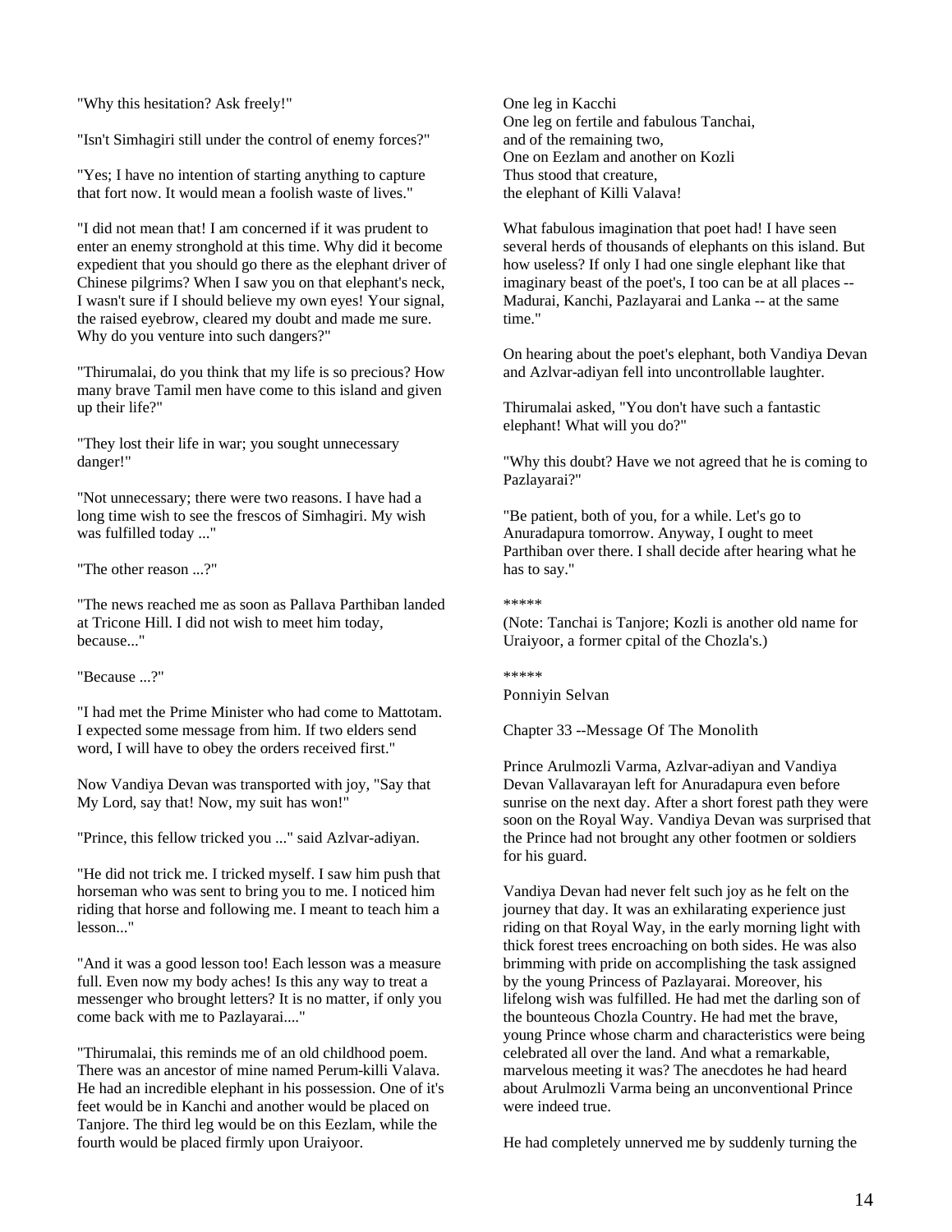horse around and attacking me! Perhaps this swiftness is the secret of the success in the campaigns he leads. It must be his strategy to attack the enemy at unexpected moments in unexpected ways. Is that the only reason for his success? How comfortable and easy going he is with his men -- they are completely enslaved by affection! He has attracted the affection and love of the people he has conquered. Who can say that these lands were recently subject to battles... Look at these people walking by freely on these roads... The country folk in these villages on both sides are going about their daily chores without fear or worry. Their faces bear no signs of sorrow or anger. I can even hear the tinkling laughter of women and children. How fantastic! What an incredible man! Vandiya Devan recalled the incident -- Pazluvoor nobles complaining to the Emperor because they were unwilling to supply foodstuffs for the armies in Lanka; because they were enraged that Prince Arulmozli should insist on supplies from the homeland instead of commandeering food supplies from the people of the conquered lands.

He compared Prince Karikala's gruesome style of warfare and this compassionate, law abiding campaign of Prince Arulmozli. He felt ashamed to find fault with Prince Karikala who was his chosen liege lord and master till very recently. Still, he could not refrain from comparing the styles of both Princes whenever he saw the happy faces of people on the road. It would be impossible to find such sights in the lands ravished by Prince Karikala's war campaigns. Sounds of wailing and destruction would fill every direction!

Vandiya Devan was filled with an eagerness to ask of many things, and to talk about various subjects with this unusual Prince. But, how could he start any conversation while riding swiftly on these horses? Even so, he found one opportunity to talk with Arulmozli.

When they had almost reached the outskirts of Anuradapura, Vandiya Devan noticed a huge sculpture of Lord Buddha on the wayside. Since he had seen several such monolithic sculptures everywhere in Lanka, he did not pay any particular attention to it. But, he had to pull in the reins and stop his horse because Arulmozli had suddenly stopped near that statue. Azlvar-adiyan who had gone ahead, also turned back. Arulmozli quietly examined that splendid statue for some time.

"Well! What an exquisite piece of sculpture!" said the Prince.

"I don't see anything particularly exceptional. They have such huge statues everywhere in this country ... I don't know why!" said Vandiya Devan.

Prince Arulmozli smiled, "You speak your mind without hesitation; I am happy about that!"

Azlvar-adiyan Thirumalai Nambi declared, "Sir, it is only

today that Lord Vallavarayan has espoused to speak the truth."

"Mr. Nambi, it's all a result of the company I keep. Since I met you at Veera-narayana-puram, creativity and imagination danced on my tongue. After meeting this Prince I have begun speaking the truth."

Prince Arulmozli ignored their chatter and concentrated on the sculpture. "In the whole world there are only two perfect forms of sculpture. One is the figure of Nataraja, Dancing Shiva and the other is Buddha."

"I have never seen any huge sculptures of Nataraja like these monolith Buddhas."

"The ancient monarchs of Lanka were great men. The land they ruled is small; but, their vision was big; their devotion was huge. They expressed their devotion by erecting such huge statues of Buddha. In their devotion to the Buddhist faith they built huge stupas (spires, cupolas). I am ashamed to think of the tiny and minuscule Shiva temples and sculpture panels in our country after seeing these lavish viharas (Buddhist temples) huge monolithic statues and towers," said Arulmozli.

He dismounted and walked up to the pedestal of the statue. He examined the carved lotus, bearing Lord Buddha's lotus feet and the fresh lotus buds decorating those feet. A carved water-flask, perhaps filled with sacrament water, was on the pedestal. He touched those feet reverently with both his hands and came back to mount his steed. They walked the horses slowly. Vandiya Devan mumbled to Azlvar-adiyan, "What is this? Is the Prince thinking of becoming a convert to Buddhism?"

Ponniyin Selvan smiled at them, "My devotion to Lord Buddha is not without reason. Those lotus feet of Lord Buddha gave me an important message."

"Oh! I did not hear anything!"

"It was a silent message from the monolith."

"What message? Can we know it?"

"The lotus feet of the Lord announced to me that I should come to the Lion Falls Lake in Anuradapura at midnight tonight," said Prince Arulmozli.

\*\*\*\*\*

Ponniyin Selvan

Chapter 34 --Anuradapura

They had neared the City of Anuradapura a little before sunset. Vandiya Devan became speechless, lost in a sea of astonishment even as he saw that ancient capital of Lanka from some distance. He had heard several men speak of Anuradapura; from their descriptions he had formed a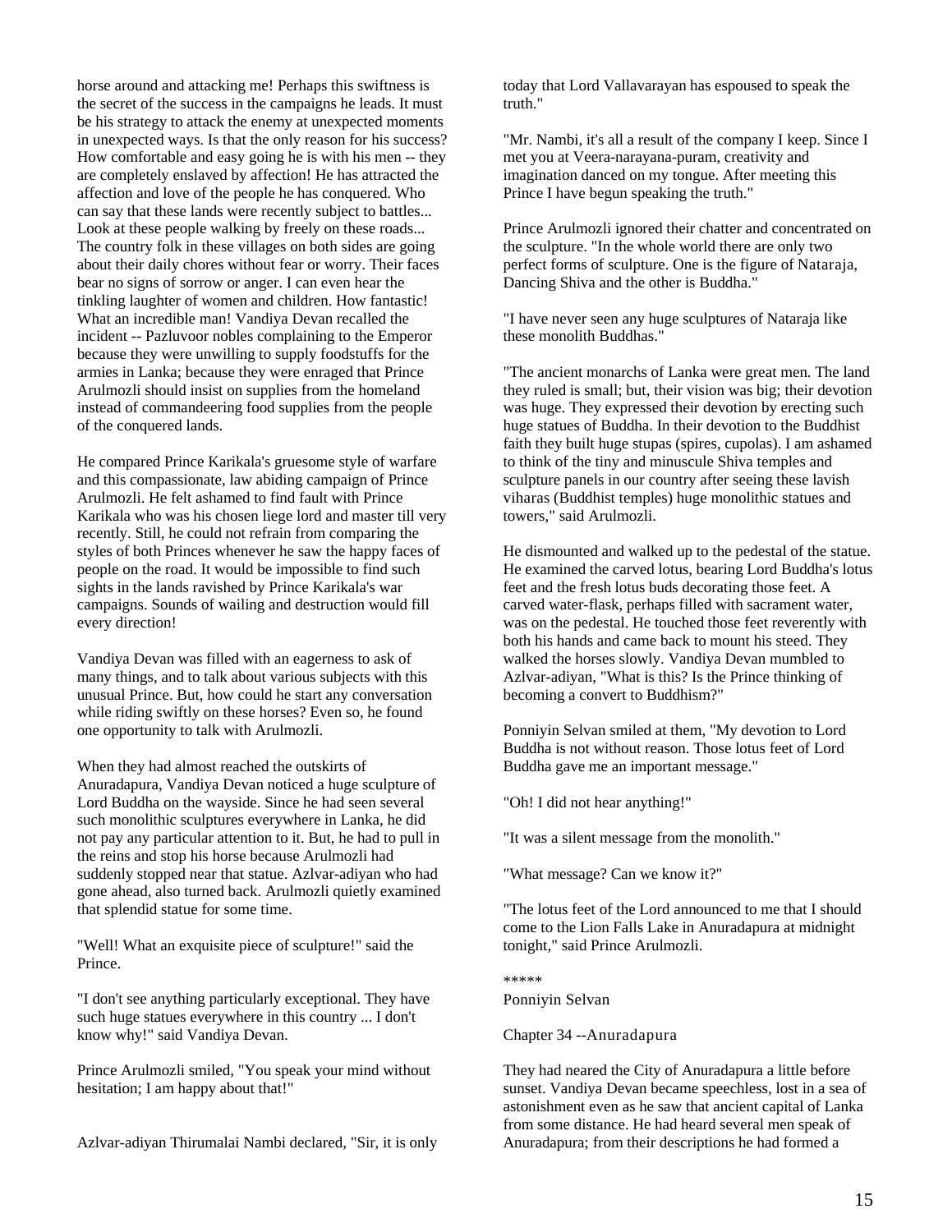certain mental picture of the city. But, that great city was beyond all imagination!

What humongous ramparts that snake around in all directions! One could not even see where the wall turns direction! How many hundreds of towers and cupolas raise their crowns with dignity beyond those walls! Every spire and tower is placed at quite a distance from the other; can so many buildings and mansions be enclosed within one fort? Kanchi, Pazlayarai and Tanjore are nothing compared to this great metropolis! Perhaps Ashoka's Pataliputra or Vikrama's Ujjain or even Karikala's Kaaviri-pattinam may have been comparable to this ancient city. No present day city can compare with this...

As they came closer to the fortress and its gates, the crowds going towards the city increased. Tamils and Singhala's, monks and householders, men and women, boys and girls -- they walked in groups and swarms. All appeared to be a jubilant crowd bent upon a carnival. Some among them noticed our friends the travellers and began pointing and whispering. On seeing this, Ponniyin Selvan made a sign to his two companions and turned into a lane leading away from the Royal way. He stopped beneath a grove of trees enclosing a man-made hillock.

He looked at his friends and said, "The horses have come a long way. Let them rest awhile. We can go into the city after darkness."

All three dismounted and went to sit on some rocks. "Why are these groups of people going into the city? Is there some festival in the fortress today?" asked Vandiya Devan.

"The biggest and most important among all festivals in this country is being held today," said Prince Arulmozli.

"I thought that a war was going on in Eezlam! Here, everything seems to be one big carnival!" said Vandiya Devan Vallavarayan.

"Did you not say that the people of Pazlayarai were celebrating Sri Jayanthi Festival?"

"Yes; but, Pazlayarai is in Chozla Country ...."

"Anuradapura is in Lanka. So what? Sundara Chozla rules the Chozla Nation; his good rule encompasses Lanka also!"

"But, enemies abound in this island country ...."

"Enemies do exist. Somewhere... What can these people do about that? Battles have to be fought on battlefields. Cities must continue with carnivals. What do you say Thirumalai?"

Thirumalai Nambi Azlvar-adiyan spoke, "Here we have openly declared enemies; there the enemies are hidden, concealed conspirators. The secret adversary is more

dangerous than an opponent in the open. Therefore, my humble suggestion is that this Prince should continue in Lanka conducting campaigns and carnivals."

"Absurd! If concealed enemies are more dangerous than open enemies, our Prince should be there. Brave men should face dangers and meet all obstacles," said Vandiya Devan.

"Bravery does not mean that a person should foolishly get embroiled with traitorous conspirators and assassins. Why don't you -- the bravest among brave -- go there and get involved? Why did you escape to this island?" asked Thirumalai.

"Stop it! Both of you, do not begin bickering." Prince Arulmozli calmed them down.

The three men entered the City of Anuradapura after nightfall. On that festive evening no traveller was denied entry at the gates. All walked in freely with no questions asked. The guards merely stood by the side. Our three friends mingled with the crowds and went in without being remarked.

Crowds filled the streets of the inner city. "Peace! Peace!" the cries filled the skies. Vandiya Devan noticed several mansions and multi-storey buildings in various stages of disrepair and ruin. Here and there, some dilapidated buildings were renovated. He realized that all such renovation and rebuilding must have been due to orders from the Prince. Why was he doing such things? Why is he so partial to these conquered people? These Lankan kings have been quarrelling and fighting Tamils from the mainland for nearly a thousand years. Instead of looting and razing the enemy capital, why is this Prince rebuilding and holding carnivals? There is some mystery about this. What could it be?

A peculiar thought occurred to Vandiya Devan. Yes, yes! it must be so! He has no rights in Chozla homelands. Aditya Karikala is already the declared Crown Prince; Prince Madurandaka has already risen as a challenge to him. Therefore, he perhaps wishes to establish an independent kingdom for his own self in this great island of Lanka. Who knows? His wishes may come true! Remember the Astrologer of Kudanthai! `Prince Arulmozli Varma is like the Pole Star. There is no want for those who trust him!' Vandiya Devan's heart brimmed with happiness upon having joined the company of such a brave Prince.

They came and halted at the front portal of an old mansion with crumbling outer walls and darkened windows. The street was a little away from the main roads and therefore quite deserted. They dismounted and walked towards the door. Prince Arulmozli clapped his hands thrice and as if by magic, a door opened on one side of that mansion in ruins. The building seemed completely uninhabited. Ponniyin Selvan walked into that darkness. Vandiya Devan looked back and wondered about the horses.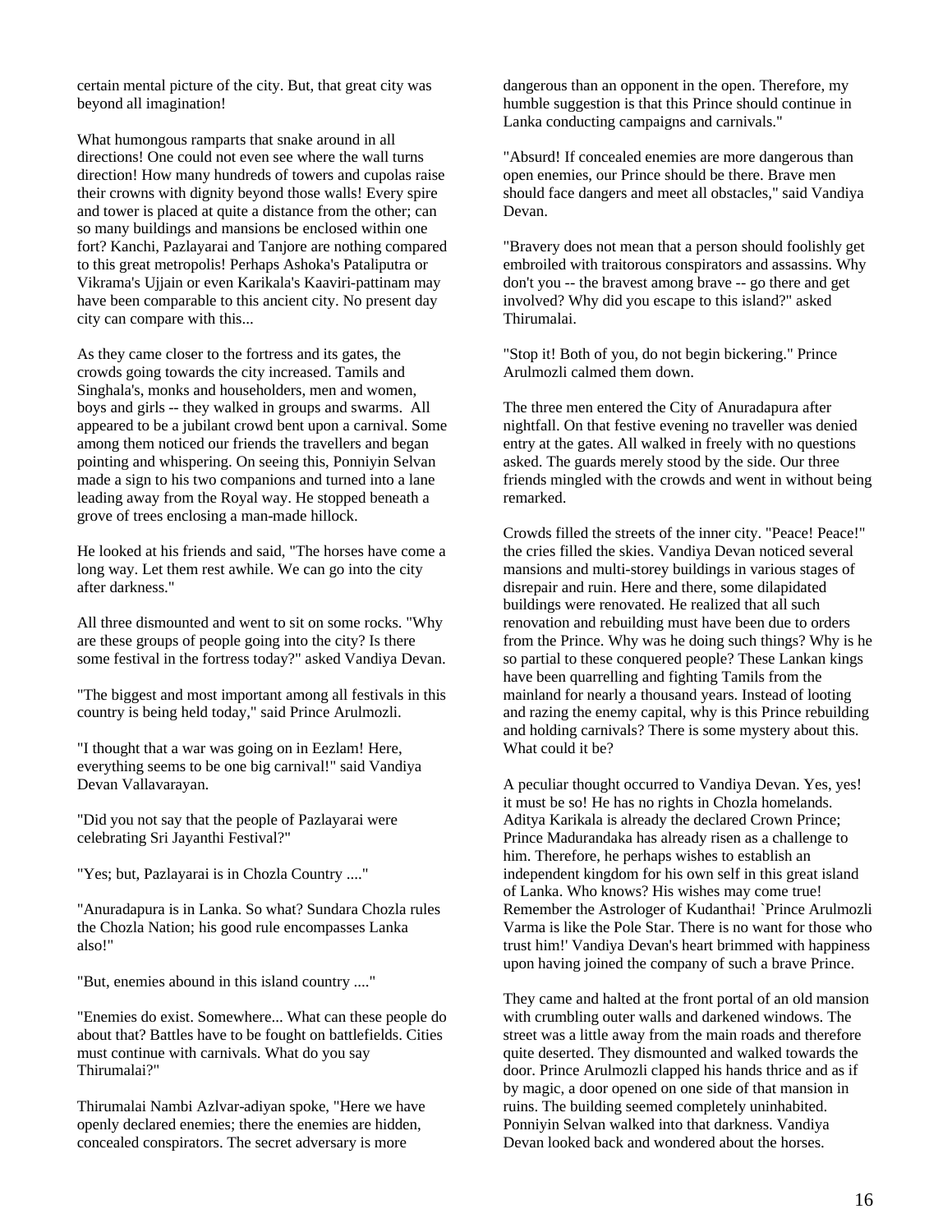The Prince said, "These horses know their way, come!" He took hold of Vandiya Devan's hand and led him into the building. They walked a few yards down a dark passage. A light glimmered in the distance and soon brightened. Vandiya Devan realized that they were in the innermost courtyards of an ancient palace.

"We have to be a little careful in these rooms. These are the private chambers of Emperor Maha Sena. The Emperor might appear suddenly and try to chase us away!" spoke Prince Arulmozli.

"Who is Maha Sena?" asked Vandiya Devan.

"Maha Sena was the Emperor who ruled this Kingdom of Lanka six hundred years ago. He performed various acts of welfare for his people. Therefore, people believe that his spirit still roams the streets of this ancient city. Even now, people tie pieces of cloth to tree branches so that his ghost may not shiver with cold. After him, no one has lived in this palace; they have left it unoccupied."

Servants appeared to help the Prince and his companions. Refreshed after a bath and a simple meal, they went up to the terrace. They could see all around and below; they could not be seen by anyone standing below on the streets. They sat down in that secluded terrace.

Vandiya Devan asked, "Sir, you said that the Monolith Buddha had asked you to go someplace at midnight?"

"We have plenty of time. The moon has just risen. When the moon comes in line with that Daagaba spire we can leave," said Prince Arulmozli. He was pointing towards a large hillock like Daagaba spire. Because such largedomed crypts were raised over the sacred relics - mortal remains such as teeth and pieces of bone -- of Lord Buddha, they were known as Daadhu Garbha's (relic wombs). In the course of time the word became `Daagaba'.

"Why did they build such huge sepulchers?" asked Vandiya Devan.

"In the beginning they built huge edifices to indicate the greatness of Lord Buddha. Later Kings built even bigger edifices to show off their own greatness," laughed the Prince.

Very soon a roaring sound like the sea in a storm was heard in the distance. Vandiya Devan turned to see a huge multitude of people -- like an endless ocean of men - moving continuously down the streets. In the midst of that sea of people were hundreds of humongous, whale-like elephants. Like twinkling stars reflecting over dark seas, several lighted torches cast a glow of light. People seemed to number in millions.

"What is this? It seems like an enemy invasion!" said Vandiya Devan with some agitation.

"No, no! This is the biggest festival of Lanka -- The Perahara Carnival."

As the festive procession approached closer and closer, Vandiya Devan's astonishment increased. He had never seen anything like it before.

First came about thirty elephants walking in formation. All were decorated with rich, golden face plates. The elephant in the middle was bigger and more dignified than the rest; its decorations were even richer and it carried a large jewelled-gold casket on its back. A gold canopy protected the casket. Buddhist monks rode upon the other elephants surrounding this central-elephant. The monks held deer-tail whisks with silver handles and fanned the casket. Several men carrying torches, flags and intricately wrought swinging lamps walked amidst these elephants. The golden face-plates of the elephants and their richly embellished decorations as well as the jewelled whisks in the hands of those monks shone like stars in that light. A large dancing crowd followed the elephants. About a hundred people in the midst of that group were costumed in curious fashions as they danced to the tunes of little hand drums. Others were playing on cymbals, blowing on horns and other unfamiliar instruments. It was a frenzied, fantastic dance. The frenzied dance of the Divine-man and Divine-woman of Kadamboor was nothing compared to this. Sometimes the dancers jumped up in swirls, twirling in the air swiftly, two or three times before landing on their frenzied feet. When they swirled in this fashion, their pleated skirts embellished with tassels bunched like balls of flowers, opened and ballooned like colorful umbrellas.

Two eyes were insufficient to view this picturesque sight. At least two thousand eyes were needed! Two thousand ears would be insufficient to hear the music and din raised by the instruments that accompanied the dancers. Two million ears would not suffice! The din raised by the drums, cymbals, horns, wind-pipes, tambourines, deafened the ears.

When this contingent of people had moved ahead another group of thirty elephants followed; richly decorated as before. A beautiful casket reposed on the large elephant in the middle of this formation also. A golden canopy was held over the casket. Monks on surrounding elephants waved their snow-white whisks. Dancers followed this formation of elephants also. The people in this crowd seemed to be costumed in various attires like Hindu Gods of Love, Rathi and Manmatha, like Shiva and his followers. Frenzied dancers surrounded them.

"What is this? How did Lord Shiva appear here?" asked Vandiya Devan with some surprise.

"King Gaja Bahu of Lanka invited Shiva. After that, Lord Shiva has stayed here adamantly!" replied Arulmozli.

"Look at this you fanatic Nambi! Do you now realize who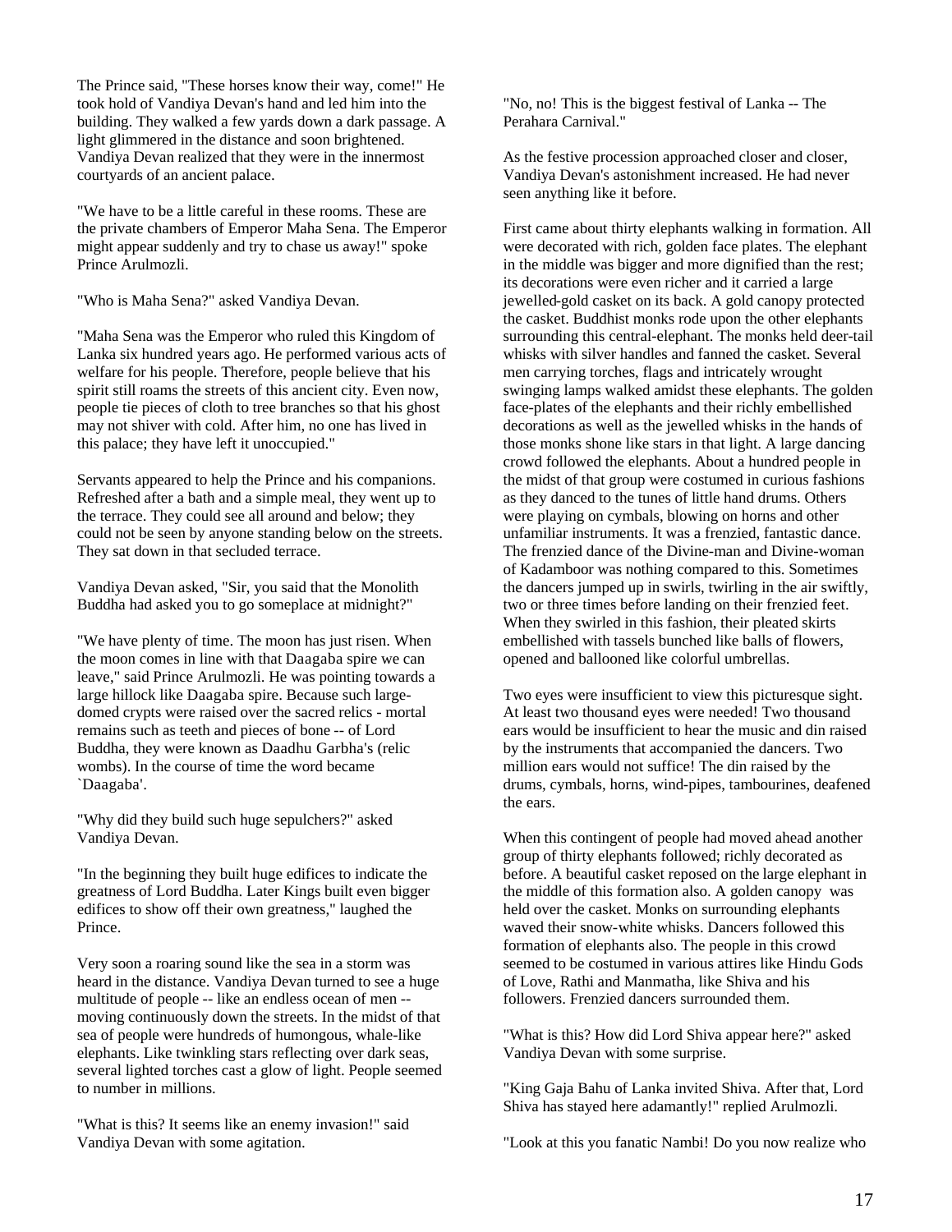is the greatest of Gods?" before Vandiya Devan could finish his question, another group of elephants and dancers followed. The dancers behind this formation were masked like eagles with sharp beaks and feathered wings. They too, jumped and swirled in the air as they danced.

"My dear man, did you see. Look at our Lord Vishnu making his presence on his divine vehicle the eagle-Garuda," said Azlvar-adiyan.

Another elephant group followed. The dancers in this formation carried sharp swords and lances in their hands. They danced a frightful war-dance. The swords and spears in their hands clashed with a reverberating sound that kept time to the music being raised around them. After all this, the group of dancers following the last formation of elephants danced with silambu sticks in different poses of the ancient martial art of defence. For some moments their dance was a ferocious rhythm at other times it was a graceful gentle art form.

Prince Arulmozli explained the history and significance of this colorful festival to Vandiya Devan who was captivated by the sights and sounds in the streets below.

There were times when the kings of Lanka and the monarchs of the Tamil countries maintained friendship. Gaja Bahu of Lanka Island and Senguttuvan of the Chera Country were friends. Once, when Chera Senguttuvan celebrated the festival of Kannagi the patroness of chastity, Gaja Bahu was an honored guest. He enjoyed the other festivals being celebrated in the mainland. Later when his friend Senguttuvan visited Lanka, Gaja Bahu held a festival. He held a single carnival in honor of the Tamil deities Shiva, Vishnu, Murugan and Kannagi. When he saw the joy and jubilance expressed by his people during the festivities, he decided to hold such a festival every year. The place of honor, the first place was given to Lord Buddha and the other divinities were made to follow in the festival procession. Since that time the festival has become part of the culture of the Singhalese people of Lanka and the Perahara Festival is being held every year without interruption.

"But, I did not see any idol or figure of any divinity?" asked Vandiya Devan.

"Did you notice the jewelled casket placed on the prominent middle elephant in each group?"

"I did. Did they lock up the deities in each of those golden caskets? Did they not want the Gods to escape and go back home?"

Ponniyin Selvan replied laughingly, "Nothing like that! In the first casket they have safely locked up a tooth of Lord Buddha. It is the priceless treasure revered by every person of the Buddhist faith in this country. They place that holy relic in a beautiful casket and carry it in procession."

"What is inside those other caskets that followed?"

"They could not find any teeth of Shiva, Vishnu, Murugan or Kannagi. Therefore they carry the sacred jewels used to decorate the respective idols in the respective temples."

Vandiya Devan was lost in thought for some time. "Ah! If only Lord Pazluvoor had come to conquer this island instead of you ....."

At that time the tail end of the procession had turned the street corner; the noisy din of dancers and musical instruments as well as the roaring sounds of the crowd began to die down.

"We have just half an hour left for our appointment. Come let us go!" said Prince Arulmozli. They came down to the street level and began walking in a direction away form the procession. Since everyone was involved with the carnival procession, the streets through which they walked were deserted. Very soon they reached the raised banks of a spreading lake. The lake was brimming with water, gentle waves lapping at the shores. Moonbeams skipped over those soft waves making them threads of molten silver. They climbed down the bank entering a well laid garden; fragrance of champaka flowers assailed their noses; they could see bunches of white flowers dangling like silver bells on short bushes. Man-made hillocks and reflecting pools could be seen here and there. One such elevated pool was carved like the face of a roaring lion: a cascade of water flowed out of its mouth to form another pool. The three men waited beside this pool.

Vandiya Devan recalled the monolith by the wayside near the gates of Anuradapura. The Prince had counted the lotus buds by the feet of the statue -- twelve buds indicating twelve o'clock. They were not flowers but buds indicating night. He remembered the lion spouted flask by the feet - indication of this Lion Falls Lake. All this is fine! But, why and who has ordered the Prince to come here? I wonder what dangers it may involve? Why did the Prince prevent me from bringing any weapons? Perhaps this is some sort of an rendezvous in some affair of the heart?

Following this thought an agitation rippled through Vandiya Devan's heart. His mind flew across the sea towards Pazlayarai -- Younger Pirati Kundavai and Lady Vanathi appeared in his mind's eye. He tried to glean something by making the Prince talk. "Sir, this place seems like some private garden of some old palace."

Arulmozli said, "Yes, this was a palace garden. King Dhutta Gamanu's palace was beside this garden a thousand years ago. Look over there you can see the indestructible ruins of that old palace."

Vandiya Devan looked at those terraces in ruins and said, "Those could have been courtyards where princesses danced. Those beauties might have enjoyed water games in these very pools!"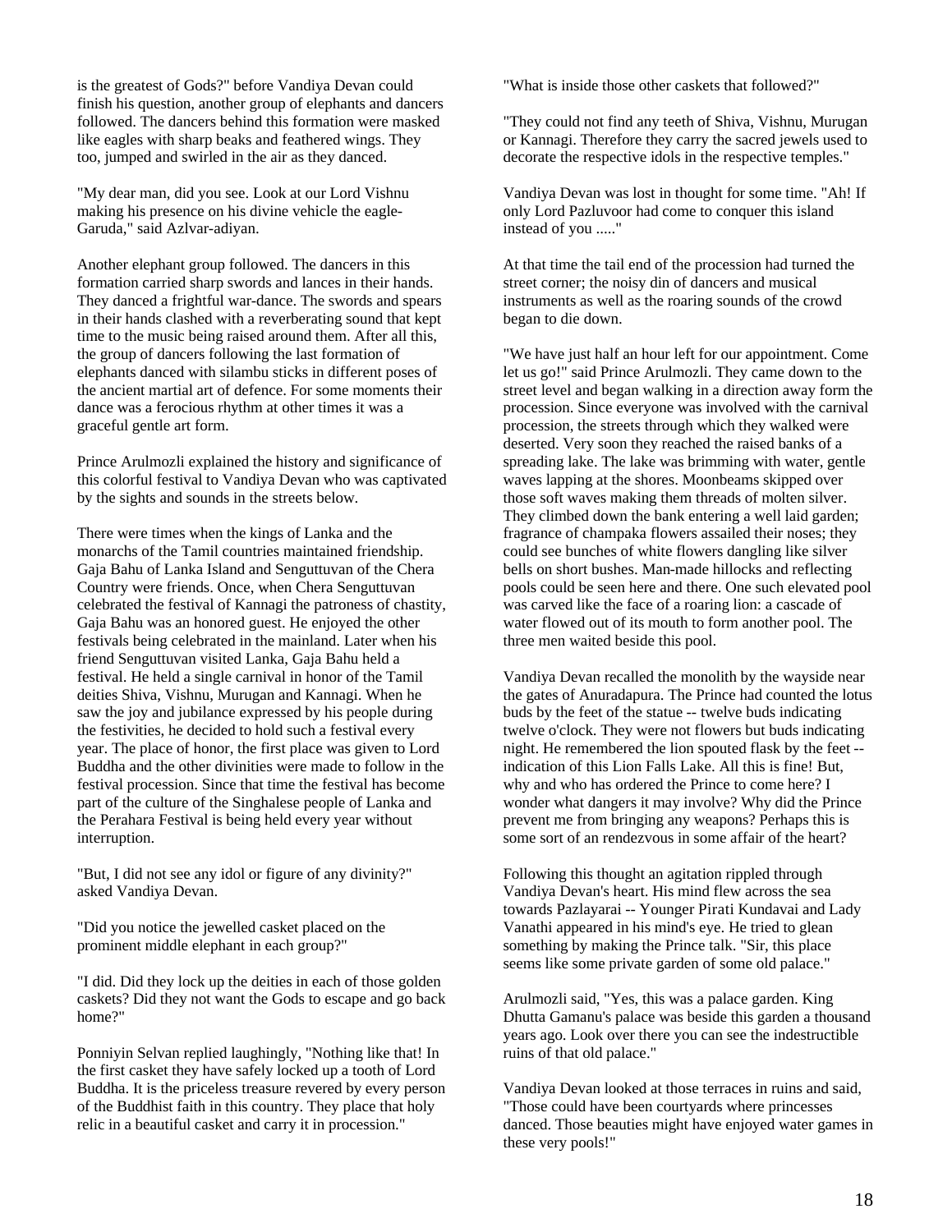"There is another astonishing story about this garden. It happened a thousand years ago. Dhutta Gamanu's son Saali was walking in these gardens one afternoon. He saw a girl fetching water from these pools in a pot and watering the flowering plants. He fell in love with her. He found that she was a low-caste woman and that her name was Ashokamaala. He insisted upon marrying her in spite of her lowly social position. `Then you cannot ascend the throne!' roared the father. `I do not care for the throne; I love Ashokamaala!' insisted the resolute son. Do you think any other Prince in this world can say a thing like that?" asked Arulmozli Varma.

Vandiya Devan remembered The Ocean Princess who rowed her boat at Kodi Karai. Aha! Is this Prince telling me this story with thoughts of that girl...? How can I raise a comment about Poonkuzlali.... Even as Vandiya Devan pondered about it, an astonishing thing happened. The wall behind the cascade from the roaring Lion's mouth was carved into a cave with a ledge for seating two persons. A light appeared suddenly in that cave. A hand holding the lamp appeared first; then the austere face of a Buddhist monk appeared.

Vandiya Devan stood openmouthed as he watched this magical display. He held his breath wondering what could happen after that.

\*\*\*\*\*

Ponniyin Selvan

#### Chapter 35 -- Lanka's Throne

The Monk looked around here and there for a minute, in the light of the lamp he held. Perhaps he recognized the Prince and his companions standing by the shore. The lamp and its light disappeared and very soon they could see the Monk coming up the steps of the lake. He came and stood in front of the Prince and examined his face.

"Beloved of the Gods, welcome! Welcome! The Vaithulya Confederation of Monks awaits you. Our Great Abbot Maha-thero is also present. My heart is overjoyed and thankful that you have come at the appointed hour."

"Sire, I know that as a youngster I have several faults in me. Even so, I have been observing the code that I shall never fail my given word or promise. I have not failed in the observance of this code."

"You had not arrived till sunset. I was somewhat concerned because of that!"

"If I had entered the City before sunset, I may not have been able to keep my promise. I have come to the appointment."

"Surely! Cloud groups wander to hide the shining light of

the sky; we know that. But, all those clouds are scattered by the gentle breeze that is Lord Buddha's mercy. Who are these men standing here? Do you know them well? Are they completely trustworthy? Will they be bound by the pledge?" asked the Monk.

"Sire, I trust these two friends of mine as I trust my own two hands. Even so, if you do not like it, I am willing to leave them here and come with you, alone," said Arulmozli.

"Oh no! I am not ready to accept that great a responsibility. I am taking you to a very safe and secure place. But, we have to go a long way and who knows what danger lurks behind what pillar? They must surely accompany you."

Vandiya Devan was puzzled by this conversation. He was very pleased about the Prince having such complete trust in a stranger like him and about his being included in an obviously secret mission of some sort. What was the important, secret event that was about to take place that night? The thought was disturbing.

The Monk went ahead leading the way as they followed. They went down the steps and entered the cave behind the cascade. The Monk felt along one wall and did something when a doorway appeared with a good light beyond. The Monk picked up a lamp and after all three men had come in, the entrance was closed. They could faintly hear the sound of the waterfall outside. But for the sound, none could imagine that they had been standing beside a waterfall some moments ago.

They walked into a narrow tunnel that twisted and turned for quite some distance; it seemed endless. Their footsteps echoed in sinister sounds. Vandiya Devan wondered if the Prince had been duped into some wicked conspiracy. The passage began to widen and finally ended in a huge vaulted chamber. The meager light cast by the lamp in the Monk's hand revealed only a small part of that huge chamber. But, he could see its several pillars made of marble. Lord Buddha's statues were everywhere: standing Buddhas, reclining Buddhas, meditating Buddhas, blessing Buddhas, laughing Buddhas and praying Buddhas ... countless figures filled every nook and cranny.

They walked through this marble vault and entered another narrow passage. Soon another large chamber -- its pillars were encased in shining copper, glowing ruby red. Even the roof of this chamber was clad in copper; beautiful fresco's adorned the ceiling and walls. More statues of Buddha all around... In this fashion they crossed several more chambers, a chamber made of some unique yellow wood, an ivory chamber, a bejewelled golden chamber. Even though they were walking at a fast pace, Vandiya Devan did not fail to feel the textures of pillars and walls in all these rooms. He was surprised that the Prince did not cast a second glance at any of these wonders but was walking straight ahead. Finally they reached an austere, unembellished granite chamber which presented quite an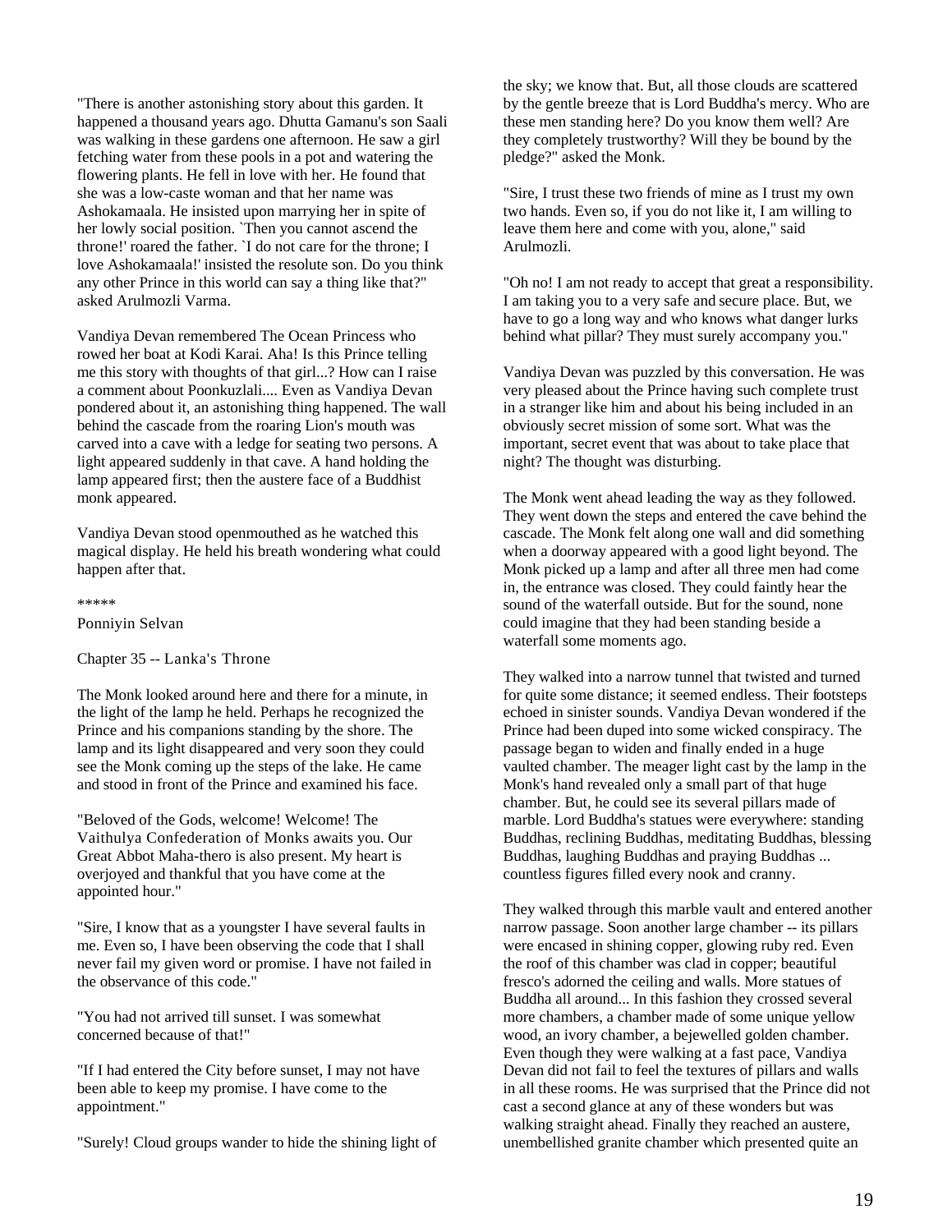unusual spectacle.

Not a single human being had been found in all the previous rooms which had been crammed with Buddha statues. But, this granite room was filled with monks of serene countenance and shining face. Their Great Abbot Maha-thero was seated on a dais before them. A jewelled, golden throne was before him. On a table beside the throne reposed a tray with a pearl-crown, a shining sword and jewelled mace. Lights shone from all corners of this chamber. The throne, crown, mace and sword sparkled in that light. When Prince Arulmozli and his companions entered this assembly, the monks stood up and raised these slogans, "May Buddha prevail! May the Law prevail! May the Order prevail!"

The Prince walked upto the Abbot and bowed respectfully. The Abbot pointed to an ordinary seat by his side and asked the Prince to be seated.

"Revered Sire, I beg that you who are elder to me in years and in virtue be seated before me," said Arulmozli. When the Great Abbot was seated, Arulmozli also sat down on the seat pointed to him.

"Great Prince who is Beloved of the Gods, this Great Congregation of Buddhists is happy to have your presence amongst them. You agreed to all our conditions and have come here after much effort. No other proof is needed to show that Lord Buddha has absolute mercy for you." The Abbot spoke these words in the Paali language and the Monk who had been the guide interpreted in Tamil. All the monks in the congregation endorsed with cheers of "Peace! Peace!" and showed their happiness.

Abbot Maha-thero continued to speak: "We are always obligated to Barata Varsha (India) which has given us our Buddhist faith. But, since ancient times, the Chozlas, Cheras, Pandiyas and Kalingas who invaded our land have executed many acts of atrocity on us and our land. They became subject to the curse of the Divine Ones because they destroyed our Buddha Temples, our mansions, monasteries and dwellings. Why cite people from your country... even kings of our own have performed such barbarous deeds. They created a division amongst the Order of our Congregation. They destroyed the temples and monasteries of monks who opposed their villainy; they fed our accomplishments and arts to fire. In this great city which is two leagues long and one league wide, once upon a time half the area was covered with Buddha Viharas (temples). Most of those edifices are in ruin today. Till this day, no scion of a royal house has ordered that these ruined places of worship be restored or rebuilt. It has been the good fortune of Prince Arulmozli to give such an order. This great Order of Buddhists appreciates this gesture of yours O' Beloved of the Gods! ..."

The Prince bowed his head and accepted these good wishes from the Abbot.

"To continue... for many years now, there have been obstacles, and the Perahara Festival could not be held in this city. The Pandiyas had once captured this city about a hundred years ago. At that time, the Lankan monarchs moved to Pulastiya City. Since then Perahara was not held here. In this worthy year you have ordered that the great festival could be held again. You made it convenient to hold the carnival by making arrangements. We of the Order are extremely happy about this ..."

Prince Arulmozli inclined his head once again and said, "Great Sire, if I could be of any other service to the Buddhist Order, kindly command me!"

Abbot Maha-thero smiled, "Yes Prince! This Order of Buddhists is confidently expecting more services from you. But, I have something more to say before that. You may be aware that before his last incarnation as our prophet, Lord Buddha has had several previous incarnations. At one time he was born as Emperor Sibi in this world full of cruelty, to reveal the greatness of Ahimsa (kindness to all living things). To save the life of a small dove, he chopped pieces of flesh from his own chest and placed them on the weighing balance. You men of the Chozla clan claim decent from Emperor Sibi; you even bear the title `Sembiyan' to remember this ancestor; but, we of the Order did not recognize this claim. We believed that your claims were stories made up by your holy men. Now, -- after witnessing your great and good deeds -- we have to accept that you Chozlas are true decedents of Emperor Sibi. Illusion had made the Chozlas forget the merciful qualities of Buddha. But, that merciful grace has descended upon you. Look...."

He turned to look behind him when some monks carried another monk who was reposing on a plank and brought him to the dais. The reclining monk's body was shivering constantly. His limbs shivered, his head shook, teeth chattered and lips trembled; even the eyebrows above the reddened eyes twitched.

"The thirty and three million divinities we believe in have descended upon this monk. Please listen to what the merciful Gods proclaim!" said the Great Abbot.

The delirious monk uttered some garbled sounds in quick succession; his words were utterly incomprehensible. But, when had stopped, the Abbot spoke, "The Gods bless you. In ancient times Ashoka the Great, who was Beloved of the Gods ruled all of India under one canopy and spread the word of our Lord to all the world. The Gods decree that you shall one day rule a great empire like that. They wish that you too shall spread the word of Buddha to all the world, just like Ashoka of yore. They order that the virtuous deeds performed by Ashoka from his throne in Pataliputra should be begun and accomplished by you from this ancient throne of Anuradapura. Prince, what is your reply to this decree of the Divine Ones?"

"Great Sire, the Divine Ones are all powerful; they dictate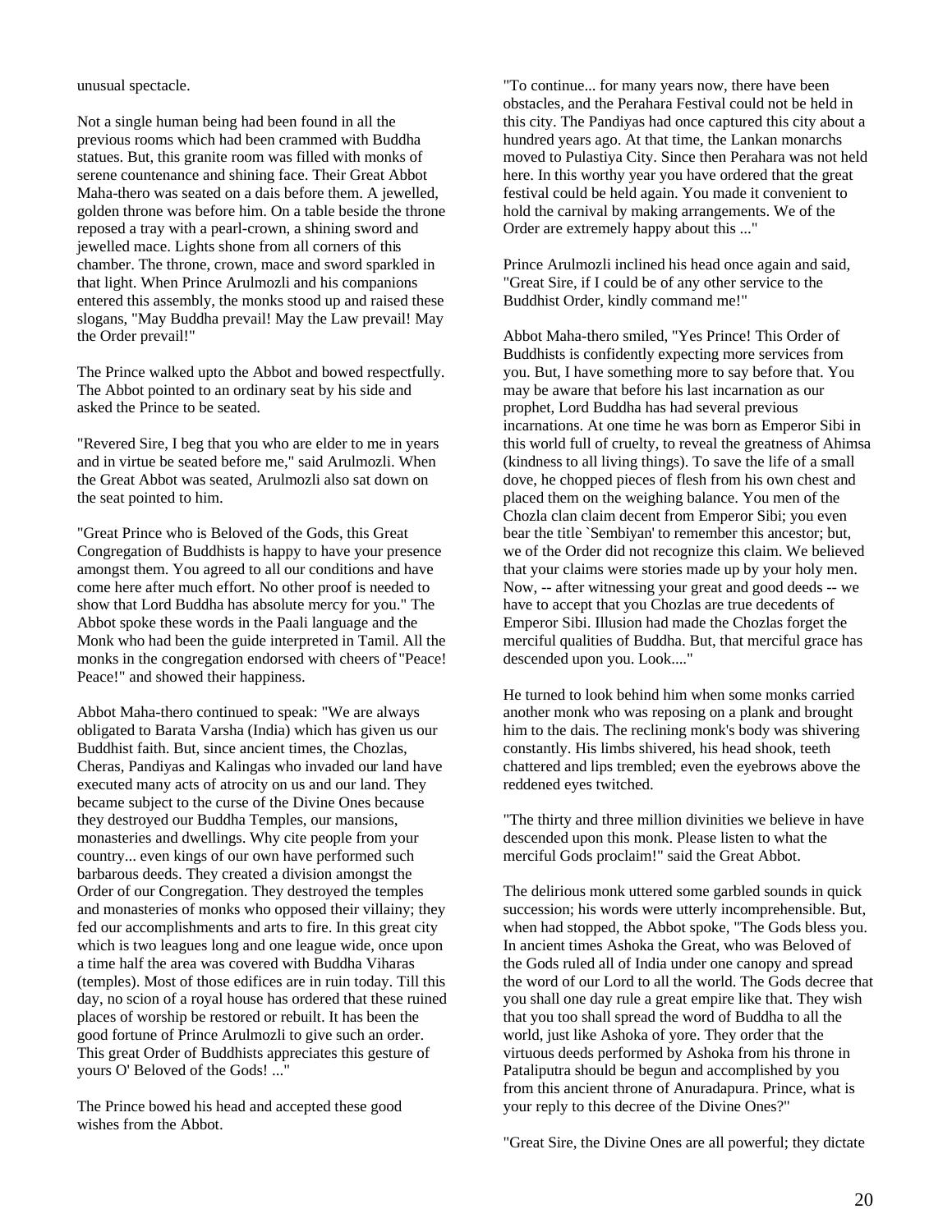and are capable of getting their intentions fulfilled. But, my humble mind is not able to comprehend their orders for me at this present time," replied the Chozla Prince.

"I can explain!" said the great Abbot as he made a sign; the monks carried the delirious celibate away from the dais.

"Prince, look at this throne before you. Look at the crown and the mace. Every monarch of Lanka was accepted as a lawful ruler by the Monastic Congregations of Lanka only after they were crowned on this throne while holding this mace and sword. This is the throne on which Dhutta Gamanu, Thissa the Beloved of Gods, Maha Sena and other great kings were crowned. This is the jewelled crown that graced their heads; this is the just mace borne by their hands. This ancient throne -- a throne that bore law abiding kings over thousands of years -- this throne awaits you. Are you willing to sit on this throne, wear this crown and weild this mace and sword?"

Vandiya Devan who had been listening with rapt attention became very agitated on hearing these words of Abbot Maha-thero. He wondered about placing the Prince upon that throne that very instant ... however, there was not even a trace of change on Prince Arulmozli's facial expression.

Like before, he spoke very calmly, "Great Sire, how can that be possible? The King who sat on this throne and was crowned with these jewels is still alive; even if we do not know his whereabouts..."

"Prince, the Gods have ordained that the dynasty that rules Lanka has to change. It has to happen. Several great kings have appeared in this dynasty established by Vijaya-raje who came from Bengal where the Ganga flows; they have been upholders of law and order. In later years men of this dynasty committed various heinous deeds and earned the curses of the Divine Ones. Fathers in this dynasty killed their own sons; sons murdered their fathers; brother killed brother; life giving mothers killed their offspring. The Gods declare that this dynasty which has committed such awful deeds is not fit to rule and uphold Buddhist faith and law. The last crowned king has lost his rights to Lanka's throne; neither does he have any children or other decedents. Therefore, the dynasty has to change anyway. When such a dynastic change has to take place, this Congregation of Buddhists has the right to select the first of the new dynasty. We of this great Congregation wish to select you. If you accept, we are ready to crown you this very night."

The most profound silence prevailed in that assembly for some time. Vandiya Devan was completely flustered. Prince Arulmozli rose from his seat and greeted the assembly of monks with folded palms. Vandiya Devan was beyond limits of exhilaration -- he was ready to pick up the crown and place it on the Prince's head with his own hands.

The Prince said, "Great Sires, I bow to you. I appreciate

your magnanimity in presenting this ancient throne to me because of the love and trust you have for me, a mere youngster. But, your orders are beyond my capacity to fulfill. I was born and raised in Chozla country. The food grown in those lands and the water flowing in the rivers of that country nourished this body of mine. I came here to this island in obedience to orders of my father Emperor Sundara Chozla. I cannot do anything without consulting his wishes."

The Abbot interrupted, "Prince, do you not know that these days your father is without any freedom, like a prisoner?"

"Yes; my father is unwell and on a sickbed; he has lost the use of his legs. Even then, I am bound by the orders of those who rule in his name and with his approval. If I accept this throne without their consent, I would be a traitor to my country and my king."

"If you think that, we are ready to send an ambassador to Tanjore. Your father has a fondness for the Buddhist faith. He will not reject our petition."

"What about the people of this land? Who can have the right to distribute their country without their approval?"

"The people of this country will consider it to be the greatest of their good fortunes to have you as their king."

"They may all agree and be happy. In this whole world more than any other opinion, I honor the words and wishes of my elder sister. My mother gave birth to me; River Ponni saved my life; but, my sister nurtured my intellect and opened my mind. But, even more important than her wishes is the command of a voice in my heart. My inner voice does not tell me to accept this exalted fortune that you Sires are bestowing on this youngster. I beg you to forgive me."

A silence reigned in that assembly once again. His own heartbeat sounded very loud to Vandiya Devan.

After a while, the Abbot spoke once again, "Prince, your words do not surprise us; in a way, I expected it. This shows that you more than anyone deserve Lanka's Throne. We, who know the law of righteousness need no further proof; but, we do not wish to force you. We shall give you time. We will send for you in this same fashion after one year. At that time give us your final answer. Remember this: in this ancient Anuradapura, several old Buddhist shrines and monasteries have been reduced to rubble and ruin. Till this day no harm has befallen this Great Bhodi Monastery because it is secreted in the wombs of the earth deep underground. Only these abbots of various Buddhist Congregations who live here know the way to come in here. None except those led by one of us can enter here. Only once in their lifetime, when they are to be crowned by the Great Buddhist Congregation, are the Monarchs of Lanka invited to come here. This is an unique Vihara with such secret entrances. You should not reveal anything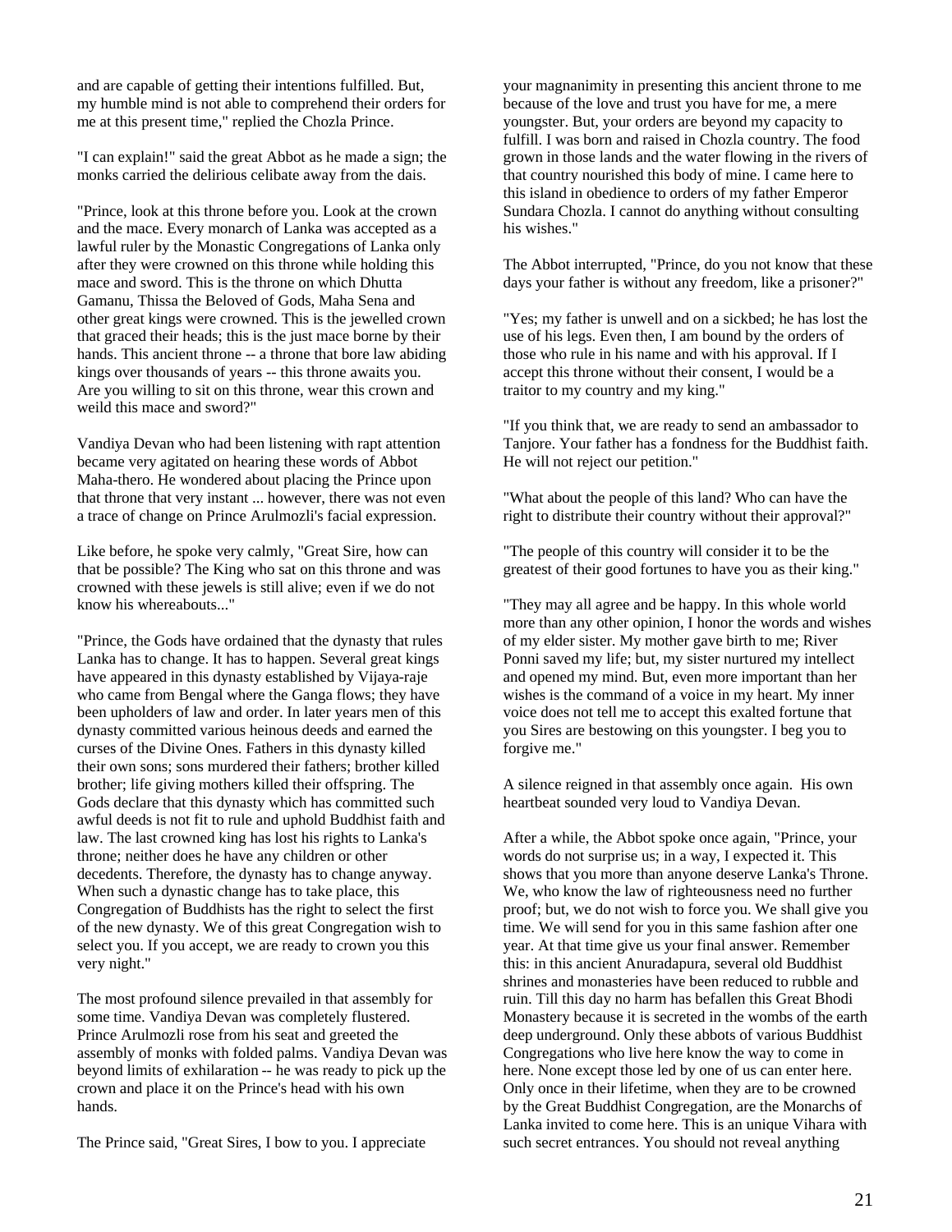about your coming or going from here or about anything that happened here to anyone else. Do not share this secret even with your friends. If you disobey you will be subject to terrible curses."

"Great Sire! There is no need for curses. I had already pledged to not reveal these secrets to anyone outside before I came here with my friends. I shall never break my given pledge," said Ponniyin Selvan.

After half an hour, Prince Arulmozli, Azlvar-adiyan and Vandiya Devan were once again walking down the moonlit streets of Anuradapura. Vandiya Devan who had kept his mouth tightly shut during all the time inside the monastery, unbound all his chaotic thoughts.

"Of course the Chozla country is very bounteous; but it can never compare with this Lanka. How could you discard the throne of such a jewel of an island which was willingly presented to you? Why this foolishness? On the other hand, what can one say about the judgment of those monks in that monastery? There I was... standing like another pillar right next to you... Why did they not make the offer to me?"

Prince Arulmozli smiled, "Remember, I told you that Dhutta Gamanu's son Saali gave up this Lanka's Throne for the love of Ashokamaala; Did you not hear that?"

"I heard it all! My Lord, which girl has captured your love like that? Which girl prevents you from accepting a throne?"

"Not one -- but, two girls: Truth and Law. I am in love with both these girls. I refused Lanka's Crown because of them."

"Prince, you seem to be a young man; but, you speak like an aged philosopher."

"Who knows about who is the older among us or whose life will end how soon?"

Whilst talking in this fashion, they were walking by an old mansion beside the street. They heard someone clap their hands across the street. A figure stood over there.

"Come with me!" said the Prince as he crossed the street and went towards that figure. The other two followed. When they were halfway across that wide street, a loud rumbling was heard behind them. On looking back, they saw that the facade of the old mansion was crumbling and falling down. If they had not turned to cross the street, the rubble would have fallen and buried them. In one instant three lives were saved. And such special lives too!

How true were the words of Prince Arulmozli who had been saying `Who among us knows whose life will end how soon?' Vandiya Devan stood in the middle of the street looking at the rubble and wondering, while the other two

had gone ahead. When he turned to join them, he could see the person who stood there, clearly in the moonlight. A doubt, should he believe the sight before his eyes or should he not? How stupid? How can it ever be possible? How could Nandini whom he had seen in her palace at Tanjore have come here to these streets of Anuradapura? Why should she come and stand here in the night like this! In an instant that figure disappeared like magic. Only two men stood by the street.

\*\*\*\*\*

Ponniyin Selvan

Chapter 36 -- Is Merit Honored?

Vandiya Devan walked quickly towards the spot where `Nandini' was standing with Prince Arulmozli. Doubts assailed him even as he stepped across -- Is she really Nandini? She is not bejewelled and dressed like the Young-Queen... She looks like an ascetic wearing simple cloth. Her face is very similar to Nandini's; but, there seems to be some difference ... Even before he reached that spot across the street, the woman had moved into the shadows cast by the houses and vanished. Vandiya Devan tried to follow her when the Prince took hold of his hand and stopped him.

"My Lord, who was that woman? She seemed familiar!"

Azlvar-adiyan said, "That woman must surely be the Divine Protectress of the Chozlas! Look at that! If we had not crossed the street, we would have reached the Hallowed Feet of Lord Buddha by now."

They looked at the spot across the street and saw a small hillock of rubble formed by the crumbling facade of the old mansion. The rubble could have easily buried a large elephant -- three tiny men would be nothing...

"Our Godmother appeared at the right time and saved our lives!" said Arulmozli.

"Sir! What did you say? Were you referring to that woman?" asked Vandiya Devan with some surprise.

"What did you think? Why were you trying to follow her?" asked Ponniyin Selvan.

Vandiya Devan said, "Mr. Nambi called her the Divine Protectress of the Chozlas. To me, she seemed like an evil spirit that has come to menace the Chozlas."

"You mean ... Whom did you think she was?"

"Perhaps it was my imagination. I thought she was Lady Nandini, the younger wife married by Lord Pazluvoor. Did you both not think it?"

"I did not see her properly. You must be imagining things; how could the Young-Queen of Pazluvoor come here?"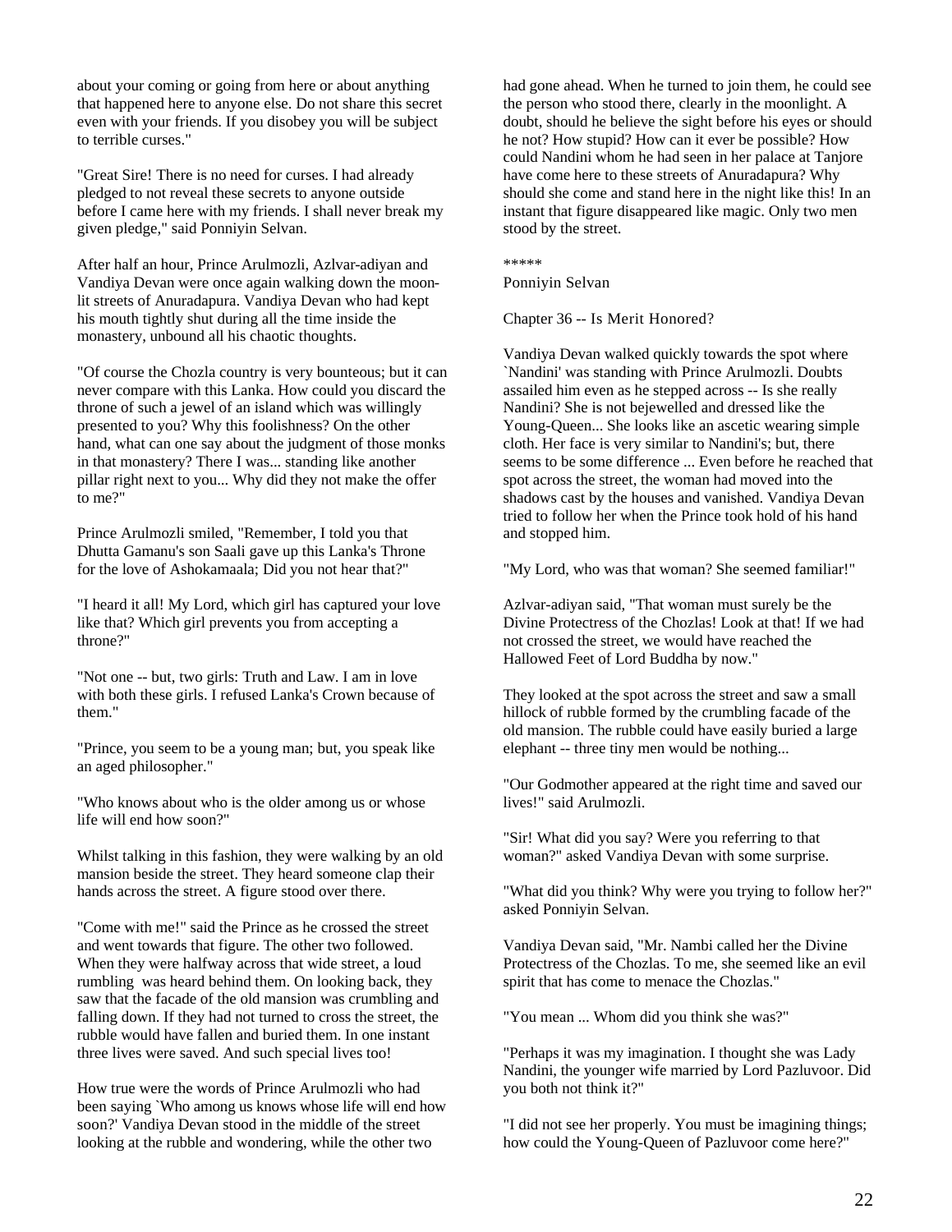asked Azlvar-adiyan.

"This gentleman's conjecture is not unwarranted. Eyes cannot lie; I too have seen the surprising facial resemblance sometimes. Come, let us talk as we go," said the Prince.

Instead of walking by the side in the shadows cast by the buildings, the three men began walking down the middle of the street brightened by moonlight. After some time, Azlvar-adiyan asked, "Sir, what did that woman who beckoned you by clapping her hands, say to you?"

"She said that two enemies have come in search of me and that they are waiting for an opportunity to kill me."

Vandiya Devan was shocked, "Wretched fiend! Does she mean us?"

Arulmozli said laughingly, "No, she did not specifically refer to you both. I am not concerned even if it is you. She has said that I have a very strong life. She has saved my life several times before this."

"Sir, I think I know who those enemies are. They are two men who came with Lord Parthiban Pallava, looking for you. Two figures appeared on the terrace of that crumbling mansion; it must have been those men."

"Mr. Nambi! Why did you not say this till now! You both walk ahead, I'll go back and search that building." Vandiya Devan was turning back as he spoke. Prince Arulmozli stopped him once again by taking his hand.

"There is no need for hurry. You can never find them in that old house. We can examine that place later. I suggest that you remain by my side till I order otherwise. Do you understand? Who knows what other danger lurks in the nooks and corners of this crumbling city? Brave Sir, I trusted you and did not bring any other man to be my guard. What shall I do if you desert me like this in the middle of the street?" asked Arulmozli.

Vandiya Devan was touched by these moving words. With a trembling tongue he replied, "Sir, I shall not move from your side even for one moment!"

"And I shall not depart from your side! You guard the Prince and I shall guard you," said Azlvar-adiyan Nambi!

Very soon, the three friends reached the courtyard of Maha Sena's ancient palace. In a large room, three old-fashioned beds had been readied for them. Moonbeams danced through the wide window that took up all of one wall.

"Lanka's emperors and princes and their noble ladies would have slept here in this very palace, perhaps in this very room, several hundred years ago. These moonbeams would have peeped through this very same window even at that time. Now, when these moonbeams see us ordinary

mortals in this chamber, they would be disappointed! What do think of that Sir?" asked Prince Arulmozli as he looked at Vandiya Devan.

"Sir, you may refer to yourself and to this Mr. Nambi in whatever fashion you wish. But, do not refer to me as an ordinary mortal!" said Vandiya Devan Vallavarayan.

"Forgive me! I had forgotten! Are you not a prince born of the noble Vaanar Clan of Vallam ..."

"Yes Sir! Yes. This Mr. Nambi may die of jealousy if he hears the song composed by the bards in honor of my ancestor."

"It does not matter. Thirumalai is a lover of Tamil poetry. He will not hesitate giving up his very life for the sake of a poem, just like Prince Nandi-varma Pallava of yore. What is that poem? Can you recite it?"

Vandiya Devan recited the following poem with some hesitation.

My canopy, my palanquin, My armor and my pennant This my elephant and this my steed Thus cry those crowned princes.

Laden with liberal gifts bestowed by Great King Vaanan, Leave these princes of poetry, bemoaned by mere monarchs of earth.

Ponniyin Selvan who heard these lines said, "Thirumalai, you are an expert in Tamil literature. What is the meaning of these lines?"

"Sir, you are quizzing me! Anyway, I'll try and explain. Several princes waited in the outer courtyard of Great King Vaanan's palace hoping for a glimpse of the king. They could not get an appointment easily because the bards who were princes in poetry had already entered the court. King Vaanan was pleased with their compositions and he sent them away with lavish gifts. Tasseled canopies, ivory palanquins, jewelled armor, caskets of treasures, elephants and horses were given away as rewards to those poets. The princes who waited in the outer courtyard saw those gifts being carried away by the poets and cried out in jealous rage. `Oh dear, that is my canopy, that is my palanquin; here goes my elephant and there is your prize horse. Look at those jewels given to these wretched poets!' cried the princes. King Vaanan had given away as gifts those very treasures that had been brought as tribute by those monarchs and princes. Sir, is my interpretation of the poem correct?" asked Azlvar-adiyan Thirumalai Nambi.

"How can your explanation be wrong? What a fantastic poem! Such subtle imagination; I wonder who was the poet who composed this incredible piece of verse! O' you Prince of the Vaanar Clan, Lord Vandiya Devan of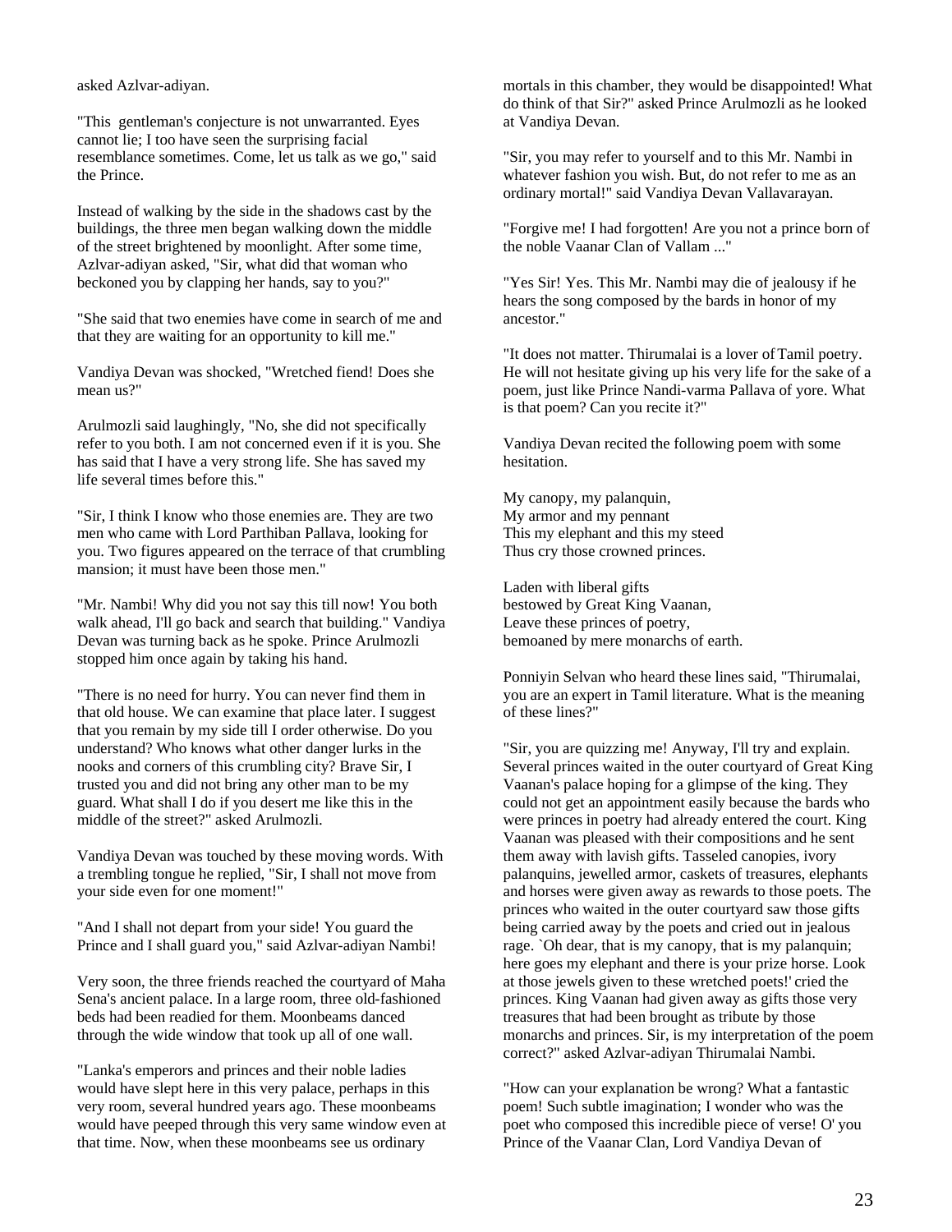Vallam, I do not care if the kingdom ruled by your ancestors was big or small. They were great enough to have such a song composed in their honor. Who needs more fame than that? Yes: you who are a scion of that clan are worthy of sleeping in these chambers. Why be satisfied with Maha Sena's bed? If Emperor Dhutta Gamanu's bed could be procured, you deserve that. You are truly worthy of such greatness!"

"Yes sir! I am truly worthy of great homage. But, in these days who honor's merit? Did those monks offer Lanka's crown to me? They merely offered to you who were likely to refuse it. Do you know how angry I was at that time? I felt like taking that crown and placing it on my own head and crowning myself. I kept quiet because this fanatic Mr. Nambi might want a share."

Prince Arulmozli laughed joyously upon hearing this. Vandiya Devan was gladdened by that laughter. He continued in a similar vein of pretended anger, "What is the point in laughing it off? How can that solve anything?"

"Sir, O' Lord Vaanar of Vallam, don't you remember my speaking about Truth and Law? Did they not seem sufficient explanation to you?"

"I already had some doubts about Truth and Law. I now declare that I shall have no traffic with them and shall in no way be partial to them."

"Dear Lord! Why? Why do you declare this? Why are you angry with Truth and Law?"

"I have no anger with them. You said that you were in love with those two girls -- Truth and Law. You said that you gave up this kingdom for their love. Even in my mind will I not consider women who are loved by another."

Ponniyin Selvan laughed uproariously once again, "I have never met a jokester like you."

"Sir, everything is a joke to you; I am burning with anger. If you did not care for the throne of Lanka, you could have looked at me, standing there beside you, and said, `Give it to him!' Why did you not do that?"

After he had finished laughing, Prince Arulmozli said, "Sir, is it such an easy thing to accept a kingdom? Moreover, it is in no way correct to accept it when awarded by Buddhist monks. It would lead to later complications; religious leaders should stick to religion. If religious leaders interfere in politics it spells doom for the faith as well as the kingdom. Besides, these monks who came forward to offer me the kingdom tonight do not represent all the Buddhist congregations in this country. They are leaders of one group. There are two other equally powerful congregations. If I accept the kingdom from them, I have to rule according to their wishes. The other two congregations will immediately become our enemies."

Azlvar-adiyan asked, "Does the Lord of Vallam now understand the situation here?"

"I understand pretty well. Like the quarrels about the relative greatness of Shiva and Vishnu in the mainland there are quarrels here too!"

"Both of you don't begin your quarrels here. It is very late; I can hear the people coming back from the Perahara celebrations. Let us go to sleep."

"I cannot sleep. Only when I know the identity of that woman who beckoned us across the street, and saved us from an instant grave, will I be able to sleep."

"Even now, I do not know who she is. But, I can tell you everything I know about her; if interested, come closer both of you, and sit beside me." \*\*\*\*\*

Ponniyin Selvan

Chapter 37 -- Goddess Cauvery

Vandiya Devan and Azlvar-adiyan rose with eagerness and went to sit besides Prince Arulmozli's bed. The Prince began speaking:

"When I was a young child, I went on a boating trip on the Cauvery with my parents. My sister and brother were also in that boat with us. They talked of various things amongst themselves. I was leaning over the side looking at the swirls of water passing beside the barge, fascinated by the kadamba flowers caught in the eddies. My heart was pained by the sight of those tiny flowers caught helplessly in those relentless swirls of water. I would bend down over the side and try to save those flowers.... when accidently I fell into the river! Since I fell headfirst, I could not steady myself....

"Even now, I remember my head bumping on the sandy river bed. I remember the swift current carrying me downstream and some distant cries of distress from the boat which had gone far away. I struggled for breath even as I knew that Cauvery was going to carry me away to some distant ocean. I knew that my parents, sister and brother would be inconsolable. Just then, someone lifted me up with their two hands. I was above water in one instant. I was dripping water from everywhere -- my nose, mouth ears and eyes. Even so, I saw the face of the person who had saved me. In those few seconds, that face was embossed in my mind. She seemed familiar; but, I could not recognize her.

"Later, those hands gave me up to someone else. The next minute found me on the boat surrounded by my parents and sister and brother. Their distress, concern, love and affection completely engrossed me. After a while someone raised a question about who had saved my life. They looked everywhere for her. I looked around too; but, could not find that divine face anywhere. I had no answers to the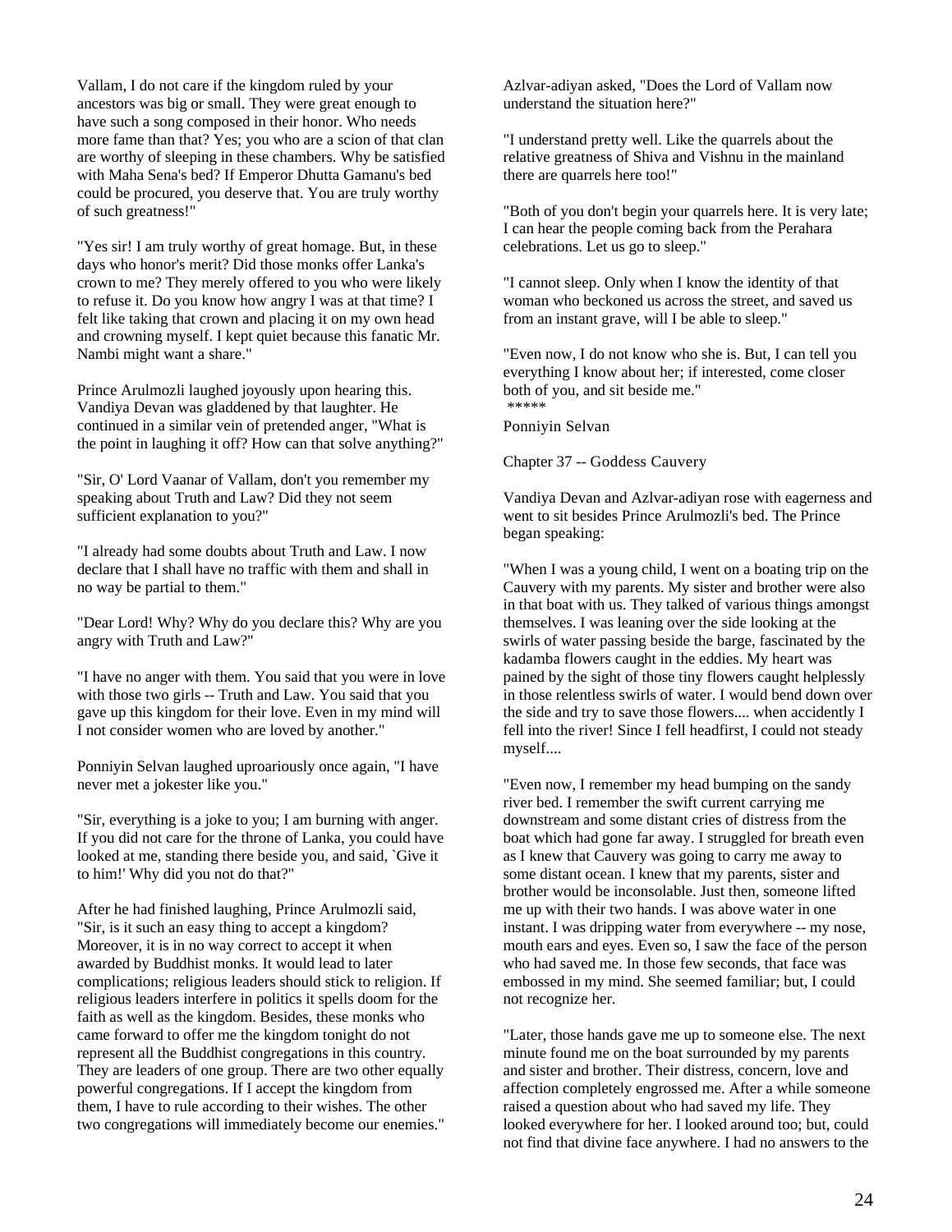questions put to me. Finally, they decided that Mother Cauvery herself must have rescued me. They arranged to offer prayers to Goddess Cauvery every year on that day.

"I was not satisfied. Goddess or human -- I wished to see her again. Whenever I went by the river bank, I would look around eagerly hoping for that Goddess to rise from the waters once again. As I grew into boyhood I knew that she must have been a human being. Thus, whenever I had a chance, in every festive crowd, I would eagerly examine every old woman's face. In the course of time I realized that it was not very civilized to stare at faces in that fashion. As years passed, I lost all hopes of ever seeing her again.

"About a year ago, I came here as Commander-in-chief of our Southern Armies. Commander Bhoothi Vikrama had already captured several regions of Lanka; Anuradapura had changed hands several times. It was under control of Mahinda once again. Our men had laid siege of this fort. During the siege, I wished to travel to various parts of Lanka and personally know the land. The Commander sent a detachment of hundred men to accompany me. I went to all the places under our control; every nook and cranny, hill and hillock, field and forest, river and lake was examined by me. I slowly began to understand the nature of this land and its population. You know that there are several smaller islands along the coasts of this Lanka. I went to survey those islands also. In the course of these travels, I and my men had camped in a forest several leagues towards the north of this fort. We were very close to a ford called Elephant Crossing. The seas to the east and the seas to the west of Lanka meet in the form of a very narrow channel at this point. Elephant herds often crossed at this ford while migrating to the northern parts. That it is why it was named Elephant Crossing.

"A peculiar incident occurred while we were camped at that spot. A wailing cry would be heard during nighttime near that camp. We could not discern if that cry was a birdcall or a beast or human. An unfathomable sorrow was mingled in that cry. The men on the outskirts of the camp ignored this cry in the beginning. Later, the cry was heard at other places, even within the camp. The men came to report this to me. I ignored their fears, `Are you afraid of ghosts and goblins? Then go back home and seek the safety of your mother's lap!' They were roused by this statement and became determined to find out the origin of the cries: was it human, animal or spirit? One night, they crept upon the figure raising that cry. When they approached, that figure began to run away. It seemed to be a woman; but, they could never catch her. The cries never stopped -- it was heard every night after that.

"I was not very concerned about it in the beginning. My men talked about nothing but that; some of them were really gripped by an unexplainable fear. I resolved to solve the mystery once for all. The next night, I and a few men began walking towards that cry. A woman emerged from behind the bush. She looked at us for one second and

seemed to stand still with shock. She began running. If all the men followed her we would never be able to catch her. I ordered the men to stop and followed her by myself. She looked back and realized that I was alone; she waited as if welcoming me. I became somewhat frightened and hesitated. A few cautious steps brought me to her side. Moonbeams showed her face clearly. She was smiling; she was the divine Goddess Cauvery! She was the woman who had saved me from the river. I stood staring at her divine face!

"`Mother! Who are you? When did you come here? Why? I have been looking for you all these years! If you wished to meet me, you could have come to me directly. Why do you stalk this camp? Why do you wail?' I asked her several questions in this fashion. That gracious lady never said a word in reply. I repeated my questions with no avail. Soon her eyes brimmed with tears that touched my heart. She seemed eager to say something but could not utter the words. Some incoherent sounds rose from her throat; I understood: she was a deaf-mute. I have never felt such sadness in my whole life the likes of which enveloped me at that moment! I did not know what to do. Suddenly, she hugged me and kissed me on my forehead. Her tears fell on my head. In the next minute, she let go of me and began running again. I did not try to follow her. My men surrounded me in the camp with questions. I soothed them, `She is neither ghost nor goblin; a mere mortal woman. She is mentally deranged because of some sadness in her life. Do not follow her or worry her if she comes here again!'

"On the day after that I wondered many times if I should break camp and move away from that place. But, I gave no orders. I had some lingering hope that she might come again. Night came and I was not disappointed. We heard wailing cries again and I followed her alone, ordering my men to stay back. She waited with a welcoming smile once again. She looked at me for a while, trying to say something. I could not understand.

"She took my hand and led the way. I had no fear in going with her. Her concern for me in clearing that forest path and moving thorny bushes away from my limbs, touched my heart. After a while we neared a simple hut in the middle of that forest. An oil lamp cast a flickering light in that cottage. An old man was lying down in that room. I realized that he was very sick; he shivered as if with unbearable cold. His whole body shook with delirious fever; jaws were locked and eyes were bloodshot. He was babbling something.....

"You might remember, that monk we saw in the underground monastery tonight..? They said that the divinities had descended upon him! He reminded me of that old man who was shivering in that forest cottage. In fact I doubted if the divine Gods had taken hold of the monk or if he was in the grip of a shivering fever. I did not voice my doubts at that time... Why raise doubts about their belief and faith? I gave permission to hold the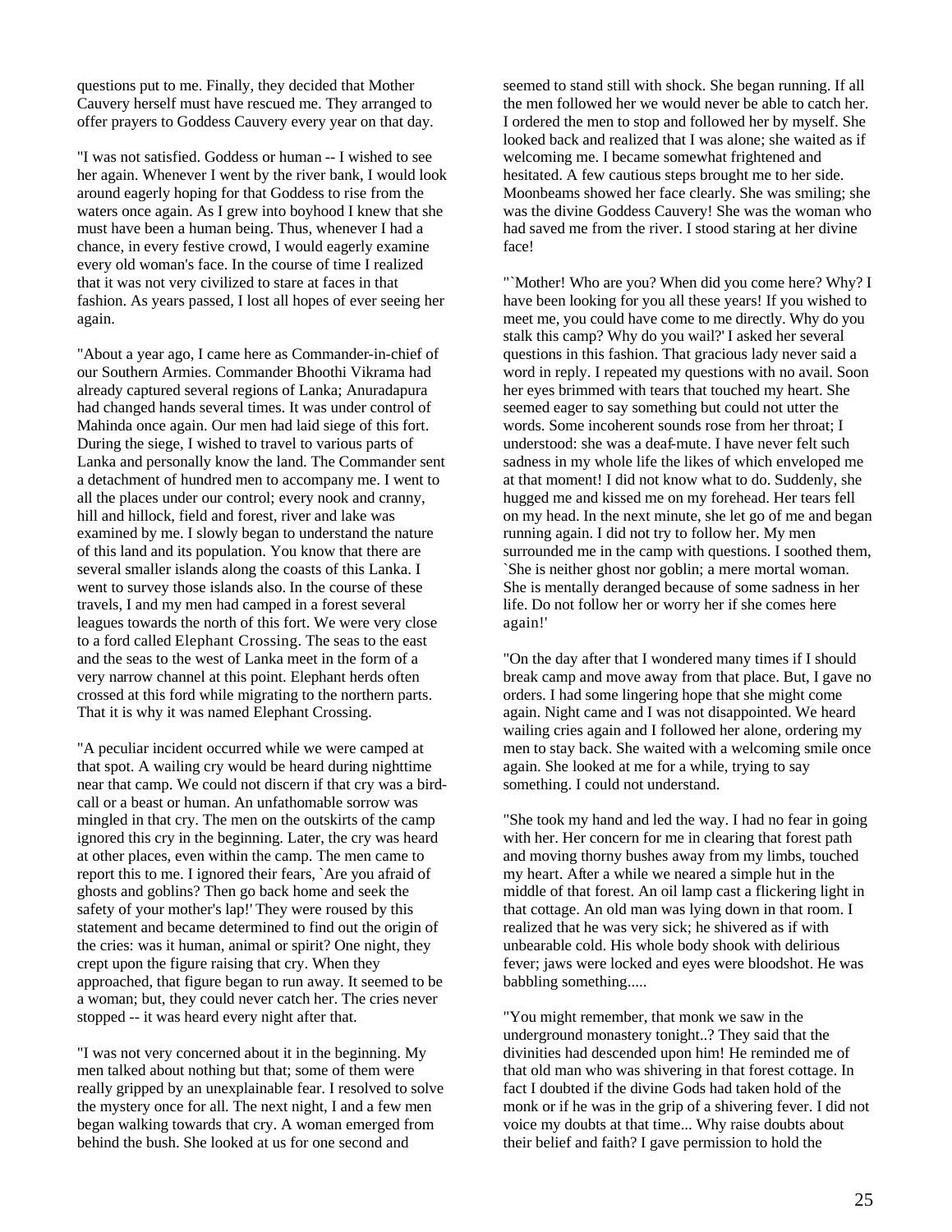Perahara Carnival this year. Perhaps I made a big mistake. What will happen to this ancient city that is barely surviving so many wars if it is attacked by the shivering fever? All the remaining people may be forced to evacuate!"

Prince Arulmozli seemed to be lost in thought. Vandiya Devan waited for a while and then asked impatiently, "Sir! Why worry about this city? What happened in that cottage? Tell us please..."

"Nothing happened in that cottage. Perhaps my Godmother did not wish me to remain there for a long time. She took my hand and dragged me out very soon. Making various signs, she conveyed her thoughts to me. `Do not tarry in these areas for a long time. If you stay here, this shivering fever is likely to grip you too. Strike camp and move away quickly.' I somehow understood her. I also realized that she had warned me in this fashion because of the love she bore towards me. I took her signs as a warning form the Gods and moved camp that very night. My men were very happy about that; they did not have to hear that horrible wailing anymore...."

(Note: The fever being referred to in this story is likely to be malaria which is endemic to the area. The cause of malaria -- parasite infection spread by mosquitos -- was not understood till recent years. The fever was believed to be contagious and caused by naturally occurring poison gasses or by spirits. Accompanied by chills, shivering, body ache and delirium, it was often fatal.)

\*\*\*\*\*

Ponniyin Selvan

Chapter 38 -- Eloquent Pictures

Prince Arulmozli stopped his story suddenly and asked, "Did you hear any footsteps?"

Both friends who had been engrossed in the story replied that they had not heard anything. Azlvar-adiyan who was sitting on the floor said after a little hesitation, "This place seems warmer than before."

"I think I smell some smoke," said Vandiya Devan.

"I hope this place is quite safe?" Azlvar-adiyan voiced his concern.

"Mother Cauvery will come and surely warn us if there is any danger. Don't worry," replied Arulmozli as he continued with the story.

"We broke camp and left that place very quickly. Even then, ten of our men were struck by that shivering fever. Oh! It is a horrible sickness that turns even the bravest man into a coward. Men who face battles and bear war-wounds gladly will loose courage in three days after the fever strikes, blabbering `let me go home!' I felt that Goddess

Durga, the patroness of our clan must have appeared in the form of that old woman and warned us in time. Anyway, she did not forsake me even after that. She followed me to every place I went. She saved me from several dangers - mountain pythons, forest beasts, hidden enemies. She would vanish with the same suddenness with which she would appear. Within a few days I learned the art of conversing with her by signs and facial expressions. My mind was soon able to discern the thoughts of her heart. Moreover, I was soon capable of sensing her presence near me even if she was not visible. Even now... Good, why don't you both go back to your beds and pretend sleep? Quick!"

They quickly sought their beds and closed their eyes in pretended sleep. A figure appeared by the moonlit window. She was the same woman who had beckoned from across the street when the mansion had crumbled. A soft hissing sound came from her. Arulmozli got up to stand beside that window. The woman made some signs and the Prince pointed to his two friends sleeping on their beds. She replied in more sign language.

Prince Arulmozli ordered his friends to quickly follow him as he jumped out of the window, to run across the terrace. Soon they were out of that wooden palace, following that old woman silently. After following a tree enclosed trail for some time, they suddenly emerged into a moonlit clearing to be met by an astonishing sight. Several large, dark elephants stood in formation guarding a huge sepulcher and spire in their midst. Vandiya Devan's heart skipped a beat when he saw them. The woman did not hesitate even for one second as she walked towards that elephant herd. "Did you see? Those elephants look so real!" Azlvar-adiyan's whisper replaced shock with amazement.

The sculpture elephants stood close, touching each other; their backs supported the weight of a large domed sepulcher and spire fashioned after the style of Buddhist shrines. Each huge elephant had two long curving tusks. One among those several elephants had lost one of its tusks! She went up to that elephant and moved a large boulder by its feet. Steps appeared in the newly revealed pit; she went down followed by the others. After the steps, a short narrow path and soon into a large vaulted pavilion. Two large, clay lamps cast some light in that chamber.

She trimmed the oil-wick and picked up one of those lamps as she indicated that the Prince alone should follow her. The other two were a bit concerned about this; but, their worries were calmed when they realized that she was merely interested in showing the Prince some pictures drawn on the walls of that chamber. The pictures on those walls seemed to be a series depicting incidents in some story. They were drawn in a style similar to temple frescoes that depict stories of Lord Buddha's life and incarnations. The face of the young girl who was the main character in those pictures resembled the old woman who was holding the oil lamp. Prince Arulmozli easily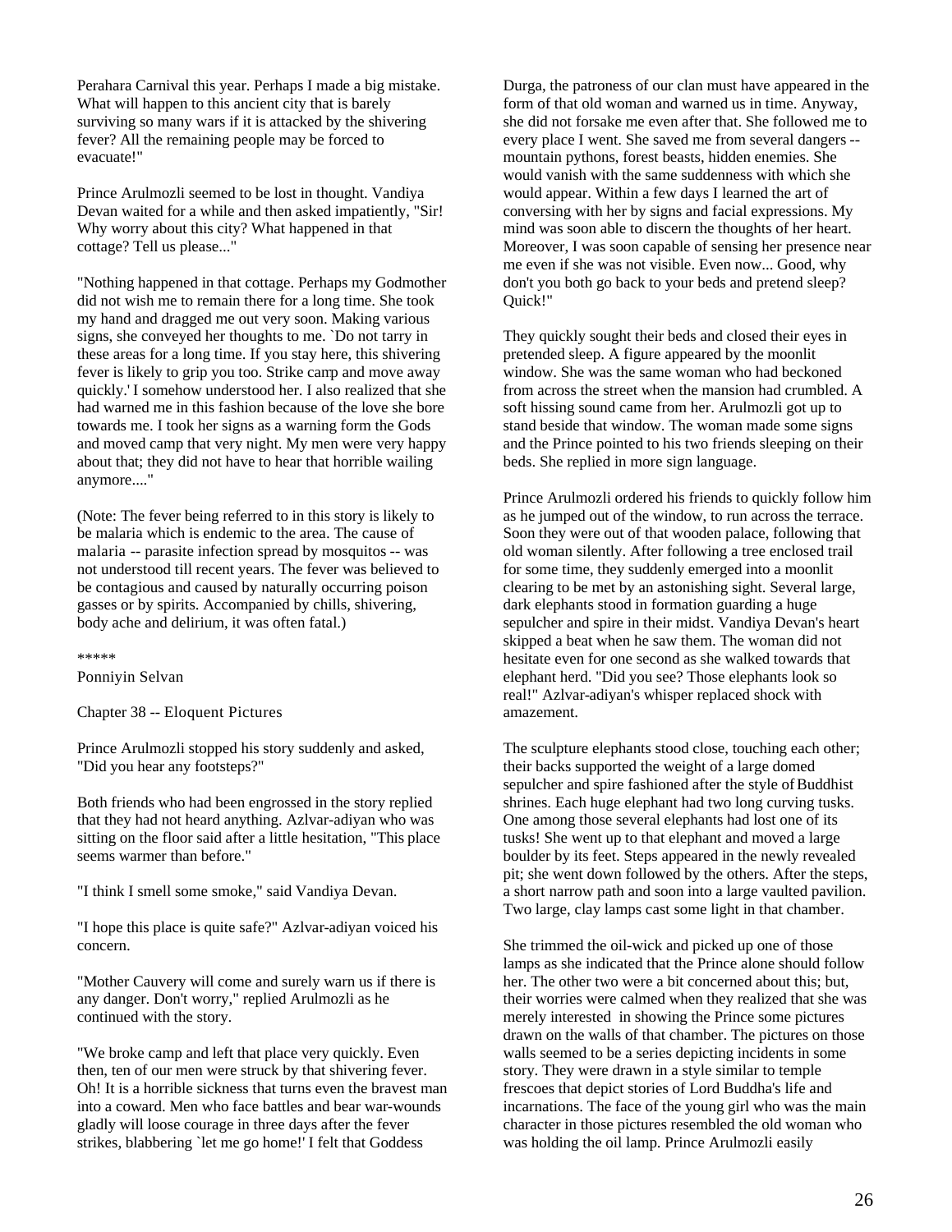understood that she had drawn the story of her life in those pictures.

The drawings showed a young girl standing on the beaches of an island. A man, her father was riding the waves on a catamaran, fishing the deep seas. Next, the girl was walking down a trail; a young man was sitting on a tree; he seemed to be a prince, because of the diadem on his head. A bear tried to climb the tree as the prince looked away. The girl screamed and ran. The bear was now chasing her. The prince jumped down and threw his knife at the bear. Bear and man began wrestling as the girl leaned on a coconut palm and watched. Finally, the bear fell and the Prince came up to the girl to thank her. She merely shed tears in reply. The fisherman who was her father came to explain that she was deaf and mute. The Prince was saddened but he made friends with her. Hand in hand they wandered through the forests of the island. He made a garland of flowers and placed it around her shoulders.

A large sailing ship was anchored near that island. Some men came down to greet the Prince. They insisted that he should go back on the ship. The Prince consoled her and said good bye. He sailed away on that big ship leaving her unhappy and tearful. Her father sensed her sadness and placed her on a boat to take her across the sea. They reached a place with a lighthouse. A family near that lighthouse welcomed father and daughter. Later, they all sat in a bullock cart and journeyed over a long road to reach a large city surrounded by a big fort. In that city the Prince stood on a palace balcony wearing a jewelled crown. Richly dressed noblemen and women stood around him. The girl who saw him like this lost her senses. She ran and ran to soon reach the sea-shore. She climbed the lighthouse tower and jumped into a turbulent sea. The waves cradled her and a man pulled her up into his boat. He thought that she was possessed by ghosts and took her to a priest who could exorcise her. The temple priest tried to cure her with neem leaves and holy ashes.

One day a queen came to worship at that temple. The priest spoke to the queen about that mentally unsound girl. The queen was pregnant and she recognized that just like her, the girl was also expecting a child. She placed the poor Karaiyar girl in her palanquin and took her to the palace. The poor girl lived in the palace garden and was soon delivered of twin babies. The queen came and asked for one of the babies for herself. The poor girl refused. But, later she reconsidered and decided that both babies would be better off if they grew up in the palace. She left both babies and went away at midnight without telling anyone.

For many years she wandered in the forests. Whenever she felt the urge to see her children, she would wander back into the city. She would stand on the river bank, hiding behind the trees to gaze at the King and his family -- his children. Once a child accidentally fell into the river. She saved that child before vanishing into the forest.

All these incidents were depicted very realistically by simple ocher-stick drawings on that wall. Prince Arulmozli had been looking at those pictures with avid interest and astonishment. On reaching the last picture, he signaled and said, "The baby saved from the river was me; you saved me!" The woman embraced Arulmozli and kissed his forehead.

She led him to the farther wall in that pavilion. The pictures on this wall were not about incidents in her life. They depicted various dangers and accidents that might befall the Prince. She warned him with eloquent signs about those dangers.

Vandiya Devan and Azlvar-adiyan watched all this even as they stood by one corner in that pavilion. Vandiya Devan compared the woman's face with Lady Nandini's and wondered about it in many ways. Realizing that it was not the appropriate time, he refrained from voicing his doubts.

They emerged from the secret chamber guarded by stone elephants. The woman led them up some steps that climbed to the top of the spire. The three men were astonished by her strength and lack of tiredness. Half way up the tower, Vandiya Devan was tired; but he continued without comment. Finally, upon reaching a walled ledge, they looked around. In the distance, in the middle of the city, they could see a fire burning brightly.

"Oh! Look at Emperor Maha Sena's palace going up in flames!" remarked Prince Arulmozli.

"Is that the place where we were sleeping?"

"Yes."

"Oh! If we had fallen asleep?!"

"Perhaps we would have been fodder to the Lord of Fires!"

"How can you identify from this distance that it is the palace where we were sleeping?"

"The pictures in the chamber spoke to me."

"I did not hear them."

"I am not surprised. Pictures speak in an unique but eloquent language. Only those who know that language can understand."

"What else did the pictures say?"

"They spoke of some family secrets of my clan. They warned me to go away from this Lanka island immediately."

"Long live the eloquence of those pictures! Mr. Nambi, my suit has won." Vandiya Devan was jubilant.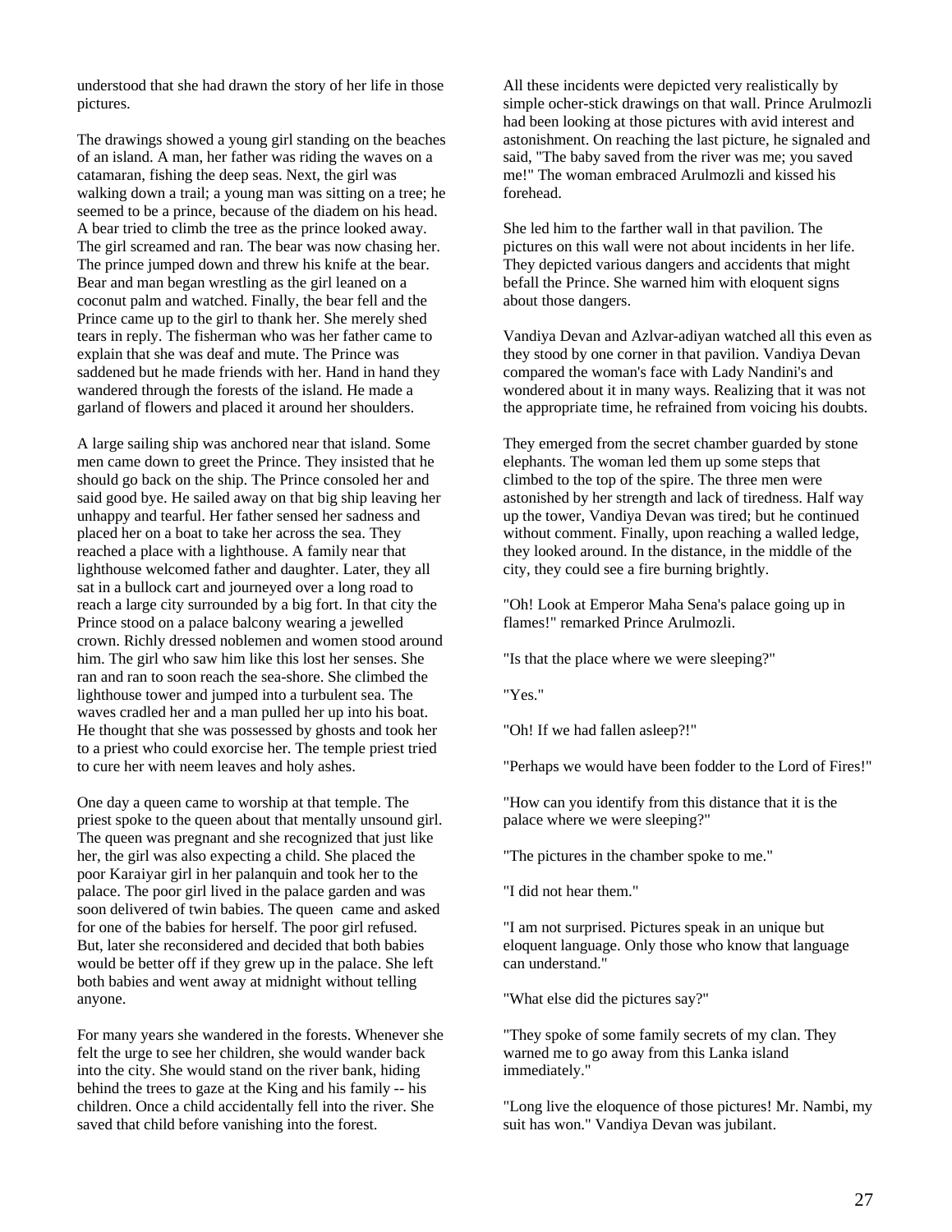"Sir! the pictures did not stop at that. Did they not warn that as long as you remain in this island, you should not sleep under a roof, tarry under a tree or walk anywhere but in the middle of the street?" asked Azlvar-adiyan.

"You are correct. How did you know?" asked Arulmozli.

"You know the language of pictures; I am proficient in sign-language. When your Godmother was speaking to you, I was watching her," said Azlvar-adiyan.

"Great! There is very little left of this night. Let us rest for a while at least on this terrace atop this spire. We shall leave after daybreak," said the Prince.

The sharp rays of the warm sun woke up Vandiya Devan from a deep sleep. Apart from the real incidents of the previous night, all kinds of conspirators, arsonists, deafmutes, ghosts goblins, bears, monks, crowns and other confusions had plagued his dreams. All dreams faded in the bright sun-light. Confusion and fear flew away.

He realized that Azlvar-adiyan and the Prince had risen early and were ready. He rose quickly and readied himself in a hurry. They came down from the tower and walked down the middle of several streets. Soon, they reached the Mahameha Gardens in the middle of Anuradapura. An ancient, thousand and five hundred year old, holy ficus tree was in that garden. Monks and householders of the faith were going around the tree in circles and worshipping it with fragrant flowers.

Prince Arulmozli bowed in prayer before that sacred tree. "Princes and their kingdoms will vanish in the course of time. But, this tree remains witness that order and sanctity will prevail for ever," he said as he looked around here and there. Towards one corner stood three horses in readiness for a journey. Three men stood holding the three horses.

When the Prince approached them, the men bowed in happy recognition. The Prince spoke to them and beckoned Vandiya Devan, "It was the same Maha Sena's palace where we were sleeping, which burned down last night. These men were worried that we might have been burned in that fire. They are overjoyed to see us!"

Vandiya Devan replied, "It is true that this ancient tree is still alive; but, law and order is long dead!"

"Don't you dare say that! How can law collapse as long as I am alive?" intervened Azlvar-adiyan. They mounted those horses and left Anuradapura by the northern gates. The carnival crowd was still busy in all the streets and gates, so none noticed them.

They soon reached the small town called Mahindala about a league and a half to the north-east of Anuradapura. "Emperor Ashoka's son, Prince Mahinda gave his first sermon about the Buddhist faith in this town after he came to Lanka. What a fortunate prince he was! He did not

venture with armies and swords to conquer new lands. He did not have to hide and wander from assassins."

"Poor chap! That was his misfortune!" joked Vandiya Devan.

"You should never part from me, Sir! With you beside me, even the biggest danger seems petty," said Prince Arulmozli with a laugh.

"And the best of times are likely to turn dangerous!" quipped Azlvar-adiyan.

They were slowly riding along the Royal Way, when they glimpsed a dust cloud in the distance and heard the hoofbeat of several horses galloping towards them. Soon, they could discern a small cavalry riding towards them. The spears held by the horsemen shone brilliantly in that early morning sun. Vandiya Devan warned, "Sir! Draw your sword from its scabbard!"

\*\*\*\*\*

Ponniyin Selvan

Chapter 39 -- Here is War!

As soon as Vandiya Devan demanded that he draw his sword, Prince Arulmozli declared, "Here, I have drawn it," as he drew his great sword from its scabbard. Vandiya Devan had already drawn his own sword. They were huge great-swords of immense length and weight. The soldiers who had delivered the horses in Anuradapura's Mahameha Gardens had also given these swords.

The Prince jumped off his horse, "Get thee down! You! I cannot tolerate your highhandedness any more. Let me decide once for all!" Vandiya Devan was shocked by these harsh words. He was not sure if it was jest or jeopardy! But, he dismounted because the Prince was already on the ground.

"Why do you hesitate Sir? Last night, you tried to insult me by saying that my forefathers came to wait in the forecourts of your grandfather! You said my folks were jealous of the bards who carried away their canopies and horses. I cannot tolerate such comments. I must decide once for all before we go any further!" With such words the Prince began to swirl the great-sword with both his hands, as he approached Vandiya Devan.

Yes; it was no ordinary sword. Even the strongest of men need two hands to merely lift those great-swords. Only by holding the hilt with both their hands could anyone swirl or fence with those weapons. The Prince did not appear like a delicate flower nurtured in the comforts of palaces as he lifted and swirled that sword -- he was like Arjuna, Bhima, Aravaan and Abhimanyu, the great heroes of ancient times. He appeared lofty and noble like a true descendent of those famous Chozlas, Vijayala of the many battle-wounds, Raaja-aditya who died on a war-elephant.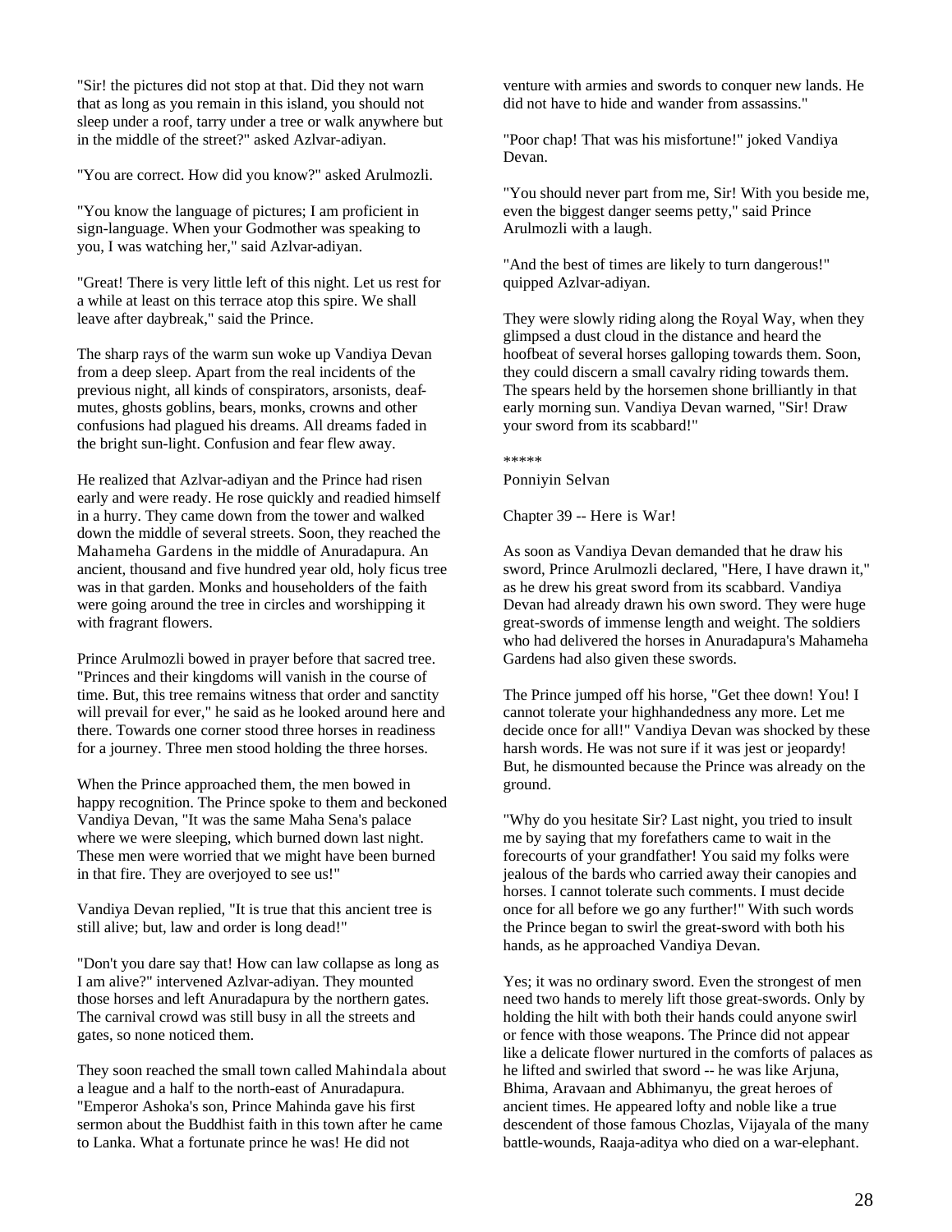Vandiya Devan also lifted his great-sword with both his hands and began to swirl it. He began with some hesitation and confusion, but soon grew more steady. The spirit of a true warrior made him forget that the enemy was the Prince he revered. He stopped wondering about the purpose of this duel. Only the great-sword swirling in his opponent's hands remained in his eyes. All his thoughts were concentrated on defending himself from that sword and on somehow dislodging the sword from the enemy by wounding him. The tempo of the clanging swords began in a slow beat rising to a faster and faster crescendo. Azlvaradiyan could not understand the behavior of Prince Arulmozli for some time.

There must be some purpose to this performance. Perhaps it is a device to stop those who are coming down the road in order to discern their intention before acting accordingly.

Therefore, he lead their horses to block the road and waited by their side holding the reins.

The horse-men on the road came nearer. Azlvar-adiyan's concern was cleared by seeing the tiger-flag flying in their midst. They are our men; but, who could it be? The heralds riding ahead answered this by their thundering proclamations:

"The Commander of the Lankan Forces who vanquished Mahinda in Lankan-campaigns; he who took Veerapandiya's head during the Battle of Vaigai, Lord Velir of Kodumbalur, noble Bhoothi Vikrama Kesari arrives! Make way! Make way!"

"The scion of the royal Pallava House, bravest among the braves who took Veera-pandiya in the Battle of Vaigai, he who demolished the Vengi forces during the battle of North Pennar, heroic Lord Parthiban Pallava arrives. Make way! Make way!"

About thirty horse-men followed these heralds. In their midst, Commander Bhoothi Vikrama and Parthiban Pallava rode with dignity on two beautiful white horses. An elephant with a saddle on top, walked ponderously behind the cavalry. In the dust cloud at some distance one could faintly discern a contingent of footmen. The horsemen seemed annoyed by the impediment on the road. "Who is that?" "Move!" "Make way!" rose some voices. Soon, soft whispering and exclamations of surprise and amazement went back and forth among them as they came to a slow stop. The soldiers jumped down from their horses and began to form a circle as they stood watching the sword fight on the road. Commander Bhoothi Vikrama and Parthiban also dismounted to come and stand in front of their men. Parthiban seemed quite provoked as he commented to the Commander, "Do you see this? Don't you see that my remarks about the Vallam fellow are true? Utter impertinence! Displaying his foolishness to the Prince! How can we tolerate this quietly?" He was beginning to draw his own sword.

Bhoothi Vikrama held his hand and stopped him. "Be patient, Sir! Let us watch. What beautiful swordplay! It is a long time since we saw anything like this!"

The footmen who had been following, about three hundred men, had come close. They enlarged the circle of men and began to watch with interest. By now, a girl dismounted from the saddle on top of the elephant. She parted a way through the horses and footmen and came to stand in front of the watching circle. It is quite impossible to describe the shock and agitation that filled her face. When the swords flashed hither and thither, her eyes flashed in step with them. When the two men jumped and leaped in the course of the duel, unaware to herself her waist swayed and feet danced. In a while she plucked a long stemmed blue-lily that had been decorating her coiled tresses and began swirling its stem in her hands. The flower in her hand danced to the tune raised by the clanging great-swords. We do not have to reveal the identity of this girl to our readers! She was none other than Poonkuzlali! Surely we have not forgotten!

The swordsmen fought for a while with the Prince taking a stance facing her. Slowly inch by inch they moved in a circle as they stepped this way and that. After a while Vandiya Devan was in a position facing Poonkuzlali. During the fight, with quick glances, Vandiya Devan's eyes had taken in the growing crowd of men. They caught sight of Poonkuzlali! He lost his concentration for one small second in the surprise of seeing her. That one second was enough for Prince Arulmozli. The Prince's sword fell upon Vandiya Devan's sword with a force like the heavenly thunderbolt! The brave Vaanar youth stumbled; his sword slipped from his hands and fell to the ground.

The cheer raised by the surrounding men was like a roaring ocean. Even their loud shouts were drowned by the peeling laughter that broke loose from the young maiden. Vandiya Devan tried to pick up his sword when the Prince ran up to him and heartily embraced him.

"You did not loose to my skillful sword. You fought equally to meet every thrust and parry. But, you lost to the swordplay of a maiden's eyes! There is nothing to be ashamed about that! It can happen to anyone."

Vandiya Devan tried to reply when Commander Bhoothi Vikrama and Parthiban came closer.

"My Lord! I had sent this youth to you. I hope he has not misbehaved. I was somewhat anxious!" said the Commander.

"Yes Sir! I could not tolerate his constant nagging, `You said that there was a war in Lanka! Where is the War? Where is the battle?' I showed him, `Here is war!'" The soldiers set up an even louder cheer on hearing these words of their beloved Prince.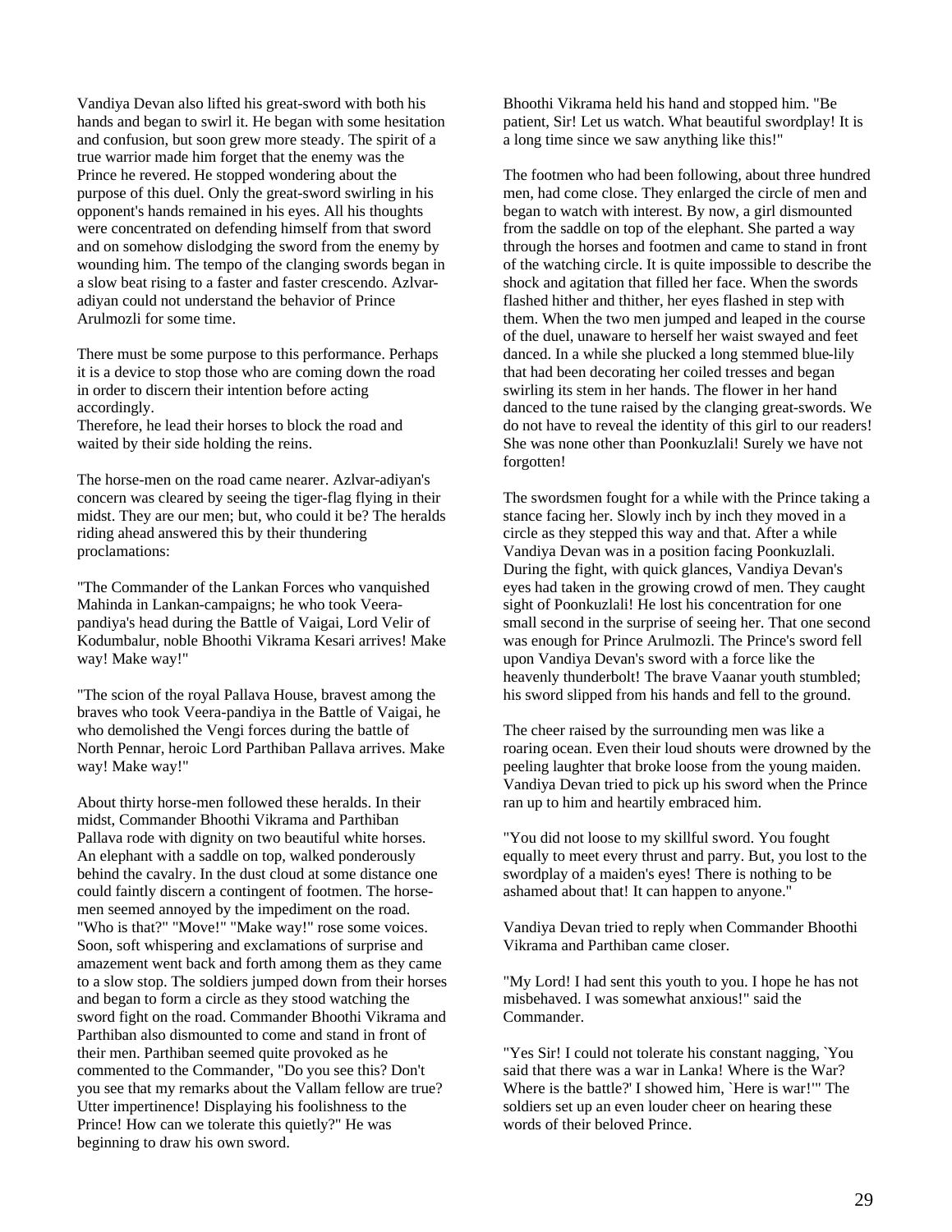The Commander came to fondly place a hand on Vandiya Devan's shoulder as he said, "Son, it is a long time since I saw such a fantastic sword-fight. You are truly a good companion to this Prince. He often gets these sudden urges to tussle. Is he not a descendent of Emperor Paranthaka who bore the title King of Wrestlers? Those who cannot keep up with his duels cannot remain his longtime friends."

The Prince was beside Parthiban, "Sir, I knew that you had come here in search of me. I was hurrying to meet you. Is my brother well at Kanchi? How is grandfather?"

"Your brother and grandfather have sent important messages for you. I have wasted more than four days in search of you after arriving in Lanka. There is no point in further delay..." even before Parthiban could finish, Arulmozli interrupted him.

"You would not have come personally if it had not been important. Let us not waste time; give me the message."

Commander Bhoothi Vikrama turned towards them, "We cannot discuss anything in the middle of a road amidst all these people. There, I can see a pavilion; let us go there. Fortunately there is no dearth of rest-pavilions, ruined or not, in this Lanka."

They moved towards that slightly ruined rest-pavilion situated a little away from the road.

\*\*\*\*\*

Ponniyin Selvan

Chapter 40 -- Deliberation

Vandiya Devan was walking beside Azlvar-adiyan and saying, "What is this with the Prince? He started a sudden fist-fight on the other day; and now a sword-duel. At least he could have given some warning! This friendship with the Prince seems to be quite dangerous."

Arulmozli heard these words as he joined them, "Yes Sir, friendship with me is very dangerous. You should have realized it last night itself. If you wish to avoid danger, you should be at least ten leagues away from my presence!"

"My Lord, I did not mean that! I am ready to face any danger by your side, for your cause. But, if these sudden... "

Azlvar-adiyan interrupted, "Could you not understand that Thambi? The Prince used a ruse to identify the approaching men before deciding how to deal with them. Any newcomer would stop and watch a sword-fight in progress."

Prince Arulmozli said, "Thirumalai speaks the truth. But, there is something curious about my personality: any friend of mine is sure to earn the jealousy and enmity of

others. To prevent that, I often pick quarrels with those I choose to be my friends. Only those who do not mind this behavior can remain close to me."

"That's fine with me! From now, I shall not wait for you; I'll begin the duels myself! My Lord, I brought several messages for you; but, I forgot one important missive. I have to give you that message immediately. If you do not wish to listen, please draw your great-sword once again!"

"I am sure that is not necessary! What is the message? I'll hear it."

"There was a girl with a blue lily in her hands, standing in that crowd of men surrounding us. You even mentioned that I had lost to the swordplay of her eyes. Do you know her?"

"No. I did not see her very well. Neither is it my habit to do so."

"Sir, she had sent a message for you. I did not have an opportunity to tell you because, from the moment I met you, we have been busy with wrestling matches and escaping from crumbling mansions. Therefore I could not deliver her message. When I saw her suddenly, I remembered that I had not conveyed her message and I lost my guard; you knocked my sword down.." said Vandiya Devan.

"That is all right. Anyway, who is that girl? Why should she send me messages?"

"Sir, she is Poonkuzlali."

"Beautiful name! I have not heard it before."

"Sir, do you remember the name Ocean Princess?"

"Ocean Princess -- Ocean Princess! I do not remember it; I do not recall ever having met her."

"Please remember it Sir! If you do not recall her name, hear heart will break! You were about to get into your boat to board your ship at Kodi Karai. At that time, a lone girl rowed her boat and came ashore on the beach. You watched her with amazement. She came towards you with a curiosity to find out who you were; you asked the Lighthouse Keeper beside you, `Who is this maid?' He replied, `She is my daughter.' And you said, `Is that so? I thought that she was the Sea King's daughter -- The Ocean Princess!' She has not forgotten your words. I could come to Lanka only because of her help."

"Now that you mention it, I remember that incident vaguely. But, what is the Ocean Princess of Kodi Karai doing here at Anuradapura? Why is she with these men? Perhaps she has come in search of you?"

"No. That is not possible. She has no reason to look for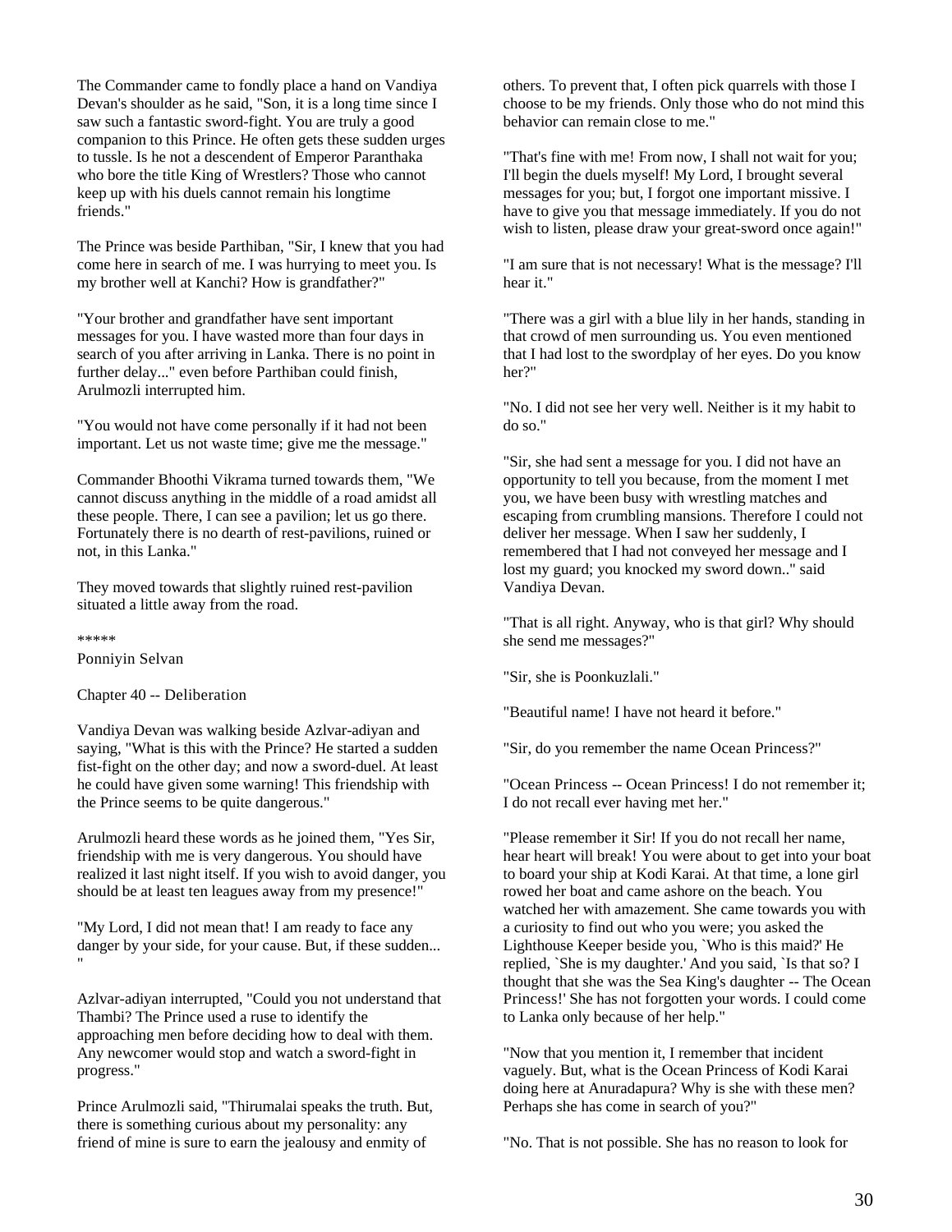me. If she has come here in search of someone, it must be in search of you. I have no idea why!" As he said these words, Vandiya Devan turned back to look at Poonkuzlali who was walking besides the Commander. He realized that all her attention was concentrated on the Prince, though she walked with her head bent and eyes cast downward. Every now and then her glance skipped towards Prince Arulmozli. She must be aware that they were talking about her... otherwise she has no reason to walk so bashfully; otherwise that vivacious girl's eyes would wander hither and thither restlessly.

They reached a roofless pavilion whose carved granite pillars stood intact. A few tall trees growing around it gave some shade to that raised pavilion. It had a stone bench of sorts in the middle. Prince Arulmozli, Commander Bhoothi Vikrama and Lord Parthiban went to sit on this seat. Vandiya Devan and Azlvar-adiyan stood by their side. Poonkuzlali went to stand on the other side, hiding in the shadows of a pillar. From that spot she could see the Prince and Vandiya Devan clearly. The men surrounded that roofless pavilion and stood in a formation of double rows. The elephant and the horses stood beyond them.

Arulmozli looked at Parthiban and said, "What is the message from my brother and my grandfather? I am eager to hear it."

"Prince, the Chozla Empire is in great danger; you must be aware of it..."

"Yes Sir! The Emperor has been sick for a long time."

"That is not the only risk. Grave peril threatens the Empire. Officers holding important positions have turned traitors. They have begun conspiracies against the Emperor, the Crown Prince and you. They have resolved that the crown is not for your brother but it is for that Madurandaka who masquerades as a devout Saiva dressed in false holy beads. The two Lords of Pazluvoor, Lord Sambuvaraya and his son Kandamaran, Lord Raajali of the double canopy, Lord Mazlava-raya of Mazluvoor and some others like them belong to the core group of conspirators. But, we need not be unduly concerned about their efforts. The Northern Army and the Southern Army are both under our control. Lord Malayaman of Thiru-kovalur and Lord Velir of Kodumbalur are on our side. The conspiracy of enemies can be rendered useless within minutes with the help of our allies and our armies. But, it is not politic to give the enemies too much time. The treachery should be destroyed before it takes root. Your grandfather and your brother have sent me here to escort you back to Kanchi immediately because such a situation has arisen. Your grandfather feels that it is not appropriate for you two brothers to be away from each other at such times; he thinks it is important that you should be together. In addition, let me inform you about the heartfelt wishes of your brother. He has no interest to remain in one place or to rule kingdoms. He is eager to sail across the seas to distant shores and establish the Tiger-flag in those lands

after conquering them. His war-fever has grown ten-fold since Lord Pazluvoor had placed obstacles to his northern campaigns. Therefore, once you arrive in Kanchi, after marching to Tanjore and destroying all those vile conspirators and traitors, after placing you on the Chozla throne and crowning you, ...."

Prince Arulmozli had been listening to this long message with interest and reverence. Upon hearing the last few words of Parthiban, he covered his ears with his hands and said, "No! Do not utter such alarming words. The Chozla throne and I are far apart."

"I shall not speak of it if you do not like it. It is your brother's will and your wish. It is something to be decided between you two brothers. But, it is important that you are together in the matter of destroying the traitors. You must come to Kanchi immediately. Let us destroy the very roots of the Pazluvoor and Sambuvaraya clans. Let us send Madurandaka the Saiva devotee to the Saiva heavens. After that you and your brother can think about it and do as you wish," said Parthiban Pallava.

"Sir, how can we decide everything? My father -- the Emperor -- Should we not consult his opinion? Perhaps you know that too? Did my brother get any confidential message from my father?"

"Prince, it is important that I speak the truth at this time. There is no use in hiding things. It is impossible to learn your father's wishes at this time. The Emperor is no longer free. He is Lord Pazluvoor's prisoner. None can meet the Emperor without that Lord's permission; none can speak to the Emperor. How can we consult his opinion? Your brother made endless efforts to bring your father to Kanchi. He sent an invitation saying the Emperor should inaugurate the newly built Golden Palace at Kanchi. There has been no reply from the Emperor."

"Everyone knows that my father is not in good health and that he is immobile."

"My Lord, your father is the Emperor of the land; does he have to walk to Kanchi? Does he not have elephants and horses? Are there no carriages and carts? Chariots and palanquins? Thousands of crowned nobility will come forward to carry your father physically to Kanchi. That is no excuse. It is the treachery of the Pazluvoor fellows; Tanjore palace is now a prison fortress. Prince if you wish to save your father's life you should come away immediately to Kanchi."

It was obvious that these words distressed Arulmozli. For the first time, there were signs of worry on his charismatic face. He was lost in thought for some time before he turned towards the Commander.

"Commander, what is your suggestion? Prime Minister Anirudda Brahma-raya who is a confidant and personal friend of my father had been here some days ago. He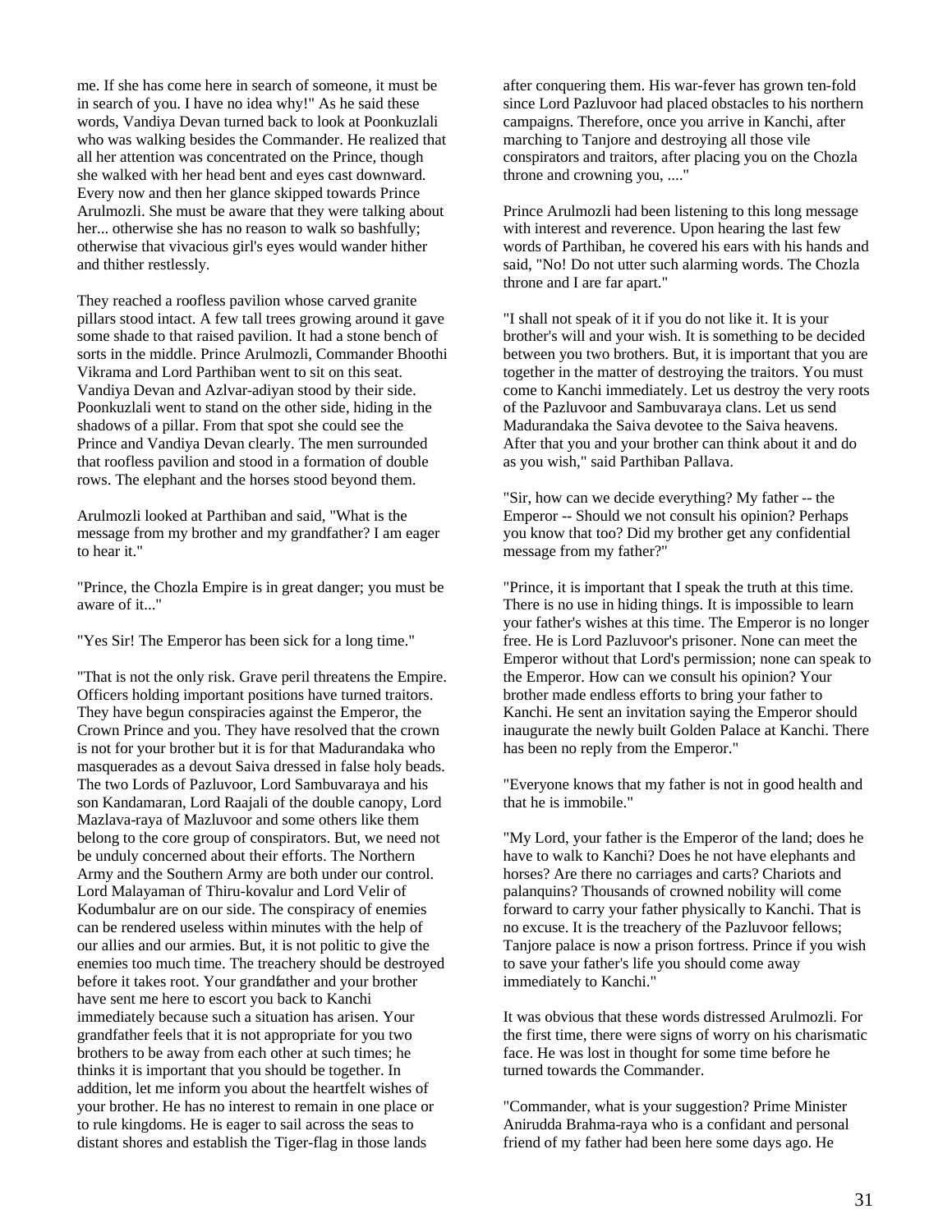suggested that I should remain in Lanka for some time, and you endorsed the idea. You somehow persuaded me even when I asked, `There is no war here, why should I remain?' The Prime Minister has reiterated the same message through this Mr. Nambi, his messenger. You know the regard I have for my sister Younger Pirati; I will not cross the line drawn by her. I came to Lanka because of her advice. She has sent a letter through this Vaanar nobleman. In a way, my sister's letter confirms Lord Parthiban's message. But, she has written that I should immediately go back to Pazlayarai. My brother has sent word through this gentleman that I should come to Kanchi. What do you think Commander?"

"Prince, till this morning I was of the opinion that you should remain in Lanka. In fact I argued with Lord Parthiban for a long time, last night. In spite of the long discussion, I did not agree with him. But, this morning, that girl who stands there brought some news. On hearing that, I changed my conviction. I now think that you should return to Kanchi as soon as possible." Thus spoke the Commander of Lanka.

Prince Arulmozli now turned his eyes upon Poonkuzlali who was ogling him from behind the pillar. "I have read that Abimanyu was killed by enemies who attacked simultaneously from all directions. It appears that news from all directions will drown me. What news has that girl brought?" he asked.

"Let her say it herself," said Lord Velir the Commander.

Poonkuzlali walked up with hesitant steps to stand before the Prince. Her glance swept all four directions; she stared at the Commander and at Parthiban. She even looked towards Vandiya Devan and Azlvar-adiyan who stood on the other side. But, she was unable to look up and speak to the Prince.

"Woman, speak! Quickly!" ordered the Commander.

Poonkuzlali tried to say something, but she could not form the words.

"Aha! The whole world seems to have gone mute!" exclaimed Arulmozli. That was enough: Poonkuzlali looked up to stare at Arulmozli's face for the fraction of a second. By then, her eyes were brimming with tears; she turned away to run into the nearby grove of trees. Every one was looking at this with some surprise!

Vandiya Devan stepped forward to say, "Sir, she has run away like this before; I followed and caught up with her. If permitted, I can go and bring her back."

"Do that. Meanwhile, let the Commander reveal the news she had brought," said Prince Arulmozli.

"My Lord, the news can be given in two statements! The Lords of Pazluvoor have sent two large ships filled with

soldiers to arrest you and take you back. Those ships have come up the mouth of River Thondai and are anchored in a hidden spot!" announced the Commander.

\*\*\*\*\*

Ponniyin Selvan

Chapter 41 -- "Look Over There"

On hearing the words spoken by Commander Bhoothi Vikrama, Prince Arulmozli smiled. He mumbled to himself, "Finally there appears a solution to the turmoil in my mind."

Lord Parthiban had risen fuming with anger, "What are you saying Commander? Is this true? Why have you not mentioned this to me till this time? Now, I understand why you dragged this foolish girl with us. I ask you once again -- Is it true that the nobles of Pazluvoor have sent ships to arrest the Prince?"

"Yes Sir! If this girl's claims of seeing and hearing it personally are to be believed, it is true."

"Oh! The words of Old Man Malayaman are indeed true. He is the only one who truly understands the Pazluvoor clansmen. Commander, why do you keep quiet even after hearing this awful news? Has it come to such a pass that those petty nobles of Pazluvoor are able to send men to arrest this beloved Prince, -- this scion of Emperor Paranthaka, beloved son of Emperor Sundara Chozla, this prince revered by all the country and nation, beloved of all the Tamil lands, Crown Prince Aditya Karikala's blood brother -- this Arulmozli Varma to be taken prisoner? Why deliberate? Let us go with the army to destroy those who came to arrest the Prince, bury them in this island itself! We can then fulfil our plans; let us go -- why hesitate?" Parthiban could not control his emotions.

The Commander looked at him, "Parthiba, I knew that you would become agitated in this fashion; that is why I did not tell you this information brought by the Karaiyar girl. We have to think carefully before we act; there is no point in haste."

"Think carefully! Think about what? Be careful about what? Prince what do you say? Why do we have to deliberate further? Even if you had any reservations till now, there is no reason for delay anymore. We have to destroy every rootstock of Pazluvoor."

Prince Arulmozli spoke very calmly, with no sign of turmoil, "Let us know what the Commander thinks. Sir, what is it that we have to consider carefully?"

"The men who have come to arrest you.... my tongue hesitates to even utter these words.... but, I have to speak them. What can we do if the men have come to arrest you upon orders of the Emperor? Can we oppose them even then?"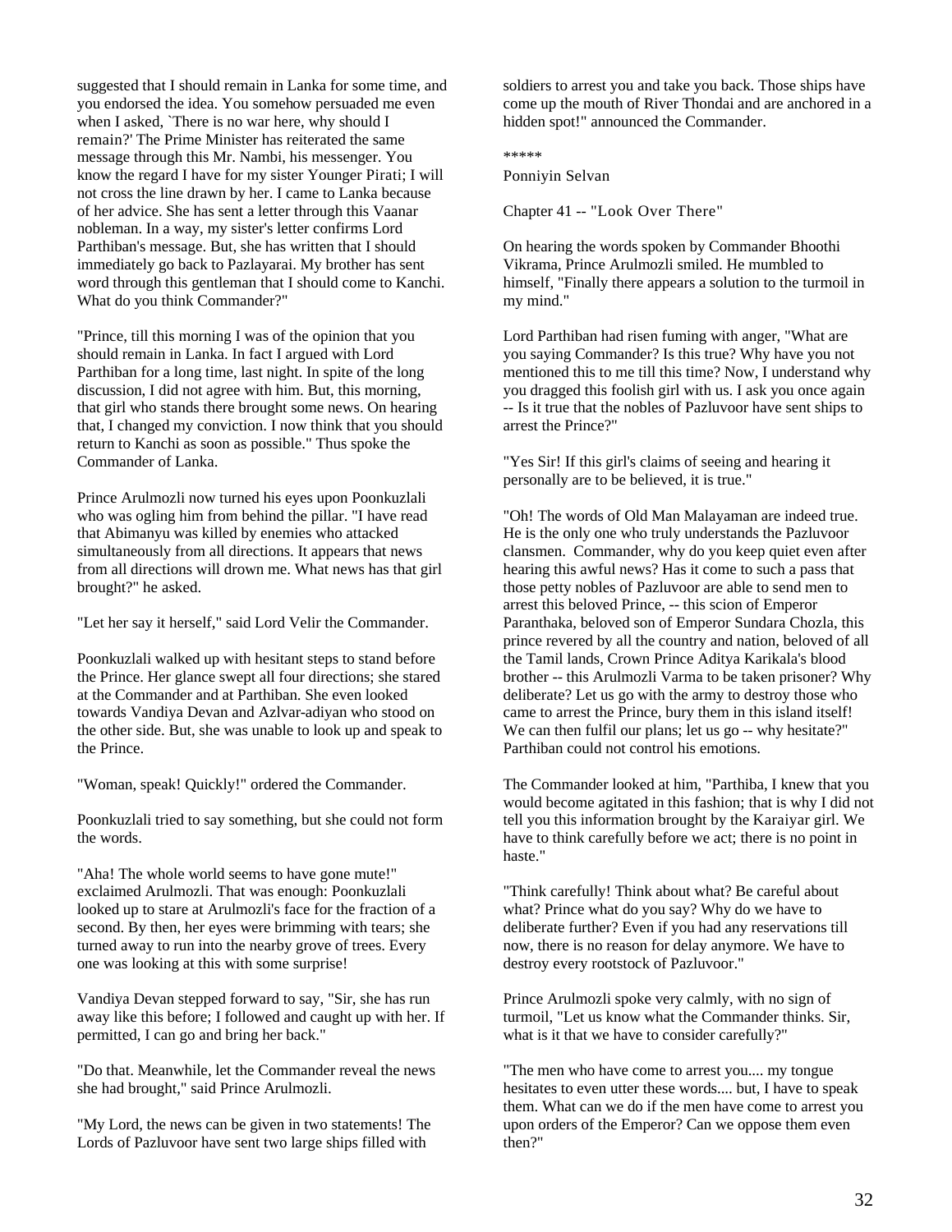Parthiban Pallava laughed loudly on hearing these words, "Fantastic!! Your words!! Is the Emperor in any position to give orders? Hasn't Lord Pazluvoor imprisoned him?"

Vandiya Devan spoke up at this point, "Lord Parthiban speaks the complete truth. I saw it with mine own eyes: the Lords of Pazluvoor keep the Emperor like a prisoner. Without their permission, none can meet the Emperor; none can talk to him. Because I dared to speak a few words, the torment they put me through.... Oh Good Lord! I can still remember the iron grip of Lord Kalanthaka Pazluvoor; my wrist is still painful!" with these words he rubbed his wrists.

"Say it like that Vallavaraya! I misjudged you. Explain it once more to the Prince and this Commander."

"No need. He has already spoken of everything he had to say," said Arulmozli as he turned to Vandiya Devan, "Sir! You mentioned that you would bring back that girl? Let us hear the news she brought from her own lips. She seems somewhat cranky -- soothe her down somehow and bring her back."

"Yes My Lord. I'll bring her back. But, I can never tolerate you being arrested by Lord Pazluvoor's men. It shall never happen as long as I live." Vandiya Devan stepped down from the pavilion.

"Commander, you have not spoken your opinion."

"This is my opinion: You should not meet the men sent by Lord Pazluvoor. Board the ship brought by Parthiban and go away to Kanchi immediately. I shall go to Tanjore and meet the Emperor personally and find out the real situation there...."

"Your going to Tanjore is like thrusting your head in a lion's mouth! You can never return. You will disappear in the underground dungeons. You will not be able to meet the Emperor."

"What are you saying! Who in the Chozla lands is powerful enough to throw me in prison? Which fellow dares to prevent me from meeting the Emperor? Moreover, Prime Minister Anirudda is in Tanjore...."

"The Honorable Brahma-raya is indeed in Tanjore. But, what is the use? Even he is unable to consult with the Emperor. His man, this Mr. Nambi is here. Let us ask him."

The Commander turned towards Azlvar-adiyan, "Oh! I forgot that this man is still here. Thirumalai, why are you quiet? Like the Prince said, have you also become dumb?"

"Sir, the Lord God gave us two ears; only one mouth. `Therefore, use your ears well; limit your speech!' said my master. He has told me to practice this policy particularly

when political affairs are being discussed."

"You follow your master's orders very well. You can talk now, because we ask you to do so. What do you think?"

"About what are you asking, Sir?"

"About this matter we have been discussing. What is the right thing for the Prince? Should he remain in Lanka? Or should he go to Kanchi City?"

"Can I speak what I truly believe? If the Prince permits, I can say it."

Arulmozli, who had been lost in some thought looked at Azlvar-adiyan Nambi, "Speak Mr. Thirumalai, speak freely."

"We should find the strongest and safest prison in this island and place the Prince inside it. We should post the strongest available guard around it."

"What nonsense is this?!?" asked the Commander.

"Is this time for jest?" asked Parthiban Pallava.

"I am not babbling; nor am I joking. I spoke my mind. Last night, the Prince was walking down the streets of Anuradapura -- the facade of a mansion came crumbling down on him. Later, we were sleeping in one place; because of some reason, we left that place and went away. Soon that place went up in flames. Ask the Prince if all this is true."

They turned to look at the Prince, whose expression confirmed Azlvar-adiyan's words.

"Ask him who was the reason for all these accidents. Do you think anyone would dare to burn down a mansion to kill me or Vandiya Devan?"

Parthiban spoke anxiously, "Someone is trying to kill the Prince! This confirms that he should go back with me to Kanchi."

"Never, never! Rather than send the Prince with you, we can hand him over to Lord Pazluvoor!" said Azlvar-adiyan Thirumalai Nambi.

"You fellow! What did you say?!" Parthiban had begun to draw his sword from his waist.

The Commander held him back, "Thirumalai, why do you say this? Don't you know that Lord Parthiban Pallava is a true friend of the Chozla clan?"

"I am aware of that Sir, I am truly aware of it. But, mere friendship will not suffice."

"Lord Parthiban will give up his life for this friendship. I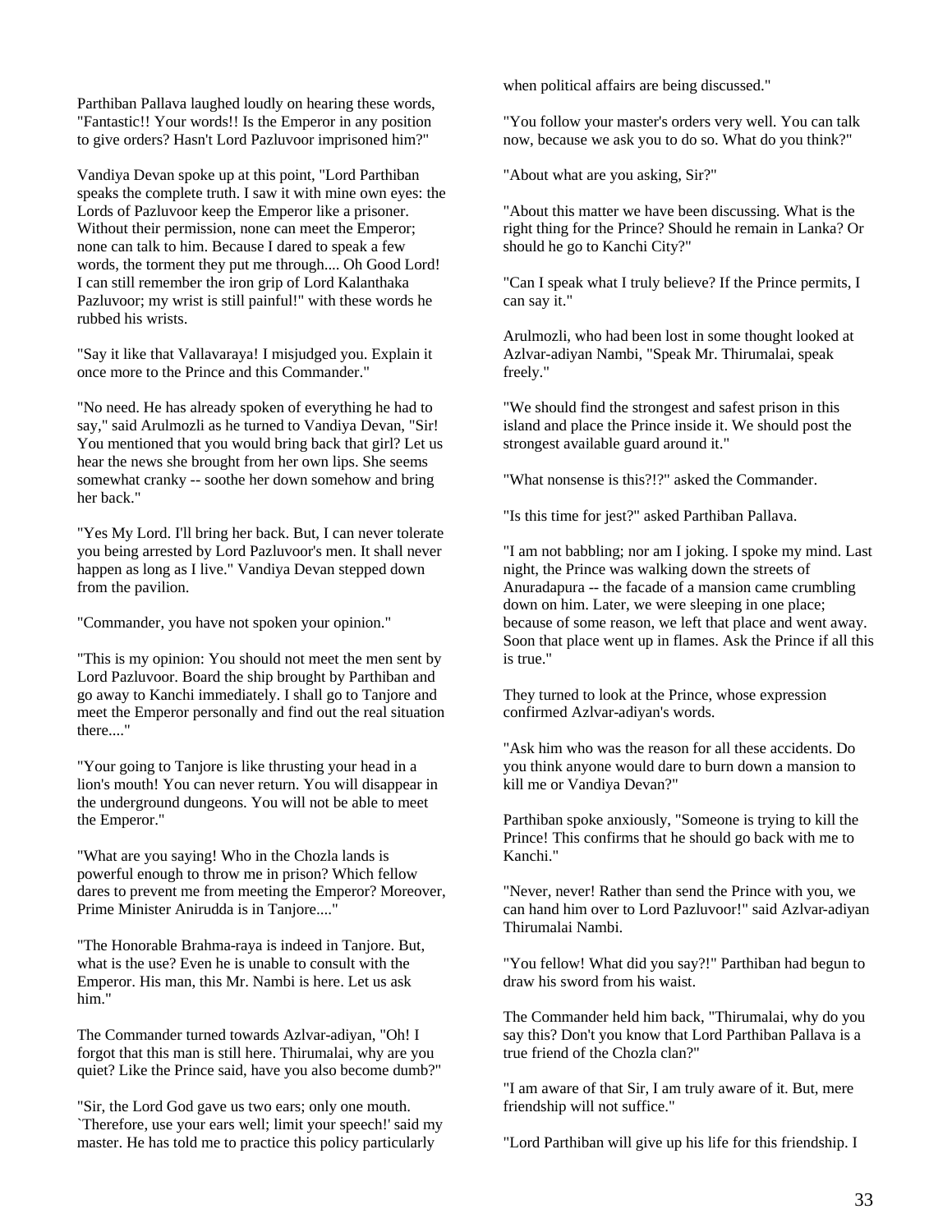know it Thirumalai."

"Maybe so. But let me ask a question; let him answer that. Day before yesterday, when we were near Dampallae, we saw two men in his company. Ask him about those two men. Who were they? Where are they now? Ask him!"

Parthiban was somewhat shocked. He replied a little hesitantly, "I met them near Tricone Hill. They promised to guide me to the Prince. They disappeared suddenly in Anuradapura. Why do you ask Nambi? Do you now anything about them?"

"I know. I know that they are two of the gang that has sworn to destroy the very roots of the Chozlas. I suspect that they tried to kill Prince Arulmozli in Anuradapura last night. Look over there!" Azlvar-adiyan pointed towards a grove of trees.

He pointed to a spot away from the pavilion; amidst the thick growth of trees stood a pretty maid and a youth. They were Poonkuzlali and Vandiya Devan. As they spoke to each other, Vandiya Devan swirled a dagger and threw it. It fell into some bushes -- a sharp `screech' arose.

\*\*\*\*\*

Ponniyin Selvan

Chapter 42 -- Poonkuzlali's Dagger

Vandiya Devan who left that roofless pavilion in search of Poonkuzlali found her leaning upon a tree in the grove. She seemed to be sobbing softly. He called gently, "Poonkuzlali."

She turned around, startled by the sound. "It's you." She turned her face away.

"Yes, it's me. Why are you angry with me?"

"I am not angry with you."

"Then why this vexed look?"

"I don't like any men-folk."

"Even the Prince?"

She turned to look at him with fire laden eyes, "Yes, more than anyone else, I do not like him."

"What did he do?"

"He did not recognize me, did not look at me."

"He remembers you very well. `Oh, I do remember the Ocean Princess' he said, when I mentioned your name."

"You lie."

"Why don't you ask him yourself?"

"If he remembered me, why didn't he talk to me?"

"He spoke to you; you did not reply. You ran away."

"I didn't mean that kind of speech. If you meet a known person would you not say `hello' and `how are you?' -- you are telling lies. He did not even see me!"

"There is a reason for that Poonkuzlali."

"What is it?"

"These are difficult times for the Prince."

"Who said so?"

"All the astrologers say it. Kudanthai Astrologer mentioned it."

"What did he say to you?"

"Problem after problem will pile upon the Prince for some time. Even those by his side will be faced with distress, said that astrologer. The Prince knows this. That is why he does not want any friends by his side; he does not want his misfortune tainting others."

"Why are you friends with him?"

"Didn't you see? Sometime ago he was duelling with me trying to send me away. Without rhyme or reason he picked a quarrel with me in the middle of the road and started a sword-fight. We stopped fighting only because of your arrival."

"So, you won't leave his side even if he sends you away?"

"Never, I shall never leave his company. I will share all his misfortunes."

"Do you like him that much?"

"Yes; I like him a lot."

"Why do you like him?"

"I have no explanation. When I saw him, I somehow liked him."

"Me too!" said Poonkuzlali. Immediately regretting this frankness, she bit her lip.

"I know that you like the Prince. That is why I came here to take you back to him. Come with me."

"I won't come."

"If you don't, I'll take hold of you by force and drag you to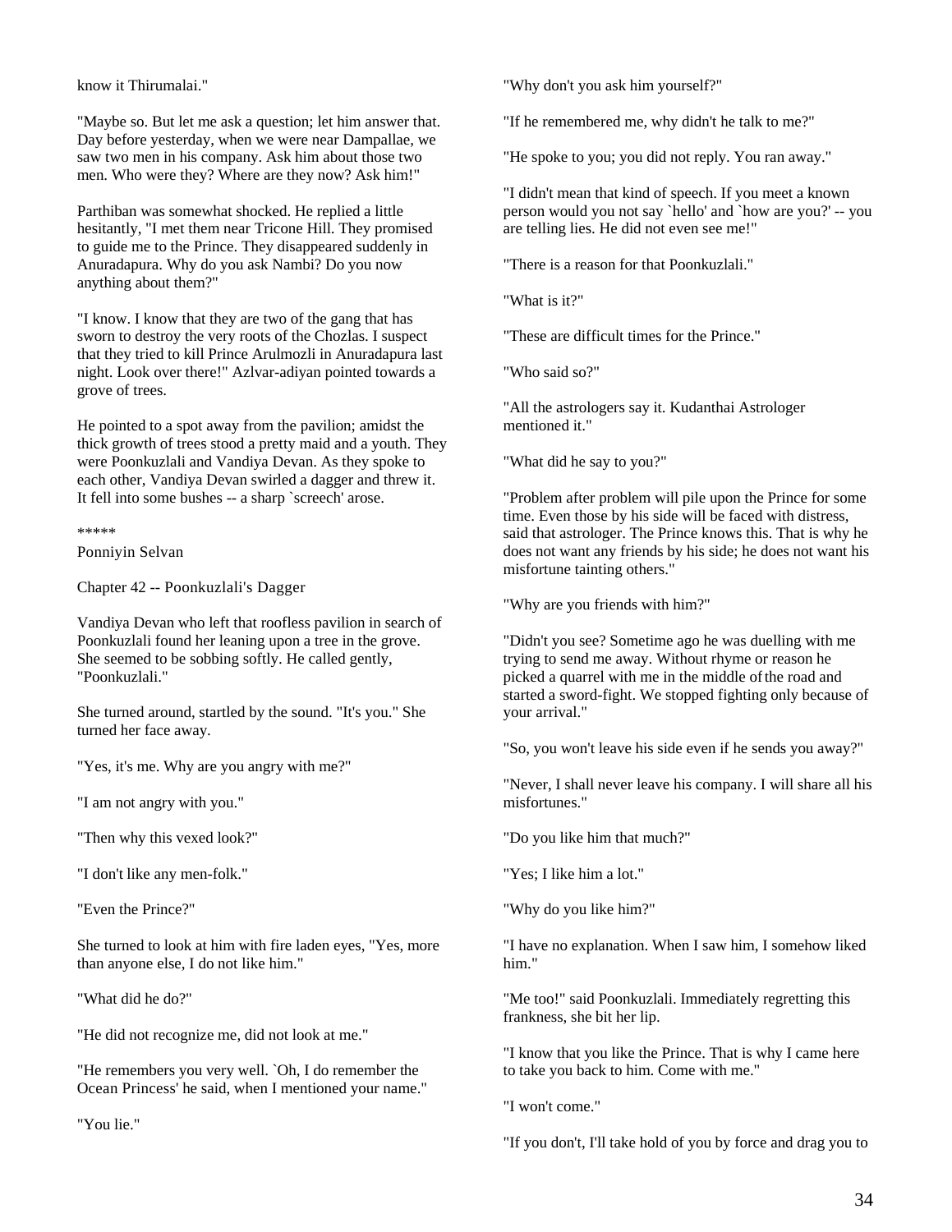## him."

"Beware of coming near me: look at this knife I have. Beware!" Poonkuzlali showed him the dagger she had hidden in her waistband.

"Stupid girl! Why are you trying to kill me? Is it because I reminded the Prince about you?"

"You lie! You did not tell him anything about me!"

"Oh, forget it! You said that two ships have come to arrest the Prince. Come and tell him about it before you get lost!"

"I have told all the details to the Commander."

"The Prince wants to ask you personally about it."

"I become dumb in his presence."

"The Prince is very fond of mute-women!"

"Chee! How dare you tease me!" Poonkuzlali raised her dagger.

"Does it mean that you won't come?"

"No."

"Fine; I am going back," said Vandiya Devan as he took a step away. He turned back suddenly, once again, plucked the dagger from her hands and threw it away with a swirl.

The dagger swirled and swirled far away to land on a distant bush. A `screech' rose from behind that bush. It was not clear if that was a human voice or if it was bird or beast.

Poonkuzlali who was about to pounce upon Vandiya Devan angrily, now turned towards that bush with some surprise. They looked at each other meaningfully and walked quietly towards that spot. New blood was spilled on the leaves and ground behind that bush. There was neither man nor beast in that place. Neither was Poonkuzlali's dagger anywhere nearby.

"Look at this Poonkuzlali. Do you now realize the truth in my words? Danger plagues the Prince from all sides. No one can say, where or from which direction or when misfortune will strike. I took that knife from you unthinkingly and threw it; and because of that we found that someone had been hiding here. Think for yourself - why should they be hiding here? Waiting for an opportunity to kill the Prince! Do you remember telling me that two men had come to Kodi Karai a day before me and that your brother had taken them in his boat; you were suspicious of them? Remember that? How can we his friends abandon the Prince at such difficult times?" Vandiya Devan spoke without stopping for breath.

"What can I do if he asks me to go away?"

"We should not leave even if he asks us to go away."

Poonkuzlali thought for some seconds, "Don't we have to find out who was hiding here?"

"That is an impossible task for us. Where can we look for them in this forest? If we delay too much, the Prince might become angry. They might abandon us here and go away. Come with me quietly."

"Alright," agreed Poonkuzlali. Both walked towards the pavilion where the others were seated.

At first, the people in the pavilion questioned them about the incident with the dagger. "Why did you throw the dagger? What was the screeching sound?"

"I thought that some beast -- a fox or a jackal -- was hiding behind that bush. That is why I took her knife and threw it there. There was nothing where we searched," said Vandiya Devan.

"Then forget it. Question this girl," said the Commander.

Poonkuzlali had been staring at the Prince from the minute she had come to the pavilion. Chee! How foolish! Why is my heart beating so quickly? What is that choking my throat? Why are tears filling my eyes? Stupid girl where is all your pluck? Why is your heart, which does not fear the wide ocean waves or thundering storm, fluttering like this? Why do your eyes, which can look into the terrible face of a tiger, cloud like this? Foolish girl do you want to be called cranky once again! Look at the Prince and answer him clearly. What can he do to you. They say he is full of mercy and kindness. what can he do to you an innocent girl....

"Ocean Princess! Do you remember me?" his voice came to her from the depths of the deep sea.

\*\*\*\*\*

Ponniyin Selvan

Chapter 43 -- "I Am A Culprit"

"Ocean Princess do you remember me?" ....

What kind of a question is this Ponniyin Selva? Whom are you asking, `Do you remember?' Is it right to ask, `Do you remember,' after we have been together for eons of eons? Or, have you forgotten? For how many days, how many epochs you have come sailing in my boat, with me.... Have you forgotten the pleasure trips we took in my tiny sailboat across endless seas, across ceaseless white-waves? When sudden storm clouds darkened all directions, we were friends holding each others hands, standing together for a long time -- have you forgotten? When the frightening whirlwind blew, wave-mountains besieged my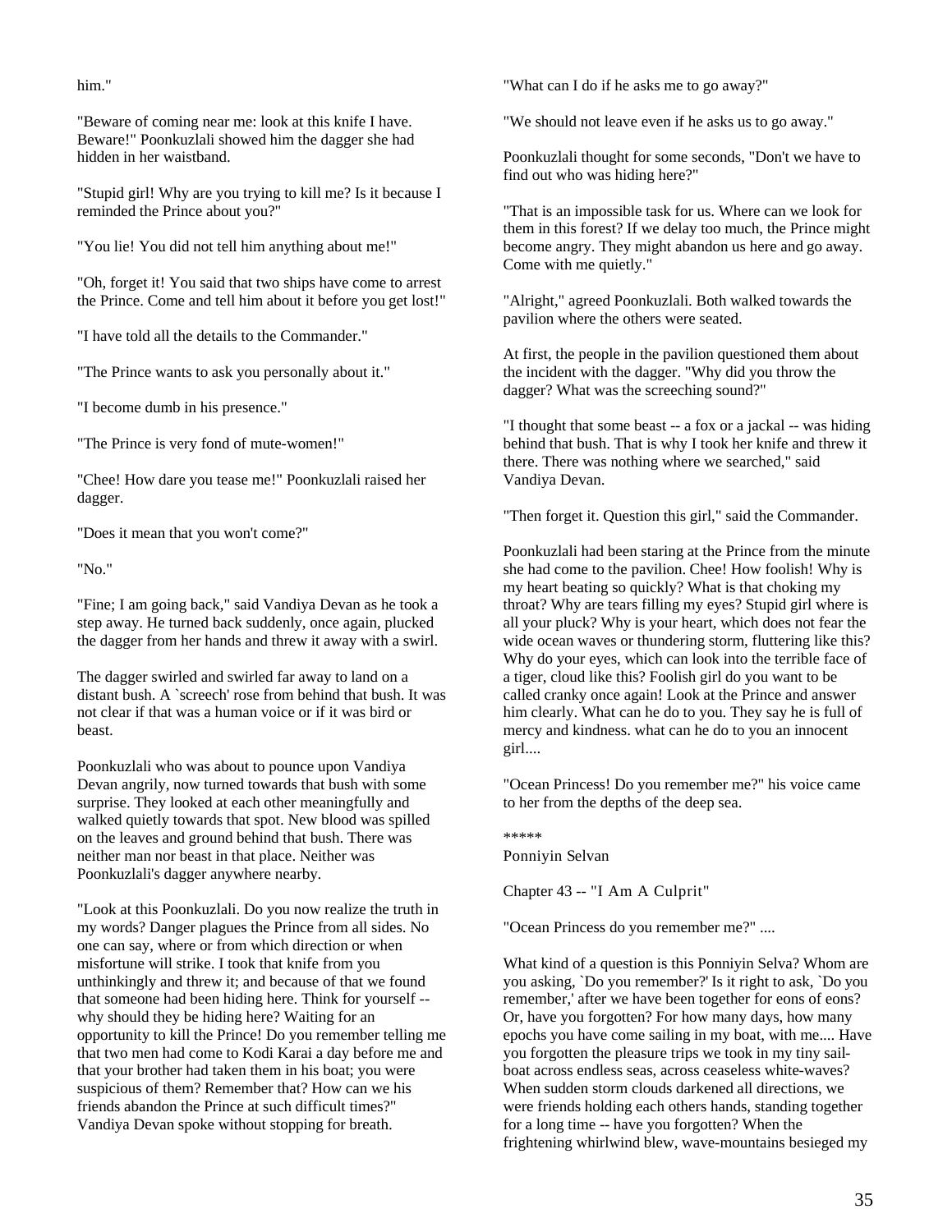boat raising us sky high for one moment and hurling us down to the depths for another minute -- those days of glorious turbulence, when we stood hand in hand, victorious over the sea-lord's fury, have you forgotten them?

Once we went flying, racing across distant space; you reached for the stars and plucked them to make ornaments for my hair-braids, have you forgotten that? You brought the full-moon to me saying, `look at your golden face in this silver disc', have you forgotten even that? Once you dived into the deepest ocean; I stood by the shore filled with disquiet; you rose with both hands filled with shining pearls and coral beads to make a garland of sea-gems to place around my neck. I cannot forget that, even if you do not remember... Oh King, how can we forget those days when blue-black waters lapped upon the shores of gentle lakes, where flower laden boughs bent low to form bowers that blocked away the midday sun, where upon emerald carpets of grass we sat gazing into each other's faces for months on end.... How could that be forgotten? At that time, thousands of koil's sat upon those branches singing sweet melody to the drone raised by a million bees that buzzed around as countless butterflies danced in happiness.

All this cannot be forgotten easily, not for a thousand births. You asked me, `Do you remember?' How could you? I remember, I remember very well.... That pathetic girl ached to say all such words; but, her coral red lips merely mumbled, "I remember."

"Ah! You are able to open your mouth and speak, Ocean Princess. There are several beautiful sculptures of heavenly maidens on the pillars of several mansions in this lovely Lanka. I was afraid that you were another such sculpture. Fortunately, you are capable of speaking! Speak some more, I am eager to hear your melodious voice. I understand that you told several things to our Commander. I believe you said that two large ships have come up the estuary of River Thondai to anchor at a hidden spot and those ships are filled with armed men. Is that true Ocean Princess? Did you see those ships with your own eyes?" asked Prince Arulmozli.

"Yes, My Lord, I saw them myself."

"Ah! I am able to hear you much better; my ears are pleased. Good, when you saw the ships you rowed your boat into the narrows. You wished to wait till the ships had gone away, so you went to lie down in a secluded spot in the forest. Some men from the ships came ashore to stop near the place you were sleeping. They began talking; you did not wish to overhear their talk, nonetheless, you could hear them. Did you say all this to the Commander?"

"I told him exactly what happened."

"When you heard their talk, you wished to warn the Commander about it immediately. You left as soon as the men moved away, hurrying in search of the Commander. How did you come Ocean Princess?"

"I came half way in my boat; then I walked through the forest."

"Where did you intend going?"

"I left thinking that the Commander would be at Mattotam. On the way I heard that he was at Mahindala. I had quite a time trying to meet the Commander! All sorts of men obstructing me!" Poonkuzlali turned to look at Commander Bhoothi Vikrama; her eyes flashed lightning like the thunder storms of summer.

"It is not easy to meet the Commander of Lanka. You would be astonished if you hear of the travails endured by my friend here when he tried to meet the Commander. Anyway, it is good that you did not mind the obstacles, that you were adamant in meeting the Commander and telling him. Poonkuzlali can you repeat what you told the Commander? Once more, for me? You heard them from behind the tree; what did those men speak about?"

"My King, my lips hesitate to speak of such things."

"Be kind to repeat it once again for my sake."

"They talked of having come here to arrest you and take you back."

"Did they speak anything about on whose orders they had come to do such a thing?"

"I could not believe it My Lord. It must be the conspiracy of the Pazluvoor nobles, I think."

"You can express your thoughts later. Ocean Princess, just tell me what they said."

"They said that it was on orders of the Emperor."

"Very Good! Did they attribute any reason for that?"

"They did. They said that you conspired with the Buddhist monks of Lanka and tried to crown yourself as an independent King of Lanka.... I was so angry that I wanted to kill those villains who said such things."

"Good that you did not! Don't you know that there should be no obstacles to the Emperor's messengers? Anyway, do you remember if they spoke of any other important thing?"

"They said that the Commander should not become aware of their mission; if he comes to know he might try to help you escape... They wanted to find out your whereabouts and meet you personally to deliver the orders and take you with them... That is what they said."

"Therefore you left immediately in search of the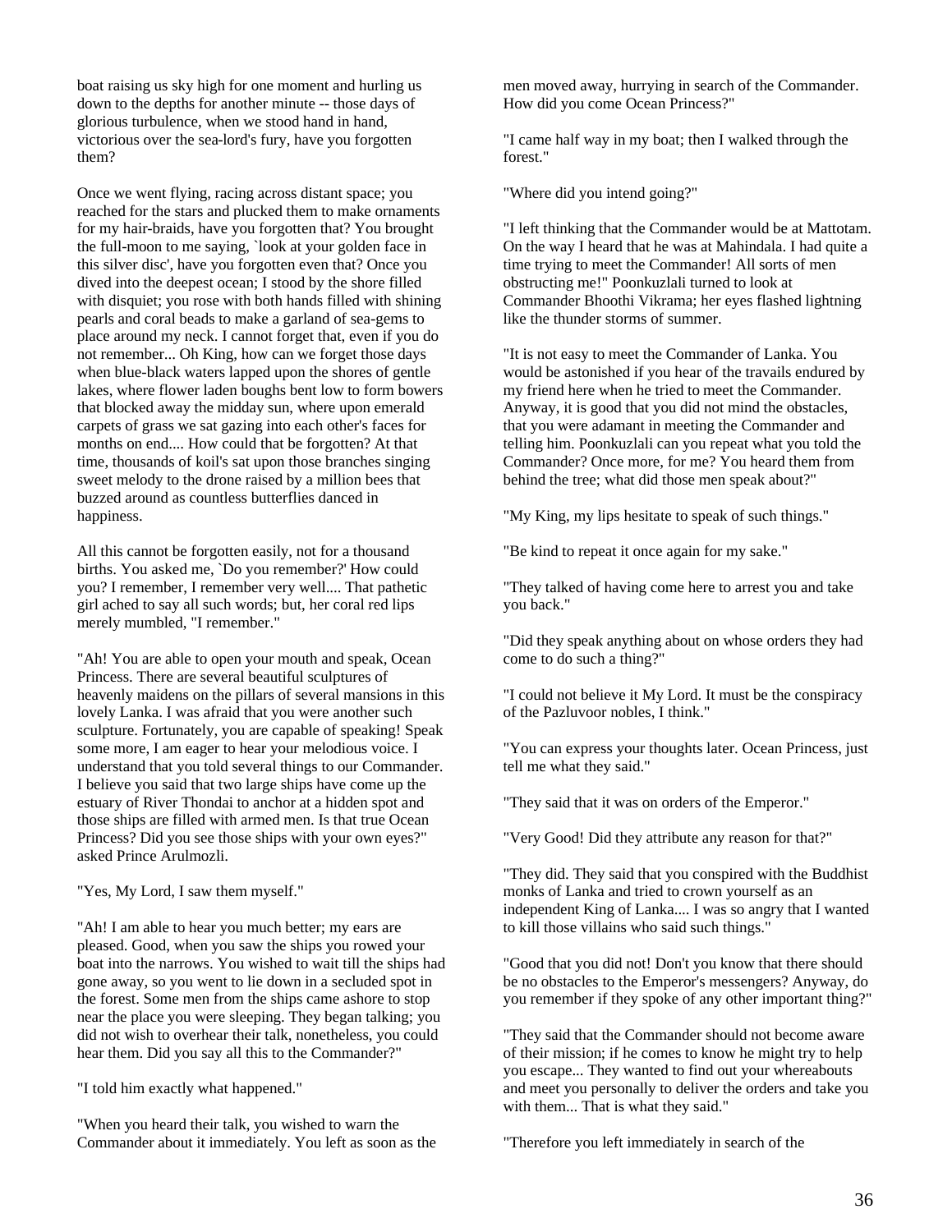Commander! Marvelous! You have really helped me a lot Ocean Princess. Can you wait a little aside. I need to consult with these men about an important thing. But, don't run away too far like before. Don't force me to send the Lord of Vallam after you once again."

She moved away to stand behind a pillar; but she chose a spot from where she could gaze upon the Prince's face! Two fat bees drowned in the honey-pot, struggling for breath. Slowly, they managed to come ashore and enjoy the nectar. Poonkuzlali's eyes were in such a comfortable position now: they drank the nectar of the Prince's charismatic face. Her heart threw tantrums that could not be controlled; it escaped to fill boundless space with ecstasy.

Arulmozli turned to his Commander, "Sir, you are the chieftain of a clan that is friendly with our family for several generations; a close friend of my father; I regard you with the same reverence I accord my father. You too have treated me as your own son. Therefore, you should now help me discharge my duty. Not raise obstacles."

Before the Commander could reply, Arulmozli turned to Parthiban, "Sir, I have a request for you. Your are a loyal friend of my dear brother. I consider my brother's directive as divine edict. Thus I am bound to honor your word. I beg of you that you should not place any obstacles to my fulfilling my duty."

The Commander and Parthiban Pallava looked at each other with meaningful glances that expressed their mutual anxiety.

The Commander looked at the Prince, "Sir, I do not understand anything you say. I have spent the better part of my life in battlefields. I am not familiar with the subtlety of speech. You speak of fulfilling your duty: what does that mean? How do you intend discharging this duty?" he asked.

"At this time I have one and only one duty. I have to obey my father's directive. My father has sent men with orders to arrest me. Why should I let them wander in search of me? I wish to go to them and give myself up. That is my duty...."

"Never. It is impossible. As long as I have life in my body, I cannot permit that. I will prevent it," said Parthiban.

The Commander said, "Do not get agitated; be patient." He then said the following to the Prince.

"Sir, you spoke of your duty. I too have a duty. Please listen to that. I am the last male left alive in the noble house of the Kodumbalur Velir's. All other men have died in service to the Chozla Empire. Most died in battle. One day I too hope to die in a similar fashion, who knows?... Please listen to my thoughts with some patience. The Emperor appointed you, who had been raised in the

comforts of palace life, as the Commander-in-Chief of the Southern Armies last year. At that time he summoned me in privacy and said, `Parting form my son is like parting from my own life. Nevertheless, I cannot keep him closeted in palaces because of my love for him. He has to leave the palace one day; he has to earn fame as a brave warrior like his brother. But, if anything happens to endanger his life, that very moment this life will part from my body. You are responsible to guard him from every danger.' The Emperor gave me orders in this fashion. Will the same Emperor who gave such orders last year, send commands to arrest you now? What have you done to provoke such orders? Their accusations about your conspiring to secure Lanka's throne is utter falsehood. How could anyone believe this slander?"

Arulmozli who had been listening patiently till now, interrupted at this point.

"I do not know if anyone could believe it or not; but, I can believe it."

"What are you saying, Prince?"

"I am saying that it is indeed true that I am plotting to secure Lanka's throne."

Vandiya Devan came forward now, "What are you saying Sir? Till a few moments ago you were swearing by Truth and Law! Now you utter such utter untruths! Commander, do not believe him. Last night, the Congregation of Buddhist Abbots offered him Lanka's throne and crown. He refused. I and this Mr. Nambi here are witness to that."

Arulmozli smiled, "My Lord of Vallam, a question for you... Are those who conspire likely to have witnesses to their deeds? Perhaps I refused Lanka's throne merely because you both were present!"

Vandiya Devan was stunned; he had no answer to this. The Prince continued, "My Lord of Vallam, if you have any doubts, you may question Mr. Nambi. Ask him what was Prime Minister Anirudda's message to me. `Buddhist Abbots will offer you Lanka's throne; refuse to accept in the presence of reliable witnesses.' Ask him if this was not the message sent to me."

On hearing these words, everyone in the pavilion was startled completely. Prince Arulmozli continued talking to the Commander, "Sir, listen to me. It is true that I coveted Lanka's throne. My sister fostered this desire in me, `Thambi, you are born to rule kingdoms, you have the sign of the Discus & Conch on your palms. There is no place for you in Tamil lands; go to Lanka and capture that throne for yourself!' said the Younger Pirati several times. She nurtured this desire in me. Therefore, I am a culprit. The Emperor has reason in ordering my arrest."

"Just a minute, Prince. If such a thought existed in your heart, it is the good fortune of this island. You are not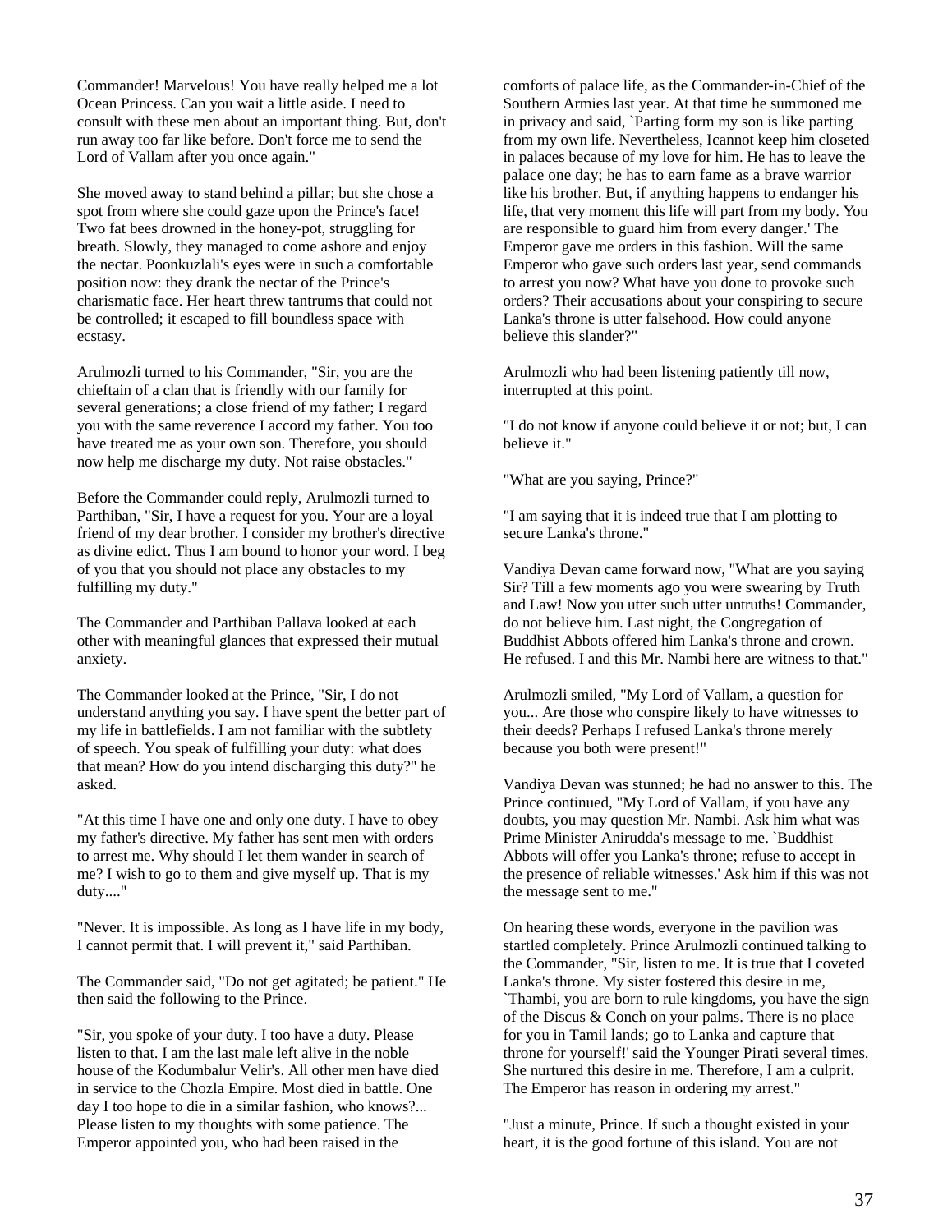accountable for that! Neither is your sister responsible. It is Emperor Sundara Chozla who is responsible. He has spoken of that several times, even to me. He has often said that he would like to see you placed on Lanka's throne. It was the Emperor who first introduced this idea in Lady Kundavai's mind. Your sister merely acquainted you with your father's wishes. So, you are no culprit...."

"Then why should I hesitate going to my father's presence? I shall explain the true state of affairs to him. These two gentlemen can be my witnesses. After that, it is my duty to follow whatever orders the Emperor may give."

Finally, Parthiban spoke with a rage filled voice, "Commander we are wasting time in pointless chatter. There is no use of hiding anything anymore. We have to reveal the truth to the Prince. Are you going to tell him, or shall I do so?"

"I will tell him; be patient," said the Commander. Lowering his voice after looking around, he said, "Prince, I did not wish to tarnish your unsullied mind, but, that isn't working. I have to tell you about a distasteful affair. You are aware that Lord Pazluvoor, in his old age, has married a very young girl named Nandini. She is a sorceress, well versed in frightening spells and magic. With the help of her magic, she has enslaved the Elder Lord Pazluvoor. He obeys every whim and fancy of her's without question. It is ill fate that has reduced that great and brave warrior born of an ancient noble family, to such an unfortunate situation."

"Commander, this is nothing that I have not heard before. Every town and country in Chozla territory is talking about it."

"The magic of that sorceress Nandini wielded its power merely on the nobles of Pazluvoor till recently. Prince, forgive me -- her witchcraft is now influencing the Emperor also. That is why he has given such orders - these commands to arrest you."

"Be careful Commander! Do not dare to malign the name of my father the Emperor. As long as my father is alive, every order he gives, whatever the circumstance in which it was given, the order is divine law."

"We do not refute that. We are anxious because even his life is in danger, not merely his freedom. Till yesterday even I did not know the full truth about Nandini. Lord Parthiban told me last night: it is important that you also become aware of that frightening information."

The Commander continued, "The final battle against Veera-pandiya was fought three years ago near Madurai City. At that time, your brother Karikala, this Parthiban and I would confer together about every plan before executing action. Pandiya forces were completely destroyed. Like he had done before, Veera-pandiya tried to escape into hiding in the desert. The three of us were

adamant that we should not let that happen again; we were determined to capture him somehow or other; in fact we had sworn oaths that we would not return to Tanjore without Veera-pandiya's head. So we did not trust anyone else, but followed him ourselves. Finally we learned that he was hiding in some cottages near a temple. Your brother Karikala stopped us away from the cottage and entered it by himself. He killed Veera-pandiya and brought his head outside. We left, happy that the task was done. But, none of us were aware of a farce that had been enacted inside that cottage. A girl who had given sanctuary to Veera-pandiya tried to protect him, begging for her lover's life. Karikala kicked her away and killed the enemy, cutting off his head and bringing it outside. It was Nandini who tried to save the life of Veera-pandiya the lifelong enemy of Chozlas. Later, she appears in Tanjore, wedded to a seventy-year old man and titled the Young-Queen of Pazluvoor! We should be able to guess why, with what intention she must have come. She has came to revenge Veera-pandiya's death. She has come to completely destroy the Chozlas.

"It is not easy for anyone who goes near her, to escape her enchanting coils. Vandiya Devan can witness the truth of this. Mr Nambi can bear witness to the existence of a frightening gang that has sworn to kill every rootstock of Chozla nobility. It is Nandini who finances that gang. Prince, unfortunately, our beloved Emperor is also enmeshed in her witchery. The Emperor is now considering Madurandaka for the throne. Therefore, it is not advisable for you to go to Tanjore, thinking it to be your father's orders...."

"Commander, I am surprised by all that you say. But, it further confirms my decision. When such frightening problems surround my father, it is my duty to be by his side. Why do I need Lanka or its throne? Why should I be concerned about my life? There is no need for further discussion. None of you should try to stop me!" Prince Arulmozli Varma spoke decisively. He then turned his eyes upon Poonkuzlali who was leaning on the far pillar and gazing at him with unblinking eyes.

"Ocean Princess, please come here," he called.

Poonkuzlali came closer. "Girl, you have been of great help to me by bringing this news; will you please help me one more time?" he asked.

Oh Dear Lord! What is this? Is he asking help from this poor boat-girl? I came here to be his serving maid; he begs for my help! I came asking boons of the Lord; the Lord is extending his own two hands and begging me for alms! With such racing thoughts, she said, "My Lord, I wait to fulfil your every command."

"Ocean Princess, you said that two ships are waiting near the mouth of River Thondai looking for me. I have to reach that place as quickly as possible. Will you be my guide and take me there?" asked Arulmozli.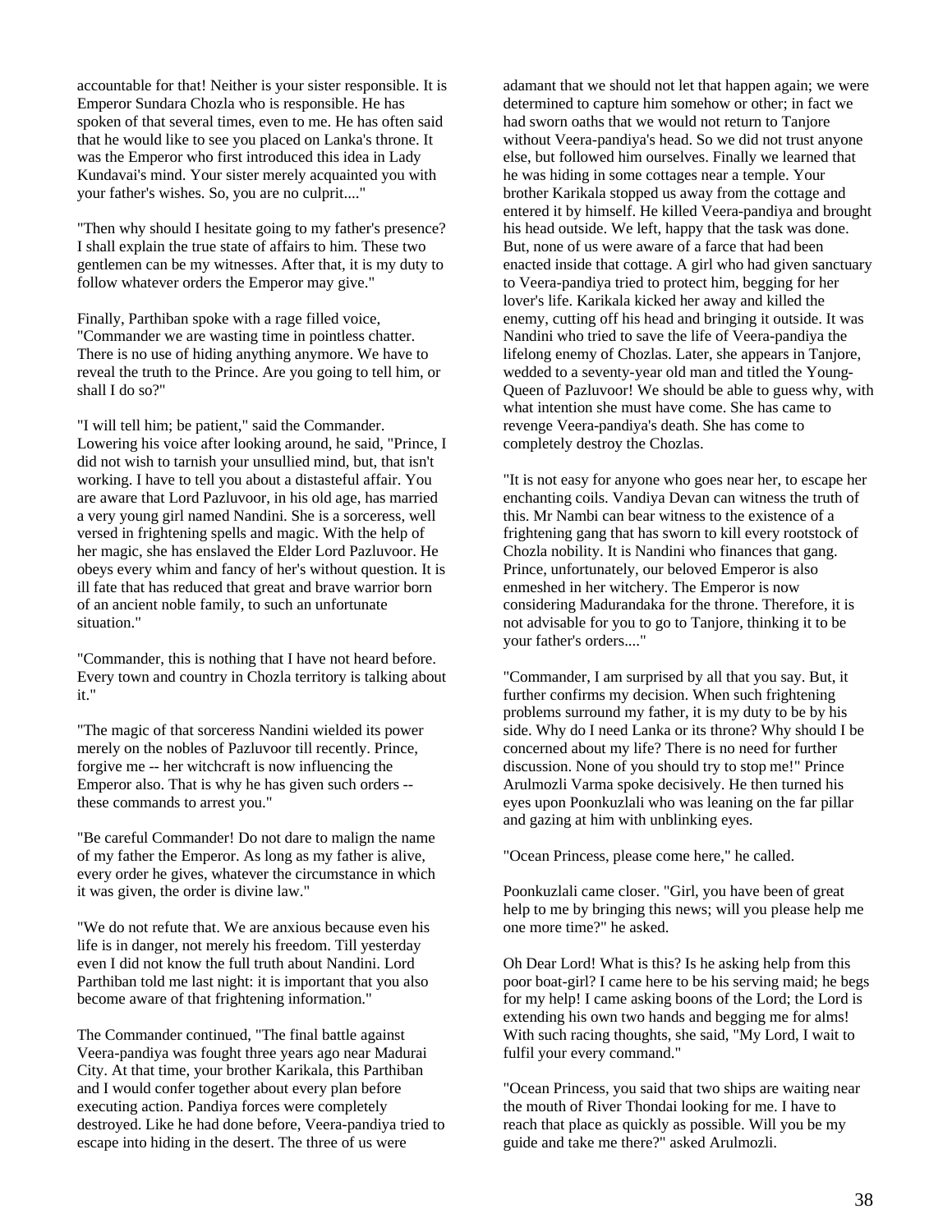"Girl, say that you cannot do it," roared a gruff voice. She recognized it as the Commander's. She had been wandering in a dream world. Only now she realized the tricky situation she was in. I came running, eager to help him from a danger; now, he asks my help in meeting that very same danger. She now understood the meaning behind the Commander's order "Say you cannot do it." Thousands of songbirds from every tree branch gave her the same order; the trees sang the same slogan; the pillars roared the same order; the flowers wailed.

A soft voice in the heart of her heart whispered. `Poonkuzlali, this is your good fortune. If you guide the Prince and go with him, you can spend two full days in his company! You can be constantly looking at him. The breeze that touches his body will caress you. You will hear his voice often. Your impossible dream -- a tiny bit of it will come true. Why bother about other things? Accept Poonkuzlali accept!' said the whisper in her heart.

"Why do you hesitate Ocean Princess? Won't you help me? Do I have to find my own way?" These words of the Prince steadied her thoughts.

"I am ready to be your guide, My Lord."

Commander Bhoothi Vikrama cleared his throat; it was like an earthquake rising from the bowels of the earth. He did not give up, "Prince, I will not stand in the way of your wishes. But, please accept this petition of mine. It is my duty to guard you till we give you up to those who have come to arrest you. Your friends spoke about the attempts on your life last night. We have not yet found those assassins. We do not even know their identity. Please forgive me for being so outspoken -- I have some doubts about this girl. Perhaps she is an accomplice of those killers. Maybe all this story about ships that have come to arrest you is all her imagination. Why is that not possible? Sometime back when Lord Vandiya Devan plucked her dagger and threw it away, we heard a scream. Who was it? Let her be the guide; Let her ride ahead on our elephant. I insist on accompanying you till we see those ships on River Thondai. It is my duty to do so."

Prince Arulmozli stood up with a smile as he listened to this speech by his Commander. "Let it be so. I shall not be an obstruction to your duty." \*\*\*\*\*

Ponniyin Selvan

Chapter 44 -- The Elephant Turned Rogue

Once the decision was reached, Commander Bhoothi Vikrama led Parthiban aside and spoke to him in privacy for some time. Later, he called for several of his men and gave them separate orders.

Parthiban Pallava came to take leave of the Prince. "Sir, I return empty handed without achieving my mission. Prince

Karikala will be very angry with me about this. What can I do -- you are so adamant. It is not my fault and these men will be witness to that!"

"Do you have to leave in such a hurry? Could you not come with the Commander till River Thondai?"

"I cannot be an accomplice to that atrocity. My ship is anchored at Tricone Hill. I have to go back there and sail as quickly as possible to Kanchi; I have to report all these developments to Prince Karikala." Parthiban then turned to Vandiya Devan, "Noble of Vallam, are you not coming back with me to Kanchi?"

Vandiya Devan was somewhat taken aback, "No. I wish to go with the young Prince."

"Suit yourself. You might regret not coming back with me!" Parthiban left with these cryptic words, accompanied by some men.

Vandiya Devan asked Azlvar-adiyan, "What did that Pallava mean? Why did he say that I would regret not going with him? Did you understand his words?"

"He and the Commander are cooking up some plot between themselves. We will soon know what it is. The root cause of this new confusion is really this old man of Kodumbalur!" said Azlvar-adiyan Nambi.

"Why is that? How could the Commander be responsible?"

"It's all his conniving. Don't you know of that noblewoman of his clan living in Pazlayarai?"

"I know her very well, if you mean Lady Vanathi."

"The Commander dreams of wedding that girl to this Prince and making him the King of Lanka. It was he who instigated the Buddhist Abbots to offer Lanka's throne to Prince Arulmozli. He was not even sensible enough to keep his efforts secret! The news reached Tanjore and that is why Prime Minister Anirudda journeyed to Lanka and later sent messages through me! Thambi, whatever happens, one thing must be done without fail: we have to safeguard both our lives! You and I may have to testify in Tanjore about the Prince refusing Lanka's throne."

By now the Commander's arrangements had been completed. Except for four men, all the other soldiers who had come with him were now dispatched in different directions. Finally the Prince and his party left. Prince Arulmozli, Commander Bhoothi Vikrama, Vandiya Devan, Azlvar-adiyan and four soldiers rode westward on high-bred horses. The elephant carrying Poonkuzlali followed them ponderously. Only an elephant driver rode on its back besides Poonkuzlali.

They followed the Royal Way for some distance. But, travelling along that road was not easy. Crowds gathered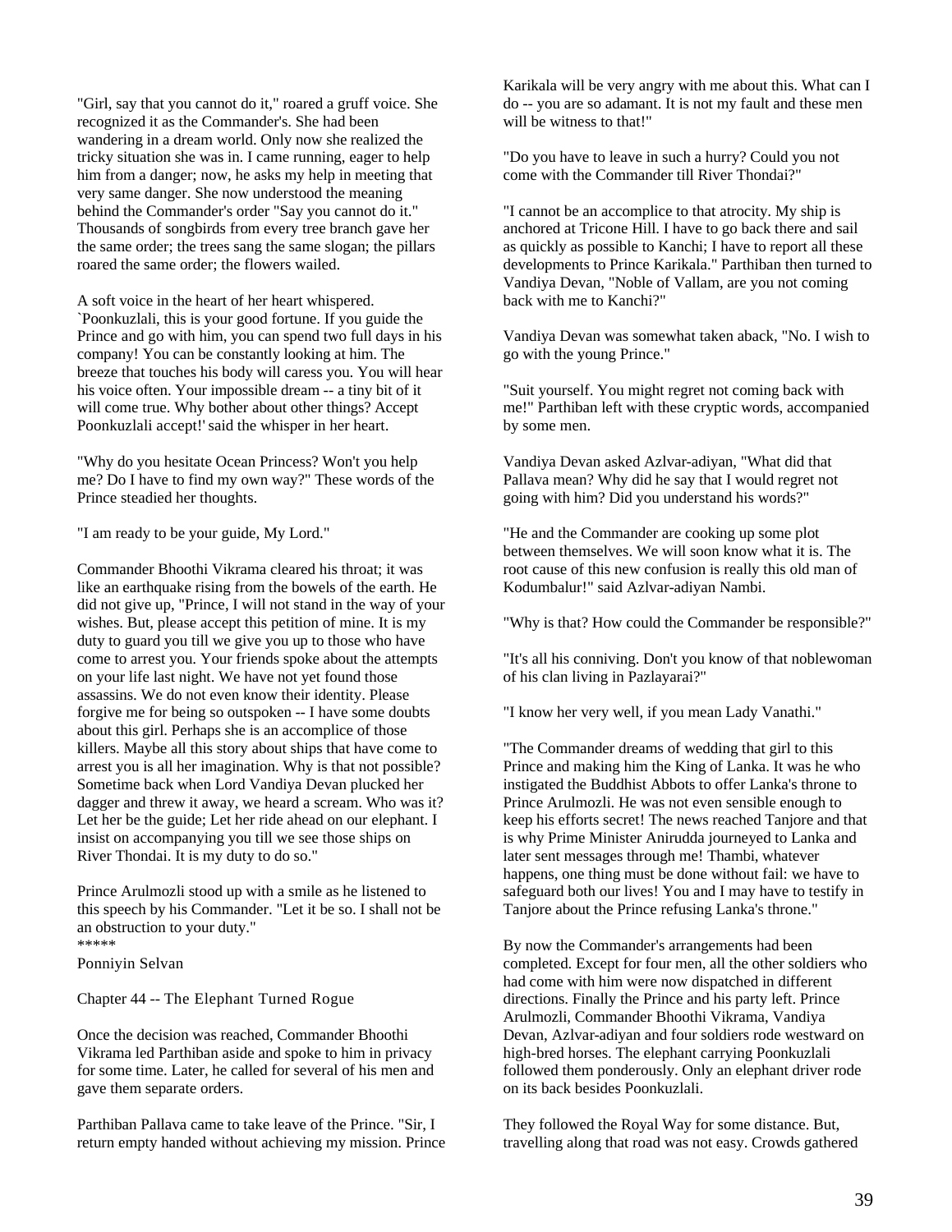all along the way. People ahead somehow knew that Prince Arulmozli was coming down that road. The western provinces of Lanka were mostly inhabited by Tamils in those days. People gathered in small crowds to raise cheers, "Long live Prince Arulmozli!" "Long live Commander Bhoothi Vikrama!" At some places they surrounded the horsemen and followed them in a procession. The numbers of people following the Prince began to grow and grow. The horses could not proceed with any quickness.

Arulmozli argued with the Commander about this; they decided to avoid the main road but take the byways and forest trails. Somehow they shook loose from the people and ventured into the forest path. But, nature in the form of thick jungle obstructed quick progress on the forest trail. After a while they reached a lotus pond. When they reached it's shores, they could see a large group of people waiting on the farther shores. Upon seeing the royal party, they began to blow conches and horns; beating drums and cymbals -- generally raising a hue and cry!

"Please wait a while. I'll go and find out what it is all about," said the Commander as he rode towards that crowd. He came back soon to announce, "These villagers have somehow come to know that the Prince is in our party! They are waiting to welcome him into their village and honor him."

The people gathered closer, surrounding the Prince, gazing upon his face eagerly, cheering for him. The cry, "Long live Lanka's King Arulmozli!" was prominent!

A smile danced on Arulmozli's face. He summoned a man who seemed to be the chieftain of the country folk. "Why are these people bestowing Lanka's Kingship upon me?" he questioned. The head-man bowed very reverently, "My King, this territory of Lanka has been suffering without a good king for several years. It is our wish that Ponniyin Selvan should become our King. It is the wish of every citizen living in this island. Everyone -- the Singhalese, Tamils, Buddhists, Saivas, monks and householders - wish it."

They had made arrangements to honor the Prince and his company with a banquet. The Prince could not avoid these honors; he was delayed greatly by these interruptions. During these ceremonies in honor of their Prince, Vandiya Devan and Azlvar-adiyan were able to converse in privacy.

"Thambi, did you see this? Isn't it obvious that all this is the Commander's conniving? He sent his men ahead and arranged for all these honors and celebrations."

"It is somewhat obvious that these are the Commander's arrangements. But, what is the purpose of this conniving? Does he think that the Prince who refused the crown will change his mind when he hears the people saying things in his favor?"

"Perhaps that is one intention; the main thing is to delay our journey."

"What is the Commander expecting to achieve by delaying our journey?" asked Vandiya Devan.

"I don't know! But, we will know soon enough. Did you notice the Prince -- it is obvious that he does not like all these things."

Vandiya Devan looked at Prince Arulmozli. His countenance which normally wore a pleasing smile now seemed to be filled with rage and anger. Eyebrows knitted; eyes deep in thought.

At this same time, Poonkuzlali was seated alone on the other side of the lotus pond, lost in thought. This journey did not bring her joy as she had expected. She had envisioned that she could be alone with the Prince during the journey. She thought that he would come to her, engage in conversation with her... She had been eager to express at least a few of the emotions that bubbled within her heart. There seemed to be no opportunity for that - people were around him all the time! Mere blame that I handed him over to the enemy will remain! Why should I earn that blame? Why shouldn't I go away quietly from here? At least I will escape the Commander's anger.... Chee! What can the Commander's anger do to me? Whose anger can do anything! I am not afraid of anyone's wrath. But, why should my dreams and desires be lost in dust? How long should my heart's desire burn me like this? Why am I alive? Why doesn't lightning strike to kill me instantly? I have wished a thousand times about such things, with no use.... my life will not depart by itself; I have to do something about it myself.

"Swish!" Oh, what is this? Am I dreaming? No, no. How has my knife -- thrown away near the roofless pavilion by the Prince's friend -- fallen here by my side? Who could have thrown it here? Some enemy of his, surely! They may have tried to kill me ... What bad luck that it did not strike me but fell a little away! All's for the best anyway. It's good to get back this knife. After I keep my promise to him, after I have handed him over to those villains on the ships, I can kill myself with this knife before his eyes. Stupid girl! Why should I hurt him? After he leaves, I can sail away to the shoreless ocean and jump to my death. My darling dagger... you have come back to me ... Thanks to those who sent you back.

Perhaps they aimed it at the Prince when they threw this dagger. Yes, even the Commander anticipated danger on the way. Oh why doesn't a knife aimed at him strike me? When that happens, when I lie bleeding to death ....

A curious vision appeared in Poonkuzlali mind: A knife had pierced her heart and she was bleeding. The Prince came running to her side, "My Dear you are loosing your life for me!" he said. Her heart brimmed with joy and more blood came gushing out. The Prince raised her to his arms;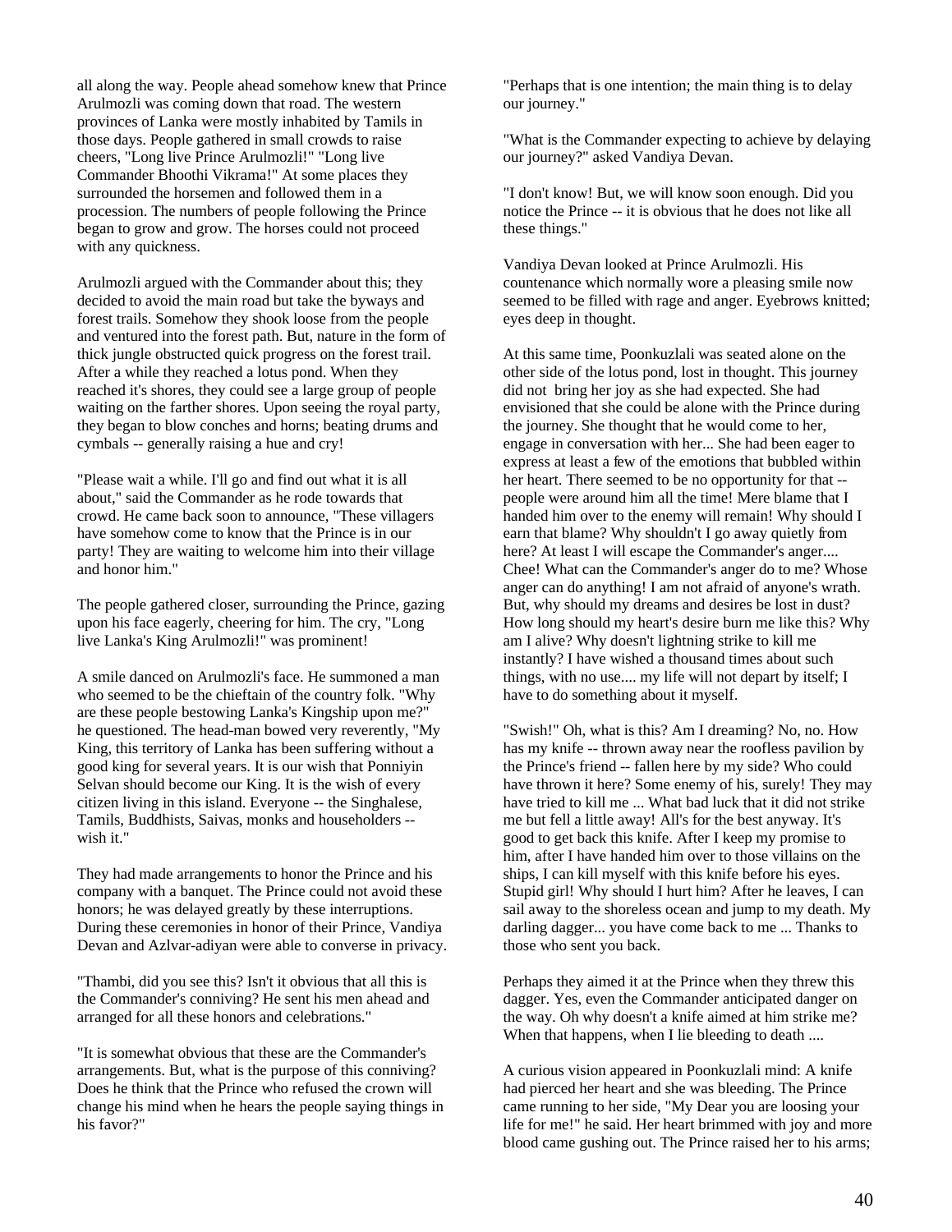her blood drenched his clothes and arms. Poonkuzlali laughed merrily, "Prince do you now know the secret of my heart?" she asked. "Wretched girl, I knew it always; are you giving up your life because of that?!" he cried. Her happiness knew no bounds and she laughed uproariously.

"You Fool!" called a voice; she looked up to find Vandiya Devan standing before her. "The Prince is already quite angry because the journey is delayed. Come quickly without causing further delay."

Poonkuzlali rose with a smile and she ran to climb on her elephant, hugging and kissing her dagger.

An unexpected incident occurred after they had been a while on the forest trail. An arrow came swishing through the wind from the forest on their right. It was clearly aimed for the Prince. But, he was swifter than the wind as he suddenly pulled the reins of his horse and turned aside. The arrow pierced through the turban of Azlvar-adiyan who was riding on the other side. He rubbed his shaven pate and looked at his head cloth with surprise. The Commander was shaken; all others were utterly shocked. Poonkuzlali was sad because that arrow had not pierced her heart and killed her!

"Did you see that Prince? What a calamity, if I had let you go without any guards?" said the Commander. He ordered his men to go into the woods and search. The men came back in a while saying that they could find no one. The Commander began making plans, "We should let the Prince ride in the middle and all of us should be around him."

"A request Commander!" said the Prince.

"What a word! Order me My Lord!" said the Commander.

"I wish to reach Tanjore with my life intact. I wish to prove my innocence to my father."

"You father will never suspect you of any crime!"

"Not just my father. I wish to prove my innocence to all the people. After that, I have no worry about my life. I have no wish to die before that on the way."

"Sir, if there is any likelihood of danger to you, that very instant this great-sword of Kodumbalur will pierce my heart!"

"That is not of much use; Chozla countrymen will loose a great warrior."

"The Chozla country has no greater loss than loosing you. How can this knave of Kodumbalur remain alive after being instrumental in endangering you?"

"So, it is even more important for me to safeguard my own life!"

"Nothing is more important on this earth."

"I have an idea about that."

"I am listening Sir."

"As long as I am riding a horse, all sorts of impediments like that arrow might strike me."

"Are you planning to walk?"

"I know the art of handling elephants. You know that I am very good with elephants, they listen to me without fail."

"Yes Sir. I know that you have surveyed most regions of this island disguised as an elephant-driver."

"So, this is what I propose: I will become an elephantdriver for a while once again. Let the real elephant-driver ride my horse for some distance."

The Commander seemed a little hesitant. He looked around for an objection to this idea. But, every man kept quiet."

"Sir, I am not sure if that man knows how to ride."

"If he does not know riding, let him walk or go back."

"That girl seems very bashful; suppose she refuses to sit by your side on the elephant?"

"Let her get down and walk."

"As you wish My Lord."

Arulmozli jumped off from his horse and walked up to the elephant. Poonkuzlali's dark eyes widened with eagerness. The Prince helped the elephant-driver dismount and jumped upon the beast's neck. The interrupted journey resumed.

Poonkuzlali was overjoyed. She leaped from the elephants back, to promenade in distant space on flying clouds. She reached the brink of paradise and sipped the sweet nectar of happiness that could not be described by words. Ah! Is this heavenly music that is so melodious? Heavenly music is not this sweet! The Prince is saying something.

"Ocean Princess are you revolted to be alone with me on this elephant?"

"Lord, I have this good fortune because of penances over seven births."

"Will you be frightened if this elephant suddenly turns rogue and begins running?"

"With you by my side, I will not be frightened even if the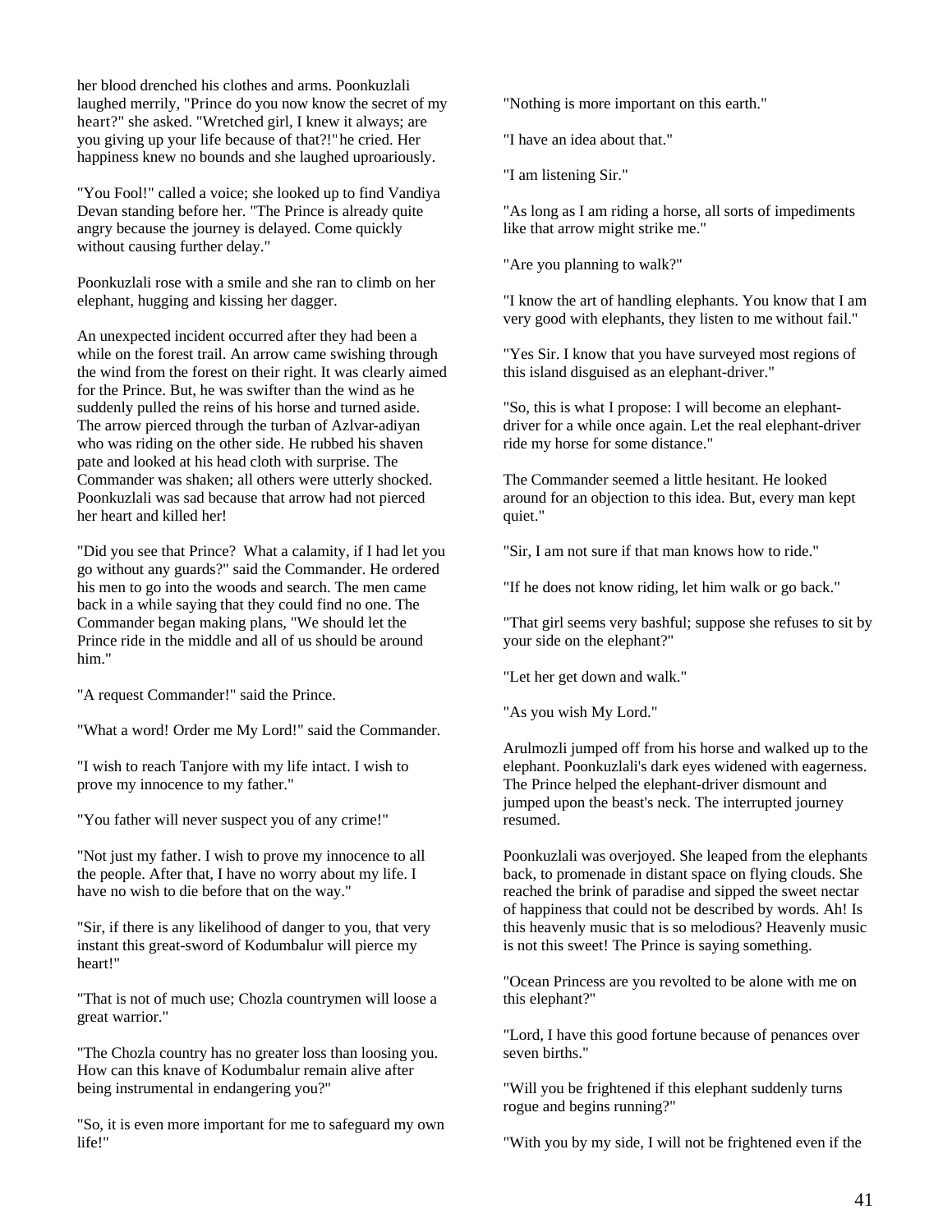skies come thundering down."

"Where have you left your boat, Poonkuzlali?"

"Very near the landing of Elephant Crossing, Sir."

"On this shore or the other?"

"I found a secret place only on the other shore. I left my boat over there."

"How did you ford the Crossing?"

"When I came, the tide was very low. I could walk most of the way; I had to swim a little."

"Will you be afraid if this elephant gets into the sea?"

"I won't be afraid even if thrown into the sea. Remember I am the Ocean Princess? You gave me that title!"

"When we get to the place where your boat is hidden, we can get into it. You have to row the boat; can you pull the oars with two people in it?"

"These hands have pulled oars from when I was ten, My Lord. They are not soft like the hands of women from palaces. Didn't the Lord of Vallam, your friend, tell you that I rowed him over here?"

"He mentioned it. But, today you may have to row faster than that. We have to go very quickly to the mouth of River Thondai where the ships are anchored."

"My Lord, why are you forcing me to do this cruel deed? I came hurrying to help you escape being arrested. You now order me to deliver you to those who have come to arrest you. Why this malice towards this poor girl?"

"Poonkuzlali, don't you know that my father, the Emperor is unwell?"

"I know My Lord. I also know that people are talking about the comet appearing in the skies since some days."

(Note: It was a popular belief that comets appeared when important men, such as kings, national leaders, prophets etc were about to die.)

"My father's life is likely to end anytime now."

Poonkuzlali was silent. "Suppose he were to die, is it good if he dies with a doubt that I perhaps conspired against him, trying to capture the kingdom?"

"The Emperor will never think such things of you. This is the intrigue of Pazluvoor nobles."

"I wish to prove my innocence even to those Pazluvoor nobles."

"Why My Lord?"

"Poonkuzlali, to tell you the truth, I have no wish to rule any kingdom."

"What is your wish Sir?"

"I wish to be on a ship sailing away, endlessly. I have heard that there are several lands beyond the seas, like this Lanka. I wish to see all those lands. I wish to speak to the people of all those lands."

"How curious, how astonishing!"

"Why is it curious?"

"I am amazed that you too have the very same wishes that dwell in my heart. Will you take me with you when you embark upon these journeys across the sea?"

"I have to first fulfill my present duty. Will you help me in that?"

"As you wish."

"There are ropes hanging on both sides of the saddle on which you are sitting. Take them and bind yourself tightly to the elephant."

"Why My Lord?"

"This elephant is going to turn rogue. Don't panic, be careful." He gently rubbed the round musth-protrusions on the elephant's forehead and spoke softly into it's ears. Suddenly, the elephant quickened it's pace. Arulmozli spoke more soft words into it's ears. Walk turned into a run: the elephant lifted it's trunk high into the air, trumpeted frighteningly and began to run. The trees and shrubs of the jungle felt the ferocity of a whirlwind when that beast ran helter-skelter, thrashing trees and branches. The earth shook and shivered. Birds on tree-tops fluttered their wings noisily and flew away in panic. Beasts hidden in the forest emerged to run away in fright.

The Commander screamed, "Oh Good Lord! The elephant seems to have turned rogue! What calamity is this?"

In spite of the Prince's warning, Poonkuzlali was filled with dread; her face reflected the fear in her heart. She was caught in a huge tornado on a wide sea; she was swimming round and round, caught in those swirls with Prince Arulmozli! The elephant swirled with them! Poonkuzlali closed her eyes tight. Like dark monsoon clouds racing across stormy skies, the elephant ran. It finally reached Elephants Crossing.

The seas to the west and east of Lanka met at this point in a narrow isthmus. The narrowest point of the straits were called Elephant Crossing. The elephant entered the ford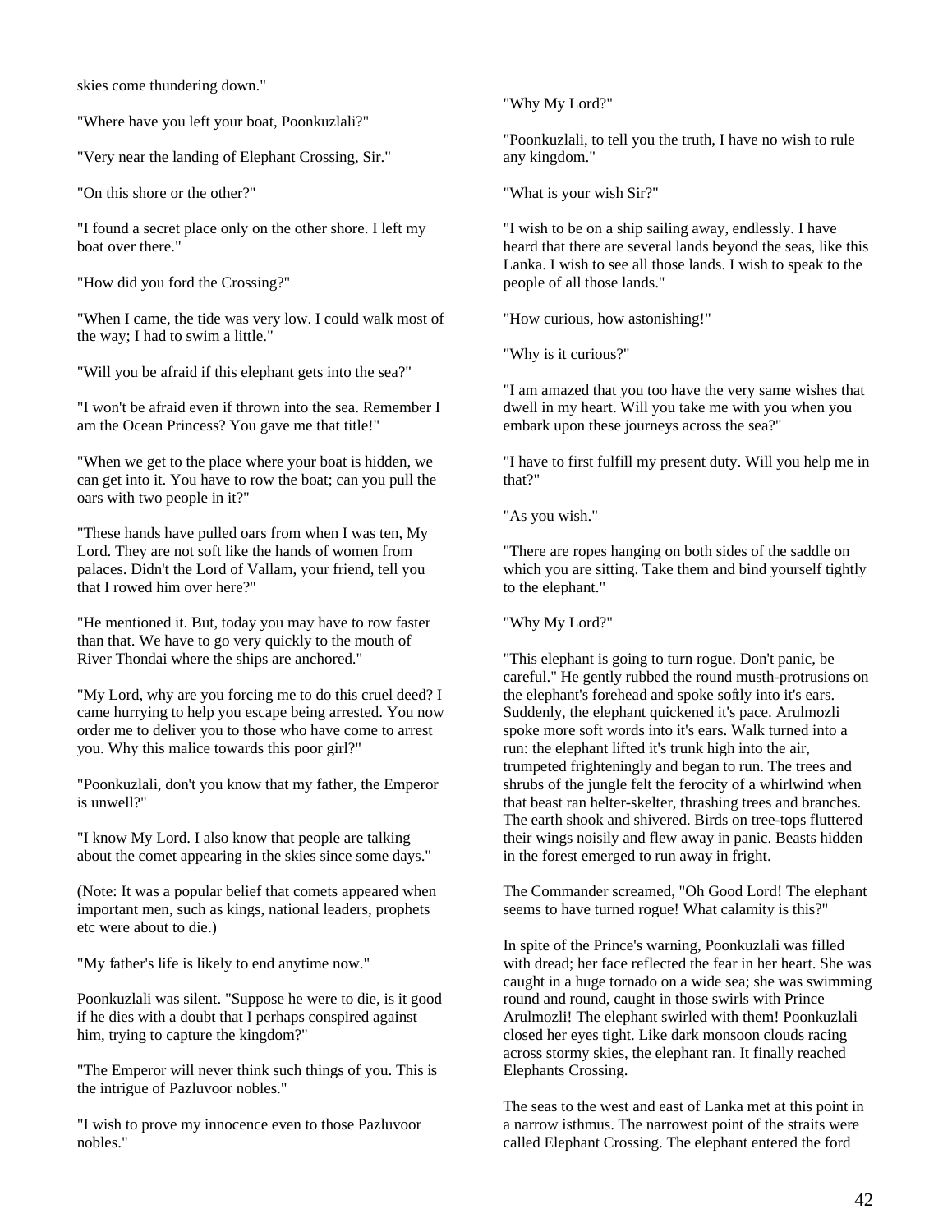that linked Lanka's northern province with the middle provinces. It delved into the sea like a mountain thrown by Hanuman of the epic.

\*\*\*\*\*

Ponniyin Selvan

Chapter 45 -- Prison Ship

Elephant Crossing went past within the blink of an eyelid; and then forest trees began running behind. Birds flew far behind... streamlets, pools, ponds, temples and hamlets flew behind. A herd of deer tried to compete with that elephant and ran along for some distance; but they too were soon left far behind. The elephant kept going, and going, going ahead.... Poonkuzlali was not sure how far, how long or which way. She wondered if that elephant was still in Lanka! By now, at this pace it could have circled this Lanka three times! No, no! This elephant has not crossed Lanka, it has crossed this whole good earth! It has gone from the southern ends to the northern reaches. I am riding on its back and circumnavigating the earth! And with me is the Prince!

She was a little frightened in the beginning when the elephant ran in panic. A fear from not being able to comprehend what was happening... The Prince turned back twice or thrice to look at her and smile. Her hesitations and fears flew away. Endless joy took hold; for a while she was riding a huge elephant of this earth; somehow, suddenly, she was in paradise. She was seated on Iravata, the heavenly elephant of Indra the Lord of Heavens. Iravata was ambling along the streets of paradise in procession. Everblooming Karpaka trees showered fragrant flowers on her. Ghandarvas the heavenly musicians, played sweet melodies upon divine instruments and followed her. Heavenly beauties danced. Star-light lamps glowed gloriously on both sides of her procession. Several such eons passed.

Iravata was slowing down. Suddenly it came back to earth; back to the forests of Lanka. The elephant-driver was bending low, stroking its musth-protrusions; whispering into its ears. Oh no! he is no elephant-driver --- he is the king of heavens! He is Prince Arulmozli! Ponniyin Selvan! The elephant was standing peacefully on the shores of a tiny lake surrounded by trees. Poonkuzlali looked around with concern: are there crowds of villagers waiting to welcome their prince? No. Are there horses following? No. Look at the pond. The water lily's and lotuses rose with their vines and came to encircle her. The flowers and vines fell on her cheeks, her shoulders and arms ... hugging her, choking her, making her breathless. She shook herself free of those clinging vines. She felt as if she was tumbling headfirst, from heaven to earth. The elephant folded its large forelegs and began kneeling. It folded its hind legs also to lie flat on the ground. Arulmozli jumped down from its neck. "Poonkuzlali have you no heart to get off this elephant?"

Poonkuzlali shook herself to consciousness. "Sir, it is difficult to come down to earth from paradise." The elephant stood up and broke off a large tree branch from the shore, stuffing it entirely in its gaping mouth. Arulmozli walked away to sit on the bank. He beckoned hesitant Poonkuzlali to come and sit beside him.

Her face was reflected on the placid lake. Because of the running elephant and her agitated thoughts, her face had turned lotus red. The Prince was looking at her face reflected amidst the lotus blossoms, "Poonkuzlali, I like you very much!"

Once again the lily vines and lotus flowers rose to kiss Poonkuzlali.

"Do you know why I like you?" asked Arulmozli. Everything before her eyes -- the sky, the earth the lake and the flowers -- everything was in a dizzy swirl. "Everyone I know wants me to act according to their wishes. You were the only one who happily agreed to act according to my wishes. I will never forget this help Ocean Princess!"

Poonkuzlali was a lute; her nerves were it's strings; golden fingers plucked those strings and played heavenly melodies.

"The Commander and Parthiban conspired to hinder my journey. The Commander created several obstructions on our way. He hurried the men ahead of us and made the villagers arrange festivities. Lord Parthiban Pallava has gone to Tricone Hill in a hurry. He intends to board his ship and sail to the mouth of River Thondai before we reach that spot. Ah! Did they think that I would not know their conspiracies! I defeated their purpose with your help..."

Instantly, Poonkuzlali realized the implications of her actions. She felt the messengers of hell torturing her in an endless oil-press. "My Lord, all of them tried to save you from being imprisoned by enemies. I am a sinner -- leading you to be imprisoned," sobbed Poonkuzlali.

"Oh dear, what is this? I had such a good opinion of you! You too have become one of them!"

"I was not in my senses when I did this atrocious deed. I was mesmerized by your sweet words to become insane. I am more sensible now; I think I shall leave...." She rose with a jump.

The Prince, wishing to stop her from running away, lightly held her hand. Divine maidens in heaven seemed to have been free without any other work at that moment. They mixed the essence of moonbeams with sandal paste and showered it on Poonkuzlali. She was completely lost; bereft of action, of thought, she sat down once again.

"Ocean Princess, I was about to speak with you about an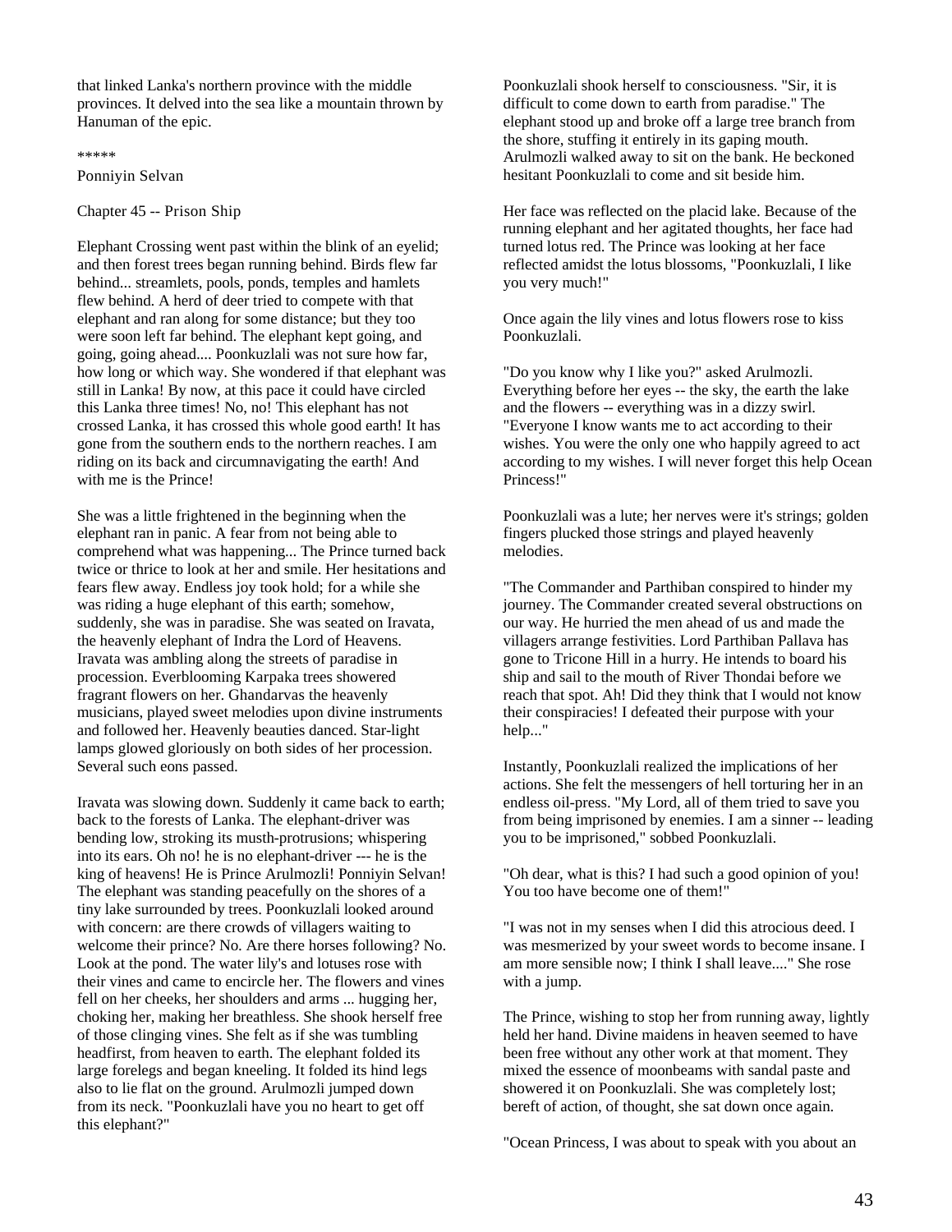important thing. If you are going to be sobbing like this, I shall not speak of it. We better leave immediately."

She wiped away her tears to look up. He continued speaking, "Listen; you said that they were trying to prevent my being arrested. That is true. But, do you know why?"

"Because of their love for you. I am the sinner..."

"Patience, patience. Every one loves me! Do you know why? Because of some predictions by astrologers and soothsayers -- that I would one day rule as an emperor! Therefore everyone is trying to sit me on a throne and weigh me down with a crown on my head. Avaricious folk."

"My Lord, what is wrong if they wish such things? Are you not qualified to rule not merely this one world but all the worlds in creation?"

"Oh dear! You too have begun speaking like them! My dear, in this wide world, there is no prison like a palace; there is no sacrificial alter like a throne; no other punishment worse than wearing a crown. If I say such things to others, they may not agree. I thought you might understand."

Poonkuzlali's eyelids fluttered like the wings of a butterfly. She looked at the prince with eyes widened by eagerness. "Ocean Princess! Tell me the truth! If you were ordered to sit upon a throne all life long, would you do so?"

She considered this question for a bit and then replied clearly, "I will not!"

"See! Then, why do you wish me to suffer such a punishment?"

"You are born in a royal family?!"

"So what, if I am born in a royal family? Fortunately the Gods did not wish to make me suffer that punishment! I have an elder brother to rule the kingdom; also a son of my elder grandfather... he too wishes to rule..."

"Oh dear! Has that rumor reached your ears too?" asked Poonkuzlali.

"What a thought! Did you think that I did not know? Anyway, the Throne of Tanjore is not likely to suffer for want of rulers. Moreover, I have no wish to wear a crown and rule a kingdom."

"Do you have any wishes at all?"

"If you ask me I shall tell you! Remember our journey on this elephant just now? I have a wish to ride like that.. a tornado through the forests and plains beyond. I have a wish to board large ships and sail across several seas. I have a wish to climb the highest peaks of mountain ranges.

I have heard that across the oceans, there are many islands like this Lanka, even larger and many continents even bigger than our blessed country. I wish to go to all those places and look at the wondrous marvels of those countries."

Poonkuzlali listened to this outpouring of words in open mouthed rapture as if she was drinking in every word. She could not control her eagerness, "Sir! When you go to all those places could you take me with you?"

"I merely expressed my wishes. Who knows if they would be fulfilled?" asked Arulmozli Varma.

She came back to earth from her dream-world. "Sir, if that is your wish, why should you go back to Tanjore now?"

"I was about to explain that. But you changed the topic and made my thoughts wander. Ocean Princess, there is a speechless mute woman who wanders here and there on this island as if she is deranged. Do you know her?"

"I know her, My lord. Why do you ask?" said Poonkuzlali with immeasurable surprise.

"I'll explain later. How do you know that woman? What do you know about her?"

"Sir, I lost my mother when I was very young. She was the one who gave me a mother's love; she is my master, my goddess. What do you want to know about her?"

"Does that woman have any permanent place of abode? Or does she always wander around?"

"On the way to Lanka from Kodi Karai, there is an island called Ghost Island. She lives in a rock cave on that island most of the time. I saw you for the first time on that island."

"You saw me there!?!"

"Yes. In that rocky cave are several beautiful pictures drawn by her. I saw your face in those drawings. Later, one day when I saw you at Kodi Karai, I was astounded."

"Oh! I now understand. Things that were confusing are now clearer. Ocean Princess, are you aware of the relationship that exists between that woman and me?"

"I surmised that there was a relationship. But, I do not know what it could be."

"Poonkuzlali, she is my aunt, my Elder Mother. Lawfully, she is the lady who should be on Tanjore's Throne."

"Good Lord! Can this be true?"

"But, fate wove a different story. Who could undo that? It occurred to me quite often that some secret sadness in my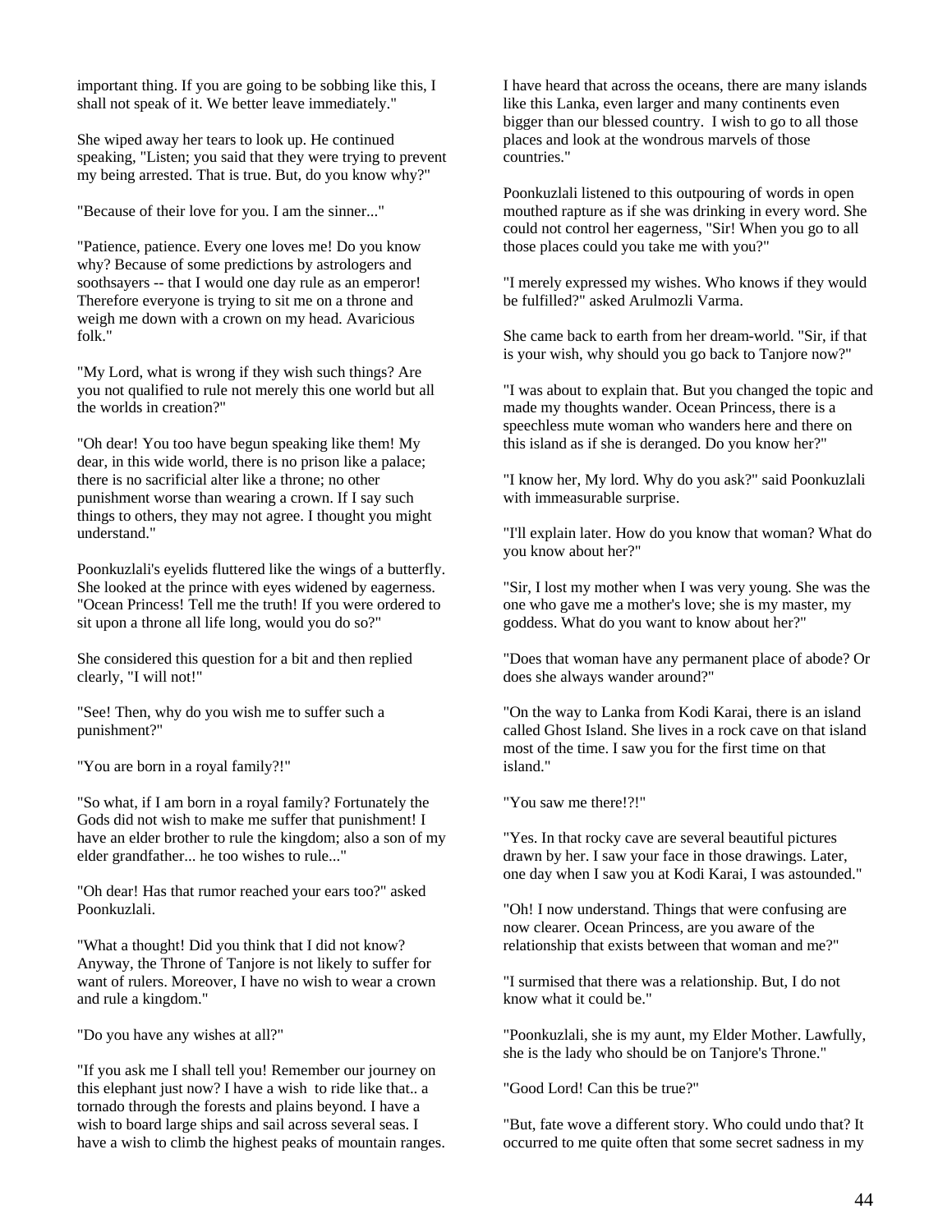father's heart distressed him. Now, I have found the truth of that matter. My father thinks that my Elder Mother is dead and that she died because of him. I must go back and tell him that she is not dead, she is alive. If he knows, his heart's distress will be expunged; the mental agony that wastes him will be destroyed. You are aware of the Emperor's ill health; human life is not for ever. None can predict what may happen. A comet has been appearing on the skies for some time now. People have been apprehensive about that. Even the Emperor has been affected by those fears. In this situation, before anything ill-fated happens, I must tell him about what I have found out. Ocean Princess, that is why I wish to reach Tanjore as quickly as possible. Do you now realize how important your help will be?" asked Prince Arulmozli.

Poonkuzlali, who had been listening with interest, sighed loudly; "Oh Good Lord! Why did you design such sorrow along with all the happiness of human life!" she mumbled. Looking up at the Prince, she said, "My Lord, if you are helped in any way by my unfortunate self, it is because of my good fortune in many births. But, why do you need my help in all this? If you had spoken to the Commander, he would have arranged for you to go to Tanjore."

"No. I do not wish to discuss these matters with any of them. They are obsessed with somehow placing me on a throne; such matters will not seem important to them. Moreover, I do not wish to share my father's personal secrets with them. They will not be sympathetic. I need another favor of you Ocean Princess -- that is why I stopped the elephant here and started talking to you. The astrologers and soothsayers who gave me a throne and made me a monarch also predicted that several dangers will cross my path. If some such misfortune happens to me on this journey, .... if I am unable to meet my father, .... you must go to the Emperor. Meet him somehow and let him know that my Elder Mother is alive. If he wishes it, take her to him. Can you do that Poonkuzlali?" asked Arulmozli.

"No misfortune will cross your path. Danger will fear to face you and retreat. You will surely reach Tanjore safely."

"If something does happen to me, you will promise to do as I asked?"

"I promise My Lord."

"How can I entrust this important mission to anyone else? Tell me."

"You have entrusted the job to me. Now my usefulness is done. Can I take leave of you?" asked Poonkuzlali with a tear laden voice.

"How can you do that? We have not yet reached the mouth of River Thondai. We have not yet found the Chozla warships. How can you leave now? Don't be angry; be patient for a while longer and bear my company. Climb

back on this elephant and come with me some more. Once we see the Tiger-flags of the Chozla ships, we can part company," said the Prince.

Without a sound in reply she rose and walked towards the elephant. In obedience to his commands, the elephant folded its legs and allowed them to climb on its back. He did not goad the elephant but it did move quickly. "Ocean Princess, I have told you about some of my favorite wishes. What are your cherished wishes?" asked the Prince.

"I like Yama the Lord of Death who comes riding a dark water buffalo. I love to climb the rocks at midnight and gaze for hours at fiery ghouls that dance on marshes."

"You are a most peculiar girl!"

"Call me `foolish' like your friend did. But, I am not bothered... And then I like to get into my small sail-boat and float away on the waves of the vast seas. If a whirlwind happens on the open seas, my enthusiasm will cross all bounds. My boat will then rise to the highest crest of the waves and touch the skies; in the next instant it will crash into the deepest depths. There is nothing I like better than riding the waves of a stormy sea. Just now when this elephant ran wildly as if it had gone mad, I was ecstatic."

"Poonkuzlali, if God Muruga had come in search of your smile he would have been at a loss. His tricks of sending an elephant to frighten the Gypsy Valli before he won her heart would not work with you."

They had reached the mouth of the river. Poonkuzlali shrieked in surprise, "What is this?"

"What is the matter?" asked Arulmozli.

"The ships flying Tiger-flags are not here, where I had seen them. What will you think of me? This seems to confirm the Commander's suspicions; it seems as if I tricked you and brought you here!"

"I will not think so, Poonkuzlali. There is no reason for you to trick me and bring me here."

"Why not My Prince? What about love, kaadal? The whole world is full of praise for you -- handsome as Manmatha the God of Love and gallant as the epic hero Arjuna. You are the Darling of the Cauvery, Ponniyin Selvan; a foolish girl could have become enamored of you and done this foul deed. Could she not?" asked Poonkuzlali in some agitation.

"If the Commander were here, he would have perhaps suspected such things. But, I am sure that in your heart and in my heart there is no place for such foolish thoughts."

"Sir, will you say the same about that noblewoman Lady Vanathi who lives at Pazlayarai?"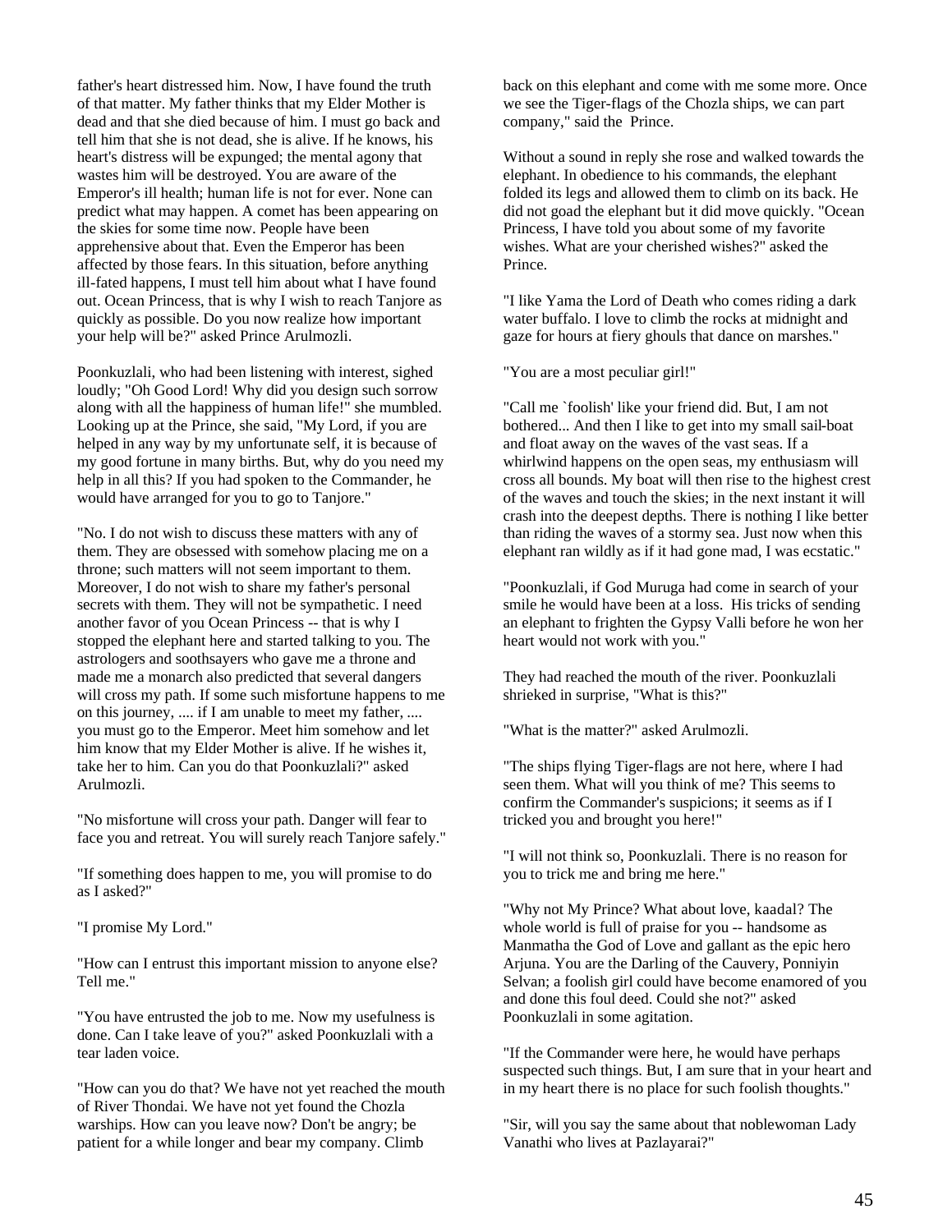"Well, I have not forgotten that! This Commander and my sister are together in trying to foist that girl around my neck. Perhaps that ignorant girl also nurtures hopes because of a wish to sit on a throne. I cannot be held responsible for that. Poonkuzlali forget that. Where were the ships when you saw them?"

"There, they stood at that turning. I remember very well."

"Perhaps they have moved a little here or there. Let us go down to the beach and have a look."

"Good, if those ships have gone away. Why should we go looking for them?" asked Poonkuzlali.

"You may think so, but, I shall be very disappointed."

Three hundred years before this time Prince Manavanman of Lanka had sought asylum at Kanchi. Maamalla Pallava had promised to regain his kingdom for him and sent a large Tamil army to help the Lankan Prince. Those forces had landed in these parts when they came to Lanka. In those days the mouth of the river was a mere stream. The soldiers of Thondai Territories had deepened the river channel and widened the river mouth so that their warships could anchor safely. That river channel, which came to be known as River Thondai, meandered in and out as it entered the sea. Forest trees grew thickly up to the river bank. Several ships could anchor safely in the river without being visible from the sea.

Poonkuzlali had seen the ships that had come to arrest Prince Arulmozli, anchored in one curve of the river. But, the ships were not where she had seen them earlier -- that is, she could not see the sails, or flags or mastheads. When they came closer to that spot, a startling sight met their eyes. A ship had moved far inland away from the deep channel and was now buried in the mud. It's masthead, sails and flags were broken and torn. The ship did not seem to have any human occupants. Poonkuzlali recognized it as one of the ships she had seen two days earlier.

She was shocked to see that one of the ships, which had come to take her Prince prisoner, had gone adrift to be mired in the muddy bank.

\*\*\*\*\*

Ponniyin Selvan

Chapter 46 -- Turbulent Soul

Prince Arulmozli whispered secrets into the elephants ear. The elephant knelt down and both Poonkuzlali and Prince Arulmozli jumped down. They walked up to the wooden ship now beached on the sandy shores. The ship was in a pitiable state: mast beams were broken and strewn helter skelter. They wondered if anyone was there or anywhere near about. The Prince clapped his hands and called out.

Poonkuzlali cupped her hands over her mouth and called - no answering sound arose. They waded into the shallow water and climbed up the sides of the ship. The bottom planks of the ship had split; sand and water had run into the hull. Their hopes of somehow pushing the ship back into sea and setting it afloat were now dashed. It would be impossible to move that ship from there into water; one elephant could not drag it into water. Several elephants and several men would have to work on it. They would need strong ropes and a few tugboats. Many carpenters would have to work many months to make that vessel sea-worthy once again.

Prince Arulmozli picked up the torn and mutilated Tigerflag lying amidst the ruined deck. It was obvious that its state caused him much anguish. "Poonkuzlali is this one of the ships you had seen?"

"Seems like it. The other ship must have completely sunk to the bottom!" Her voice seemed to have some cheer as she uttered these words.

"Why this delight?" asked the Prince.

"Should I not be happy if the ships that came to imprison you are sunk and beached?"

"Your delight is misplaced Ocean Princess. Some calamity seems to have occurred. It disturbs me that such misadventure should occur to an armed ship that flies a Tiger-flag. We don't know how this happened. What happened to the soldiers and sailors on this ship? I am more and more confused by this wanton destruction I see. Do you really think that the other ship must have sunk?"

"Perhaps it is sunk. It is good if that is so."

"It is not good and it cannot be. Seeing the fate of this ship the other one might have moved away to deeper water. Why did this ship come so far inshore? Chozla sailors are descendants of sea-going men of several generations. I cannot believe that they made a mistake to accidentally drive this ship into the sandbank. The men must have somehow escaped from here. They might have gone aboard the other ship or camped somewhere nearby. Come, let us look for them."

"Where can we look for them, Prince? The sun is setting and darkness is gathering upon us from all directions," said Poonkuzlali with some worry.

"Ocean Princess, where did you leave your boat?"

"My boat is further up river. We came here so quickly because we rode on that swift elephant and because you drove it so skillfully. If we had come by my boat we would have taken much longer."

"That's alright. Let us walk a little along this river bank before it gets too dark. These trees are hiding the sea.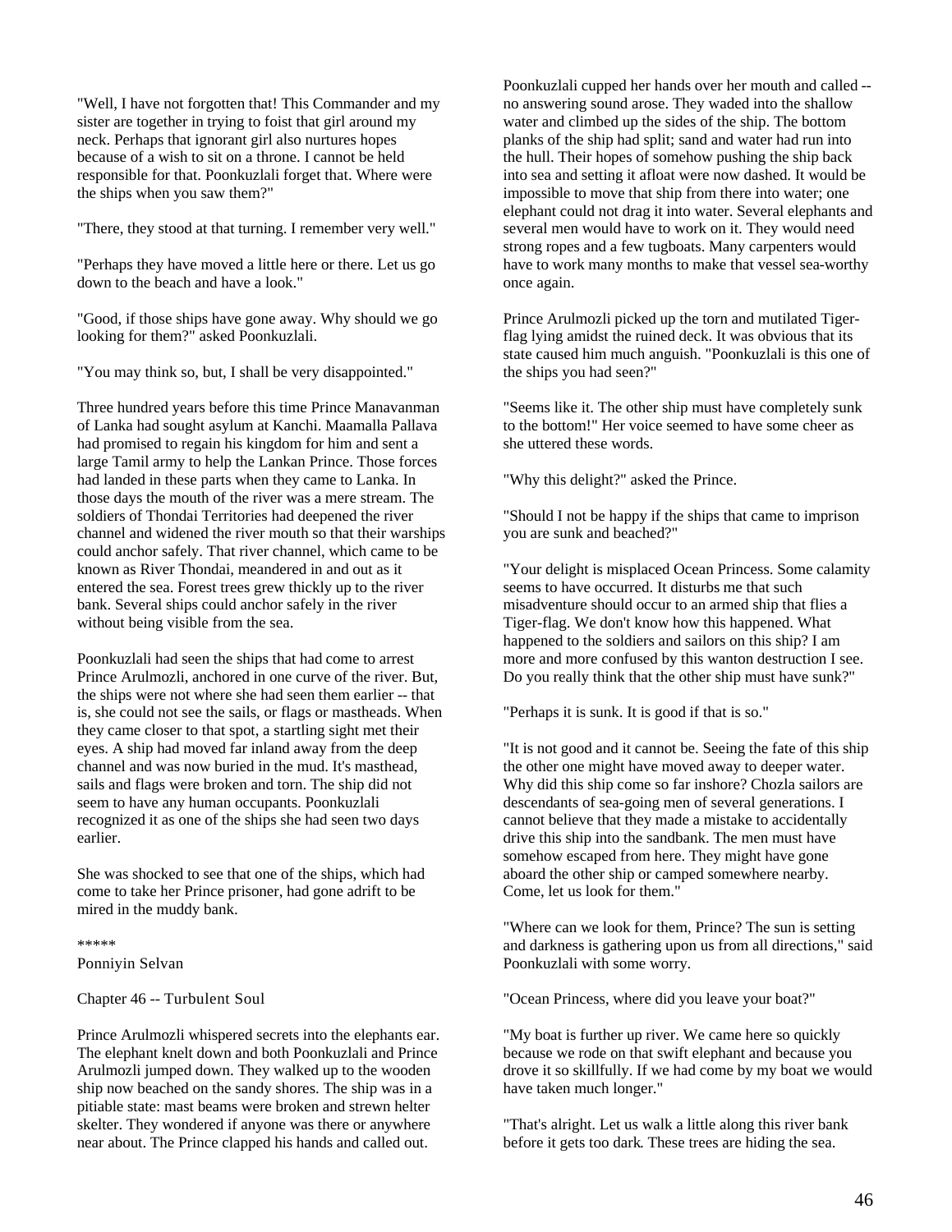Perhaps they have anchored the other ship away from the coast. Let us go look."

They left the elephant there on the bank and walked towards the sea. Very soon they were on the beach. The sea was calm; not even the sign of a soft wave. As far as the eye could see was one shimmering platter of jewelled green. Very far away the green of the sea mingled with the hazy blue of the sky. But, there was no sign of any ship or boat. One or two sea birds flew towards the beach. That was all. After walking about that beach for a few minutes, Arulmozli said, "Well, let us go back to that beached ship."

They turned back the way they had come. "Poonkuzlali, I shall never forget how helpful you have been. But, now the time has come for us to part."

Poonkuzlali was quiet.

"Did you hear me? I have decided to wait near that shipwreck. The Commander and his retinue will soon find this place. I shall decide on what to do next after I consult with him. So, there is nothing more for you to do here. You may go find your boat and leave. Remember what I told you about my father..."

Poonkuzlali seemed tired and hesitant. She was leaning back on one of the coconut palms on that bank; her hands gripped the fronds of a drooping palm leaf.

"What is it Ocean Princess? What is the matter?"

"Nothing, Prince. Nothing. I shall take leave of you here itself. God be with you"

"Angry, Poonkuzlali?"

"Angry? What right has this foolish girl to be angry with you? I have not yet become that conceited"

"Then why have you stopped here suddenly?"

"I am not angry Sir, but, very tired. It is two nights since I had a wink of sleep. I plan to sleep for a while somewhere here and then look for my boat and leave."

It was the day after the full moon. A brilliant moon was just rising over the seashore. A moon beam or two danced over her face. The Prince turned to look at her face and gazed at the tiredness and sadness reflected on the features. Her eyes were already half closed. It is nature that a lotus closes its petals when the moon rises. However, Poonkuzlali's lotus face was not only closed, it was wilted.

"My dear girl? Two days since you slept? How many days since you ate anything?"

"Two days since I have eaten. I never felt any hunger as long as I was with you."

"How idiotic of me! This afternoon all of us feasted at that village banquet. I did not even remember to ask if you had eaten! Come Poonkuzlali, come with me to the shipwreck. I saw scattered grain all over that broken deck. Tonight we will collect that grain and cook a meal; you can leave after eating."

"Sir, after eating I will go to sleep right there. Even now I am very tired."

"So what? You can sleep comfortably on the deck. I shall wait on the bank with the elephant and guard you. You can find your boat in the morning." Arulmozli took hold of her hand and half hugging her, walked her towards the ship. She was really tired. Her unselfish devotion touched his heart and brought tears to his eyes.

When they came upon that ship once again, they were shocked by a new sight. Smoke rose in a spiral from behind that deck. Perhaps the ship's men had returned after going somewhere. If they appeared suddenly in front of them, what would they think... So they walked softly with silent steps. They had come very close, but, had heard no sound or speech. Who was hidden there? How many? The sweet smell of yams being roasted assailed their noses.

Prince Arulmozli decided that his first task was to feed Poonkuzlali. He walked around the beached ship. A woman was making preparations to cook; she had gathered stones into a stove and lit a cooking fire. He recognized her. She did not seem surprised to see them. Perhaps she was expecting them. She welcomed them silently and soon served them delicious food. Arulmozli found the meal of stewed grain and roasted sweet-yam more delicious than all the gourmet foods he had eaten at royal banquets in Pazlayarai. After eating, all three climbed up to the deck. The moon had risen high. From the deck they could see the mouth where River Thondai flowed into the sea, and beyond that, the expanse of the sea itself. The water which looked like a shimmering emerald in the light of dusk now shone like gold in the moonbeams. Arulmozli remarked that it was very humid and stuffy with not a whisper of a breeze. Somehow the old lady understood him. She touched Poonkuzlali's shoulder and pointed to the grey ring around the moon.

Poonkuzlali explained, "If the moon is encircled by a grey ring, it means storm and rain is soon to follow."

"Oh, let it storm, let it rain. All I want now is a little breeze. I wonder how she came here so quickly!"

"Nothing surprises me about my aunt. She is capable of more astonishing deeds," said Poonkuzlali. "There is no limit to the love she has for you. The power of love can do anything, did you not know?"

Her aunt seemed to understand her. She turned Poonkuzlali's face around and pointed to the far bank. Their elephant was tied to a tree over there and by its side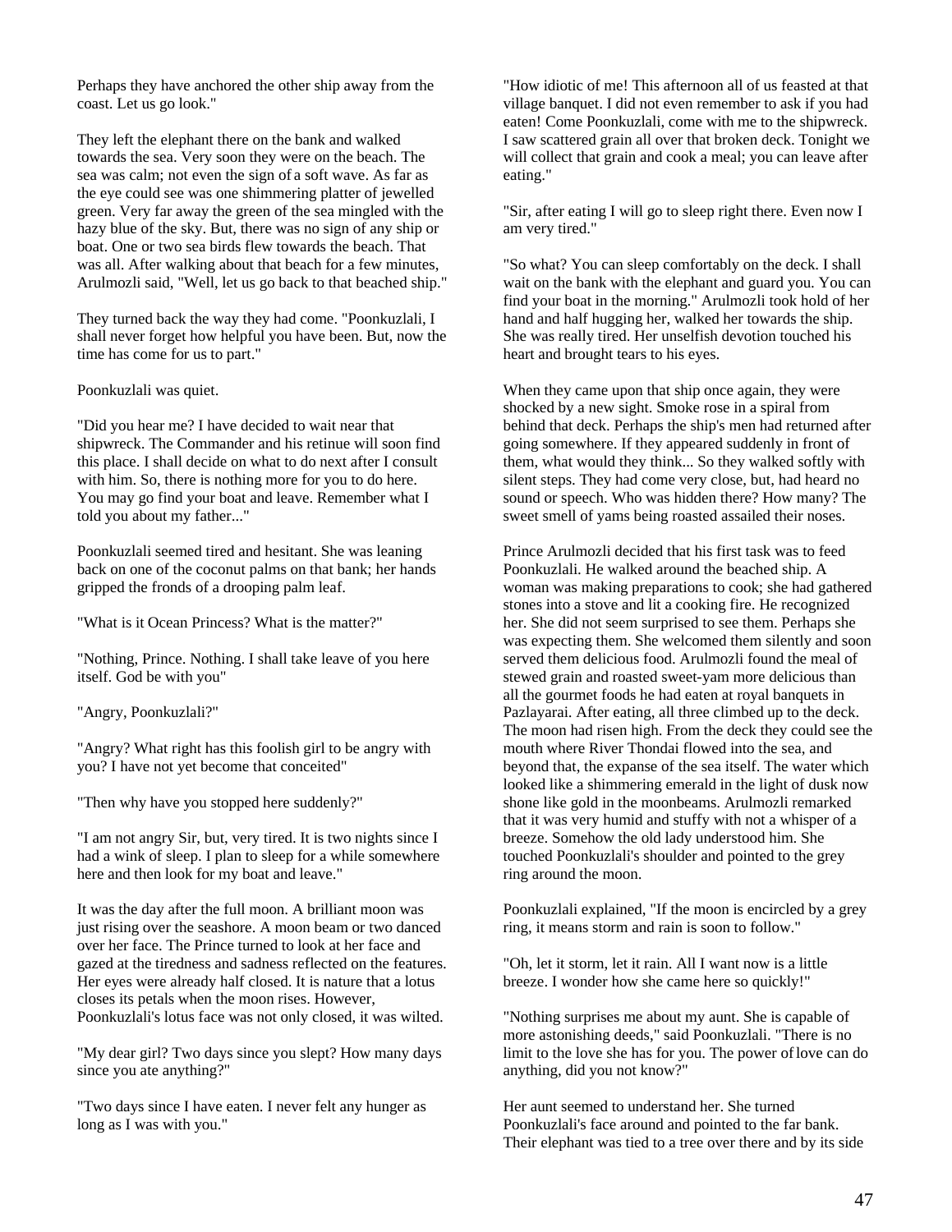stood a beautiful, well bred stallion. Arulmozli and Poonkuzlali were surprised.

"Did she ride that horse here? I did not know that she could ride a horse!" said Arulmozli.

"There is nothing that my aunt does not know. She can ride a horse and drive an elephant. She can row a boat. Sometimes I used to wonder if she could glide over the winds! She travels that quickly from one place to another. I would often wonder how she could have come so quickly."

Prince Arulmozli was now pondering over another astonishing fact. It was the appearance of that beautiful arab stallion grazing on that bank. He was muttering to himself, "This seems to be one of the best of the exquisite breeds of arab horses. How did it come here? How did this woman get it?"

Poonkuzlali was talking in sign language to her aunt, the Mute-queen. (Yes, from now, shall we refer to her as the Mute-queen?) She was saying that the horse had swum ashore near Elephant Crossing. When it had come ashore, it seemed to be dazed and stood about wildly on the sand. Mute-queen had patted it and talked to it till it had calmed down. Later she had ridden it here. Arulmozli was even more surprised by this. He noticed that Poonkuzlali's eyes were closed and that she was falling asleep. "You said you were sleepy. Go and rest." She moved aside and pulling a sailcloth over herself was soon asleep. Soon, a steady breathing indicated that she was in deep sleep. Even then her lips trembled and warbled the words of a song softly,

When wave-filled seas are still, Why does the inner ocean seethe?

Ah! This is the song that Vandiya Devan was humming all day long. Perhaps he learned it from her! When she is awake I must ask her to sing it for me.

He turned towards Mute-queen. Ah! It is true that everyone's heart is in turmoil. Everyone's soul brims with emotion. But, with what can one compare the anguish of this old woman who cannot even express her emotions in words? How many emotions, wishes, urges, what happiness, what sorrow, how much anger and frustration has she stifled in her thoughts? For how long? ....

Mute-queen rose and came to sit beside Arulmozli. She wove her fingers through his curls and brushed his hair back. With her roughened palms she brushed his cheeks as if caressing some exotic flower. Arulmozli did not know what to do. After a while he rose and bowed to her, touching her feet to his eyes. She picked up his palms and held them to her face. Very soon, his palms were wet with the tears pouring from her eyes. She signed that he too should sleep. He was not sure if he could sleep. But, to satisfy her, he lay down on the deck and closed his eyes. For a long time his heart was in turmoil with conflicting

thoughts. After some hours, a cool breeze rose over the water. The breeze cooled his heart and body. Soon he was asleep.

It was a disturbed sleep full of dreams, incredible dreams. He was riding a well bred arab stallion and flying across the skies. He had crossed the cloud world and entered the realm of Gods. Indra the King of heavens welcomed him to ride on Iravata, the celestial Elephant. He was seated on the heavenly throne. "O! I do not want this; I wish to place my Mute Aunt on this throne" King Indra laughed and said, "Let her come here first, we can think about it later." Indra gave him a goblet of heavenly nectar and asked him to drink it. "Ah!, this does not taste as delicious as Cauvery water!" Indra took him to the women's palace. Several heavenly maids were dancing there. "Choose the most beautiful among them for yourself!" said King Indra. "None of them can stand a chance against Poonkuzlali," said Arulmozli. Suddenly Younger Pirati Kundavai came to stand beside Indra's Queen. "Arulmozli have you forgotten my Vanathi?" she asked. Arulmozli said, "Akka, Akka! How long are you going to keep me a slave? Lord Pazluvoor's dungeons are better than the prison of your love. Free me please! Or, like Prince Uttara of Virata, keep me inside palace walls. I can spend my time in dance and song!" Princess Kundavai placed a flower like finger on her coral lips and looked at him in surprise. "Arulmozli, how did you change like this? Who corrupted your heart? Yes my dear brother, love is a kind of bondage. You must be bound by it." He replied, "No, Akka, no. You are wrong. There is love without bondage. Shall I show you? here, I shall call her, you can see... Poonkuzlali... Poonkuzlali... come here..." he called out in his sleep.

Poonkuzlali woke up hearing hoofbeats; day was breaking in glorious splendor. She saw Mute-queen seated on her horse, ready to ride away. She ran down trying to stop her. However, before she could climb down the sides of the ship, the old woman had flown away like the wind.

Day break was beautiful. Poonkuzlali's heart brimmed with untold happiness. Prince Arulmozli was still asleep on the deck. She walked along the river bank; a huge parrot was perched on a low branch. It did not fly away but gazed at her face as if asking, "Where did you come?"

"My darling parrot! The Prince will be gone from here in a few minutes. After that you are my only companion. Will you talk to me?" asked Poonkuzlali.

She then heard the call "Poonkuzlali! Poonkuzlali!" For a minute she thought the parrot had talked. But, the voice came from the ship. She climbed back on the deck to see him sleeping. But, his lips mumbled her name! She was drowned in a sea of emotions and placed her palm on his forehead.

Arulmozli came awake from his dream world. The golden sun was peeping up on the eastern horizon. Poonkuzlali's face was blooming like a lotus. "You called my name,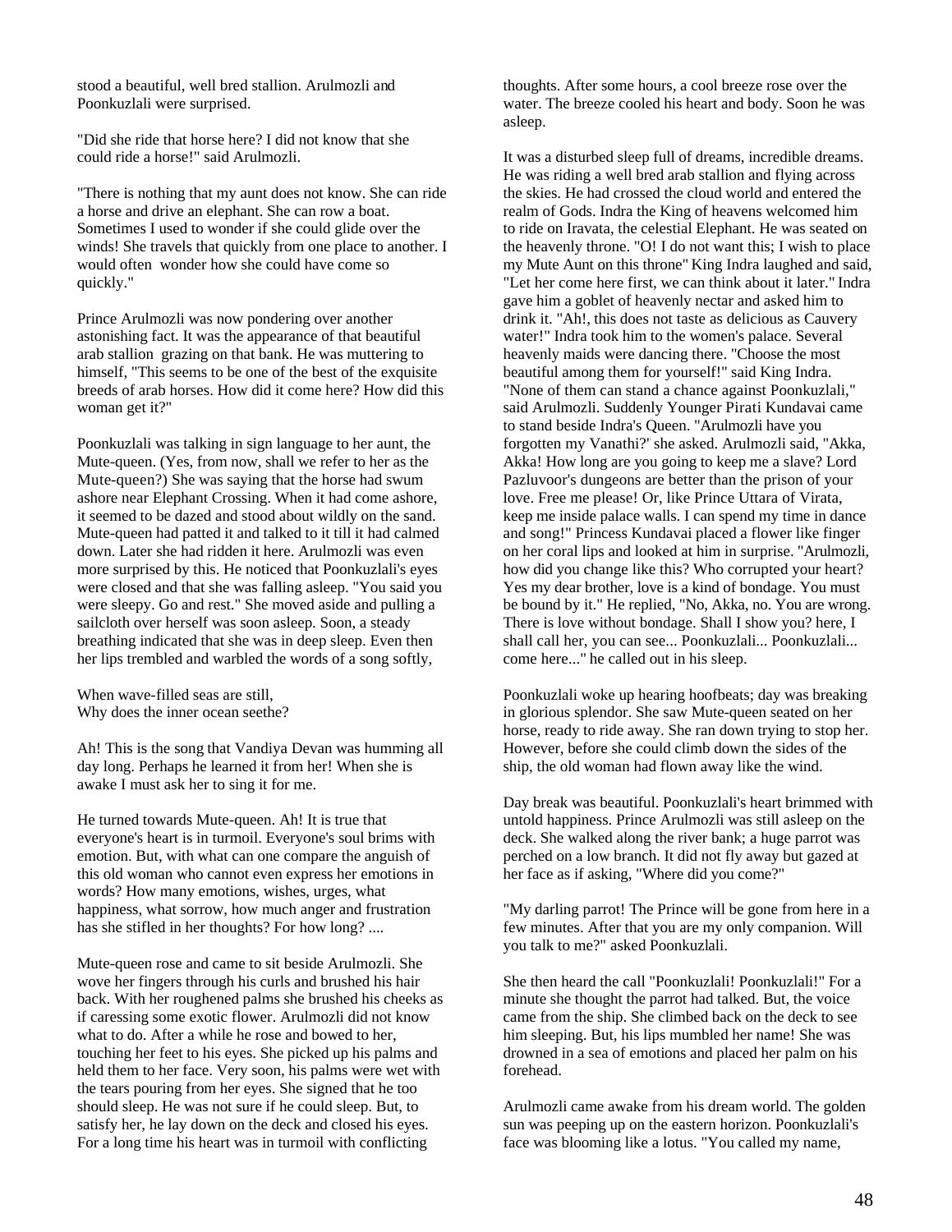## why?"

"Did I call you by name? I must have mumbled something in my sleep. Last night you were singing in your sleep. Why should I not talk when I sleep?" asked Prince Arulmozli. "Oh dear! I have been asleep too long. Where is Elder Mother?" Poonkuzlali told him about how she rode away early in the morning.

"Good. Ocean Princess, you seem rested and refreshed now. You can go now. I have to wait here till my friends come. I plan to examine this ship more carefully."

"Look over there!" she pointed to the far horizon. Far away across the expanse of sea they could see a large sailing ship. A row boat was coming towards the beach. Four or five persons were in that boat.

"Aha! Things may be clearer now," said Prince Arulmozli. Not wanting to miss that boat, he quickly climbed down from the deck and walked towards the sea shore. Poonkuzlali followed; the elephant ambled behind them. Soon they were upon the beach. The ship seemed to be moving farther and farther away. The row boat was coming closer and closer. Poonkuzlali who was hesitant for a while, now moved forward with curiosity. The Prince was amused by her curiosity. A smile danced on his lips. But, there was cause for concern.

He felt that he should have been on that ship which was going towards the horizon. It was leaving him behind. Moreover, one person seemed to be missing from the rowboat coming shorewards. Yes, Commander Bhoothi Vikrama was there; Mr Azlvar-adiyan Thirumalai Nambi was there. Two soldiers and a boatman -- they were all there. But, where is that youth of the Noble Vaanar clan? Where was the Lord of Vallam? Where was Vandiya Devan Vallavarayan? Where was that cheerful young man, that brave soldier? That fearless warrior? That messenger sent by my dear sister Kundavai Pirati ....

Even though it had been a mere two days, Prince Arulmozli felt that Vandiya Devan had become his long time friend. Vandiya Devan Vallavarayan's character and nature had so enchanted the Prince. He was somewhat disappointed and saddened to not see him in that boat.

The boat had landed and the Commander and other men now jumped to the ground. Commander Bhoothi Vikrama ran to the Prince and enclosed him in a tight embrace.

"Sir! What have you done? How could you frighten us like this? How was the rogue elephant tamed? Look at it! How is that rogue so calm and quiet now? Prince, when did you come here? Did you meet those ships sent by the Lords of Pazluvoor? Where are they now?" the Commander rained a shower of questions.

"Commander, I will tell our story later. Where is Lord Vandiya Devan? Tell me!" said Arulmozli Varma.

"Oh that imprudent youth is on that ship which is sailing away." The Commander was pointing at the ship sailing away near the horizon.

"Why? Why? Whose ship is that? Why is Lord Vandiya Devan going away in that?" asked the Prince.

"Sir, I am totally confused now. Ask this Nambi. He seems to understand your affairs and the affairs of that young man."

Prince Arulmozli turned towards Azlvar-adiyan and said, "Mr. Thirumalai why is Vandiya Devan going on that ship? If you can, explain quickly."

\*\*\*\*\*

Ponniyin Selvan

Chapter 47 -- Ghoulish Laughter

We are duty bound to tell our readers about what happened to those who were left behind when Poonkuzlali and Prince Arulmozli rode away on the rogue elephant.

"The elephant has turned rogue!" shrieked the Commander; and everyone believed him. They galloped on swift horses trying to catch up with that elephant. But, that was impossible; their journey was blocked when they reached Elephant Crossing. As usual, Vandiya Devan rode ahead before everyone. He drove his horse into the ford; the horse was caught in the mud of incoming tide. It was with much effort that they freed the beast; however, the horse was no longer fit for travel.

Commander Bhoothi Vikrama was perplexed and unable to take any decision. He kept banging his palms on his forehead in dismay, "Such a mishap has never happened in my whole life! Why are you all so quiet? What shall we do? Tell me, how shall we save the Prince? Does anyone have any ideas?"

Azlvar-adiyan stepped forward and spoke, "Sir, I have an idea. Shall I express it?"

"Are you waiting for an auspicious time to speak? Tell us quickly!"

"The elephant on which the Prince rode away. ... it has not really turned rogue or gone mad."

"What are you blabbering? Who turned mad? you?"

"No one has gone mad or rogue. The Prince suspected that you were unnecessarily delaying his journey. He incited the elephant to escape from us and went away quickly. We are all aware that the Prince is an expert in handling and taming elephants," said Azlvar-adiyan Nambi.

The Commander felt that there could be some truth in this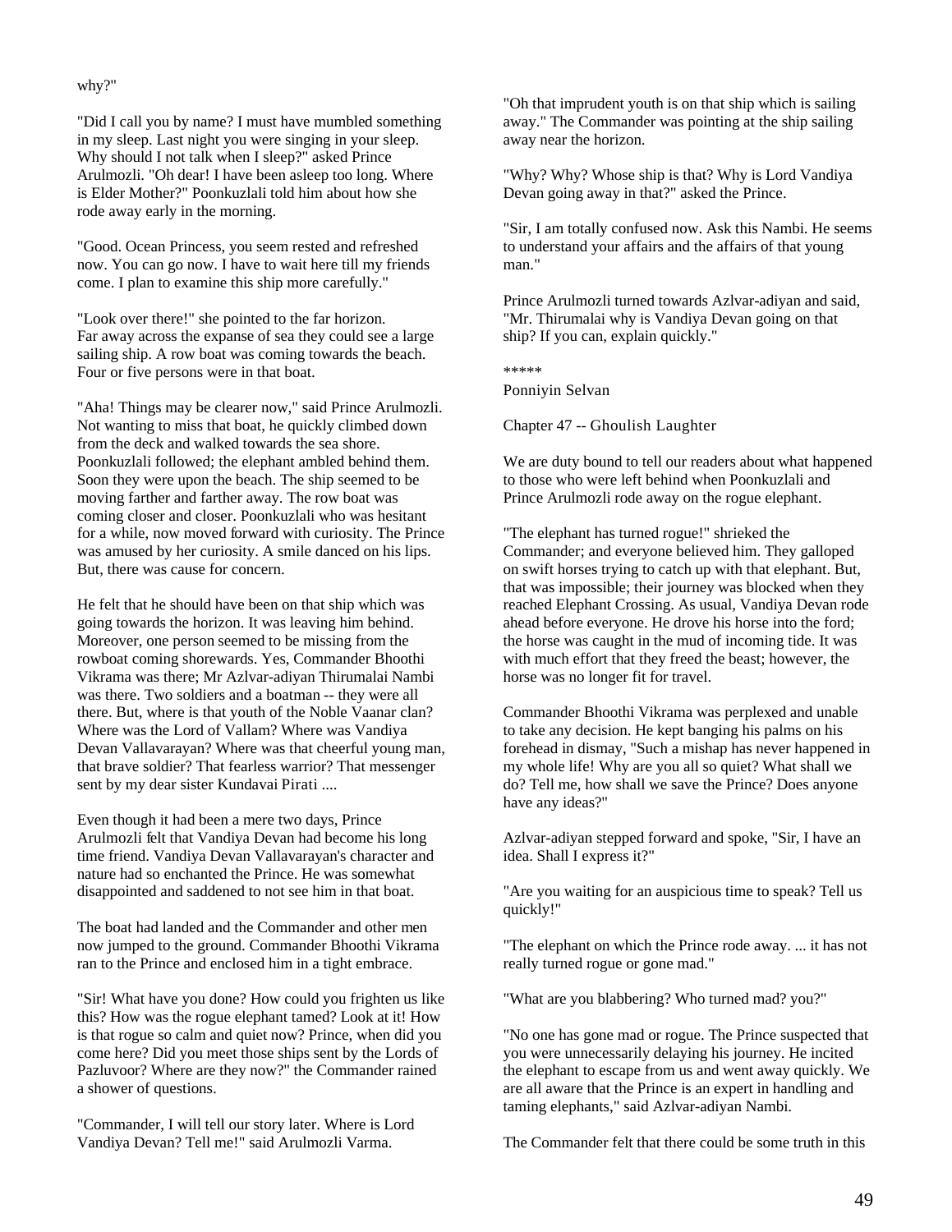idea. He felt a little reassured.

"Perhaps. I hope so. Anyway we should go to the mouth of River Thondai and find out what happens over there."

"Yes we have to go. We must walk along this sea-arm and look for a boat to cross this tide. Or we can wait till Lord Parthiban Pallava comes with his ship."

"Mr. Nambi! You are a cunning fellow. Perhaps you influenced the Prince somehow..."

"Sir, I have not spoken a single word to the Prince since we started on this journey."

After this, the party began walking eastward along the land bridge which was now covered with the rising tide. The northernmost tip of Lanka was a narrow necked peninsula known as Snake Island. The sea reached around in two narrow arms separating the two land areas. (See Map 3.) Snake Island was connected to the main island of Lanka by a very narrow strip of land known as Elephant Crossing. At low tide this land bridge was usually above the sea level and crossing was easy; at other times when the land bridge was immersed in water, crossing was difficult unless one had a boat. Since elephant herds usually crossed at this point, the ford came to be known as Elephant Crossing. In ancient times elephants were exported on ships that sailed from here.

At this time almost all the boats and ships in Lanka were either at Mattotam or Tricone Hill. Still, the Commander and his company looked for some kind of small craft that might have been left behind. Finally they found a small rowboat belonging to a Karaiyar fisherman. There was only one boatman and he refused to oblige. Finally, on realizing that it was the Chozla Commander, he agreed to take them. They crossed the ford on the boat and reached the other side. How were they to reach the river mouth? It was not easy to find their way across the forest. And, it would take much time. So they decided to continue in that same boat along the eastern coast till they reached the mouth of River Thondai. The boatman pulled the oars till midnight. After that, he was tired. He refused the offer of help from others.

"The coast is not easy from now onwards. We have to change directions very often and only those who are familiar with these parts can venture with the boat. If it hits any of the rocks the boat will be smashed into pieces. We can continue only after day break," said the boatman.

The Commander and his men were also tired. They decided to spend the night in a grove of trees on that shore. Vandiya Devan was not happy with these activities. He picked a quarrel with Azlvar-adiyan. "All this is because of you!" He accused the Vaishnava.

"Now, what did I do?" asked Azlvar-adiyan.

"You never speak the complete truth. I have been watching you from Kadamboor. You say something and keep the rest secret. You guessed the Prince's intentions about that elephant. Why did you not share that with me? If I had known, I too would have climbed on that elephant and gone with him. We have once again lost the Prince whom we found with much difficulty. What am I going to tell the Younger Pirati at Pazlayarai when I go back?"

"Your duty was done when you delivered the message and letter. Why worry now?"

"That's not it. My duty is done only after I take the Prince back to Pazlayarai and the Younger Pirati. It looks as if even you will hinder my efforts."

"No, my dear man no. I shall not hinder your effort. I shall take leave of the Commander in the morning and then go my own way."

"Your task is done. The Prince has been delivered to the enemy and so you wish to leave. I always suspected you and now I am sure!" said Vandiya Devan Vallavarayan. After this quarrel they too went to sleep.

When day was breaking in all its glory, Azlvar-adiyan woke up on hearing the sounds of a row boat. The sight before his eyes shocked him. A ship in full sail was a little away on the sea. It seemed ready to lift anchor and sail away. A row boat was going towards that ship from the shore. Three men in addition to the boatman were in that craft. Azlvar-adiyan did not need much time to realize that it was the boat that had brought them here last night. Very soon he guessed how that ship had appeared there so suddenly. The grove where they had camped was on the shores of a sea-arm. The sea had burrowed in a long narrow channel into the land. Trees hid the channel from all sides. The ship must have been hiding in that channel and sailed after day break.

Whose ship was it? Where did it come from? Where was it going? Why was the rowboat hurrying towards it? Who were the men in the boat? These questions flashed like lightning through Azlvar-adiyan's mind. "Commander, Commander," he shouted.

Commander Bhoothi Vikrama and Vandiya Devan and the other two men jumped awake. They saw the sailing ship at first. "That is a Chozla ship. Perhaps the ship sent by the Pazluvoor fellows! I wonder if the Prince is on that ship? What a terrible mistake to have fallen asleep!" said the Commander. He then asked, "Where is our boat? Let us see if we can catch the ship!"

By now he had spotted the rowboat. "Oh Good Lord! That is the boat we came in. Who are those men in it? Hey you, boatman! Stop! Turn back!" he shouted.

It is not clear if the boatman heard this or not. He did not stop. In fact he hurried ahead. Vandiya Devan stood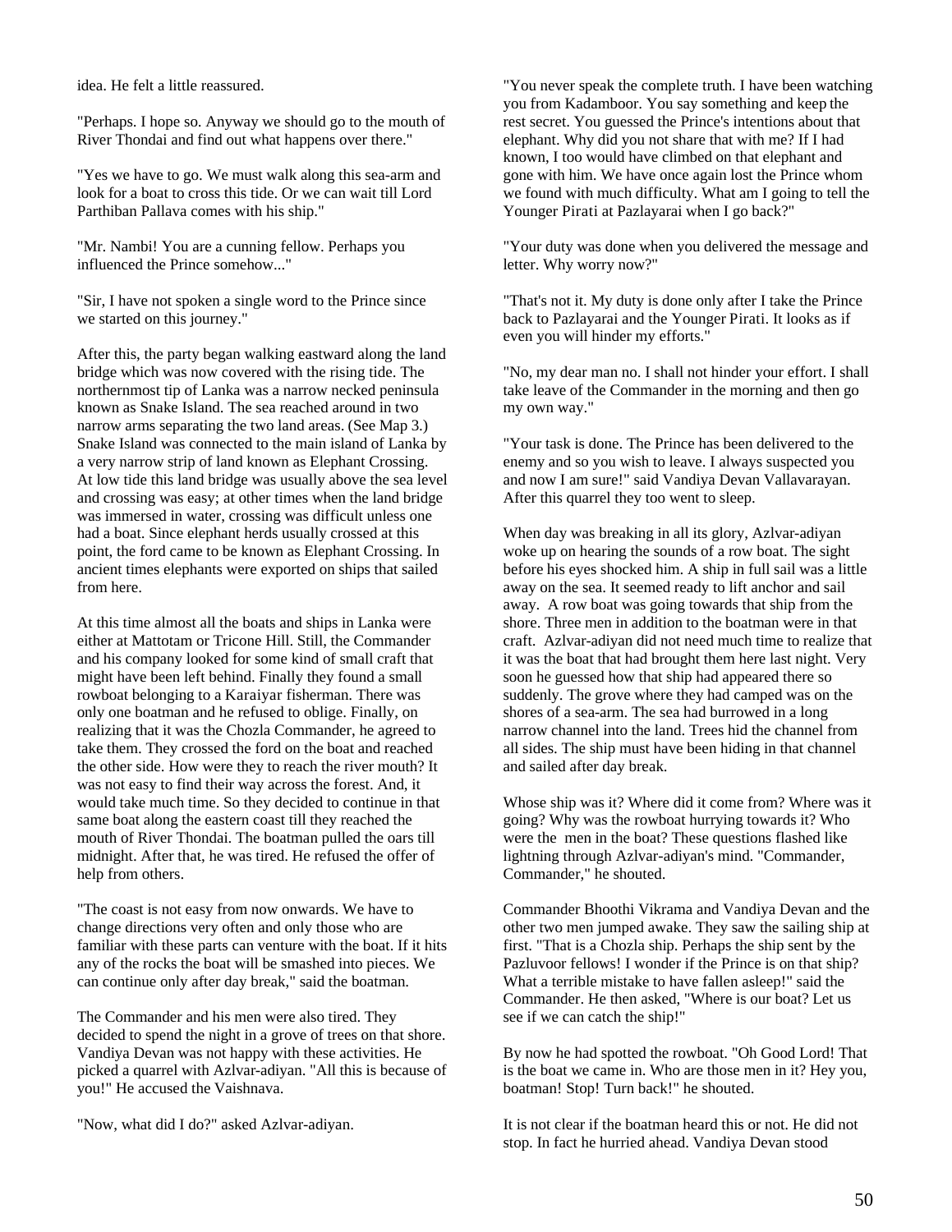listening to this and watching. The words, "The Prince is on that ship!" uttered by the Commander, penetrated his ears and embedded in his mind. After that there was no scope for any other thought! No doubts about what he should do! His legs needed no orders! The next minute he had jumped into the sea. He pushed the waves aside with his powerful arms and began swimming. Fortunately the water was not too deep! Very soon he had gone far away and reached the row boat. Now the water had suddenly become very deep. "Oh Good Lord! I am drowning, help me!" he shouted.

Someone in that boat laughed. There was some conversation. The boat stopped and the boatman lent a hand to pull him in. Vandiya Devan was now seated in the boat which sped ahead.

Vandiya Devan Vallavarayan examined the other men in the boat. One was not of the Tamil people at all! He seemed to be of the Arab nation. How did he appear here? With some surprise he examined the other two. They had hidden half their faces with their head-bands. But, they were natives of these parts, of the Tamil lands. The faces were familiar. Where? Where did I see these faces? Yes ... these are the men who came back with Parthiban Pallava from Dampallae! Azlvar-adiyan identified them as the assassins who came to kill Prince Arulmozli. In fact I have seen one of them somewhere else! Is he not Ravidasa the Sorcerer? He hooted like an owl and came secretly to meet Young Queen Nandini of Pazluvoor. Oh well, perhaps they know that Prince Arulmozli is on that ship and that is why they are hurrying there! Another danger on the way! It is good that I hurried to catch this boat....

The boat was fast approaching the ship. The men maintained silence. Vandiya Devan could not tolerate the silence. He tried to strike up a conversation.

"Where are you all going?" he asked pleasantly.

"Don't you know? To that ship over there," said the Sorcerer. His face and mouth were half covered and his voice sounded ghoulish.

"Where is that ship sailing to?" asked Vandiya Devan.

"We will know that only after we reach that ship!" said Ravidasa the Sorcerer.

Silence reigned once again. Only the sea sounds reverberated. Ravidasa disturbed the quiet, "Where are you going young man?"

"I am also going to that ship."

"And then where are you going?"

"That will be known only after we board the ship." Vandiya Devan read the lesson back to him.

The boat stopped beside the ship. A rope ladder was dropped from above. One by one the others climbed to the deck. Before they could pull it up, Vandiya Devan took hold of the ladder and clambered up. There was some sort of talk on the deck. It was an unfamiliar language; he quickly jumped on to the deck. He looked around quickly, shouting, "Where is the Prince?"

Even his iron heart was badly shaken by the sight that met his eyes. Several Arabs of frightening stature stood around him. Each one looked like a demon in disguise. Everyone was staring at him and none gave him a reply.

Vandiya Devan realized that he had made a big mistake. This is not a Chozla ship; it cannot be. These are not Tamil sailors. These are Arabs who bring the huge horses for trade. It is impossible that the Prince will be on this ship. I have been too hasty in coming here. How am I to escape? He ran to the side and leaned over to call, "Boatman, Stop!" he was about to jump down when an iron fist grabbed his throat from behind. One pull and one push Vandiya Devan was on the floor of the deck.

A humongous rage filled his thoughts as he jumped up and punched the faced of the man who had pushed him down. That six foot tall Arab toppled the man behind him and fell to the deck. A frightening growl was heard behind him; fortunately, Vandiya Devan turned back in time. Otherwise, a knife would have plunged into his back. As he turned, with one swift motion he pushed away the knife; the knife hit the deck with a clang and bounced into the sea. In the next instant five or six men had surrounded him and held him prisoner. They talked amongst themselves in some un-understandable language.

Their leader gave some commands in a harsh tone. They brought some rope and bound his hands and feet. Four men carried him down to the lower deck. Throughout this, Vandiya Devan kicked and struggled to get free. He was not successful. They carried him down to the hold and threw him on a stack of logs down below. They tied him to one of those logs and left. The ship swayed this way and that. It had started moving on its journey. The logs began to roll and he could not protect himself because his hands were tied.

"If I escape from this predicament, I shall not venture into anything hastily. I shall do things after considerable thought like that Azlvar-adiyan Nambi." Vandiya Devan was making resolutions when he heard some ghoulish laughter next to him. He turned his face with some effort to find Ravidasa standing next to him. He had now removed the mask hiding his face.

"Dear fellow! I came in search of that Chozla tiger cub. I did not find the tiger cub. Instead, I have found the Vaanar jackal. I am fortunate!" laughed the Sorcerer.

Of these aforesaid incidents, the men were aware only up to the point when Vandiya Devan boarded the ship. Even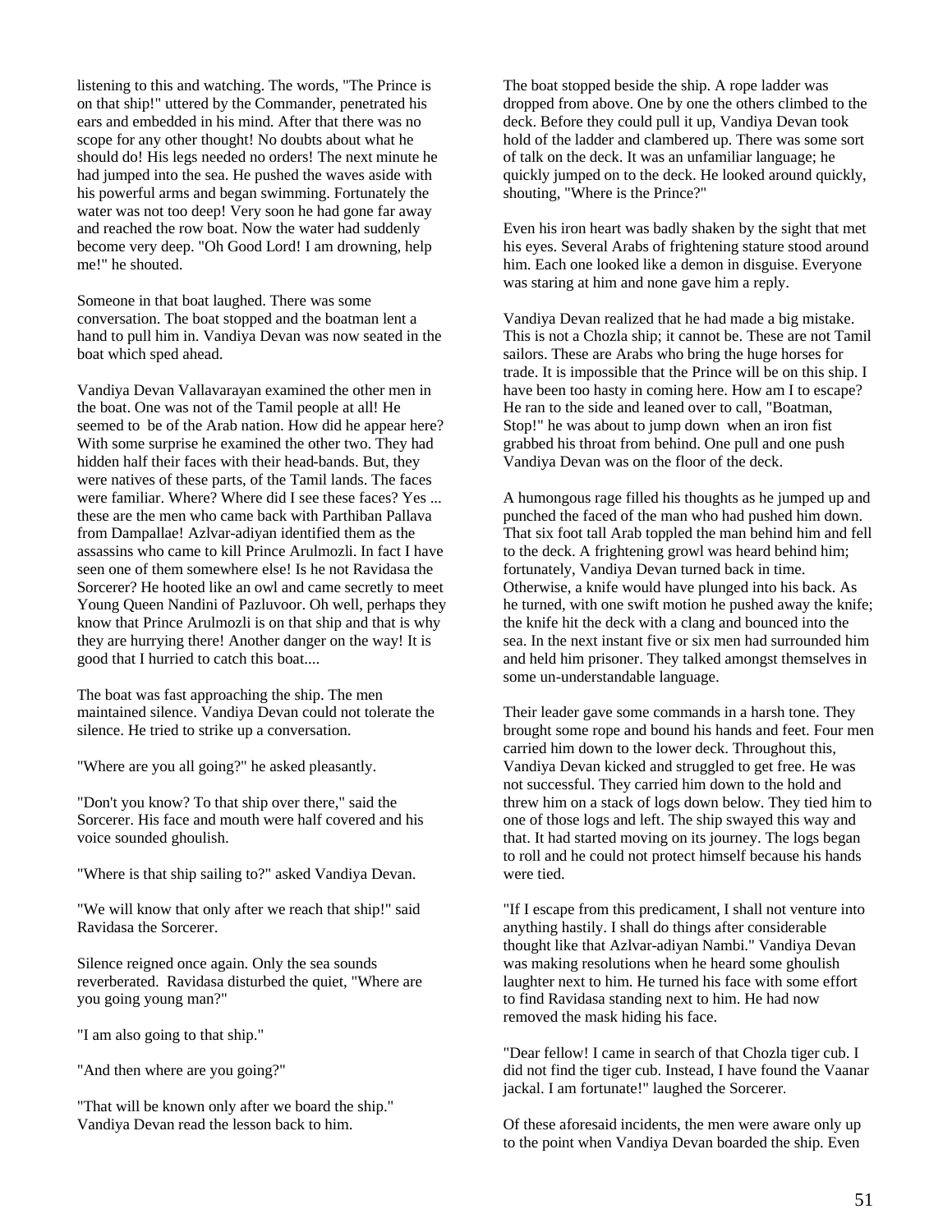the boatman did not know about the incidents on the deck. He had quickly returned to the shore.

The Commander and his men got into the rowboat. They knew that they could not catch up with the sailing ship; so, they decided to continue to the mouth of River Thondai and look around. Perhaps the other ship is still there. Maybe, the Prince is on that other vessel. Anyway they would come upon some information.

They questioned the boatman thoroughly. He knew nothing, "I was sleeping in my boat. At sunrise someone came and woke me up. They promised to pay me a large sum of money if I took them to the ship. I thought that I could be back before you all woke up. So, I took them. I know nothing else."

Azlvar-adiyan retold this history as far as he knew it, to the Prince.

Further, "Prince, when Vandiya Devan jumped into the sea, for one moment I considered following him. But, I am somewhat hesitant about the sea. Neither am I a good swimmer. Moreover, I had my own doubts about the ship that is sailing away. I felt that you could not be on board that vessel. I even doubt if it could be a Chozla ship. I have mentioned this to the Commander. We decided to come here before we do anything further. We were reassured only after seeing you here," said Azlvar-adiyan Thirumalai Nambi.

Arulmozli had listened attentively to all that was said by Azlvar-adiyan. "But, I am not reassured Thirumalai. Vandiya Devan is on that ship. The Lords of Pazluvoor will arrest him and throw him in Tanjore's dungeons!" said the Prince.

The Commander intervened, "Prince why do you tolerate the impertinence of those evil-doers? If only you would agree, I would control the insolence of those Pazluvoor lords by the next full moon and throw them in their own dungeons."

"Sir I do not think that you should even dream that I would act against the tiniest wish of my father," said Prince Arulmozli.

Hearing the hoofbeat of a fast approaching horse, they turned around. The horse stopped a little away from them. They were surprised to find a woman riding that great stallion without any saddle, stirrup or reins.

\*\*\*\*\*

Ponniyin Selvan

Chapter 48 -- The Commodore's Death

Prince Arulmozli recognized the woman on the stallion immediately. He hurried towards her; Poonkuzlali followed. The others hesitated a little behind. By then,

Mute-queen had dismounted. She looked worriedly at the men and then spoke in sign language to Poonkuzlali. "My aunt has seen something curious in the forest. She asks us to go over there."

Prince Arulmozli made up his mind to do so immediately. He asked Poonkuzlali to find out if the others could go also. Mute-queen considered this for a minute and then nodded approval.

As they followed her into the forest, they discussed the remarkable horse she had ridden. It was a wonderful, high bred stallion from Arabia. How did this woman get such a horse? No troops had landed in these parts in recent times; there had been no recent conflict or war campaign here... how did she acquire the horse?

Our readers are aware of the Chozla ship that had run aground in the marshes near the mouth of River Thondai. Lanka's coast meandered towards the south-east from this point. The sea often reached out in winding and twisting narrow arms, going far inland and often forming deep and narrow tidal basins. The ship that Vandiya Devan and his friends had seen in the morning had emerged from hiding in one such inland bay.

The Mute-queen was now leading them south-eastward into the deep coastal forest. As they walked quickly, Arulmozli's curiosity was aroused. Something important must have occurred; otherwise, this lady would not lead us so far. In an instant the incident was clear before them.

They could see an inland lagoon in the midst of a clearing in the forest. Some men lay dead on the shores of the water. The smell of dead bodies mingled with the smell of drying blood. Dead men's bodies and bloody carnage was nothing new to any of those warriors who had seen many battlefields. Even so, a thought rose in their minds: something mysterious, frightening and bizarre must have occurred -- disgust mingled with curiosity.

They went closer and examined the dead bodies to find that they were all sailors from Tamil lands. "Quick, quick! See if anyone is still alive!" ordered the Prince. His men began to examine each body individually. Mute-queen signed and led the Prince further away towards a tree beyond the water's edge. A terrifying figure lay prone beside that tree; it was a human being though his appearance made that difficult to believe. Every visible part of his body seemed to be wounded. Open wounds on his head were bleeding covering his face in a gory sight. His face, which was awaiting death any minute now, blossomed in a faint smile when it beheld Prince Arulmozli. He opened his lips and tried to speak; but, the blood that had caked in his mouth came gushing out making him appear even more ghoulish.

Prince Arulmozli hurried to his side ordering, "Quickly, bring him some water!"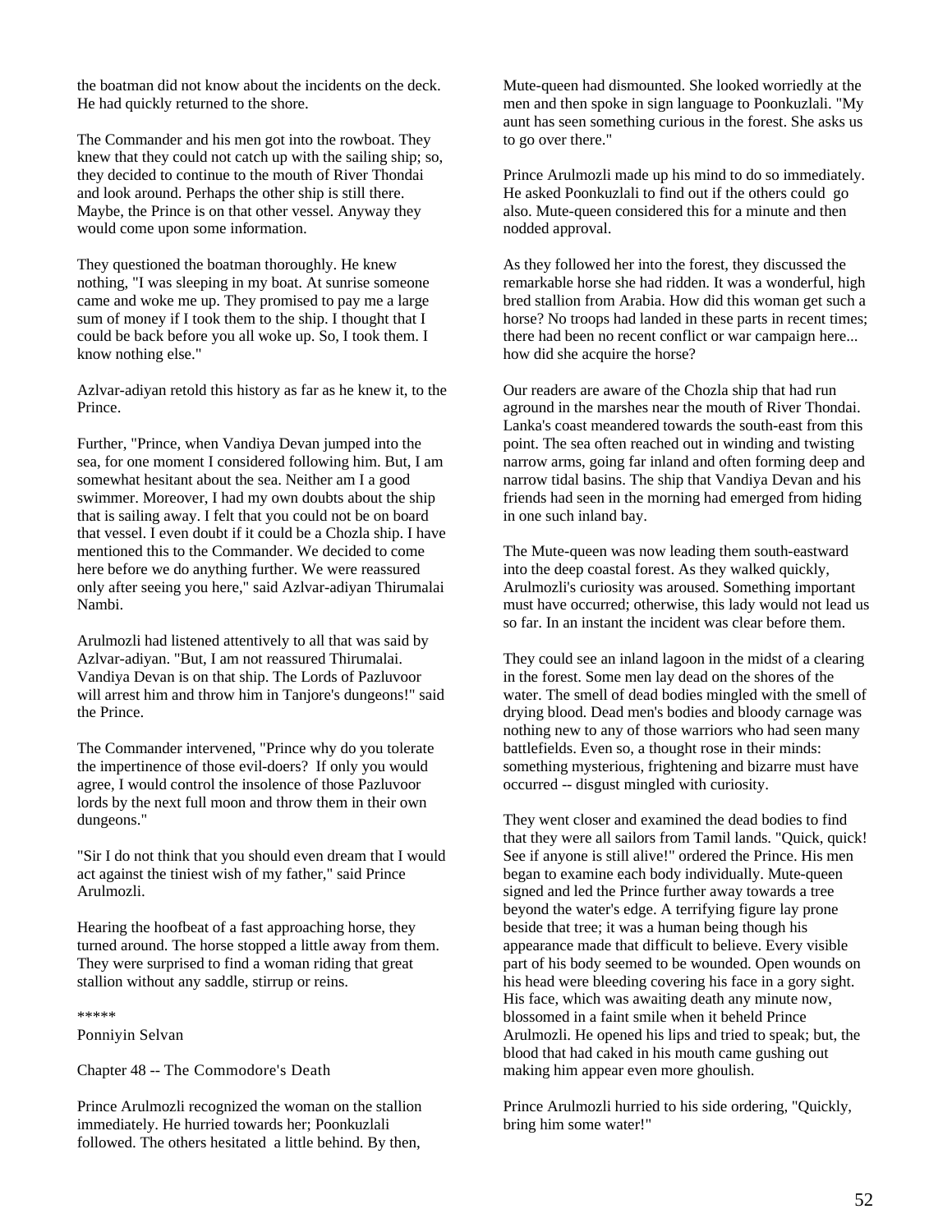That man said, "No need My Lord! This woman gave me water a little while ago. If she had not come, I would have died long ago. My Lord, I have suffered here in this life itself, the consequences for committing treason against you. I am sure that the Good God will not punish me once again for this in my after life!"

On hearing his quivering voice, Prince Arulmozli peered at his face, recognizing it. "Commodore! What is all this? What are you saying? How did this happen? What treason did you come here and commit? I cannot believe that of you!"

"My Lord, you say that out of the compassion and generosity of your nature. I came here on the orders of the Lords of Pazluvoor, to arrest you and take you back to Tanjore. Here is the order." The Commodore who was at deaths gate pointed weakly at a letter pouch hidden in his waist-belt.

Prince Arulmozli did not take more than a minute to glance through that order. "Where is treason on your part in this? You came to obey the orders of the Emperor. Knowing that, I was hurrying to meet you. Meanwhile, how did this misfortune come upon you? Tell me quickly."

"I know; I have to be quick; else I may not be able to share it with you at all!" After that, the Commodore retold the following tale with many a pause to regain his fading breath.

On receiving his orders from the Emperor, the Commodore left with two ships from the port of Nagapattinam. He was not happy with his assignment; but, unable to oppose the Emperor's orders, he left. As he was leaving, the Lords of Pazluvoor had given him certain strict instructions. First, as soon as he reached the shores of Eezlam (Lanka) he was to anchor his ships in some hidden isolated spot and proceed after finding the whereabouts of the young Prince. Later, he was to personally meet the royal Prince and give him the Emperor's orders. Commander Bhoothi Vikrama should not come to know of this matter. After the orders was delivered, if the Prince came willingly with him, it was well and good; if he resisted, the Commodore was to arrest him and bring him back. After this, the nobles of Pazluvoor has sent some of their confidential retainers to accompany the Commodore.

The Chozla Commodore left with a heavy heart; the men under him were not aware of the details of their mission. He worried about how he would explain the assignment to his men. He anchored his ships near the mouth of River Thondai and left with a small company of sailors to the port town of Gangesan Thurai, wishing to ask around about how he could find the Prince. He found out that the Prince was inspecting parts of Southern Lanka and came back to his ship.

By that time his seamen somehow came to know the truth about their journey. Pazluvoor men in the ships had talked;

and the news spread. The Chozla sailors gathered around their chief and began questioning him. "Have we come here to arrest Ponniyin Selvan? The darling of our Cauvery?" The Commodore told them the truth, "We are in service to the Emperor. We have to obey his orders." The men were not pacified, "We cannot do so; these cannot be the Emperor's orders. The Pazluvoor nobles must have given the orders and were are not bound to obey them!"

On hearing their cries, the Commodore asked them, "Then what do you wish to do?"

"We wish to go to Mattotam and join the Prince's army."

"The Prince is not in Mattotam."

"We can seek asylum with Commander Lord Velir of Kodumbalur."

The Commodore tried to argue with them and tried to convince them in many ways. But, that was impossible. Only ten men, including the four from Pazluvoor, were ready to stand by his side. How was he to control two hundred men with ten?

So he gave them permission, "Fine, get lost immediately. And be responsible for the consequences. I shall do my duty as far as possible."

Some of the sailors wished to take one of the ships and sail to Mattotam. Others objected. Finally they abandoned ship and left by land. In their hurry, they did not anchor the ship properly. In the night the ship moved with the incoming tide and hit the sandbar. It's hull was broken and the ship was beached. After this mishap, the Commodore did not wish to remain in that spot with his other ship. There was further cause for his concern. At Gangesan Thurai he had heard some alarming news. A few days ago, an Arab pirate ship had sunk on the rocky shores north of Mullai Island. Some of those ruffians who had escaped were now wandering in these parts. Therefore, he did not wish to remain near the beached ship. He navigated one of the narrow sea arms which went deep inland and anchored his ship in the concealed spot. That night they discussed further action and decided that the ten men were to remain with the ship guarding it. He alone would journey south and find the Prince. But, the men were not happy with the idea. Even as they were discussing alternate plans, several men surrounded them with terrifying cries. They were men from Arab countries. The Tamil men did not expect this sudden attack. They were making camp and were not prepared for a fight. None had any useful weapons in their hands. Still, they fought a valiant and vicious battle. And all had lost their lives.

"My Lord, I alone ran with all my death wounds and hid myself in the forest. I saved myself merely to tell someone about what really happened. My Prince, I was fortunate to meet you in person and tell you all of this shameful tale. I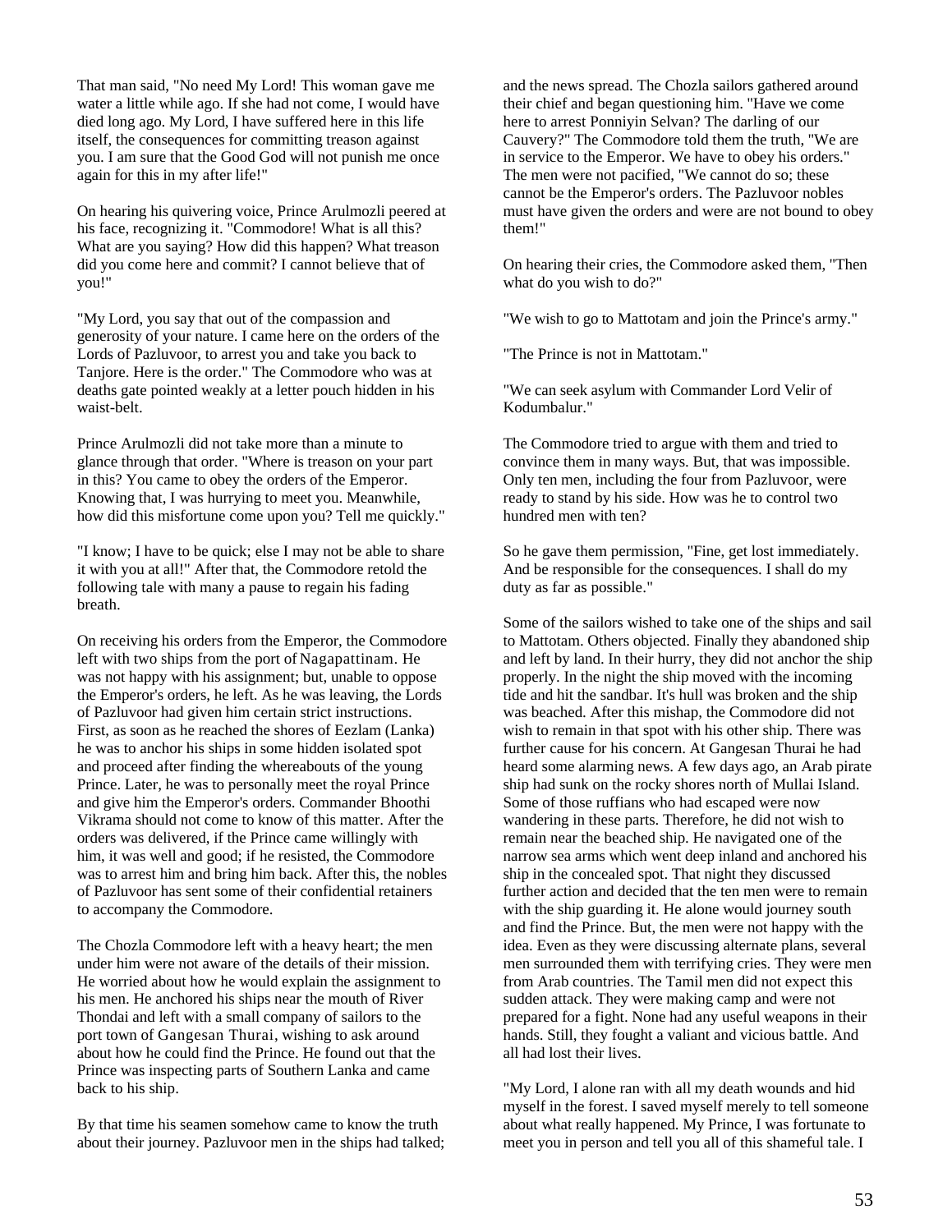have received the punishment due for my treacherous acts. My Lord Ponniyin Selva! Please forgive me!" said the Commodore of Chozla ships.

"My most dutiful Commodore! Why should I forgive you? If in truth there is a heaven meant for the brave who die in battlefields, you will surely reach that abode." The Prince comforted the dying man and soothed his brow. Tears flowing from the Commodore's eyes mingled with the drying blood on his face. With much effort he lifted his palms and folded them in greeting to the Prince. The Commodore's tears washed the Prince's hands. Teardrops peeked at the corners of Arulmozli's eyes. Very soon the Commodore's spirit left his body.

\*\*\*\*\*

Ponniyin Selvan

Chapter 49 -- Ship Hunt

They placed the Commodore's body and all the other dead bodies in one pile; with dry wood collected from the forest they made a funeral pyre. Commander Bhoothi Vikrama noticed that tears were streaming down Arulmozli's face when the funeral pyre began burning.

"Sir, you shed tears for these sinners! God has given justice to the traitors who came to imprison you. Why do you grieve for them?" asked Commander Bhoothi Vikrama.

"Commander these men are not traitors; neither am I grieving for them. I lament that such distressing times should become the lot of the Chozlas!" said Prince Arulmozli.

"Distressing times came as soon as Pazluvoor fellows came into our country. Nothing new has come about now!" growled the Commander.

"Indeed, things new have come about! What worse doom can befall a nation than the fate that a ship's men would mutiny and disobey the orders of their Commodore! Commander this is a small sign, a mere crack. I wonder what other, bigger cracks are about to undermine this Chozla Empire. If such fractures occur, the very foundations laid by my forefather Vijayala Chozla will be shaken and this great Empire destroyed. Should this catastrophe come about because of me? I have heard the story of Mahabarata. When Duriyodana, the evil cousin was born, wolves and jackals howled ominously -- says the story. Wolves and jackals must have howled frighteningly when I was born also!" said Arulmozli the royal Prince.

"My Dear Sir! Whatever good omens that can ever be seen were seen when you were born! The astrologers who computed you horoscope ...."

"Stop it Commander, stop it! My ears are tired of hearing these words. Forget the fate of my horoscope.... Anyway,

the time has come for us to part. I have another request of you. If those sailors and soldiers who mutinied against their Commodore come to you asking to join your command, you must not accept them. Arrest all of them immediately and send them back to Tanjore."

"Sir, we have heard the version told by the Commodore. We have not found out what the sailors have to say. How can we pass sentence by merely hearing the story of one party. That is not proper law or justice. Please come with me. When those men arrive at Mattotam, we shall make proper enquiries and then decide...."

"Sir, that is not possible now. You do what you think is appropriate. I cannot tarry even a minute longer in this place. I shall leave immediately. Where is that boatman?"

"Where do you wish to go, Prince? Why do you want that boatman?"

"Do you need to ask me such a question? I have to find that ship that is carrying away Vandiya Devan. That brave man has boarded a ship under the control of evil Arab pirates, entrapped in grave danger because of me! How can I abandon him? Do I have to add to the heinous sins committed by me by forsaking a dear friend in need?" asked Arulmozli.

"Sir, I am not aware of any sin committed by you. Neither will the world accept even if you swear it. Vandiya Devan is a hasty and imprudent youth. How could you become responsible for dangers that he tempts upon himself? How does betrayal of friendship come into the picture here? Prince, I do not even like the fact that you should embrace some wandering fortune seeker as a dear friend! Only men of equal status can become friends."

"Commander, I have no time to waste on word duels. Even if I should not call him friend, I am beholden to him. What have all the ancients, including Valluvan the poet said? Chozlas never forget a favor! I shall not violate that fame. I have to leave now and look for that ship."

"How shall you go? Where would you look?"

"I shall go in that boat you came in....."

"How can you hunt a lion with rabbits? How could you hope to find a sailing ship on the high seas with this tiny rowboat? Even if you do find the ship, what can you do?" asked the bewildered Commander.

"I can go in the boat! If the boat collapses, I shall tie myself to a log raft and swim! Even if that ship carrying away Vandiya Devan has crossed the seven seas, I will follow it. After that, if I am unable to save my friend, I shall give up mine own life in the attempt. Where is that boatman?" said an empassioned Prince. He noticed the boatman standing aside talking to Poonkuzlali. Mutequeen was standing next to them. The Prince hurried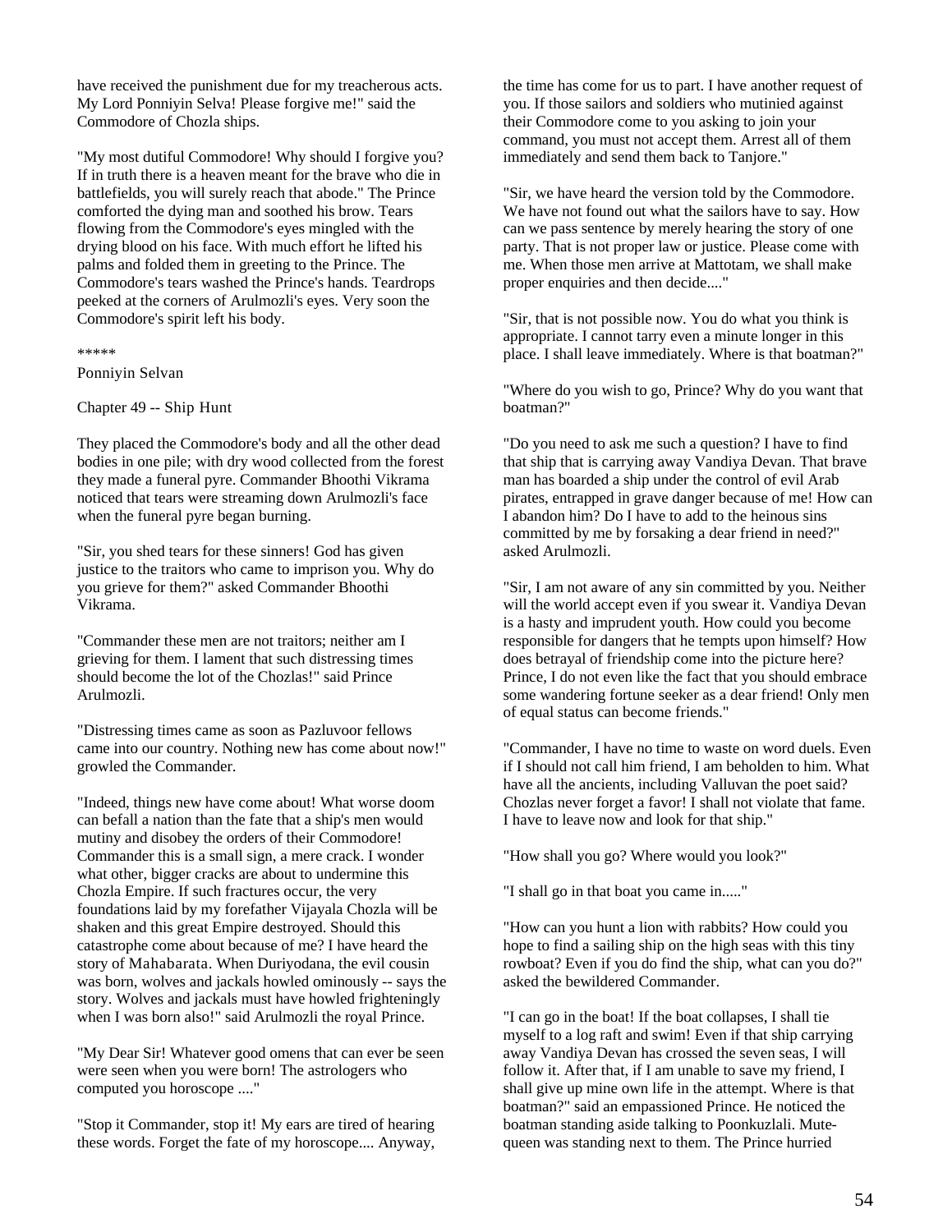towards them.

He noticed Poonkuzlali arguing with tears of rage in a passionate manner with that boatman. "Oh Dear! What is this? Another internal disturbance?" asked Arulmozli.

The boatman suddenly fell at Arulmozli Varma's feet, "My Lord, I have sinned unknowingly! I have sinned for love of money! Forgive me, Oh Lord!" he said.

"What nonsense is this? .... Poonkuzlali? Is everyone ganged up to make me go mad? Can you explain what this is?"

"Prince I was ashamed to say it all this time; this fellow is my brother! He brought those two sinners, the assassins, from Kodi Karai to Lanka in his boat. He was waiting on this shore on their orders. This morning he took them in his boat to that ship we saw sailing at day break. Your friend is also on that ship..."

"My Lord! Chop me with your sword and kill me immediately! I did not know that those men were such heinous traitors! I would have never done it if I knew! Please kill me with your own hands," wailed the boatman who was still prostate!

"My Good Man! At this point in time your life is a priceless treasure for me! Come, let us go! Take me also to that very same ship. That is your atonement for the misdeeds committed by you. Hurry, let us go," said Prince Arulmozli.

The boatman ran to the beach and pulled his boat into the water. The Prince was examining the horizon with crinkled eyes. "There! I can see the ship. We can catch up."

Commander Bhoothi Vikrama was also examining the horizon. "Prince, a ripe fruit had slipped into nectar!" he said.

"What do you mean? Such good words from you!"

"That ship which I can see is not the ship that has Vandiya Devan on board. It is the ship of Lord Parthiban Pallava. It seems to be coming from the direction of Tricone Hill. It is coming towards us. Can you not see?" asked the Commander with some joy.

"Yes! You are right! That is very good. Parthiban is coming here with some other ideas; but, his coming is timely. We can hunt the lion with a tiger! I am not going to wait till that ship comes here. I shall go in this boat and reach it."

"Prince, along with you, on that boat ... I ..."

"None of you need come with me on the boat. I shall find it very helpful if you all stay back here... Mr. Thirumalai Nambi, the orders are for you also! Anyway you are a bit

afraid of the sea, are you not?"

"Yes My Lord. I was intending to stay back anyway. My orders are to guard you as long as you remain in Lanka. The Prime Minister is at Madurai. I have to go back and report these developments to him...." Azlvar-adiyan was saying.

Prince Arulmozli was impatient, "Do that! Poonkuzlali you too must stay back. Do not worry about your brother -- I'll take care. You said that you had left your boat somewhere here. Find it and go your way. I shall never forget you or your help.... Foolish Girl! Wipe those tears away! What will those men looking at you think?"

After this the Prince went up to the Mute-queen and was about to bow and touch her feet. She prevented him from that, kissing his forehead and hugging him in blessing. In an instant, the Prince had waded into the sea and jumped into the restless boat.

The men and women on the shore stood watching as the boat sped away. Prince Arulmozli in the boat kept gazing at the people left behind on the shore. He glanced at everybody once; and his eyes came to rest on the tear laden face of Poonkuzlali.

What a surprising phenomena! As one draws farther away, things should grow smaller to one's eyes -- the figures of all others on that shore did indeed grow smaller and smaller. But, Poonkuzlali's face alone seemed to grow bigger and bigger. It came closer and closer to the Prince. Arulmozli shook himself once and turned his eyes away. A scene from the previous night's dream came back to him: his sister, Younger Pirati Kundavai Devi's words, "Thambi! Don't forget that Vanathi is waiting here for you!" came floating clearly above the noisy waves.

\*\*\*\*\*

Ponniyin Selvan

Chapter 50 -- Aabathudavis

Parthiban Pallava was filled with an astonishment that was impossible to describe. When he saw Prince Arulmozli on the rowboat approaching his ship, he felt as if, God whom he had gone to worship, not only appeared in person, but, also spoke, "Ask and every wish of thine shall be met!" Still, why is he coming alone like this in a small boat? What happened to the ships sent by the nobles of Pazluvoor? Perhaps he is not aware that this is my ship - he thinks that this is one of the ships that came to take him prisoner!

Soon his doubts were cleared. As soon as he came aboard, Prince Arulmozli brought Parthiban Pallava up to date on the events that had transpired in northern Lanka with a few brief words. "Vandiya Devan is in a ship seized by Arab pirates. We have to somehow free him."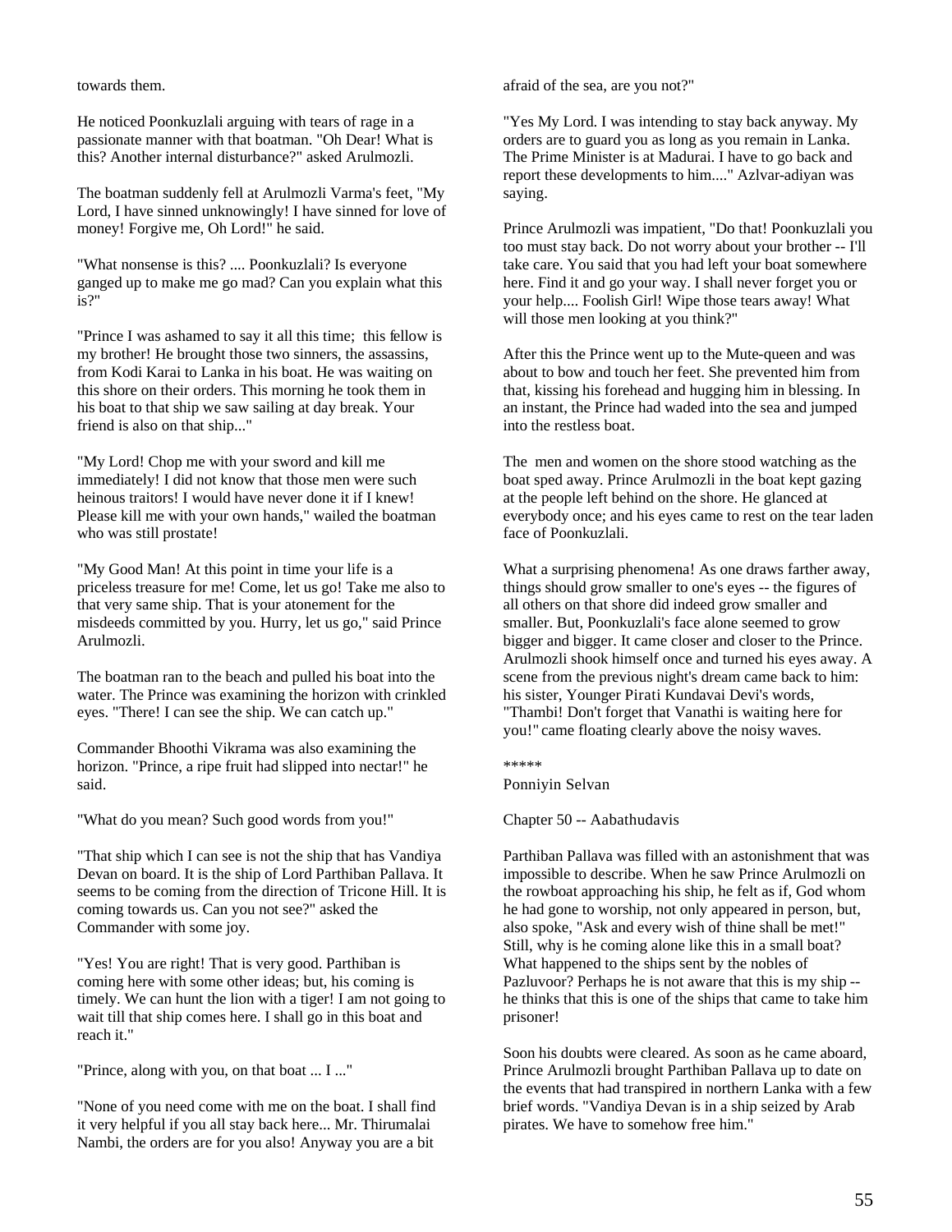Parthiban was transported with joy by the news brought by Arulmozli Varma. "Everything is shaping up very well. If that imprudent fellow had not been so hasty things would have been even better. However, we should not abandon him to foreigners. That ship could not have gone too far. We can catch up with it."

He called for his ship's Captain and explained the situation briefly.

"We need not be concerned about that My Lord. If the wind blows steadily like this, we can catch that ship before nightfall. That ship cannot escape us. It has to go towards Kodi Karai and sail along the coast," declared that experienced Sea-captain.

Nevertheless, the Lord of Winds was disposed otherwise. By and by the wind was dying down. By mid-day even a whisper of a breeze was not alive. The sea was utterly calm without a shimmer of a wave. An unbearable mugginess descended on them. The Sun-god shone his fiery light on the sky showering flames on the water. Of course, the sea was not hot to touch: it did not appear like a sea of water, rather sea of boiling, smoking oil. Sun-rays shone like molten metal on the water. The ship did not move though every sail on every mast was fully unfurled. Soon, even the sound of fluttering sails hitting against their masts died down. There was no sound from the masts and cross-beams; no sound from sail cloth rubbing against ropes; no sound of a ship cleaving through water. It was an unbearable quiet.

Prince Arulmozli was becoming more and more fretful about Vandiya Devan's fate. "The breeze has died and this ship is still! How long will this last? When will the wind rise again? Wouldn't that ship escape us now?" he asked with some worry.

Parthiban looked at his ships Captain. The Sea-captain said, "The wind cannot die like this for much longer. A whirlwind is rising somewhere nearby. It will come soon and cross our path; or it might miss us and go away. Whether the whirlwind crosses our path or not, one thing is certain. The sea is going to rise and boil soon. All this calm is temporary. By night, mountain sized waves will batter this ship. We will fly up to the top of those mountains as well as float down to the depths of deep ravines as we rise and fall with the stormy waves."

"Is it not dangerous if the whirlwind hits our ship?"

"It is no simple danger! Only God should save us if that happens!"

"So, it may be impossible for us to find that ship!" said a concerned Prince.

"My Lord, the sea and the wind have no favorites. Our fate must have befallen that ship too. At present that vessel too would be at a standstill...."

"Perhaps, if it had reached some shore?...."

"If it is near a coast, the men in it might be able to land and save their lives. But, their ship will surely be lost if it is near a rocky coast in the storm," declared the Sea-captain.

"No calamity is frightening if our near and dear are by our side!" The faces of lively Vandiya Devan and bashful Poonkuzlali appeared in his mind's eye again and again. Where are they now? What are they doing? What are they thinking?

Let us now return to Vandiya Devan Vallavarayan whom we had abandoned in a truly dangerous situation.

He was lying tied to a log, in the hold of that ship which had come to arrest Prince Arulmozli. He was thrown amidst other logs and bales of provisions that filled the hold. For a long time he was in a daze; the thought that his hasty, imprudence embroiled him in unspeakable danger was tormenting him. He worried over these questions again and again: What ship is this? Who owns it? How are these rough Arabs and Sorcerer Ravidasa together in this? Where is this ship going? What will they do with me? No answer could be found. All his dreams about his brilliant future were to remain mere dreams. Sometimes a flash of hope: I have overcome difficulties worse than this; can I not find a way out of this too? Let me wait and see; as long as my mind has not lost its cunning; as long as my body has not lost its breath -- I need not lose all hope.

Once revived by such encouraging thoughts, he began looking around. It was some time before he could discern things in that darkness. He saw several weapons piled in one corner of the hold. The rope was twisted tightly around his body; but, his hands were not bound very tight. It was possible to slowly free his hands; grab a knife from that corner; cut the rope tied around his legs and body. After that? What? The door to this hold is closed. How am I to get out. After getting out, how am I to face all those rough Arab brutes, that sorcerer and his companion? -- Even if I am able to handle all of them, kill them all-- what can I do after that? Can I single handed, sail this ship? I know nothing about ships!

I should not be hasty again. Patience is a virtue to be courted now. They have not killed me; merely bound me. That is an encouraging thought! What will they do with me? But, as time passed, his patience was severely tested. The hold grew more and more stuffy: he was being broiled alive in a steam-pot. Sweat poured down his face and body. He had not realized that a sea voyage would be so uncomfortable. He remembered Poonkuzlali and the nightcrossing in her boat. What a cool breeze it was that night! How comfortable it had been! A world of difference from that and this. People talk about lime kilns. This must be it. Soon, he sensed some change. Yes; the ship had stopped moving. It seemed to be standing still, rooted to one spot. The humidity became worse. Thirst increased and his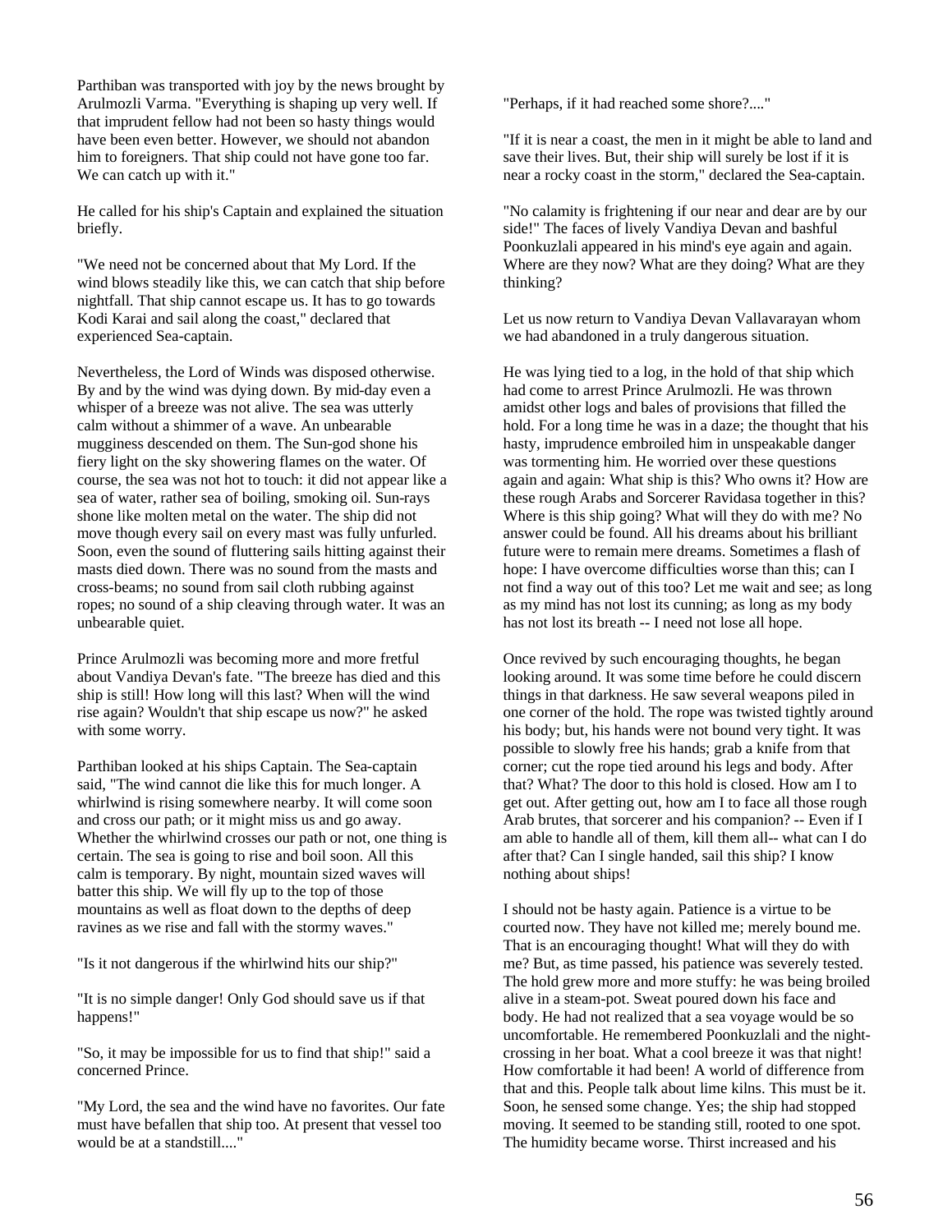tongue became stuck to his mouth. I cannot be patient anymore; find that knife and cut these ropes. Let me get out and explore. There must be some drinking water, somewhere...

He looked around again -- Ah! in another corner a mound of coconuts! Why search for salt on a sea shore? Those coconuts will relieve my thirst and hunger! He loosened the knots around his wrists and was reaching out towards a gleaming knife...

Footsteps. Door opening. He pulled his hand back. Ravidasa and his friend, who had come earlier were standing on his two sides. "How is the sailing trip my friend? Is it pleasure filled?" asked Ravidasa.

"Thirst is killing me; some water?" Vandiya Devan spoke with some difficulty.

"Ah! We are thirsty too. Those wretched fellows did not leave any water."

"Goddess Kali is more thirsty than all of us. Blood Thirst!" said the other fellow.

Vandiya Devan turned to look at him.

"Do you not remember me Thambi? You have forgotten! Remember the divine dancer who was in a trance after the Gypsy Dance at Kadamboor? Remember his words in the trance, `Kali wants a sacrifice; a thousand year old royal sacrifice...' remember?"

"Yes; I recall -- you are him; the divine-dancer," mumbled Vandiya Devan.

"Yes; I am he; Thevaralan. We came to Lanka to sacrifice a royal Princeling of thousand-year ancestry. It was not successful. We tried to send that Vaishnava fanatic to Vishnu's Heaven. No success in that either! But, you came into the trap yourself. I am happy; my Goddess must be satisfied for now with the blood of petty nobility!" laughed Thevaralan.

"Why the delay?" asked Vandiya Devan.

"How can we sacrifice a brave young man like you in any ordinary place? After we go ashore, we have to gather all the priests, hold a festival and give you up in sacrifice. Most important, the Priestess must be present!"

"Priestess? Who?"

"Do you not know? Nandini, the Young Queen of Pazluvoor!"

Vandiya Devan considered this for some minutes. "If you really wish to do that, give me some water quickly. Otherwise, I will die here of thirst."

"There is no water on board Thambi!"

"Aren't you a Sorcerer?"

"Yes! Yes! I have cast a spell. Are you not aware that this ship is standing still? By night, a whirlwind will rise; a storm will swirl around us. Rain will thunder down."

"What use is rain to me? You will be above deck; I will be here below..."

"You can come up too. Quench you thirst in the rain... if you listen to us."

"What are you saying?"

"We say that those Arab fiends should be sacrificed to the Ocean King."

"Why?"

"They wish to take this ship to Kalinga Country. We wish to disembark at Kodi Karai or Nagapattinam."

"They are six men; ruffians."

"Three are asleep now. The other three are half asleep. We three can take care of the three sleepers now. The remaining three can them be handled..."

Vandiya Devan gave no reply.

"Why Thambi? Why are you thinking? We can loosen your knots if you agree."

Vandiya Devan thought of the Prince in Lanka. No. Never. He will never agree to such a plan. He will never agree to kill sleeping men.

"I cannot. It is abhorrent to kill sleeping men."

"Fool! These pirates killed Chozla men when they were sleeping."

"If others do atrocious deeds, why should I do the same?"

"Fine; as you wish." Ravidasa picked up a sharp sword from the pile in the corner. Thevaralan picked up a small weapon which looked like a pestle with a tassel of iron spikes. They left without closing or bolting the door. Immediately after that, Vandiya Devan grabbed a knife and cut his ropes, freeing himself. He jumped up and picked up a coconut from the corner. Broke it open and quenched his thirst. He then hid the rest of the coconuts behind some sack-cloth. A good sword that would help a good fight was soon selected. He was ready to step out any minute.

"Thud. Thud." Twice. Two bodies thrown into the sea. A big shout; some altercation -- clashing swords -- various such sounds came down from the deck. Vandiya Devan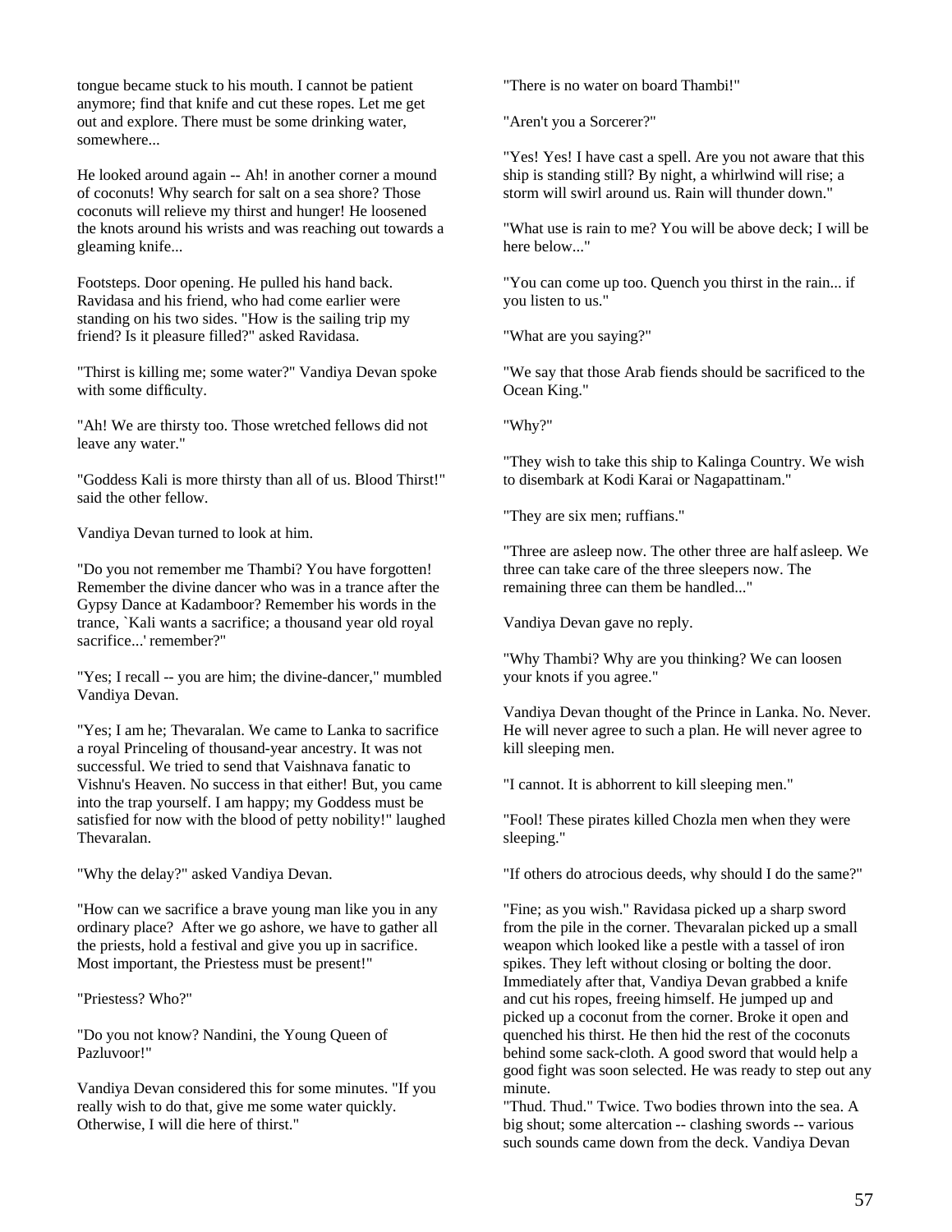ran up with a drawn sword. Four Arabs were attacking Ravidasa and Thevaralan. They were in a perilous position. Vandiya Devan jumped forward with a roar. The Arab leader turned around. One swoop of his sword and the Arab lost his weapon to the sea. A cut graced the pirate's face even as Vandiya Devan rushed ahead without a paused step. With a face turned horrible by the gushing blood, the Arab came at him with bunched fists. Vandiya Devan danced aside and the Arab fell with his own momentum, tripping on his own feet. A cross beam dislodged by his fall came thudding down on him.

Vandiya Devan fenced with a second Arab for some time and finally drove him overboard into the sea. Ravidasa and Thevaralan were not very experienced in arm to arm combat. They were finding it more and more difficult to tackle the two strong foreigners. Hearing the sound of something falling into the sea, the two Arabs slightly turned to see what had happened to their friend. That was enough opportunity for the Tamil men to finish those foreigners. All was done.

The three victors sat down to rest on that deck.

"Young Man, you came at the right moment. How did you free yourself?"

"You must have cast your spell. The rope came loose by itself! This sword appeared in my hands."

"What about your thirst?"

"A coconut appeared above my head. It broke by itself and poured milk into my mouth."

"Ah, you are a clever fellow!" They laughed and laughed at this joke!

"Thambi, we were testing you. We had loosened your ropes and left those weapons by your side; those coconuts too," said Ravidasa.

Vandiya Devan was not sure if they spoke the truth. he kept quiet.

"Thambi, think about this. Do you want to be alive? Do you want to live and go ashore; gaze upon the faces of your kith and kin once again? Do you wish for wealth and comfort? Position and power? Tell us if you like that! Join us, all that will be yours!" thundered Ravidasa.

Vandiya Devan asked, "You killed those sleeping men. Did you not?"

"We managed only two. The third woke up by then. If you had come earlier, our task would have been much easier."

"What law permits the killing of sleeping men? How could you do that?"

"If you are hesitant of such minor dilemma, what will you do about major problems? If you are ready to throw your lot with us ...."

"You keep saying "us"; Who? Who are you all?"

Ravidasa spoke to Thevaralan. "There is no point in hiding our secrets from him anymore. He must either join our group or be sacrificed to this ocean. Let us tell him."

"Fine. Tell Him everything," agreed Thevaralan.

"Listen, Thambi, we are the Aabathudavis, the bodyguards of King Veera-pandiya of Madurai. We have sworn blood oaths to guard his life with our own...." began Ravidasa.

"You could not succeed in that! Prince Aditya Karikala won!"

"How did he win? Because of the foolishness of a woman! She had much confidence in the powers of her enchantments. She believed that she could make that Chozla king-cobra dance to her tunes. Yes, the snake did raise it's hood and dance to her tune. But, it showed its poisonous tongue in between. Our King's head rolled in the dust. They took it to Tanjore; The took the head in a procession on an open palanquin. Aha! Tanjore! Tanjore! Wait and watch the state to which that city will be reduced! Wait Thambi, wait!"

As he spoke, Ravidasa's red eyes widened and spilled fire. His whole body shook in rage. His teeth ground with each other and raised a frightening sound. Thevaralan seemed to be in a similar state.

"What is done is done! What can you do about that now? You cannot bring back Veera-pandiya to life."

"We cannot bring back Veera-pandiya to life. Even my sorcery has no such power. But, we will take revenge on those who killed him; we swear vengeance on the killer, his friends and their very roots and shoots. We will kill those snakes of the Chozla clan with offspring and family; wreck havoc on their dwelling and land. Will you join us? Say it!"

"After destroying the Chozla clan, what would you do?"

"We will crown whoever is selected by our Great-queen."

"Who is your Great-queen?"

"You know her, Thambi. She masquerades as Pazluvoor's Young Queen for now."

"Then, what about Lord Madurandaka?"

"He too is a snakeling."

"Lord Pazluvoor?"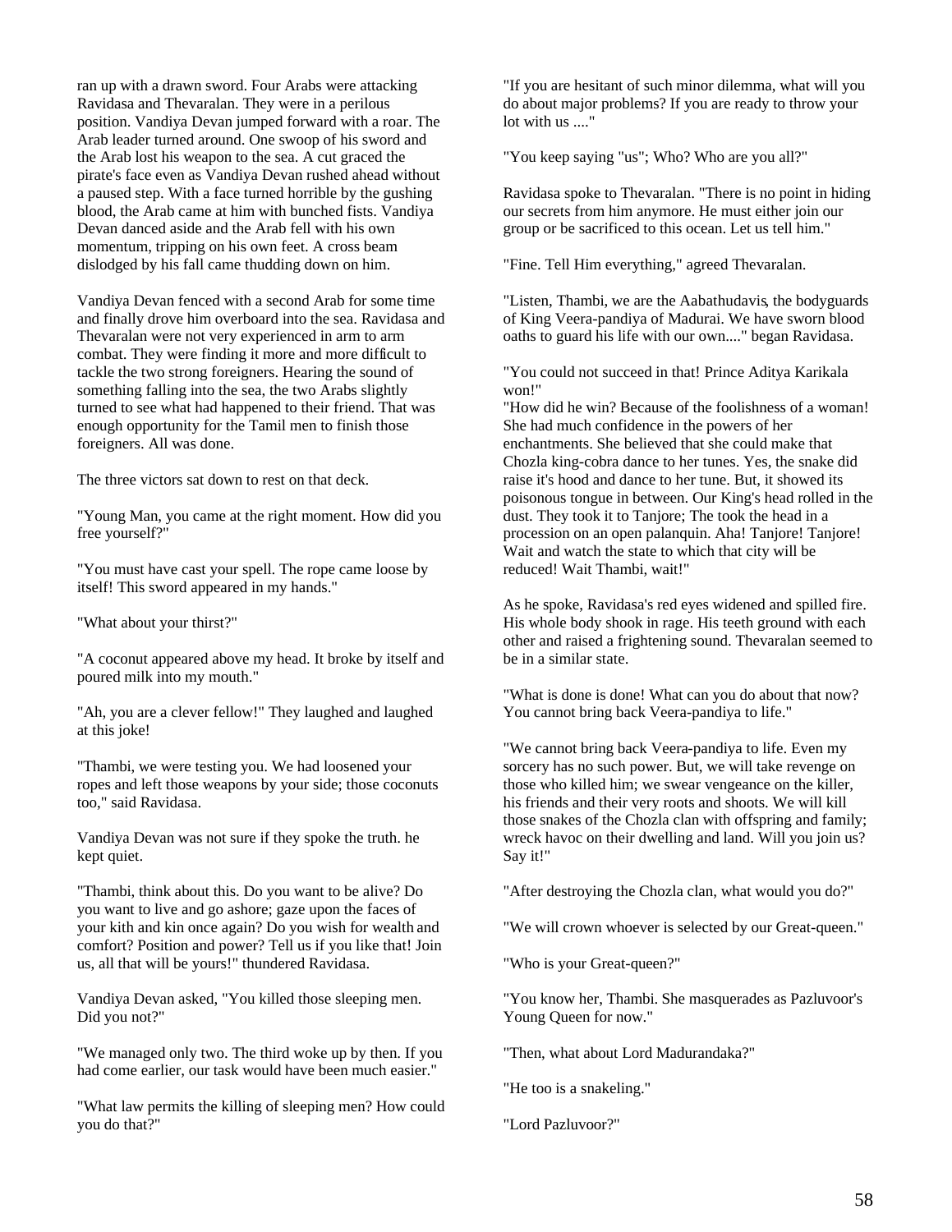"Ah! You think we will take that old fool as our King? We make use of his power and wealth, we ..."

"That's why your Queen dwells in his house!"

"Correct! You guess well."

"You said that a woman was the cause for Veera-pandiya's death."

"She was also Nandini. She had promised to guard our wounded King fallen in battle, but, could not keep her promise. We were about to burn her thinking that she had turned traitor. We let her live because she swore an oath with us: we will seek blood revenge. She has kept her promise till this date. If she had not helped we could not have achieved this much."

"You don't seem to have achieved much!" heckled Vandiya Devan

"Be patient, young man, be patient," said Ravidasa.

Thevaralan now opened his mouth, "He knows our secret now. But he has not said anything!"

"Thambi, what do you say? Will you join us? Who know? Luck may smile upon you. You may ascend the great Tamil Throne of Madurai."

If it had been some weeks ago, Vandiya Devan would have gladly agreed! But his whole attitude to life had changed after three days of friendship with Arulmozli Varma. He had lost interest in trickery and falsehood. He wished to change the topic, "How did you find this ship? How did you make friends with those Arab pirates?"

"That was by the power of my spells. We bought some horses from them at Tricone Hill. We were able to follow you and your friends everywhere because of those horses. We saw the Prince crossing at Elephant Crossing. We decided to come to Thondai Mouth before him and hurried through a forest short-cut. There we found that our old friends had captured the Chozla ship. They had lost their own ship near Mullai Island. They asked us to be their guide along the coast. We thought we were lucky."

#### "How?"

"We overheard the conversation between that snakeling Chozla and his Commander. We heard that he would somehow return to the mainland. And another thing, Thambi, there is a female ghoul in Lanka. Is was casting counter spells against our spells and guarding the Prince. But, that ghoul will never step on Chozla country.

Vandiya Devan remembered the incidents of that night in Anuradapura. Ravidasa laughed. "Why this laughter?" asked Vandiya Devan.

"Nothing. I was thinking about those Arabs. You say how rough and uncultured they were? These men think nothing of killing men and women. But, they have a limitless love for horses. They said that they do not ride horses in their country unless the horses are shod with iron shoes over their hooves. They called us uncultured barbarians worse than beasts because we keep our horses unshod. They think it a crime to even sell horses to us. Do you know what happened this morning?"

"Tell me."

"We had all gone aboard ship. Opened sail and were about to leave. At that time we heard a horse galloping on the shore. That was it. They suspected that it might be one of their horses which had escaped from the shipwreck near Mullai Island. One of them insisted on going back to shore and finding out. They were not ready to leave until he found out! We came back with him."

"Then?"

"We did not find the horse. We found you! That was much better. We could put an end to those horse lovers easily because of you."

"He has not yet answered our question," reminded Thevaralan.

"I shall answer you. I have accepted allegiance to serve the Chozlas. I can never join you men."

"Are you one of the Velaikara's? Have you sworn an oath?"

"Nothing like that."

"Then why hesitate? You are a soldier of fortune. You should join the forces that have more opportunity."

Vandiya Devan did not reveal to them that he was now bound to the Chozlas by bonds stronger than any blood oath. What reasons does he need to promise life-long fidelity to the Chozla's more than a glance in the corner of her eye or a smile dancing on Kundavai's lips? And what about that incomparable friendship of Prince Arulmozli. After that, could anyone change?

"Whatever it is, I cannot join your murdering group."

"Then get ready to sacrifice your life to the Ocean King," said Ravidasa. \*\*\*\*\*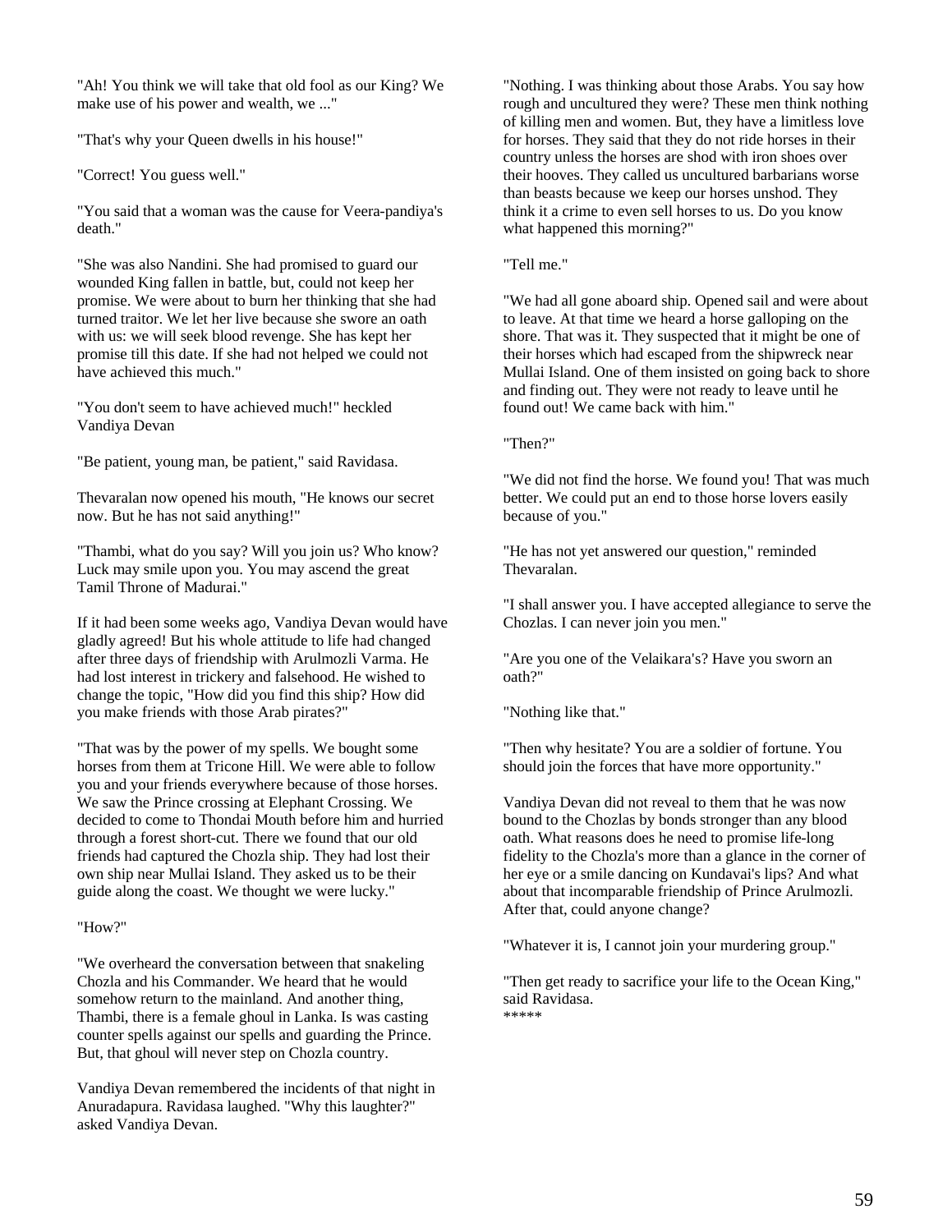### Ponniyin Selvan

Chapter 51 -- Whirlwind

Not a breeze did blow; no sea stirred; neither did the ship move. Vandiya Devan gazed quietly at the sea which looked like a calm and placid reservoir; his heart churned with a turbulence not reflected outside. Suddenly he stretched both his hands towards the sea and shouted, "Ohm! Hreem! Hraam, vashasht!" as if he was casting some spell.

He had already picked up the broad-sword before swirling like a wheel, twice or thrice. "Yes, yes! The Ocean King wants a sacrifice! He wants two braves, two murderers who kill sleeping men. He will not let this ship move unless he gets the sacrifice! Come, both of you! Quickly bend your heads, quick quick!"

Ravidasa stared in amazement at Vandiya Devan who was laughing once again like a maniac, "HA HA HA!"

"Thambi, what is this joke about?"

"My Dear Brothers! This is no joke; this is fate! Sometime ago when I lay bound below deck, I dozed for a while and saw a dream. A huge, blue spirit, that filled the horizon from sea to sky, stood before me and said something. I could not understand its words. Now, it is clear: this Ocean King wants two men, two experts in sorcery and witchcraft, two devotees of Kali, as his sacrifice. He refuses to let go of this ship unless he has the sacrifice. He is not satisfied with the sacrifice of six Arab pirates. So, come quickly." Vandiya Devan Vallavarayan raised his sword.

Ravidasa and Thevaralan looked at each other. "Thambi, we have not seen anyone with an imagination as vivid as yours."

"Don't you believe my words? You think I am making all this up? Fine ... Oh Ocean King tell them yourself.....'

Perhaps the Ocean King had heard his words and wished to reply! A curious thing happened over that seascape. A shiver seemed to run through the waters spreading towards the horizon in all directions. Tiny, tiny wavelets, a thousand little waves rose everywhere. Just one minute of this. Next instant, every wavelet was transformed into droplets of white foam. Those foam waves danced across the waters spreading here, there, everywhere. Millions and millions of white Thumbai flowers tumbled across expanses of green-grass meadows. Yes, a little breeze, a cool wind hugged that ship for a minute and went away. The ship shivered for a second. Vandiya Devan also shivered. Ravidasa laughed even louder, "Thambi the Ocean has replied; we must give ourselves as the sacrifice."

Vandiya Devan was confused and shocked by the change

that had suddenly come upon the sea. What has happened to the thousands and thousands of wavelets? Where have the million droplets of foam gone? The sea is calm once again. Did I imagine differently just a minute ago? Perhaps this Sorcerer had cast some powerful spell....

"Look Thambi, the Sky God approves of the Ocean Kings wishes." He was pointing towards the horizon -- a blue sky mingled with the green water -- a thick black pillar was rising towards the sky. The pillar had a fiery red top that swirled swiftly. Vandiya Devan would not have even remarked upon this ordinarily. Odd shaped clouds were natural; particularly over the sea. But, at that time, even that small cloud kindled terror in his heart. `I should not fall into a trap of this cunning Sorcerer.' He steadied himself once again. "Do not hesitate come ..." said Vandiya Devan as he began to swing his sword.

"Thambi, we are ready to be sacrificed; before that, give us a few minutes to offer prayers to our chosen Goddess," asked Ravidasa.

"Fine, finish your prayers quickly and came back. Do not try any of your sorcery spells on me! They will not work."

"We will be back in a minute. See, we will leave our weapons here." They dropped their weapons and moved aside behind the sails. Vandiya Devan also needed a few minutes; he wished to recuperate his strength and collect his thoughts confused by the changes over the seascape. He was ready to kill both those traitors with one swoop of his sword, if the need arose. However, he was not sure if he had the strength to do so. He needed the respite.

His eyes wandered back to the southwest horizon. The black pillar had by now grown tremendously. Its flaming top was less bright. It seemed to be growing even as he watched. The breeze had picked up once again and was now blowing steadily. The sea was beginning to stir; waves began dancing again. The cloud group was growing and approaching closer. The ship began to sway; wind whistled in the sails and waves splashed against the sides ... Well! What was that other sound? Something fell into the sea? Vandiya Devan walked around the mast poles to the other side. Ravidasa and Thevaralan were not there. Perhaps they have gone to the other end ... But, what is that noise? Paddles splashing, someone rowing a boat!

He ran to the side and looked down. The sight that met his eyes threw him into shock! He had not expected that! He had thought that they had gone to confer on how to pacify him. But, they had gone aside to lower the rowboat from the other side. They had already climbed down and begun to row... Ravidasa laughed cunningly, "My Dear Fellow we are not ready to be sacrificed."

Vandiya Devan realized his predicament. They were abandoning him in that large wooden ship. He knew nothing about sailing or ship navigation. They were truly deserting him. "You traitors! Could you not take me with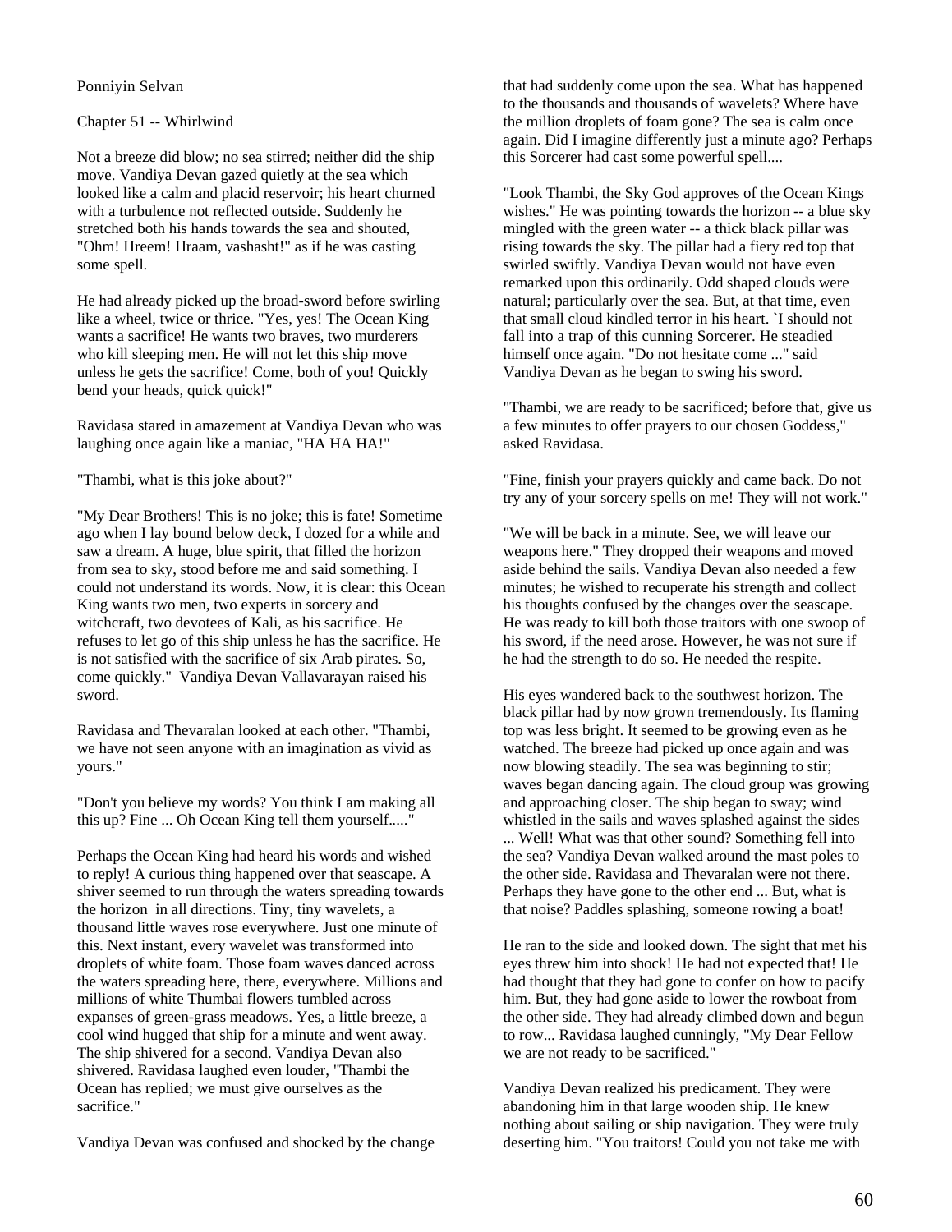you?"

"How can we disappoint the Ocean King? He needs at least one sacrifice!" The rowboat was pulling away quickly. Vandiya Devan wondered if he should jump into the sea and swim to that boat. No, I cannot swim very well; even if I manage to reach the boat I am not sure about those rogues. I know their secrets; they know that I would never become one of them. They may beat me to death with the paddle. I cannot battle with them while trying to float on the water.

Good. Let them go; get lost. It is better to be abandoned on a lost ship than be with them in a small boat. God has helped me escape other tricky situations. God will show a way... Perhaps, I should not have let them escape. Where would they land? What other treachery have they planned? What can I do. First, I must somehow get back to the Prince. He should not have forsaken me like that. He could have taken me along with Poonkuzlali on that elephant. I must ask him about that when we meet again, "Is this an example of that famous Chozla friendship?" I wonder if I would ever have the opportunity to ask him that question. I am sure to see him again. Azlvar-adiyan and the Commander know that I am in this predicament. They will surely do something about it. They will surely tell the Prince about me....

By now the rowboat had gone quite far away. How did it go so quickly? Ah this ship has been moving away too .... in the opposite direction! These waves are growing bigger and bigger; they sky seems to be becoming darker and darker. The black cloud pillar had now grown to fill the west. Soon, large patches of soot-black clouds were racing across the sky. The sun quickly vanished over the west and dusk covered everything in a blanket of darkness. It was difficult to discern where the sea ended and sky began - everything was one dark black patch. Clouds were filling the eastern skies too. He could not see the rowboat any more. It had vanished from his sight. The wind was beginning to roar in competition with the cacophony of swelling waves.

Unfurled sails on the ship's masts began to flap noisily. The logs and boards on the deck began to roll and crash, starting their own symphony of noise. He looked at the hoisted sails and guessed that the ship was not racing towards any one direction. It was swirling round and round aimlessly. Whirlwind! They talk about whirlwinds. This must be it! He had heard somewhere that sails must be rolled up and stowed away when the ship was caught in a whirlwind. But, how was that to be done? Could he do it alone? Perhaps it is a job for ten men! I cannot do anything about it now. God can take care. It is impossible to save this large ship single handed. I know what will happen. This ship is going to be battered this way and that; waves will dash against it from all sides and soon break it into pieces or sink it to the depths. There is no doubt about my fate now! Death by drowning at mid-sea!

That astrologer at Kudanthai did not say a word about this. Useless astrologer. If only I meet him again .... I shall teach him some astrology.....

Something cool fell on his shoulders; one, two, many pebble sized hail-stones showered over him. Each stone shone like crystal gems -- see how they are falling from the sky; a pain when they hit me, then a coolness. Look on the deck, the sea, they are everywhere and they melt so quickly. He had never seen a hailstorm till then. He was happy to have enjoyed that experience before his untimely death. He began gathering those hailstones playing with them. Their fiery cool touch amazed him. The hail storm stopped as suddenly as it had started. It had not even lasted half an hour! Soon a heavy downpour came crashing down. He saw the rain cascade over the deck, run down the ship's sides and fall into the sea.

He was enthralled by the mastery of Chozla carpenters and ship-builders: even if huge waves washed over the deck, the water would flow over the sides and fall back into the sea; as long as the door to the hold was bolted shut tightly. Unless, the hull broke and water filled the hold, the ship would not sink. He felt encouraged by this observation. He ran to look at the hold-door; it was banging noisily in the wind, letting rain get into the hold. Quickly he pulled it shut and bolted the hold firmly.

If the wind and rain are unbearable, I could perhaps hide in there! Those fools, leaving the safety of this well built ship, venturing into this unfriendly sea! However, that boat was also well built. It was a catamaran. Even the most turbulent sea would not make it capsize. If indeed its boards broke, the survivors could bind themselves to the out-rigger logs bound to its sides. They would probably go ashore near Kodi Karai.

Vandiya Devan's mind leaped across form Kodi Karai to Pazlayarai. How would the Emperor's beloved daughter know about this fate that had overtaken him? Who will tell her that he had drowned at sea while fulfilling her orders? Will this sea tell her? This wind? Oh Good God! Why did I not die before I met that Jewel of Womankind? Why did I not meet glorious death in battlefields? You have made me glimpse at paradise and then thrown me into the depths of hell.

Wind and rain grew louder and stronger. Sails and masts howled like ghouls and danced with the ship. Darkness grew even darker. A sudden shaft of lightning flashed from one end of the sea to the other; rolling thunder followed instantly; ship boards shook; sea water boiled over; every direction shuddered. Another lightning stroke started low in the sky; it grew and grew branching in every direction filling every nook and corner of the sky, showering the world with an eerie light. Thunder broke in world shattering splendor. Lightning and thunder danced quicker and quicker -- which came first? light or sound?

"What an amazing sight? Why has the whole universe not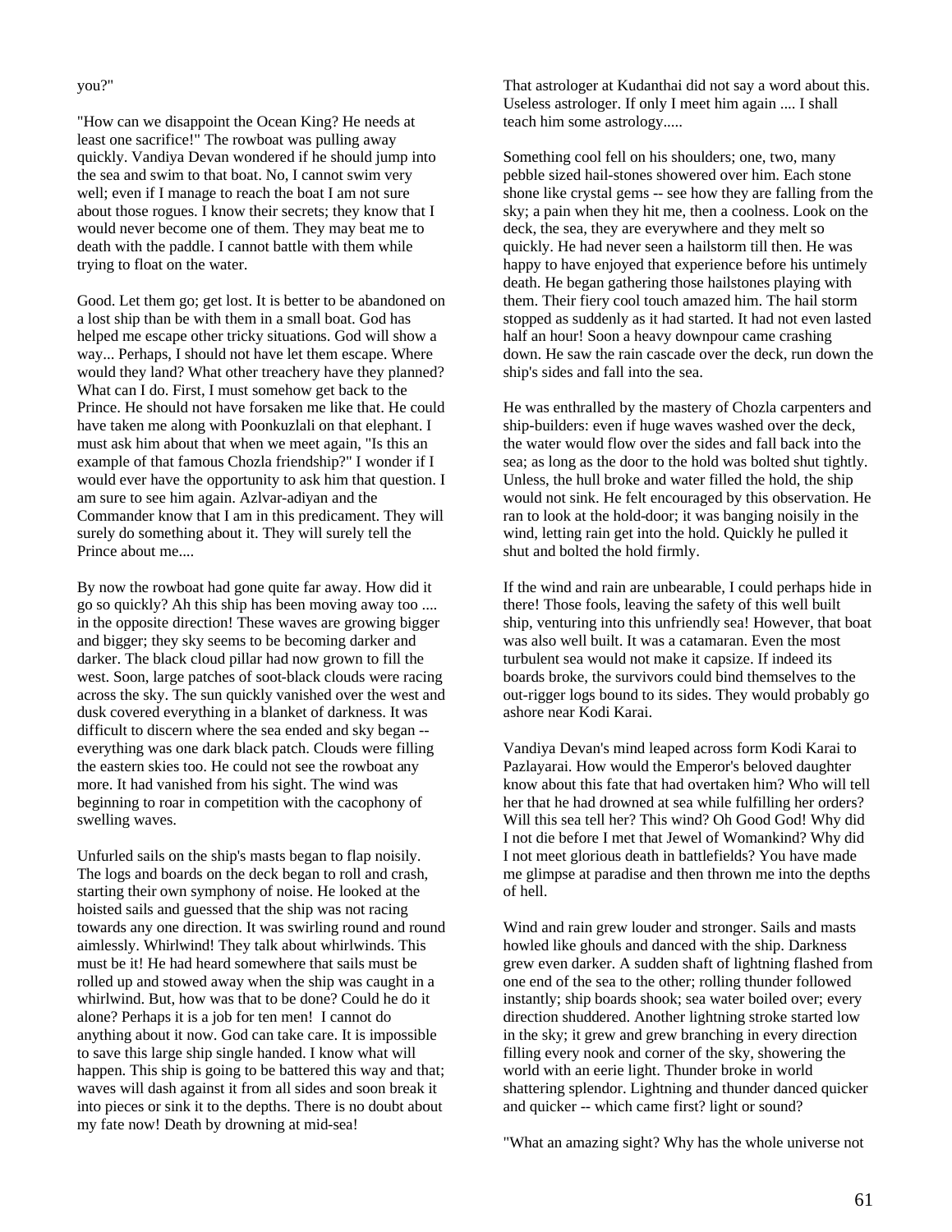split yet?" Even before he could finish this thought, the sky broke open shattering everything, drowning all in a deluge. Waves danced in violent rage. Lightning flashed on swaying mountains! Winds howled in glee and had their way with the now tattered sails. How long could the ship bear this attack from all the elements of the universe? It would surely sink!

Vandiya Devan was not depressed by that thought anymore. He felt that he was going to experience a glorious death. His heart began a dance of wild abandon, keeping step with the devil waves. All the deck was drenched by the deluge of rain and battering waves. Vandiya Devan began roaring with laughter keeping in tune with the thunder reverberating all around him. Wanting to experience every nuance of this cosmic phenomenon, he had already bound himself tightly to the main mast of the ship. He did not wish to be washed away by the deluge! The ship swirled faster and faster; Vandiya Devan twirled quicker and quicker with that swaying main mast.

How long did that incredible dance continue? Perhaps a few aeons? Or a few minutes? He had lost all sense of time or direction. The wind was dying and rain had slowed to a steady drizzle. Lightning had taken a break giving chance to the sooty darkness.

He looked around in disbelief. Oh wonder of wonders! I have escaped the most terrible of whirlwinds. God must have really saved my miserable life. I am sure to meet her once again... speak with him again.... More patience is essential. Even if this ship has survived the storm, where am I now. How will I reach shore safely? The sky seemed to give him a reply: A bright flash lit the whole sky; a hundred suns came to stand before him. But, he could see nothing in that great light. He was even afraid if he had lost his sight. He pinched his eyes shut, tightly. Now, his ears were in danger. Lord Indra's thunderbolt must have come unsheathed. This cannot be a mere thunder of earthly skies. He could not open his eyes and his ears were ringing with a whirring noise. After some minutes, some new light seemed to pry his eyes open. A new noise penetrated his ears. It was similar to the sound made by trees in a forest fire. "oiiiieee!" He opened his eyes to see that the main mast of his ship was on fire. Now, he understood: that last flash and thunder -- lightning must have struck somewhere very close, his mast had caught fire.

Wind and water were not powerful enough forces to destroy that Chozla ship. Agni, the God of fires was succeeding where his friend Vayu of Wind and Varuna of Water had failed.

\*\*\*\*\*

Ponniyin Selvan

Chapter 52 -- Smashed Boat

Upon seeing the main mast burning because of a lightning

strike, Vandiya Devan was sure that the ship could not survive. Neither could he.

He was not worried; some sort of euphoria grew in him. Laughing with joy, he unbound himself from the mast. Why should he burn to death in the middle of a ocean? It would be better to sink to the bottom and drown in the water. He did not intend to waste the last few hours of his mortal life. He wished to gaze upon the still turbulent sea and enjoy it's beauty in the light of the burning mast. It is good to become completely familiar with the resting place of his mortal remains. People say that persons who meet such unnatural deaths would come back to haunt the place of their death. Would my ghost wander over these parts? Float on these winds? Dance over these waves? Will it swirl with the whirlwinds that blow here?

Perhaps, one day, the Princess would come here on a cruise.... The sailors would point out `That is the spot where Vandiya Devan Vallavarayan the noble of Vallam drowned.' Tear pearls would bloom in her petal shaped eyes and flow down her lotus face. If my ghost happens to see that, would it be able to wipe away those tears?

The ship rose high upon the crest of a huge wave. The light from the burning torch of the mast revealed everything for some distance all around. The burning mast poured colors of molten gold on the black crystal of the stormy sea. Even as his eyes were drinking the beauty of this spectacle, they spotted something else.

He saw another sailing ship in the distance. He saw the Tiger-flag flying over it's mast. Good Lord! There is no limit to the marvels you have in store for us. His conscience said: Arulmozli Varma is on that ship; he is looking for you.

Parthiban Pallava's ship was also caught in the same whirlwind that had tormented Vandiya Devan's ship. But, experienced navigators and seamen who knew the nature of such storms were on board that ship. They lowered the many sails and rolled them up. They held the rudder and turned the ship around so that it did not have to bear the brunt of the worst waves. For one moment it would appear as if the ship would completely overturn; the next minute it would manage to straighten itself. Mountain-like waves battered that ship from every side; but, it held tight; not a single board pried loose. The Ocean king played with that ship, tossing it here and there like a ball. It twirled and turned with every whim and fancy of the whirlwind. The deluge from the skies tried to drown that fragile ship. That ship -- built by master craftsmen of Chozla lands, handled by master seamen of Chozla lands --it bore the brunt of this assault very well.

The Sea-captain said, "I have seen whirlwinds and monsoon storms worse than this. I have sailed my ship through worse waters than this. There is no need to worry." However, he shared his concerns about another matter with Prince Arulmozli and Lord Parthiban Pallava.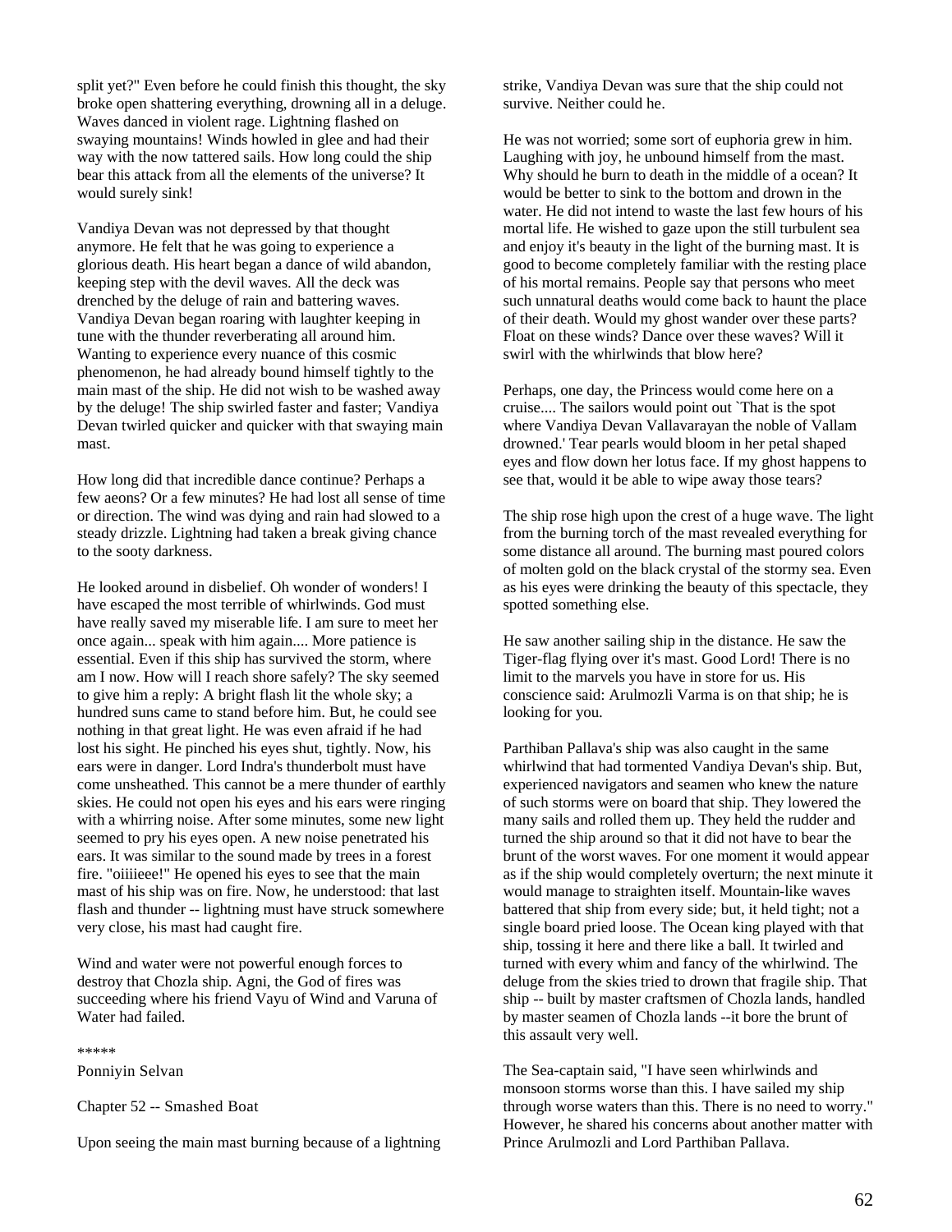Dark clouds had gathered all around and smothered everything in darkness. Moreover, the rain was incessant. Huge waves screened the ship on all sides. In this situation, they would not be able to spot the ship they were looking for, even if it passed by their side. That ship would also be turning and tossing just like this one. If the two ships accidentally collided in that darkness: it would be an end to one and all!

The experienced Captain said that the surrounding darkness which blinded them was more dangerous than the raging storm. Prince Arulmozli was aware of this. He stood on the deck with sharp eyes searching all around. With every flash of lightning, his bright eyes would quickly swirl in search. His heart was in a turmoil of distress. His dearest sister's messenger was a prisoner of Arab pirates and despicable assassins. In addition, this whirlwind was harassing them.

Perhaps I shall never see that brave young cavalier again! Will I find that ship? Would he be alive? What if the Captain's fears come true and our ships dash against each other? Then, who will give my father the news of the Mute-queen? I cannot share that family secret with Lord Parthiban. He would be merely diverted by that information and not realize its importance.

Prince Arulmozli had not faced a setback in any venture till that day. Would he face failure now? Never, the Ocean King will not keep quiet if danger or distress threatens Ponni's Beloved! He too saw that final, brilliant flash of lightning and that last earth shattering roll of thunder. In fact he had to close his eyes to avoid the brilliance of that flash. When he opened his eyes again, he discerned another light -- different from the flash of lightning.

In the distance, a ship was dancing in a ghostly frenzy with all its sails fully unfurled! A fire burned at the top of it's main mast. In the light of that fire, the Prince beheld a man bound to that main mast! God! Can there be anything more miraculous? He was that brave cavalier Vandiya Devan of Vallam. Why was he alone? What happened to the others? He had no time to worry about such details; Arulmozli had made up his mind instantly.

Others on the ship had seen the same sight. They raised a loud cry, "There!" The Prince ran up to the rescue-boat bound to the side of the deck asking, "Who volunteers to come with me?"

They sailors were stunned speechless when they understood his intention. Nevertheless, several men stepped forward. Parthiban and the Sea-captain tried to stop him.

"Prince! What is this? How can you lower this rowboat into this stormy sea? How can we save anyone from that burning ship? Even then, I will send some men and try. You need not go!" protested Parthiban.

"Be careful! Anyone who impedes me will never be forgiven by me!" he ordered in a royal voice. He had already begun to lower the boat, "Two men will suffice!"

The boat was lowered. Prince Arulmozli and the two men he had selected jumped down into it. And the boat moved away from the ship dancing madly over the waves. All three began to pull at the oars with all their strength. Slowly, slowly the boat neared the burning ship. By now the fire had burned down the mast pole and was jumping to adjacent poles. For some reason, Vandiya Devan continued to stand at the same spot!

Vandiya Devan saw the other ship. He noticed the boat being lowered and the men rowing towards him. He was lost in astonishment; he was not even aware that he should move.

"Jump! Jump into the sea!" shouted Prince Arulmozli. He did not hear it and continued standing like a statue. Soon the fire would jump to the deck and the lower hold. The ship will sink. It would be impossible to save him after that.

The Prince made a quick decision. He picked up the rope from that rescue boat and tied one end firmly to his waist, the other to a hook in the boat. He warned the two seamen and jumped into the sea. The waves, which had been playing ball with the boat, began to toss Prince Arulmozli. They lifted him up to the sky for a minute and tossed him down the next. Arulmozli did not lose his sense of direction; he continued with strong strokes towards that burning ship. A huge, swollen wave came rolling by. If it had pushed him down, he would have drowned in the depths; but, it was a good wave! It carried him up its crest and tossed him onto the deck of that burning ship.

Vandiya Devan had already freed himself from the mast. He ran forward with a cry to help the man tossed on the deck. Arulmozli immediately threw his arms around his friend and held him tightly as he shouted, "Hold me tight! Don't let go."

Next minute, both were tossed into the sea again. Arulmozli and Vandiya Devan who was holding tightly tried to near the rowboat. It was not easy to reach it or get into it from that stormy sea. Arulmozli found it impossible to carry the weight of Vandiya Devan who was clinging to him and at the same time swim towards the tossing boat. One moment it was within reach; next minute it moved away. After a seemingly endless struggle, another wave helped them. They rose with the wave and with the help of the sailor tumbled into the catamaran.

"Pull the oars! Quick! Hurry!" roared Arulmozli. The burning ship was about to collapse into the sea. The sinking great-ship might topple the small boat. And if the ship sinks and the fire goes out, they may not be able to find the other ship in the darkness.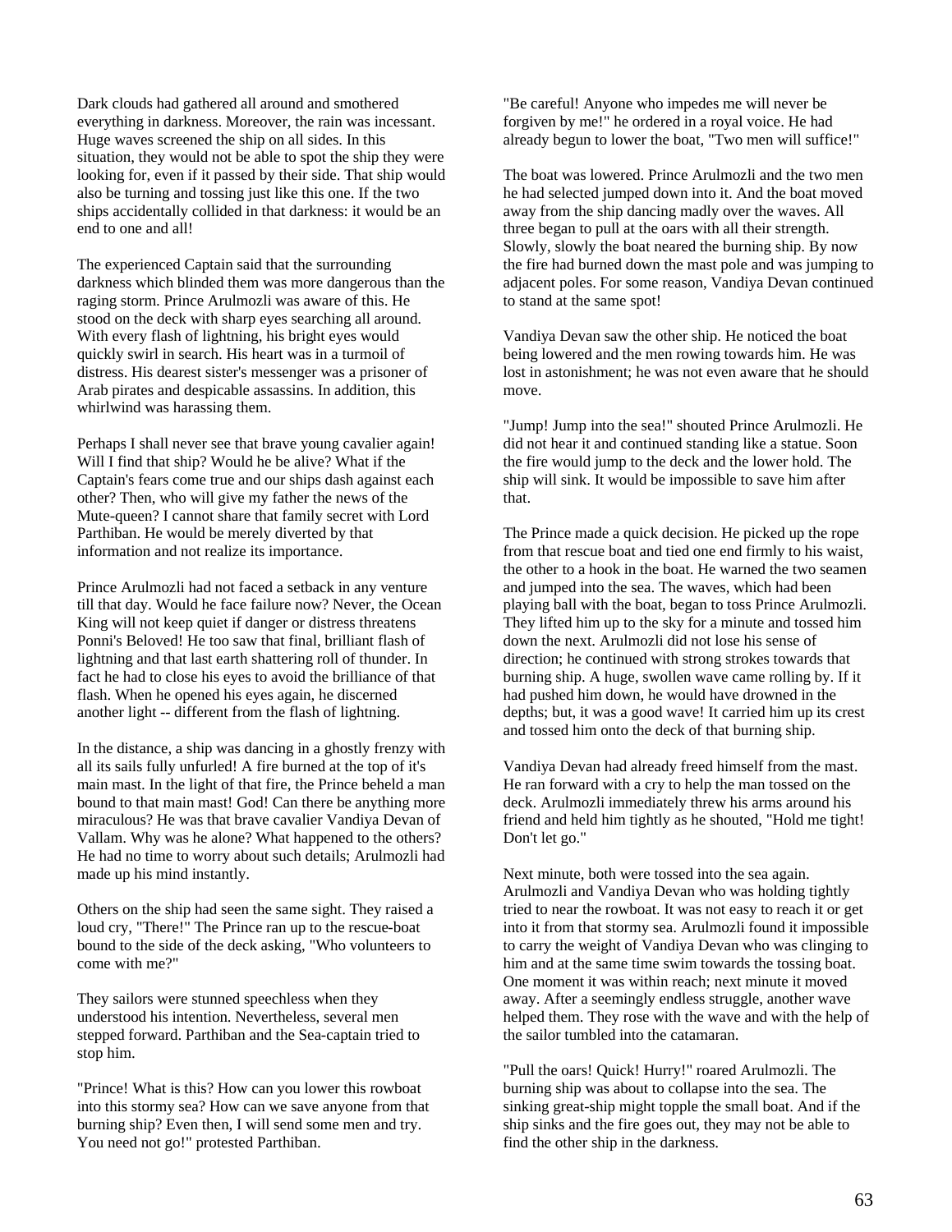There! The burning ship was beginning to sink. What an incredibly spectacular sight it was! They were in no position to enjoy it. As expected, a huge splash as the ship sank; a large heaving wave; the tiny boat somehow managed to stay afloat. After the ship sank, darkness once again enveloped them. They could neither discern the other ship nor make out any directions.

Were the boat and ship nearing each other? Or moving apart? Both options held danger. If the ship hit the boat in that darkness, the tiny craft would be crushed. If it moved away... What would they be able to do in the direction-less sea, in that stormy darkness?

Ocean King you must save the darling Prince, Beloved of your sweetheart Ponni River.

By nature, the Wind God is very very capricious. His whirlwind went away with the same haste in which it had come. It tormented the sea all along it's path. The whirlwind had died; however, the turbulence raised by it would not die down soon; the stormy sea may last for a day and a night. The storm was likely to travel long distances. The sea would rise and invade the wide sandy beaches of Kodi Karai. Huge tidal waves would try to destroy the harbor ramparts of Nagapattinam. The storm would cast its influence on Gangesan Thurai and Tricone Hill. Even Mattotam and Rameswaram would not be untouched.

That tiny boat carrying the Prince and his group tossed and teetered. Soon the men stopped pulling at the oars. It was useless now. They had no idea of direction or place. The wind died; rain stopped; lightning and thunder had ceased. But, the rage of the waves had not calmed. An unexpected danger was slowly, slowly nearing that teetering boat.

When the burning ship sank, one of it's huge masts which had not burned completely, came loose from the ship. It was slowly floating closer and closer to the catamaranboat. Because of the darkness none in the boat saw it till it came very close. "Pull away! Pull the oars," shouted a man. Even before his shout died, the huge log dashed against the bottom of the boat. That tiny craft split open with a thundering sound. The planks split in smaller and smaller smithereens.

"My Friend, Do not be afraid. That mast pole is safer than this boat. Try and grab a hold of it," Arulmozli advised his friend Vandiya Devan. \*\*\*\*\*

Ponniyin Selvan

Chapter 53 -- Song of Sustenance

Those who stood on the shores near River Thondai watched till Prince Arulmozli reached Parthiban's ship. As soon as the Prince had gone aboard, the boat returned to the shore. Commander Bhoothi Vikrama seemed happy;

joy reflected upon his face.

"God must be on our side without doubt. How can the sign of the conch and discus on the Prince's hands go wrong? Parthiban will safely carry him to Kanchi. We and our friends have to move towards Tanjore." He seemed to be speaking to himself. He realized that Azlvar-adiyan was standing by his side.

"Oh! You are standing here! It does not matter, there is nothing unknown to a confidential spy of the Prime Minister. Well, What are your plans? Will you come to Mattotam with me?" asked the Commander.

"No Sir. There is another order given me by the Prime Minister. I have to finish that..."

"What is that?"

Azlvar-adiyan looked towards Poonkuzlali and the Mutequeen who stood away from them.

"Is it something to do with those women?" asked the Commander.

"Concerns one of them. The Prime Minister has ordered that if I happen to seen a deaf-mute like her in Lanka, I should somehow bring her to Tanjore."

"Extraordinary order! He could have ordered you to catch one of the storms blowing in these parts and bring it instead! It would be easier than taking hold of that mutewoman. I wonder who she is? She seems to have a lot of affection for our Prince. Do you know anything about her?"

"I know that she is mute; born deaf. I am aware that it would be easier to capture a storm than lead her anywhere. Still, since my master has ordered it, I shall make an effort," said Azlvar-adiyan Nambi.

"This boat-girl seems to be friendly with her. Look at them conversing in sign language. Ask that girl to come here. I must warn her ....."

Azlvar-adiyan walked up to them and told Poonkuzlali that the Commander was asking for her. She walked towards the Commander.

"Here Girl! You seem to be quite intelligent. You came in time with an important news. You have been a great help to the Chozlas. I shall not forget. I shall reward you appropriately at the right time."

"Thank you My Lord! I do not wish for any reward." She spoke with courtesy.

"I wont forget even if you do not wish it. Let all this confusion die down. Afterwards I shall find you a suitable husband from among the brave soldiers of the Chozla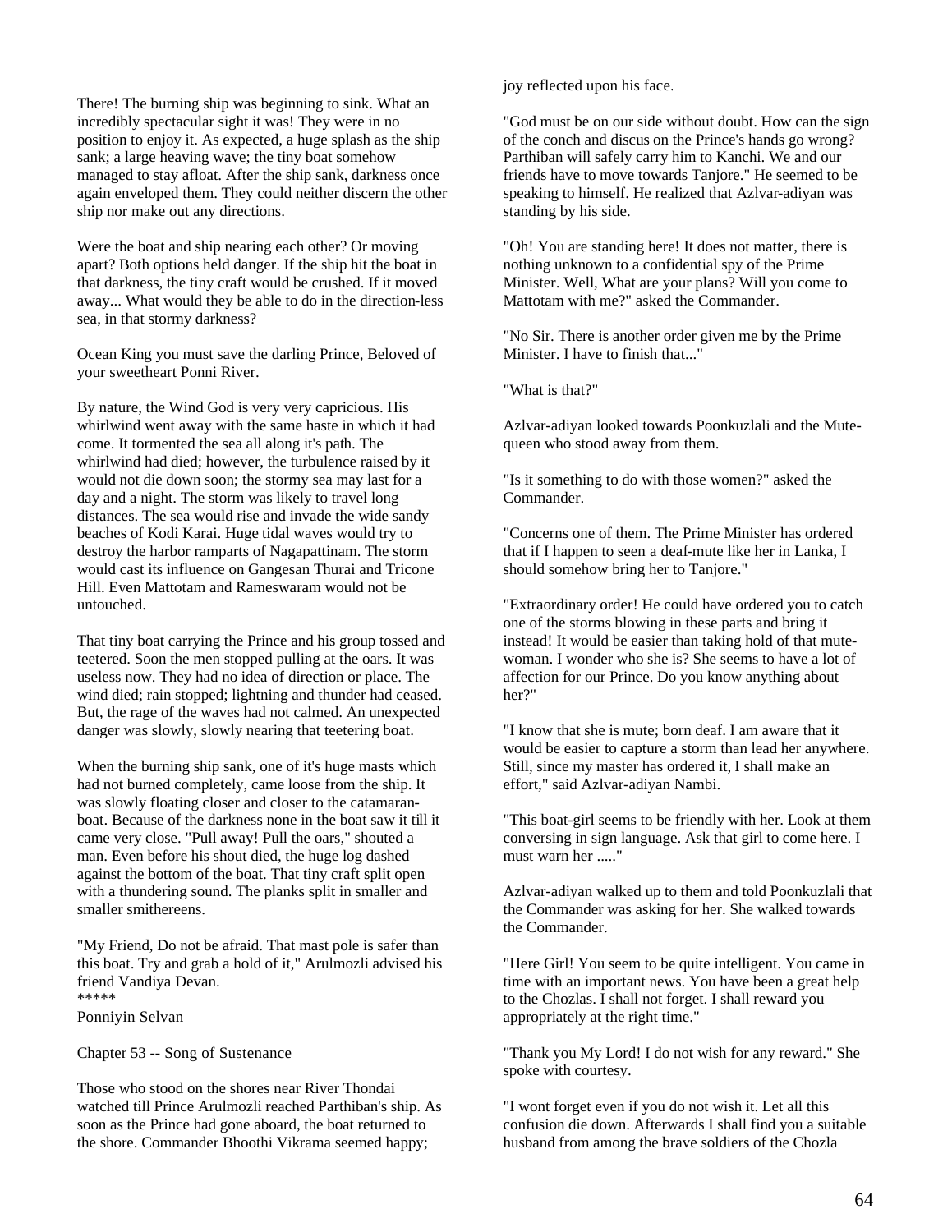Army. No ordinary man can be a husband for you. He must be an exceptional fellow like Bhima of the Epic. Otherwise you would trample him underfoot!" the Commander laughed at his own joke.

Poonkuzlali was looking at her feet. Rage filled her body. She controlled herself. What could be the point in quarreling with this foolish old man? She calmed herself.

"Remember this one thing. Don't think you can take liberties with the Prince because you have helped him. Stop with throwing nets to catch ocean-fish. Don't hope to net royalty in your catch. Be warned Girl! It would be dangerous to get too close to him." The Commander was not wasting any subtlety. His voice was harsh. Each word dropped like molten lead into Poonkuzlali's ears.

Angry words of reply bubbled to her lips. But, she was not able to speak, her tongue stuck to her choking throat. The molten lead in her ears must have tried to emerge from her eyes: they burned with a fiery heat. She walked away without raising her head, away from the beach. Her slow steps began to quicken as she spared a glance towards her mute-aunt. Azlvar-adiyan was trying to say something to her. She felt like running away from every human being. I do not want to hear any human voice. Men are cruel beings. What harsh words they utter! How fortunate it would have been if all of them had been born mute!

After some stretch through the forest, she reached the banks of River Thondai. She began walking inland along that bank aiming for her hidden boat. I must find my boat quickly; get into it and escape out to sea. I must get away far into the open ocean where no human voice can be heard. I must drop my oars. The boat should dance on tossing waves. I should go floating on endless water, timelessly. Only then will my agony be soothed. My heart wounded by the Commander's poison words will be healed. Anger will calm down. How could that old man say it? `Stop with throwing nets to catch ocean-fish! Do not try to net the Prince.' Am I casting my net at him? Chee! Look at the turn his old mind takes!

Sea fish are much better than humans living on the land. They never speak such harsh words. They swim and play in the deep ocean and enjoy happiness. They have neither worry nor sorrow. Why was I not born a fish living in the blue sea? Then I would not be caught in these worldly emotions of anger, love, wants and desires. I could go swimming endlessly. Then none would try to part me from my Prince or tattle slander. Even that is no sure thing. These horrid men would come to the depths with their nets. What if they net only one of the pair of fish? Villains!

Her rage gave her legs a quickness. By mid-day, she had found her boat. It was safe in the hiding place. That boat was her dearest friend; her sanctuary. That small boat was her only solace in the world full of distress and sorrow. It is a surprise that it is not stolen! Let everyone be damned. Let that horrid Commander guard his precious Prince. Let

him hang that Kodumbalur girl around his neck! Why should I care? I have my boat and my oars. Strength in my arms and the wide ocean before me. Ocean King ... You will not betray your darling daughter even if all others forsake her, would you?

Poonkuzlali got into her boat and began rowing towards the sea. Since she went with the flow of the river, she was at the mouth very soon. Within minutes she was at sea. She realized that a whirlwind was imminent. She knew the signs -- the grey ring around the moon last night; sultry and muggy day today; not a leaf moved on the branches. Yes, black clouds are already gathering in the southwest. A storm is sure to break very soon. The stormy sea would be a beautiful sight. But, I should not get caught in the whirlwind. Let me find shelter in Ghost Island. I can watch the havoc of the storm from there. After the storm blows over, and the sea begins to calm down, I can row my boat towards Kodi Karai. Why hurry?

That ship might have reached Kodi Karai by now. Luckily it will escape the whirlwind. The Prince would have safely landed there. Perhaps he has gone on to Mamallai Port? Why should I bother about that? All that matters is he will escape the whirlwind. Poonkuzlali did not realize that those sailing ships were immobilized in dead calm before the whirlwind due to lack of any wind to push them. The Commander's words, `Do not try to throw your nets at the Prince.' were ringing in her ears again and again and hurting her. Better that I do not land at Kodi Karai too soon! She decided to row towards Ghost Island.

It was not too far away; within half an hour she was on that desert island. The storm was already starting. She dragged her boat high up the beach and secured it firmly. Poonkuzlali walked towards a small Buddhist Shrine in that island. Near that holy shrine, she found shelter from the rain and wind inside a cave-room. But, she was restless, eager to see the tournament of the Gods of Wind and Water. Emerging from the shelter, she walked up some steps and climbed to the tower of that shrine.

Nature around her echoed the turbulence in her heart. The hundreds of coconut palms on that island swayed and danced like the demon followers of Shiva dancing at the end of creation. Waves rose to cover the tops of those palms sometimes. Poonkuzlali watched the ghoulish dance accompanied by thunder and lightning. He body swayed to that music; her long hair came unbound and flew around her; rain drenched her and thunder deafened her ears. She stood there for a long time enjoying that storm. She felt that nature was putting on a show just for her.

He would have reached safe harbor at Kodi Karai by now. Perhaps he is staying at my father's house. Or gone to the Royal Palace at Nagapattinam. Could he be still at sea on that ship? So what? The whirlwind cannot hurt that big ship. He has many men to protect him. Will he think of me? `Where is foolish Poonkuzlali?' Will he think that? No. He may think about that Vandiya Devan sent by his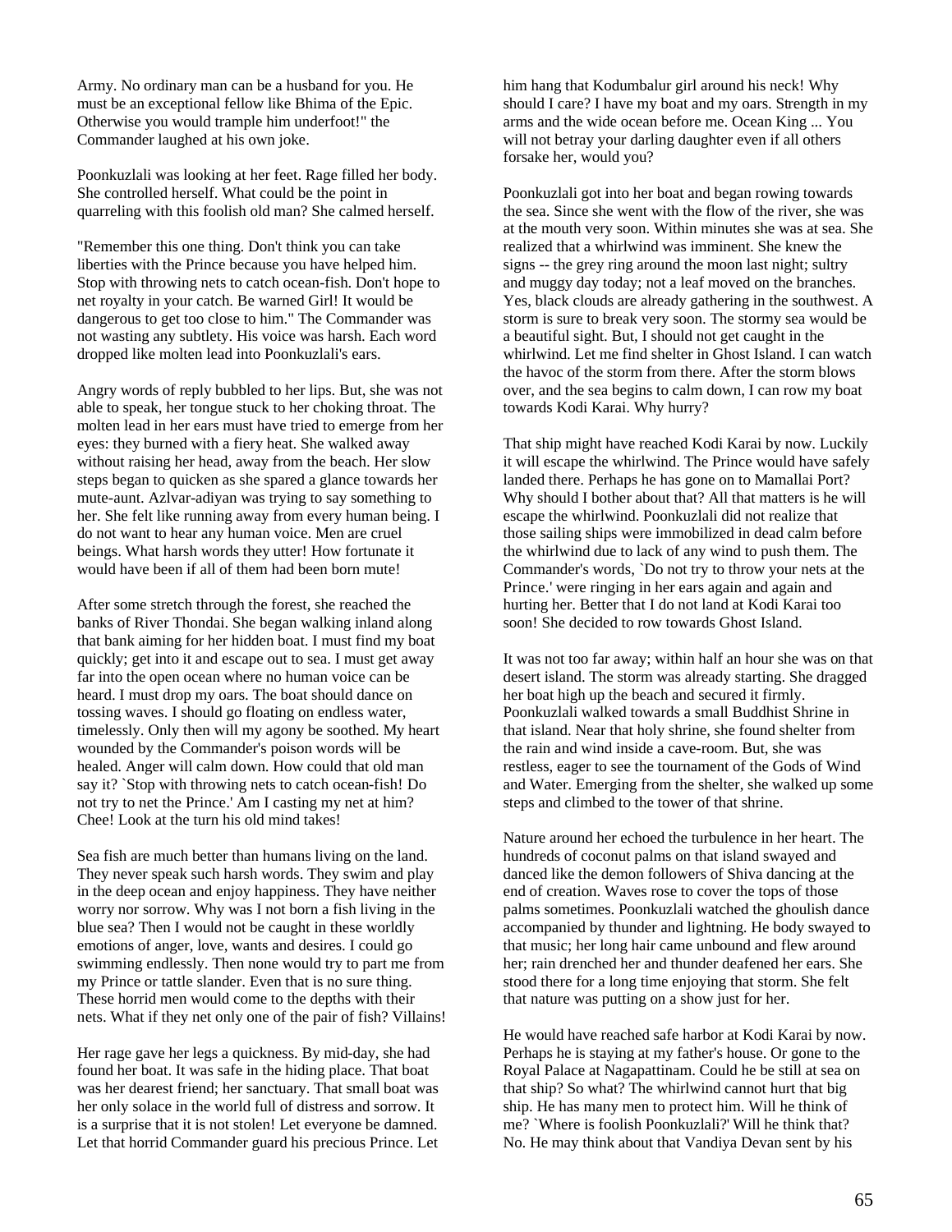sister. He may even think about that noblewoman of Kodumbalur. Why should he remember this poor girl of the fisher-folk?

Late in the night, she went back to the cave shelter and caught some sleep. There was no peace even in that sleep. She was casting nets in the sea. The Prince was caught in the net. Later, the Prince and she had turned into fish-folk. After each dream she startled into wakefulness; chiding herself for the foolishness.

By the time she woke, after sunrise, the storm had died completely. The waves were not big anymore. The storm had unleashed havoc on that island. Tall palms had been uprooted and strewn here and there. As she was examining the devastation, she saw an log floating on the waves, coming shoreward. A man was bound to that log. She ran out and helped him ashore, reviving him with some fresh water. That man seemed half dead. He was a fisherman from a coastal village of Lanka. He had gone fishing and was caught in the whirlwind. He had lost his boat mate to the sea and had more important news.

"Earlier in the night, the storm had passed and rain lessened. Darkness surrounded us in the open seas. Suddenly, there was a huge roll of thunder and lightning. In that light I could see two great-ships. One ship caught fire and began burning. I and my mate watched that for some time. That ship seemed deserted; no one was on it. The other ship seemed to have some men; they were moving hurriedly. The burning ship soon began to sink. The other vanished in the darkness." The fisherman spoke with hesitant words.

Poonkuzlali worried if one of those ships was the Prince's ship. It need not be. There are many ships on these seas. Perhaps some of the men from that burning ship are still in the sea. They might be floating on some log or boat. I should help them. My boat may be able to save some lives. Otherwise this birth is useless.

Poonkuzlali pulled her boat into the water and climbed into it. With all the strength of her iron hands, she pulled at the oars. The boat flew over the waves. It was difficult till she had crossed the wave lines; after that her hand relaxed to their usual pace. A sudden joy filled her soul. Her old song began to tremble on her lips. It came alive with new words:

When wave filled oceans seethe Why does the inner soul fill with joy?

When the earth-maid is in torment, Why does the heart burst with bliss?

When thunder rumbles and directions tremble What is that dexterous dance?

Vandiya Devan and Prince Arulmozli who had taken hold of the drifting mast pole, floated on the water, battered by

the waves. It was just one night, but, Vandiya Devan felt as if it was one epoch. He lost hope very quickly. There is no chance of reaching a shore. Each time they were pulled down the valley of a trough, he felt it was the end. He kept lamenting again and again, "My hasty nature has dragged you into this awful predicament! What shall I do?"

The Prince tried to soothe him and revive his hopes. "Men have survived even four or five days of floating in open water like this."

"How many days since we have been floating like this?"

"Not even one night!" replied Prince Arulmozli.

"Lies! Lies! It must be many days!"

Very soon, he was troubled by another horror. His throat felt parched with thirst. He was floating on limitless water; but not a drop to quench his thirst. This was the worst torture.

"Be patient," said the Prince, "day will break soon and we will be washed ashore."

"Sir, I cannot tolerate this any more. Unbind me. I will drown in this water." Vandiya Devan had given up all enthusiasm. Arulmozli tried to cheer him up. It seemed impossible. Vandiya Devan seemed to be going crazy. He tried to free his bindings. The Prince took note, and moved closer. With one thump, Arulmozli rendered his friend unconscious.

When Vandiya Devan revived, day had broken and it was bright. Even the waves had grown quieter. Arulmozli said, "Friend, we must be nearing some shore. I can see palm trees. Patience for a little while."

"Sir, let go of me. Save yourself somehow."

"Do not loose hope. I will not abandon you like that! What is that? Someone seems to be singing."

Yes they could hear Poonkuzlali's song as she floated in her boat.

When wave filled oceans seethe Why does the inner soul fill with joy?

It sounded like a song of sustenance to them. Even Vandiya Devan who had lost more than half his life, who was tired of body and mind, even he was revived by that song. He came back to life. "Prince, it is Poonkuzlali's voice. She must be in her boat. We are saved!"

Soon the boat was visible to their eyes. It came closer and closer. Poonkuzlali was motionless with surprise, "Can this be real?" she wondered.

Arulmozli unbound the ropes around his friend and then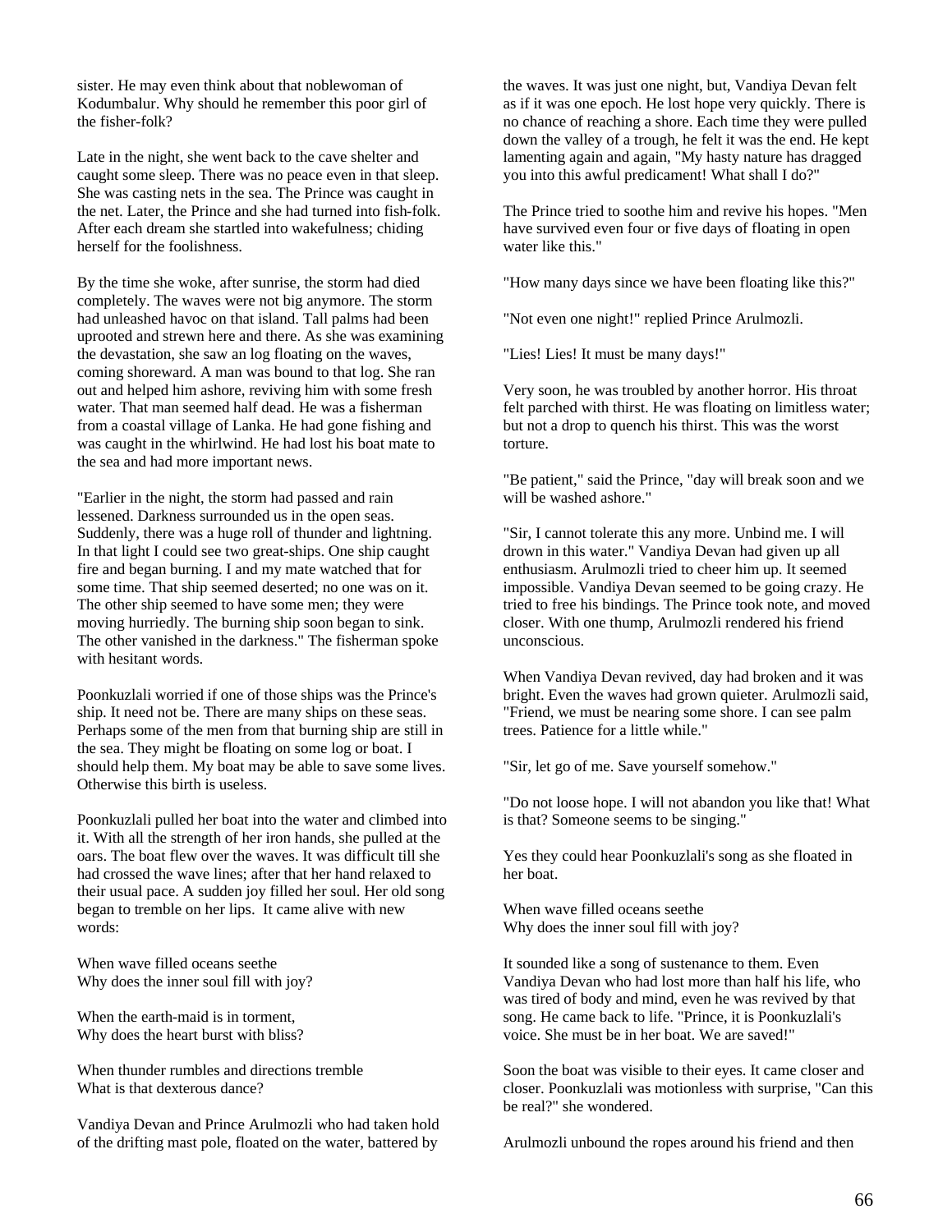climbed into her boat. He then helped his friend get in. Poonkuzlali stood motionless, holding her oars, like a statue.

\*\*\*\*\*

Ponniyin Selvan Part II Whirlwind

is concluded.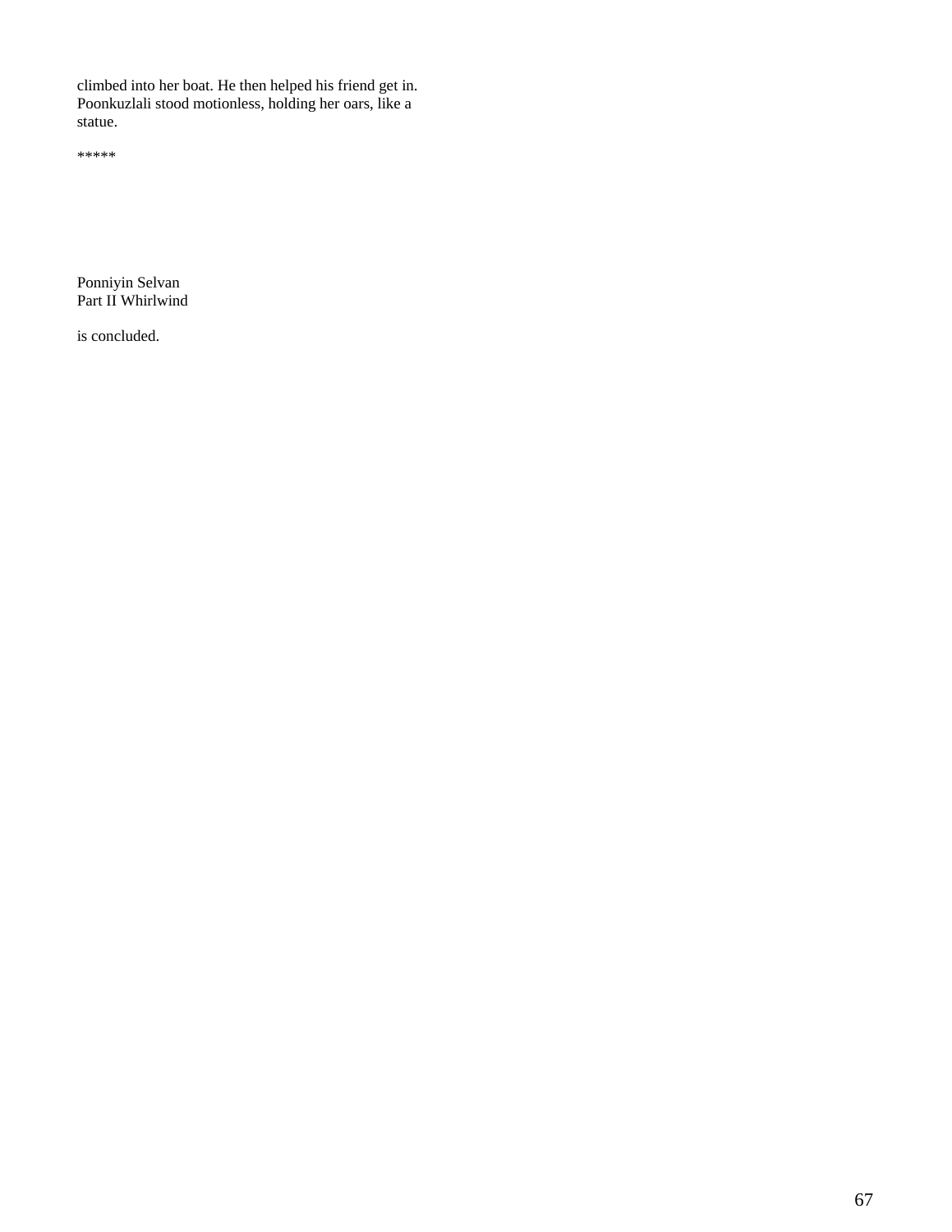Principal Characters in Ponniyin Selvan

Aditya Karikala -Crown Prince of the Chozla Empire, Sundara Chozla's eldest son.

Amudan's Mother -A deaf-mute, garden keeper on the outskirts of Tanjore.

Anirudda Brahma-raya -The Prime Minister and confidant of Sundara Chozla.

Arinjaya Chozla-Sundara Chozla's father, King Gandara Aditya's younger brother, died after ruling for merely one year.

Arulmozli Varma -Sundara Chozla's younger son.

Astrologer of Kudanthai- An astrologer patronized by Kundavai, a spy of sorts.

Azlvar-adiyan Nambi, Thirumalai Appan - A follower of the Vaishnava faith, step brother of Esanya Bhattar, a spy.

Esanya Bhattar -A priest of Pazlayarai, elder brother of Azhvar-adiyan Nambi.

Gandara Aditya -Sundara Chozla's elder uncle, a devout follower of the Saiva faith, ruled before Arinjaya Chozla.

Idumban Kari -A footman from Kadamboor, a conspirator against Chozla royalty, member of a gang sympathetic to Pandiyas.

Kalyani of Vaithumba- Widow of King Arinjaya Chozla, a famous beauty, Sundara Chozla's mother. Kandamaran- A young man, son of Sengannan Sambuvaraya of Kadamboor.

Kundavai, Younger Pirati - Sundara Chozla's daughter.

Lord Velir of Kodumbalur, the Elder, Bhoothi Vikrama Kesari - An important chieftain of the Chozla Empire, Commander of Chozla Armies in Lanka. Elder-uncle to Vanathi

Lord Velir of Kodumbalur, the Younger, Paranthaka Vikrama - Younger Lord of Kodumbalur, Vanathi's father who lost his life in a battle in Lanka.

Lord Pazluvoor, the Elder, - Ambalavan An important and powerful chieftain, - Officer of Taxation, Food Supply and Finance for the Chozla Empire, elder brother of Kalanthaka, Nandini's husband, about 65 years old.

Lord Pazluvoor, the Younger, Kalanthaka - Commander of Tanjore Fort, Captain of the Guard Corps. Madurandaka Deva -A Chozla Prince, son of Gandara Aditya and Sembiyan Madevi, a few years older than Aditya Karikala.

Malayaman Milad-udayar of Thiru-kovalur -A nobleman and petty chieftain of the Chozla Empire, Empress Vanamadevi's father and thereby grandfather to Karikala, Arulmozli and Kundavai. Manimekala - Kandamaran's younger sister and daughter of Kadamboor Sambuvaraya.

Mazlava-raya - A nobleman, Sembiyan Madevi's brother.

Munai Raya - A nobleman, not very confident in Lord Pazluvoor's schemes.

Nallavan Sattanar - Court poet at Tanjore.

Nandini, Young-Queen - An extraordinarily beautiful Pazluvoor woman with a mysterious past, Azhvaradiyan's adopted sister, raised by a priest's family near Madurai.

Parthiban Pallava - A nobleman of the Pallava clan, Crown Prince Aditya Karikala's confidant.

Poonkuzlali - Daughter of the Lighthouse Keeper of Kodi Karai, Sendan Amudan's cousin.

Ravidasa, the Sorcerer - Leader of the Pandiya conspirators, a former retainer of Veera-pandiya, had a mysterious hold over Nandini.

Sambuvaraya of Kadamboor - A nobleman and crony of Lord Pazluvoor.

Sembiyan Madevi, Elder Pirati - Widow of King Gandara Aditya, Madurandaka Deva's mother, fond of Sundara Chozla and his children, devout.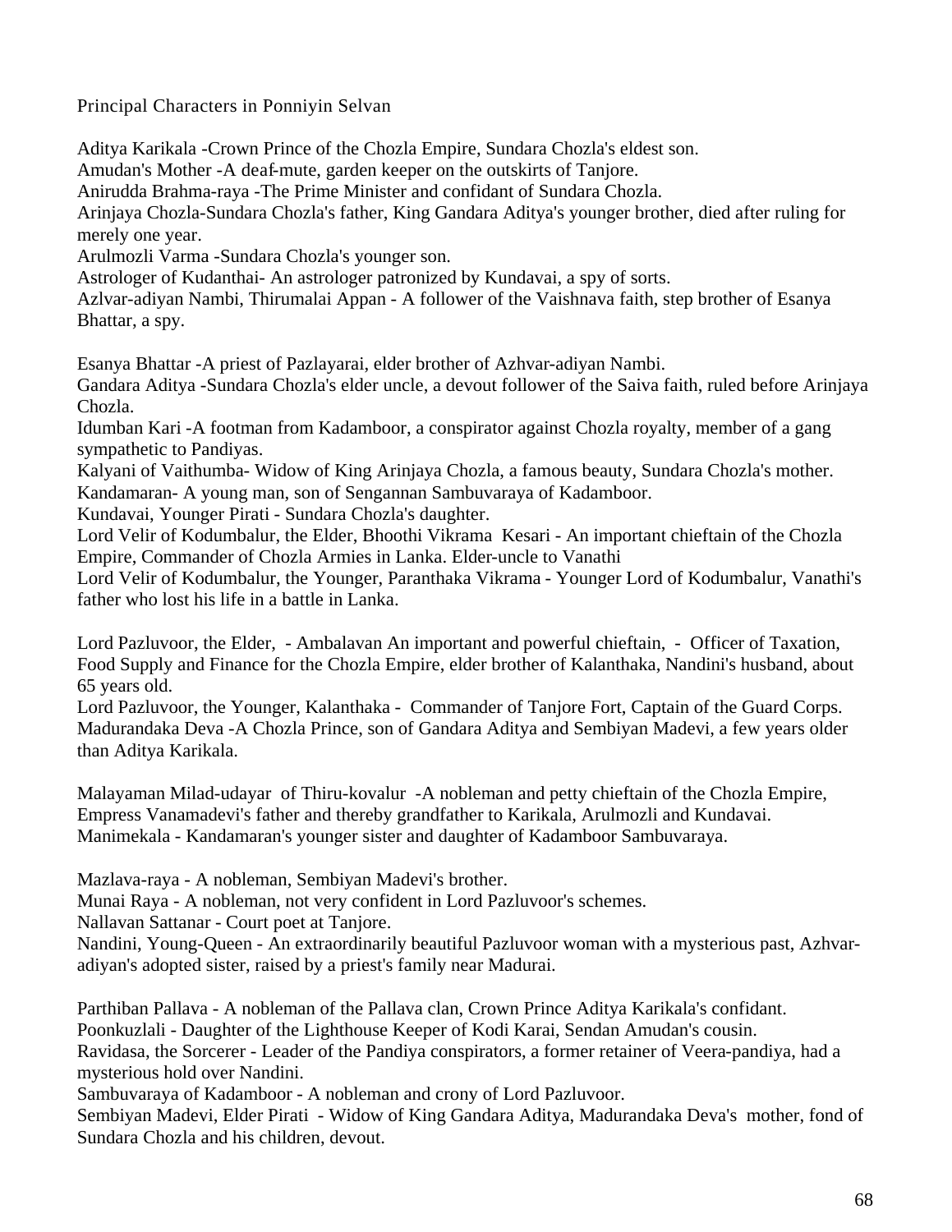Sendan Amudan -A flower vendor of Tanjore, lived with his deaf-mute mother in the outskirts of the city.

Soman Samban - A conspirator against Chozla royalty, member of Ravidasa's gang, sympathetic to Pandiyas.

Sundara Chozla Paranthaka - Emperor of the Chozla Kingdom.

Vanamadevi of Thiru-kovalur - The Queen Consort, wife of Sundara Chozla, mother to Karikala, Kundavai & Arulmozli.

Vanathi Devi - A young noblewoman of the Kodumbalur clan, Kundavai's friend, in love with Prince Arulmozli.

Vandiya Devan Vallavarayan - A scion of the Vaanar clan of Vallam, Aditya Karikala's messenger. Vasuki - Nandini's maid.

Veera-pandiya - Pandiya King vanquished and killed by Prince Aditya Karikala.

# *Glossary*

*Aadi* A month of the Tamil calendar, about July-Aug Aavani A month of the Tamil calendar, about Aug-Sept Advaita A philosophy, belief in the non-dual nature of God Akka Elder sister, a respectful greeting for an older girl Amma Mother, a respectful greeting for women Ankush A goad used by elephant drivers Anna Elder brother, respectful address for older men Araya, raya, arasa King, chieftain, Raja Ayya Father, mode of address for an older man Bharata Natyam Classical dance style Chakra Discus Champaka A fragrant flower Chanakya A medieval personality of political cunning, a Machiavelli Devi, Deva Lady, Lord Iruvatchi A fragrant flower Jaamam A period of time 3 hrs long; 1 Jaamam =  $7\frac{1}{2}$  Nazli; 1 Nazli = 24 minutes Jaggery Unrefined or brown sugar Kaadal Love Kaadam A league or about 10 miles Kaavi Reddish, ocher dye Kadal Sea Kadamba A flower Kama Love, Passion Karadi 1. A musical instrument 2. Bear Karagam Folk dance with balancing decorated pots Karaiyar Coastal, fisherfolk Karppu Sanctity of a married woman. Chastity Kavi 1. Poet 2. Monkey Konnai A flowering tree Kumkum Red powder, used to decorate the forehead Kummi A folk dance of women circling while clapping hands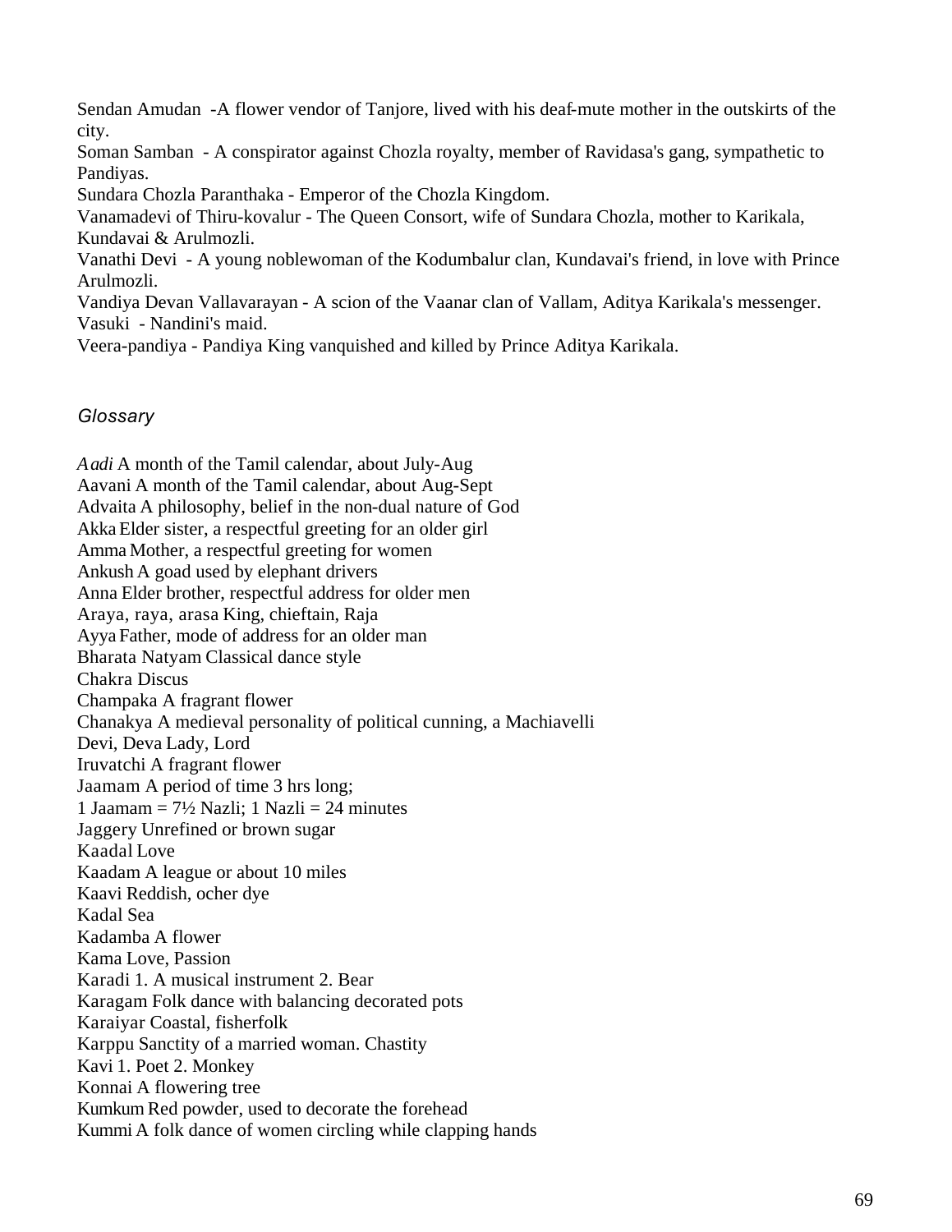Kunrimani A tiny red-black berry or bead Kural Ancient Tamil couplets Kuravai Koothu Gypsy dance or dance by maidens Malai Mountain Mariamman A village deity, a pagan Goddess Marudai A shade giving tree, a colloquial name for Madurai City Mattalam Drum Maya Illusion, Deception, unreal Moringa A leafy tree Mu-ttholl-ayiram A collection of romantic verse in Tamil Muzlai Cave Naadu Country Naamam A vertical, make-up like, caste mark worn by followers of Vishnu Nanal A sedge like grass Nandavan Garden Netri-chutti Forehead ornament Padai Veedu Army Housing Padinettam Perukku Eighteenth day flood Palli Padai Memorial temple Panchayat Council of Village Elders, often five persons Parai A kind of country drum, an announcement Perumal Lord, God Pirati Lady, Royal Princess Pitam Monastic seat Punnai A tree with yellow flowers Rudraksha A multifaceted bead, a sacred berry Saelai Loose pleated garment of women worn with one loose end thrown over a shoulder Saiva A sect of Hinduism, follower of Shiva Salli A musical instrument Selvan Beloved, Darling (masculine) Selvi Beloved, Darling (feminine) Silappadikaram A Tamil Epic Sindhu Folk song Puli -Tamarind A shade giving tree bearing a sour fruit Thambi Younger brother, mode of address for young men Thaye Mother, mode of respectful address for women Thaazlai A fragrant cactus Thevar-aalan, Divine man, dancers Thevar-aatti Divine woman, dancers Thevaram Devotional Poems Thiru-vai-mozli Devotional Poems Thinnai A raised platform or dias on the front porch of houses in South India. Often used like a living room; for family gatherings, seating visitors, and sleeping in the night. Udukku Small palm held drum Uriyadi A game to get the prize-pot tied to a pole similar to the Maypole Vaetti Loose lower garment of men Vaishnava A sect of Hinduism, follower of Vishnu Vamsa Dynasty Veena A musical stringed instrument Velan Attam A semi-religious dance, usually by a man